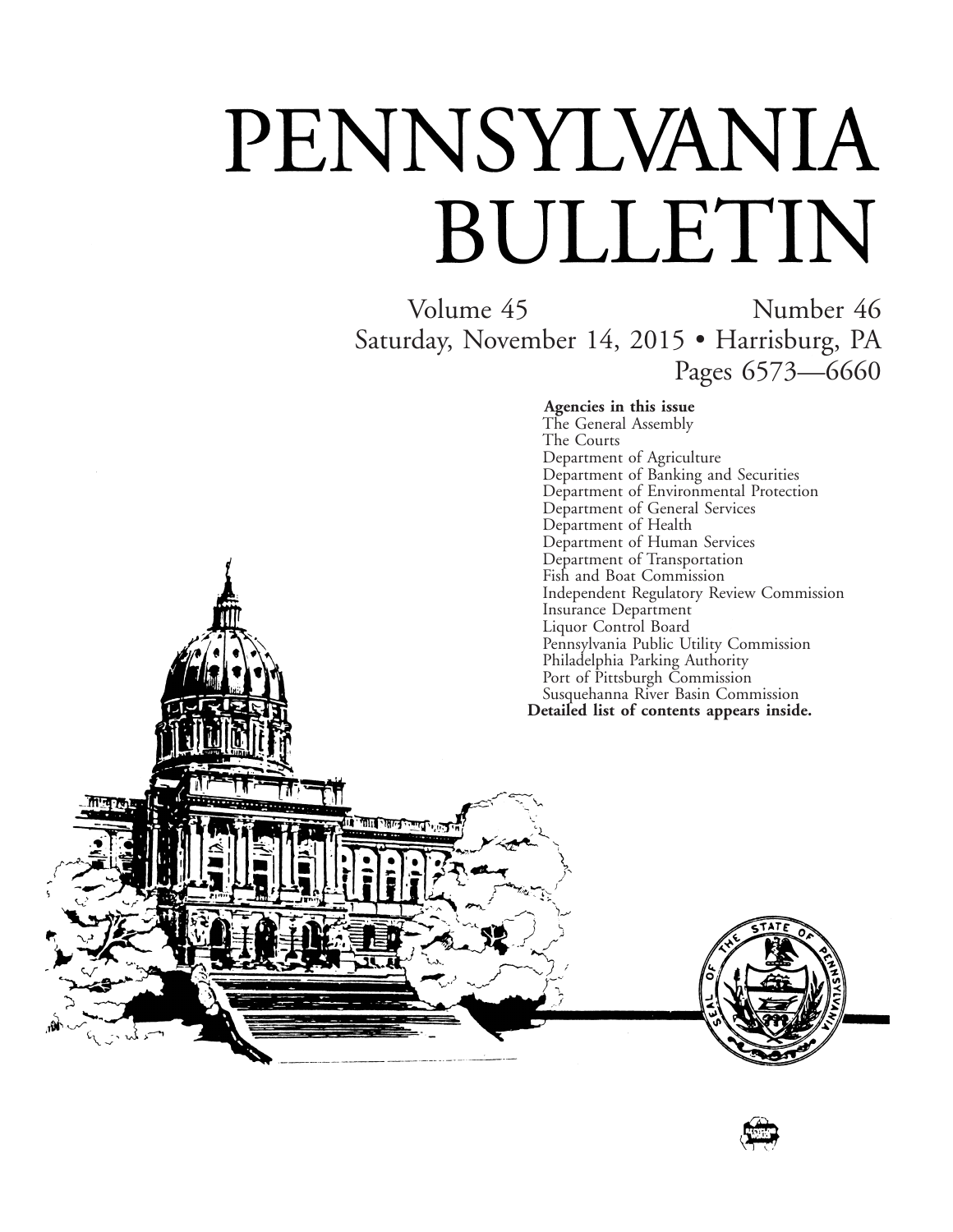| Latest Pennsylvania Code Reporter                            | If information on mailing label is incorrect, please email changes to info@pabulletin.com or mail to:<br><b>CHANGE NOTICE/SISSORIPTION</b><br>Mechanicsburg, PA 17055-3198<br>CUT ON DOTTED LINES AND ENCLOSE IN AN ENVELOPE<br>FRY COMMUNICATIONS, INC<br>Attn: Pennsylvania Bulletin | (Zip Code)<br>CUSTOMER NUMBER (6 digit number above name on mailing label)<br><b>GIBL</b><br>当<br>THIRLE OR PRINT<br>(State) |
|--------------------------------------------------------------|----------------------------------------------------------------------------------------------------------------------------------------------------------------------------------------------------------------------------------------------------------------------------------------|------------------------------------------------------------------------------------------------------------------------------|
| (Master Transmittal Sheet):<br><b>No. 492, November 2015</b> | 800 W. Church Rd.                                                                                                                                                                                                                                                                      |                                                                                                                              |
|                                                              |                                                                                                                                                                                                                                                                                        | ADDRESS (Number and Street)<br>NAME OF INDIVIDUAL<br>OFFICE NAME-TITLE                                                       |
|                                                              |                                                                                                                                                                                                                                                                                        | $\overline{\text{City}}$                                                                                                     |
|                                                              |                                                                                                                                                                                                                                                                                        |                                                                                                                              |

**PENNSYLVANIA**



**BULLETIN**

(ISSN 0162-2137)

Postmaster send address changes to:

FRY COMMUNICATIONS, Inc. Attn: *Pennsylvania Bulletin* 800 West Church Road Mechanicsburg, Pennsylvania 17055-3198 (717) 766-0211 ext. 2340 (800) 334-1429 ext. 2340 (toll free, out-of-State) (800) 524-3232 ext. 2340 (toll free, in State)

The *Pennsylvania Bulletin* is published weekly by Fry Communications, Inc. for the Commonwealth of Pennsylvania, Legislative Reference Bureau, 641 Main Capitol Building, Harrisburg, Pennsylvania 17120, under the policy supervision and direction of the Joint Committee on Documents under 4 Pa.C.S. Part II (relating to publication and effectiveness of Commonwealth documents). The subscription rate is \$82.00 per year, postpaid to points in the United States. Individual copies are \$2.50. Checks for subscriptions and individual copies should be made payable to "*Fry Communications, Inc.*" Periodicals postage paid at Harrisburg, Pennsylvania.

Orders for subscriptions and other circulation matters should be sent to:

Fry Communications, Inc. Attn: *Pennsylvania Bulletin* 800 West Church Road Mechanicsburg, Pennsylvania 17055-3198

Copyright © 2015 Commonwealth of Pennsylvania

Editorial preparation, composition, printing and distribution of the *Pennsylvania Bulletin* is effected on behalf of the Commonwealth of Pennsylvania by FRY COMMUNICATIONS, Inc., 800 West Church Road, Mechanicsburg, Pennsylvania 17055-3198.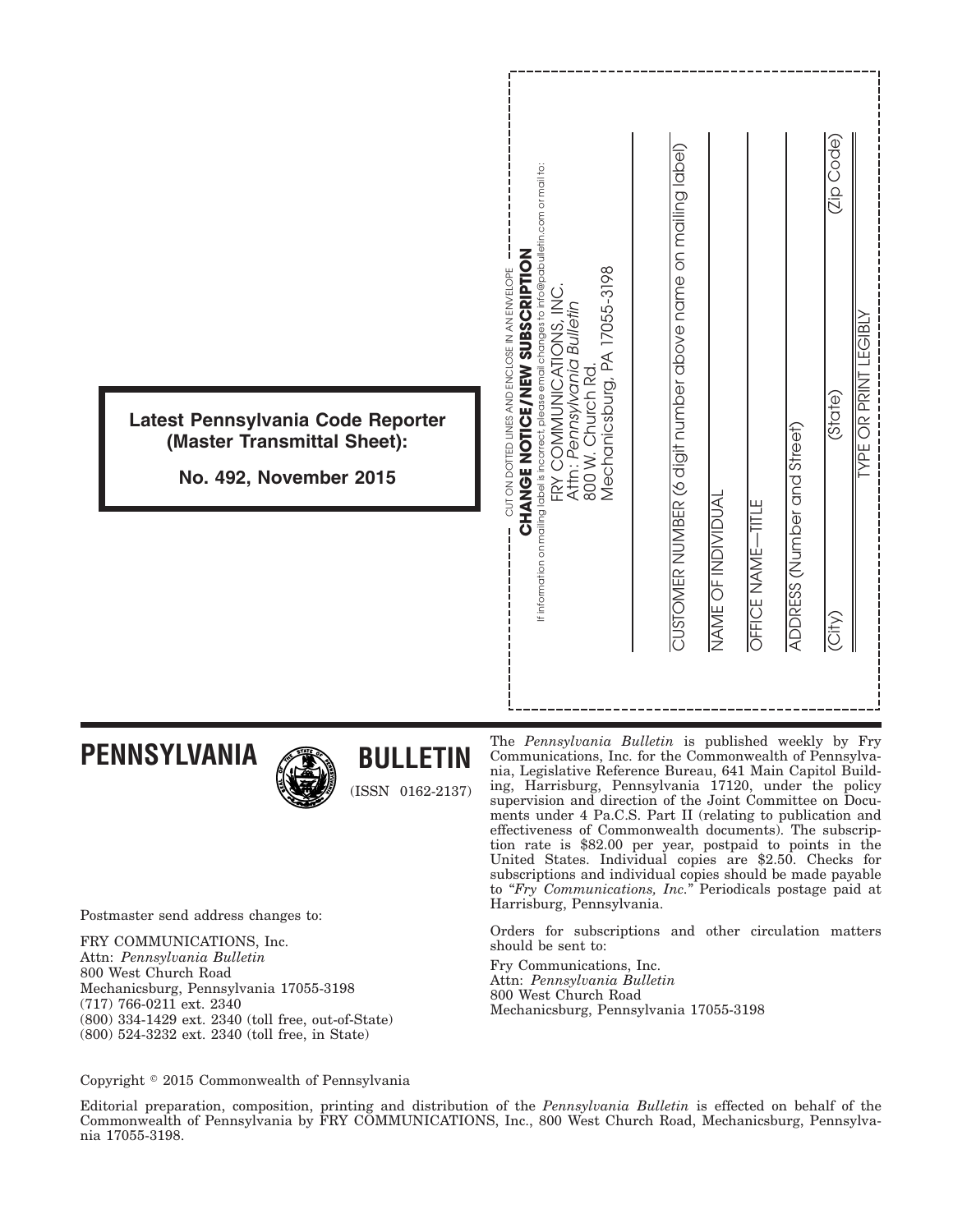# **CONTENTS**

### **THE GENERAL ASSEMBLY**

#### **COMMISSION ON SENTENCING**

Meetings scheduled ............................... 6582

### **THE COURTS**

#### **DISCIPLINARY BOARD OF THE SUPREME COURT**

#### Notice of suspension .............................. 6592

#### **JUDICIAL SYSTEM GENERAL PROVISIONS**

Amendments to rules of organization and procedure of the Disciplinary Board of the Supreme Court of Pennsylvania; order No. 78......................... 6586 Proposed amendments to the Pennsylvania Rules of Professional Conduct regarding sale of law practice ............................................ 6583

### **LOCAL COURT RULES**

#### **Dauphin County**

Promulgation of local rules; No. 1793 S 1989; 1508 MD 2015 ....................................... 6592

#### **PHILADELPHIA RULES**

Administrative search warrants—right of entry residential and commercial properties; joint general court regulation No. 2015-01 ................ 6588

#### **RULES OF CIVIL PROCEDURE**

Order amending rule 1915.4-4 of the Rules of Civil Procedure; No. 633 civil procedural rules doc...... 6587

### **EXECUTIVE AND INDEPENDENT AGENCIES**

#### **DEPARTMENT OF AGRICULTURE**

**Notices**

Temporary order designating dangerous transmissible diseases ................................... 6600

#### **DEPARTMENT OF BANKING AND SECURITIES Notices**

Actions on applications............................ 6601 Maximum lawful rate of interest for residential mortgages for the month of December 2015....... 6601

### **DEPARTMENT OF ENVIRONMENTAL PROTECTION**

#### **Notices**

#### availability of final document.................... 6639

#### **DEPARTMENT OF GENERAL SERVICES**

#### **Notices**

Real estate for sale ............................... 6640

#### **DEPARTMENT OF HEALTH**

#### **Notices**

| Ambulatory surgical facilities; requests for excep- |  |  |  |
|-----------------------------------------------------|--|--|--|
|                                                     |  |  |  |
|                                                     |  |  |  |
| Long-term care nursing facilities; requests for ex- |  |  |  |
|                                                     |  |  |  |

#### **DEPARTMENT OF HUMAN SERVICES**

#### **Notices**

| Change to an additional class of disproportionate |  |
|---------------------------------------------------|--|
|                                                   |  |
| New class of disproportionate share hospital pay- |  |
|                                                   |  |

### **DEPARTMENT OF TRANSPORTATION**

#### **Notices**

Availability of Local Real Estate Tax Reimbursement Grants for taxes paid in 2015 .............. 6642

#### **FISH AND BOAT COMMISSION**

#### **Notices**

Classification of wild trout streams; proposed additions, revisions and removals; January 2016 ...... 6643

Proposed changes to list of Class A wild trout waters; January 2016 ........................... 6647

#### **INDEPENDENT REGULATORY REVIEW COMMISSION**

#### **Notices**

|--|--|--|

#### **INSURANCE DEPARTMENT**

#### **Notices**

| Appeal of Atlantis Petro, LLC under the Storage    |  |
|----------------------------------------------------|--|
| Tank and Spill Prevention Act; Underground Stor-   |  |
| age Tank Indemnification Fund; USTIF file No.      |  |
|                                                    |  |
| Review procedure hearings; cancellation or refusal |  |
|                                                    |  |
| Review procedure hearings under the Unfair Insur-  |  |
|                                                    |  |
| <b>LIQUOR CONTROL BOARD</b>                        |  |

#### **Rules and Regulations**

| Responsible Alcohol Management Program  6593 |  |  |
|----------------------------------------------|--|--|
|                                              |  |  |

#### **PENNSYLVANIA PUBLIC UTILITY COMMISSION**

#### **Notices**

Asset transfer transaction ................................ 6653 Petition of Metropolitan Edison Company .......... 6654 Petition of Pennsylvania Electric Company ......... 6654 Petition of Pennsylvania Power Company .......... 6654 Petition of West Penn Power Company ............. 6655 Service of notice of motor carrier applications....... 6655 Service of notice of motor carrier formal complaints . 6656 Telecommunications............................... 6657

### **Available Online at http://www.pabulletin.com**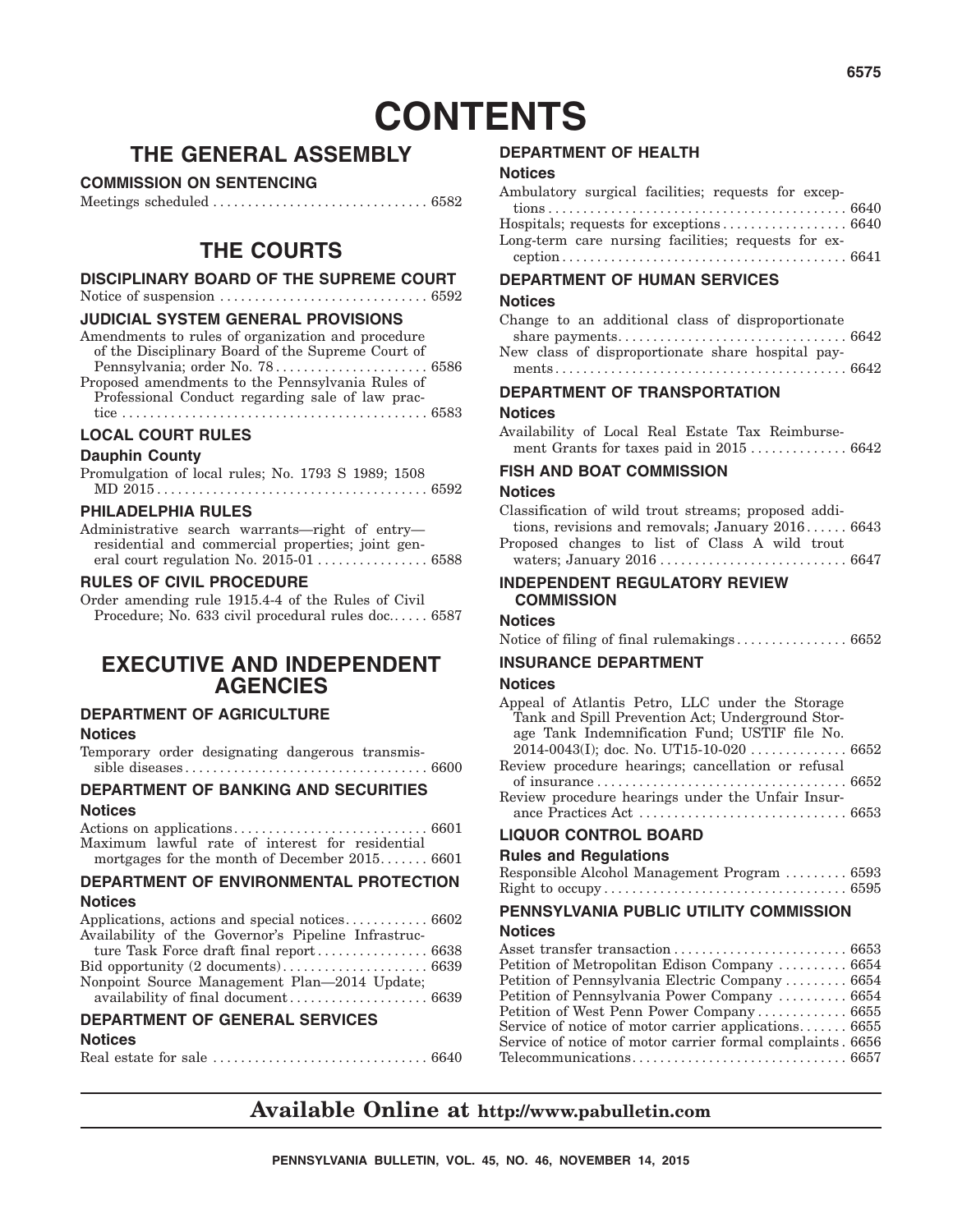#### **6576**

#### **PHILADELPHIA PARKING AUTHORITY**

#### **Rules and Regulations**

Image retention and use .......................... 6596 **Notices**

Service of notice of motor carrier application in the City of Philadelphia............................. 6657

#### **PORT OF PITTSBURGH COMMISSION**

| Notices                            |  |  |  |  |  |  |  |  |  |
|------------------------------------|--|--|--|--|--|--|--|--|--|
| Financial statement 6658           |  |  |  |  |  |  |  |  |  |
| SUSQUEHANNA RIVER BASIN COMMISSION |  |  |  |  |  |  |  |  |  |
| Notices                            |  |  |  |  |  |  |  |  |  |
|                                    |  |  |  |  |  |  |  |  |  |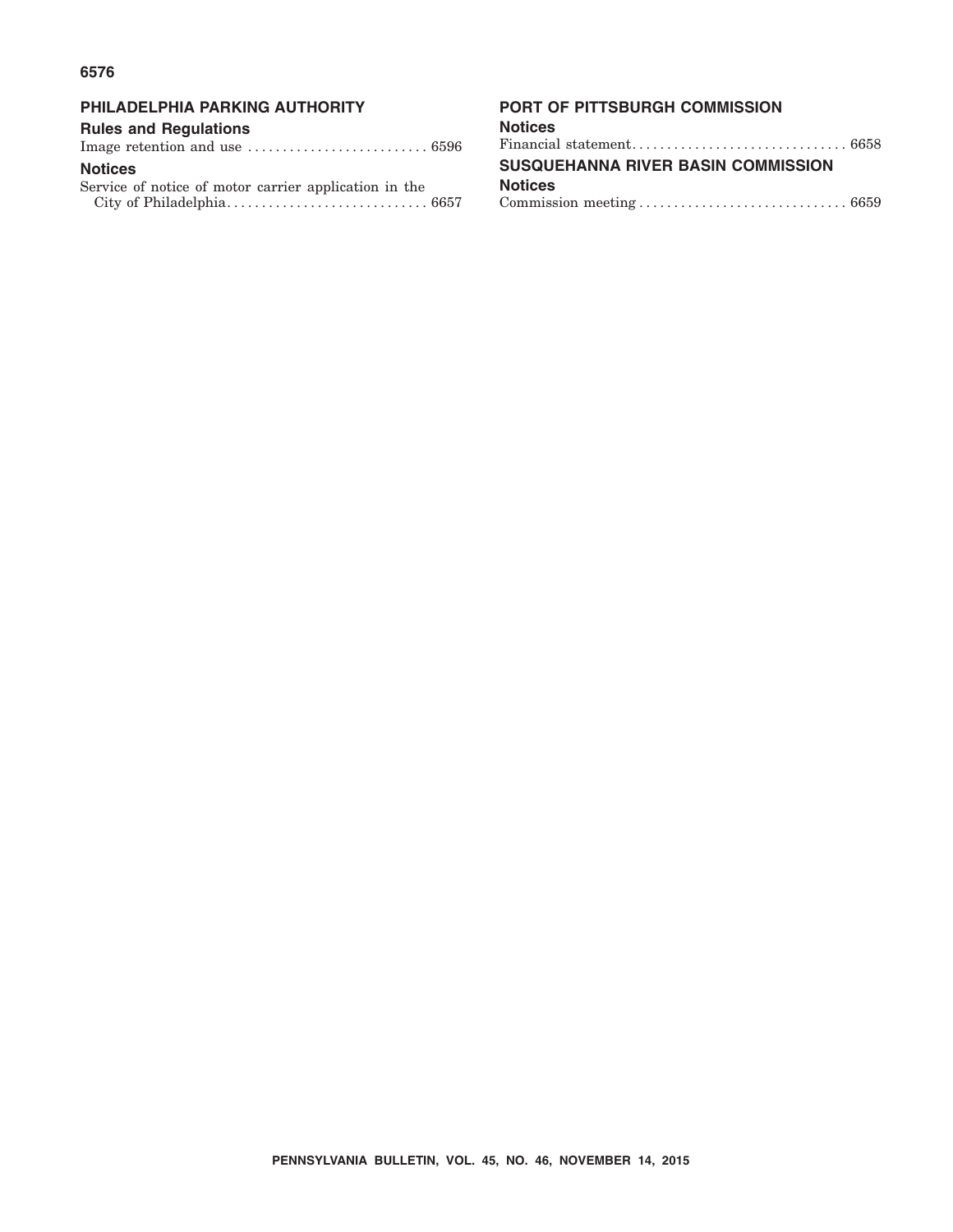### **READER'S GUIDE TO THE** *PENNSYLVANIA BULLETIN* **AND THE** *PENNSYLVANIA CODE*

#### *Pennsylvania Bulletin*

The *Pennsylvania Bulletin* is the official gazette of the Commonwealth of Pennsylvania. It is published every week and includes a table of contents. A cumulative subject matter index is published quarterly.

The *Pennsylvania Bulletin* serves several purposes. First, it is the temporary supplement to the *Pennsylvania Code*, which is the official codification of agency rules and regulations and other statutorily authorized documents. Changes in the codified text, whether by adoption, amendment, repeal or emergency action must be published in the *Pennsylvania Bulletin*. Further, agencies proposing changes to the codified text do so in the *Pennsylvania Bulletin*.

Second, the *Pennsylvania Bulletin* also publishes: Governor's Executive Orders; State Contract Notices; Summaries of Enacted Statutes; Statewide and Local Court Rules; Attorney General Opinions; Motor Carrier Applications before the Pennsylvania Public Utility Commission; Applications and Actions before the Department of Environmental Protection; Orders of the Independent Regulatory Review Commission; and other documents authorized by law.

The text of certain documents published in the *Pennsylvania Bulletin* is the only valid and enforceable text. Courts are required to take judicial notice of the *Pennsylvania Bulletin*.

#### **Adoption, Amendment or Repeal of Regulations**

Generally an agency wishing to adopt, amend or repeal regulations must first publish in the *Pennsylvania Bulletin* a Notice of Proposed Rulemaking. There are limited instances when the agency may omit the proposal step; it still must publish the adopted version.

The Notice of Proposed Rulemaking contains the full text of the change, the agency contact person, a fiscal note required by law and background for the action.

The agency then allows sufficient time for public comment before taking final action. An adopted proposal must be published in the *Pennsylvania Bulletin* before it can take effect. If the agency

wishes to adopt changes to the Notice of Proposed Rulemaking to enlarge the scope, it must repropose.

#### **Citation to the** *Pennsylvania Bulletin*

Cite material in the *Pennsylvania Bulletin* by volume number, a page number and date. Example: Volume 1, *Pennsylvania Bulletin*, page 801, January 9, 1971 (short form: 1 Pa.B. 801 (January 9, 1971)).

#### *Pennsylvania Code*

The *Pennsylvania Code* is the official codification of rules and regulations issued by Commonwealth agencies and other statutorily authorized documents. The *Pennsylvania Bulletin* is the temporary supplement to the *Pennsylvania Code*, printing changes as soon as they occur. These changes are then permanently codified by the *Pennsylvania Code Reporter*, a monthly, loose-leaf supplement.

The *Pennsylvania Code* is cited by title number and section number. Example: Title 10 *Pennsylvania Code*, § 1.1 (short form: 10 Pa. Code § 1.1).

Under the *Pennsylvania Code* codification system, each regulation is assigned a unique number by title and section. Titles roughly parallel the organization of Commonwealth government. Title 1 *Pennsylvania Code* lists every agency and its corresponding *Code* title location.

#### **How to Find Documents**

Search for your area of interest in the *Pennsylvania Code*. The *Pennsylvania Code* is available at www.pacode.com.

Source Notes give the history of regulations. To see if there have been recent changes, not yet codified, check the List of *Pennsylvania Code* Chapters Affected in the most recent issue of the *Pennsylvania Bulletin*.

A chronological table of the history of *Pennsylvania Code* sections may be found at www.legis.state. pa.us/cfdocs/legis/CH/Public/pcde\_index.cfm.

The *Pennsylvania Bulletin* also publishes a quarterly List of Pennsylvania Code Sections Affected which lists the regulations in numerical order, followed by the citation to the *Pennsylvania Bulletin* in which the change occurred. The *Pennsylvania Bulletin* is available at www.pabulletin.com.

#### **SUBSCRIPTION INFORMATION: (717) 766-0211 GENERAL INFORMATION AND FINDING AIDS: (717) 783-1530**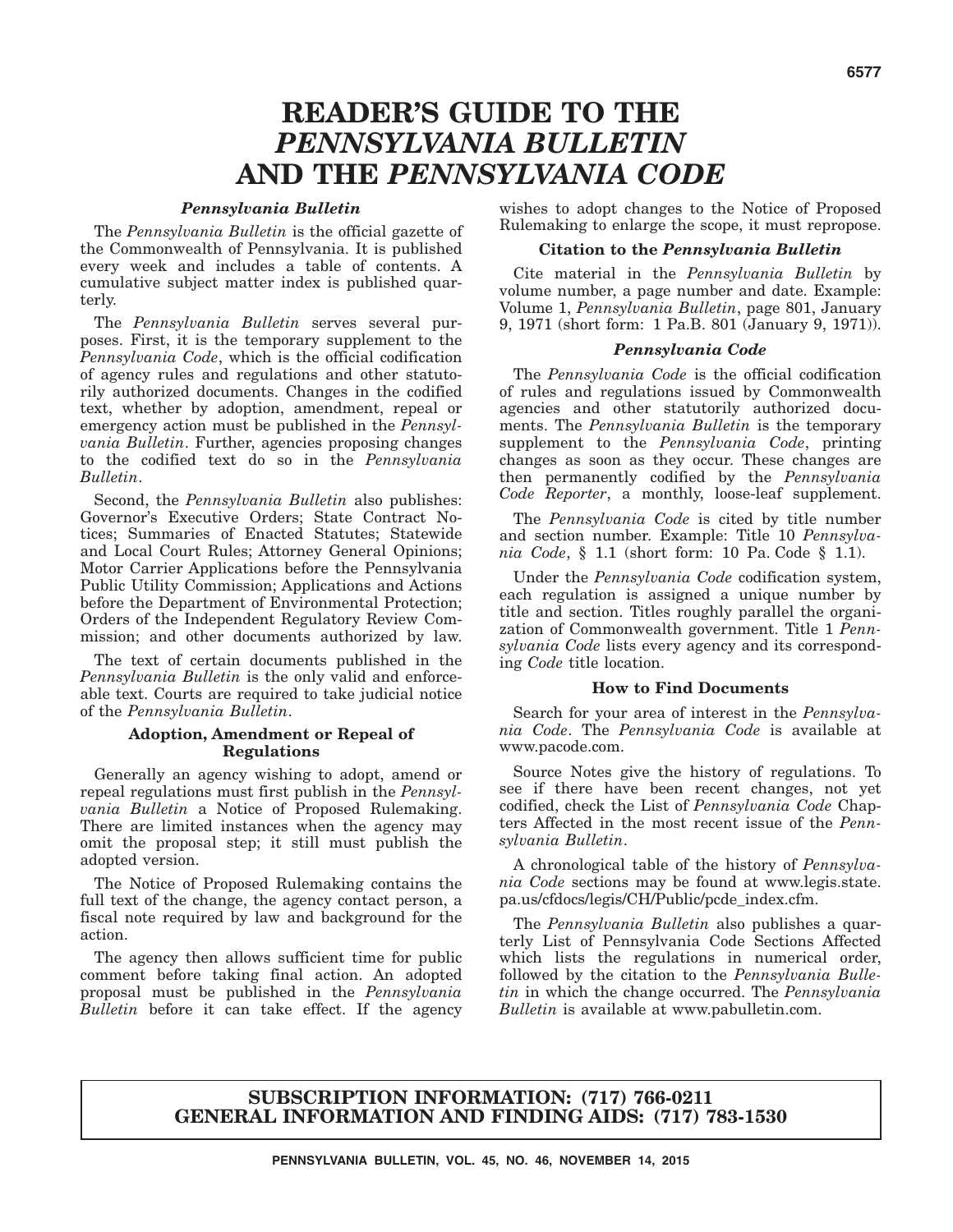#### **Printing Format**

Material proposed to be added to an existing rule or regulation is printed in **bold face** and material proposed to be deleted from a rule or regulation is enclosed in brackets **[ ]** and printed in **bold face**. Asterisks indicate ellipsis of *Pennsylvania Code* text retained without change. Proposed new or additional regulations are printed in ordinary style face.

#### **Fiscal Notes**

Section 612 of The Administrative Code of 1929 (71 P. S. § 232) requires that the Office of Budget prepare a fiscal note for regulatory actions and administrative procedures of the administrative departments, boards, commissions or authorities receiving money from the State Treasury stating whether the proposed action or procedure causes a loss of revenue or an increase in the cost of programs for the Commonwealth or its political subdivisions; that the fiscal note be published in the *Pennsylvania Bulletin* at the same time as the proposed change is advertised. A fiscal note provides the following information: (1) the designation of the fund out of which the appropriation providing for expenditures under the action or procedure shall be made; (2) the probable cost for the fiscal year the program is implemented; (3) projected cost estimate of the program for each of the 5 succeeding fiscal years; (4) fiscal history of the program for which expenditures are to be made; (5) probable loss of revenue for the fiscal year of its implementation; (6) projected loss of revenue from the program for each of the 5 succeeding fiscal years; (7) line item, if any, of the General Appropriation Act or other appropriation act out of which expenditures or losses of Commonwealth funds shall occur as a result of the action or procedures; (8) recommendation, if any, of the Secretary of the Budget and the reasons therefor.

The required information is published in the foregoing order immediately following the proposed change to which it relates; the omission of an item indicates that the agency text of the fiscal note states that there is no information available with respect thereto. In items (3) and (6) information is set forth for the first through fifth fiscal years; in that order, following the year the program is implemented, which is stated. In item (4) information is set forth for the current and two immediately preceding years, in that order. In item (8) the recommendation, if any, made by the Secretary of Budget is published with the fiscal note. See 4 Pa. Code § 7.231 *et seq.* Where "no fiscal impact" is published, the statement means no additional cost or revenue loss to the Commonwealth or its local political subdivision is intended.

#### **Reproduction, Dissemination or Publication of Information**

Third parties may not take information from the *Pennsylvania Code* and *Pennsylvania Bulletin* and reproduce, disseminate or publish such information except as provided by 1 Pa. Code § 3.44. 1 Pa. Code § 3.44 reads as follows:

#### **§ 3.44. General permission to reproduce content of** *Code* **and** *Bulletin***.**

Information published under this part, which information includes, but is not limited to, cross references, tables of cases, notes of decisions, tables of contents, indexes, source notes, authority notes, numerical lists and codification guides, other than the actual text of rules or regulations may be reproduced only with the written consent of the Bureau. The information which appears on the same leaf with the text of a rule or regulation, however, may be incidentally reproduced in connection with the reproduction of the rule or regulation, if the reproduction is for the private use of a subscriber and not for resale. There are no other restrictions on the reproduction of information published under this part, and the Commonwealth hereby consents to a reproduction.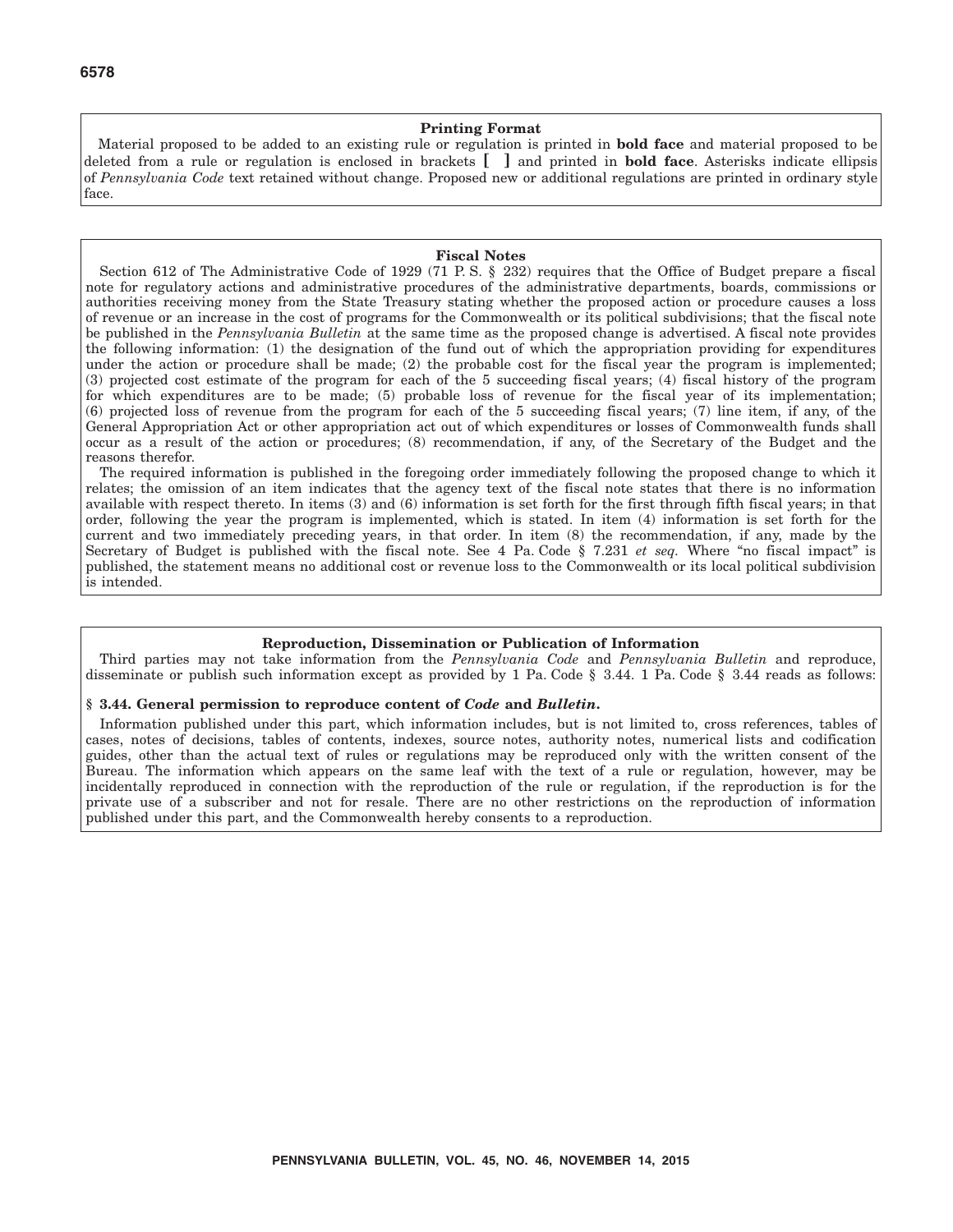### **List of Pa. Code Chapters Affected**

The following numerical guide is a list of the chapters of each title of the *Pennsylvania Code* affected by documents published in the *Pennsylvania Bulletin* during 2015.

| 4 Pa. Code (Administration)<br><b>Adopted Rules</b>                                                                        |
|----------------------------------------------------------------------------------------------------------------------------|
| $6 \ldots \ldots \ldots \ldots \ldots \ldots \ldots \ldots \ldots \ldots \ldots \ldots 542, 543, 768, 1064$<br>$7655, 656$ |
| <b>Statements of Policy</b>                                                                                                |
| $9 \ldots 561, 1115, 1267, 2719, 3220, 3549, 3714, 4003,$<br>4404, 4778, 4924, 6206                                        |
| 7 Pa. Code (Agriculture)<br><b>Adopted Rules</b>                                                                           |
|                                                                                                                            |
| 10 Pa. Code (Banking and Securities)<br><b>Adopted Rules</b>                                                               |
| 17 Pa. Code (Conservation and Natural Resources)                                                                           |
| <b>Adopted Rules</b>                                                                                                       |
|                                                                                                                            |
| 22 Pa. Code (Education)<br><b>Adopted Rules</b>                                                                            |
|                                                                                                                            |
| <b>Statements of Policy</b>                                                                                                |
| 25 Pa. Code (Environmental Protection)                                                                                     |
| <b>Adopted Rules</b>                                                                                                       |
|                                                                                                                            |
|                                                                                                                            |
|                                                                                                                            |
|                                                                                                                            |
|                                                                                                                            |
|                                                                                                                            |
| <b>Proposed Rules</b>                                                                                                      |
|                                                                                                                            |
|                                                                                                                            |
|                                                                                                                            |
|                                                                                                                            |
|                                                                                                                            |
|                                                                                                                            |
|                                                                                                                            |
| 28 Pa. Code (Health and Safety)<br><b>Adopted Rules</b>                                                                    |
| 31 Pa. Code (Insurance)                                                                                                    |
| <b>Proposed Rules</b>                                                                                                      |

#### 40 Pa. Code (Liquor)

| <b>Adopted Rules</b>                                                                              |  |
|---------------------------------------------------------------------------------------------------|--|
|                                                                                                   |  |
|                                                                                                   |  |
|                                                                                                   |  |
| <b>Proposed Rules</b>                                                                             |  |
| 3                                                                                                 |  |
|                                                                                                   |  |
|                                                                                                   |  |
|                                                                                                   |  |
|                                                                                                   |  |
|                                                                                                   |  |
| 49 Pa. Code (Professional and Vocational Standards)                                               |  |
| <b>Adopted Rules</b>                                                                              |  |
|                                                                                                   |  |
|                                                                                                   |  |
|                                                                                                   |  |
|                                                                                                   |  |
| <b>Proposed Rules</b>                                                                             |  |
|                                                                                                   |  |
|                                                                                                   |  |
|                                                                                                   |  |
|                                                                                                   |  |
|                                                                                                   |  |
|                                                                                                   |  |
| 52 Pa. Code (Public Utilities)                                                                    |  |
| <b>Adopted Rules</b>                                                                              |  |
|                                                                                                   |  |
|                                                                                                   |  |
|                                                                                                   |  |
|                                                                                                   |  |
|                                                                                                   |  |
|                                                                                                   |  |
|                                                                                                   |  |
|                                                                                                   |  |
| 1021                                                                                              |  |
| <b>Proposed Rules</b>                                                                             |  |
|                                                                                                   |  |
|                                                                                                   |  |
|                                                                                                   |  |
|                                                                                                   |  |
| 1017                                                                                              |  |
| <b>Statements of Policy</b>                                                                       |  |
|                                                                                                   |  |
|                                                                                                   |  |
| 55 Pa. Code (Public Welfare)                                                                      |  |
| <b>Statements of Policy</b>                                                                       |  |
|                                                                                                   |  |
|                                                                                                   |  |
| 58 Pa. Code (Recreation)                                                                          |  |
| <b>Adopted Rules</b>                                                                              |  |
|                                                                                                   |  |
|                                                                                                   |  |
|                                                                                                   |  |
| $75\,\dots\dots\dots\dots\dots\dots\dots\dots\dots\dots\dots\dots\dots\dots\dots\dots\dots\ 3841$ |  |
|                                                                                                   |  |
|                                                                                                   |  |
|                                                                                                   |  |
|                                                                                                   |  |
|                                                                                                   |  |
|                                                                                                   |  |
|                                                                                                   |  |
|                                                                                                   |  |
|                                                                                                   |  |

PENNSYLVANIA BULLETIN, VOL. 45, NO. 46, NOVEMBER 14, 2015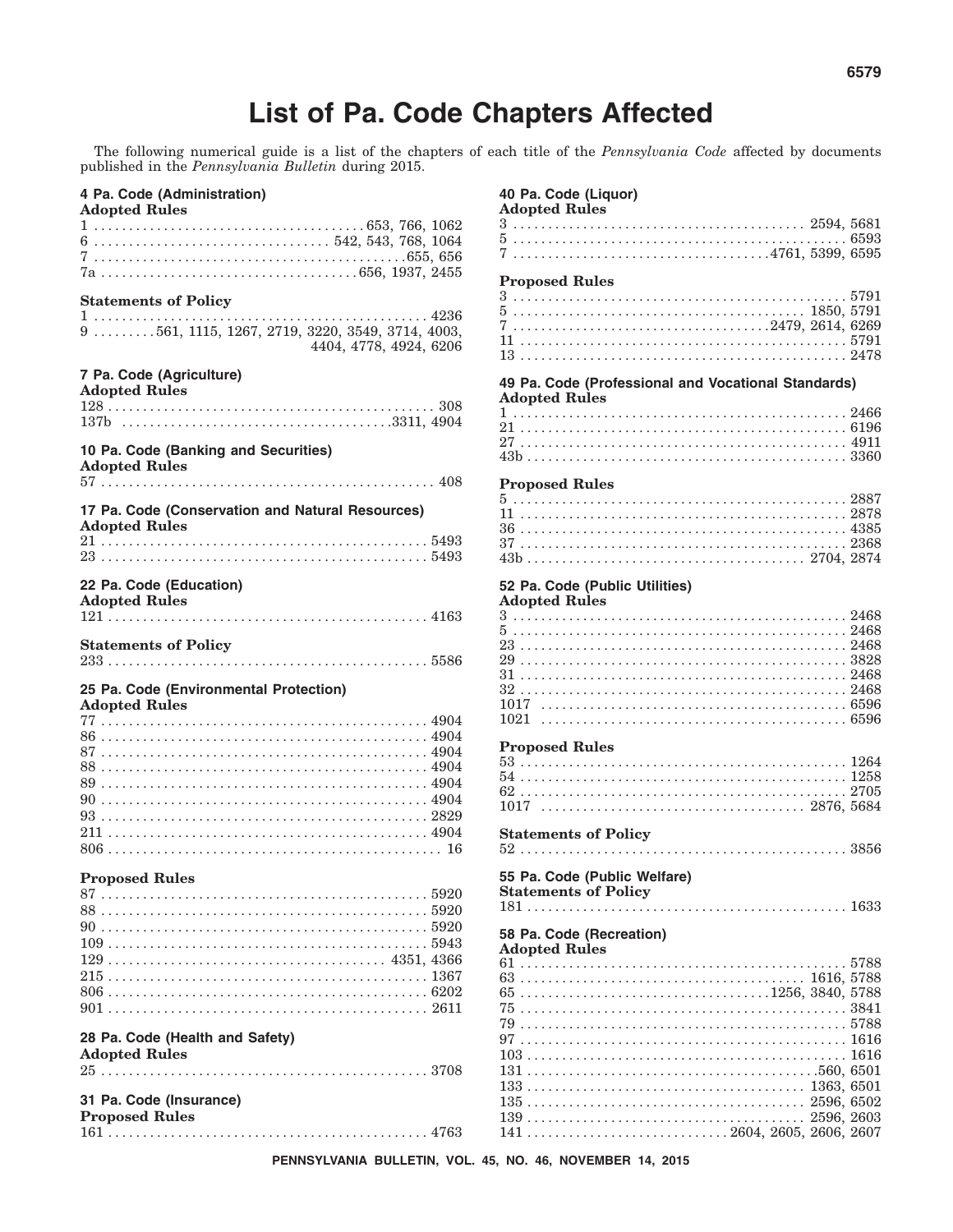#### 6580

| $147 \ldots \ldots \ldots 1363, 1366, 2606, 2607, 2608, 3362, 6503$ |  |  |  |  |  |  |  |  |  |  |  |  |  |  |  |  |  |  |  |
|---------------------------------------------------------------------|--|--|--|--|--|--|--|--|--|--|--|--|--|--|--|--|--|--|--|
| 421a                                                                |  |  |  |  |  |  |  |  |  |  |  |  |  |  |  |  |  |  |  |
| 423a                                                                |  |  |  |  |  |  |  |  |  |  |  |  |  |  |  |  |  |  |  |
| 425a                                                                |  |  |  |  |  |  |  |  |  |  |  |  |  |  |  |  |  |  |  |
| 427a                                                                |  |  |  |  |  |  |  |  |  |  |  |  |  |  |  |  |  |  |  |
| 429a                                                                |  |  |  |  |  |  |  |  |  |  |  |  |  |  |  |  |  |  |  |
| 431a                                                                |  |  |  |  |  |  |  |  |  |  |  |  |  |  |  |  |  |  |  |
| 433a                                                                |  |  |  |  |  |  |  |  |  |  |  |  |  |  |  |  |  |  |  |
| 435а                                                                |  |  |  |  |  |  |  |  |  |  |  |  |  |  |  |  |  |  |  |
| 437а                                                                |  |  |  |  |  |  |  |  |  |  |  |  |  |  |  |  |  |  |  |
| 440a                                                                |  |  |  |  |  |  |  |  |  |  |  |  |  |  |  |  |  |  |  |
| 441a                                                                |  |  |  |  |  |  |  |  |  |  |  |  |  |  |  |  |  |  |  |
| 461a                                                                |  |  |  |  |  |  |  |  |  |  |  |  |  |  |  |  |  |  |  |
| 465а                                                                |  |  |  |  |  |  |  |  |  |  |  |  |  |  |  |  |  |  |  |
| 609a                                                                |  |  |  |  |  |  |  |  |  |  |  |  |  |  |  |  |  |  |  |
| 623a                                                                |  |  |  |  |  |  |  |  |  |  |  |  |  |  |  |  |  |  |  |
| 633a                                                                |  |  |  |  |  |  |  |  |  |  |  |  |  |  |  |  |  |  |  |
| 643a                                                                |  |  |  |  |  |  |  |  |  |  |  |  |  |  |  |  |  |  |  |
| 645a                                                                |  |  |  |  |  |  |  |  |  |  |  |  |  |  |  |  |  |  |  |
|                                                                     |  |  |  |  |  |  |  |  |  |  |  |  |  |  |  |  |  |  |  |

#### **Proposed Rules**

| 61   |      |
|------|------|
|      | 1619 |
| 65   |      |
| 79   |      |
| 97   |      |
|      |      |
|      |      |
|      |      |
|      |      |
|      |      |
|      |      |
|      |      |
|      |      |
|      |      |
|      |      |
|      |      |
| 463a |      |
|      |      |
|      |      |
|      |      |
|      |      |
| 588  |      |
| 589  |      |
|      |      |
|      |      |
|      |      |
|      |      |
| 601a |      |
| 605a |      |
| 607a |      |
|      |      |
| 659a |      |
| 667a |      |
| 668a |      |
| 669a |      |
| 670a |      |
| 671a |      |
| 672a |      |
| 673a |      |
| 674a |      |
| 675a |      |
| 676a |      |
| 677a |      |
| 678a |      |
|      |      |

#### 61 Pa. Code (Revenue)

|  | <b>Adopted Rules</b> |  |
|--|----------------------|--|
|  |                      |  |

#### **Proposed Rules** 67 Pa. Code (Transportation) **Proposed Rules** 101 Pa. Code (General Assembly) **Statements of Policy** 201 Pa. Code (Rules of Judicial Administration) **Adopted Rules** 204 Pa. Code (Judicial System General Provisions) **Adopted Rules Proposed Rules** 207 Pa. Code (Judicial Conduct) **Adopted Rules** 210 Pa. Code (Appellate Procedure) **Adopted Rules Proposed Rules** 225 Pa. Code (Rules of Evidence) **Adopted Rules**

| <b>Proposed Rules</b> |  |
|-----------------------|--|
|                       |  |
|                       |  |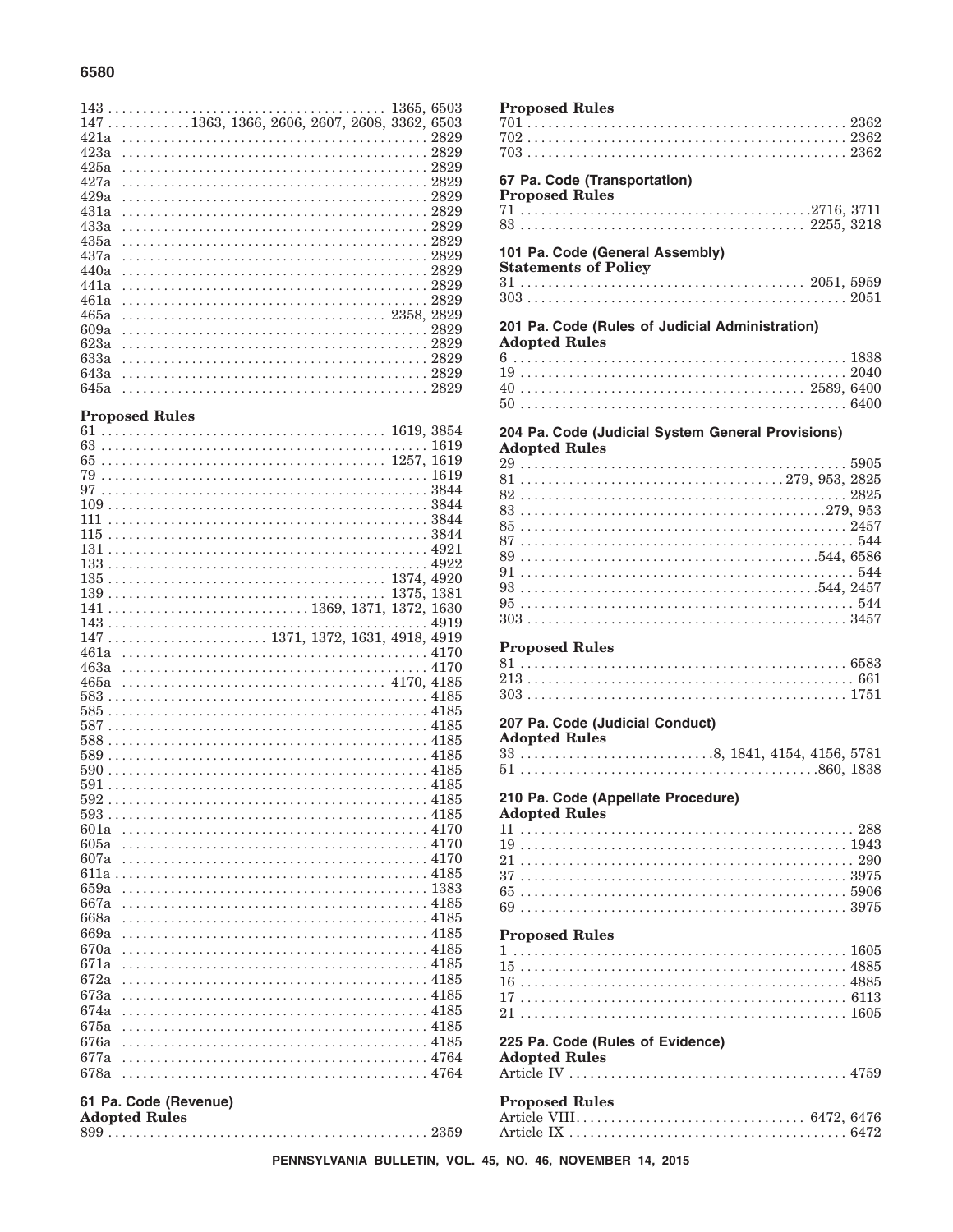#### **231 Pa. Code (Rules of Civil Procedure) Adopted Rules**

|  | $200 \ldots \ldots \ldots \ldots \ldots \ldots \ldots \ldots \ldots 291, 1490, 3801, 3976, 6480$ |
|--|--------------------------------------------------------------------------------------------------|
|  |                                                                                                  |
|  |                                                                                                  |
|  |                                                                                                  |
|  |                                                                                                  |
|  |                                                                                                  |
|  |                                                                                                  |

#### **Proposed Rules**

#### **234 Pa. Code (Rules of Criminal Procedure)**

**Adopted Rules**

#### **Proposed Rules**

|  |  |  |  |  |  |  |  |  |  |  |  |  |  |  |  |  |  |  | $4 \ldots \ldots \ldots \ldots \ldots \ldots \ldots \ldots \ldots \ldots \ldots \ldots \ldots 1846, 3978, 5913$ |  |  |
|--|--|--|--|--|--|--|--|--|--|--|--|--|--|--|--|--|--|--|-----------------------------------------------------------------------------------------------------------------|--|--|
|  |  |  |  |  |  |  |  |  |  |  |  |  |  |  |  |  |  |  |                                                                                                                 |  |  |
|  |  |  |  |  |  |  |  |  |  |  |  |  |  |  |  |  |  |  |                                                                                                                 |  |  |

#### **237 Pa. Code (Juvenile Rules)**

#### **Adopted Rules**

#### **Proposed Rules**

#### **246 Pa. Code (Minor Court Civil Rules)**

#### **Adopted Rules**

#### **Proposed Rules**

#### **249 Pa. Code (Philadelphia Rules)**

Unclassified ..... 291, 306, 2461, 2826, 3201, 5395, 5677, 5786, 5917, 6588

#### **252 Pa. Code (Allegheny County Rules)**

Unclassifed ...................................... 2464

#### **255 Pa. Code (Local Court Rules)**

Unclassified . . . . . . 8, 10, 11, 407, 555, 676, 677, 678, 771, 772, 773, 860, 861, 862, 964, 1113, 1114, 1254, 1360, 1496, 1847, 1848, 1943, 1947, 1950, 2047, 2239, 2240, 2241, 2356, 2357, 2464, 2465, 2589, 2592, 2703, 2826, 2827, 3201, 3215, 3308, 3548, 3816, 3822, 3825, 3826, 4002, 4160, 4162, 4349, 4350, 4759, 4760, 4903, 5396, 5585, 5678, 5917, 6114, 6115, 6116, 6117, 6400, 6401, 6404, 6481, 6489, 6491, 6493, 6496, 6497, 6592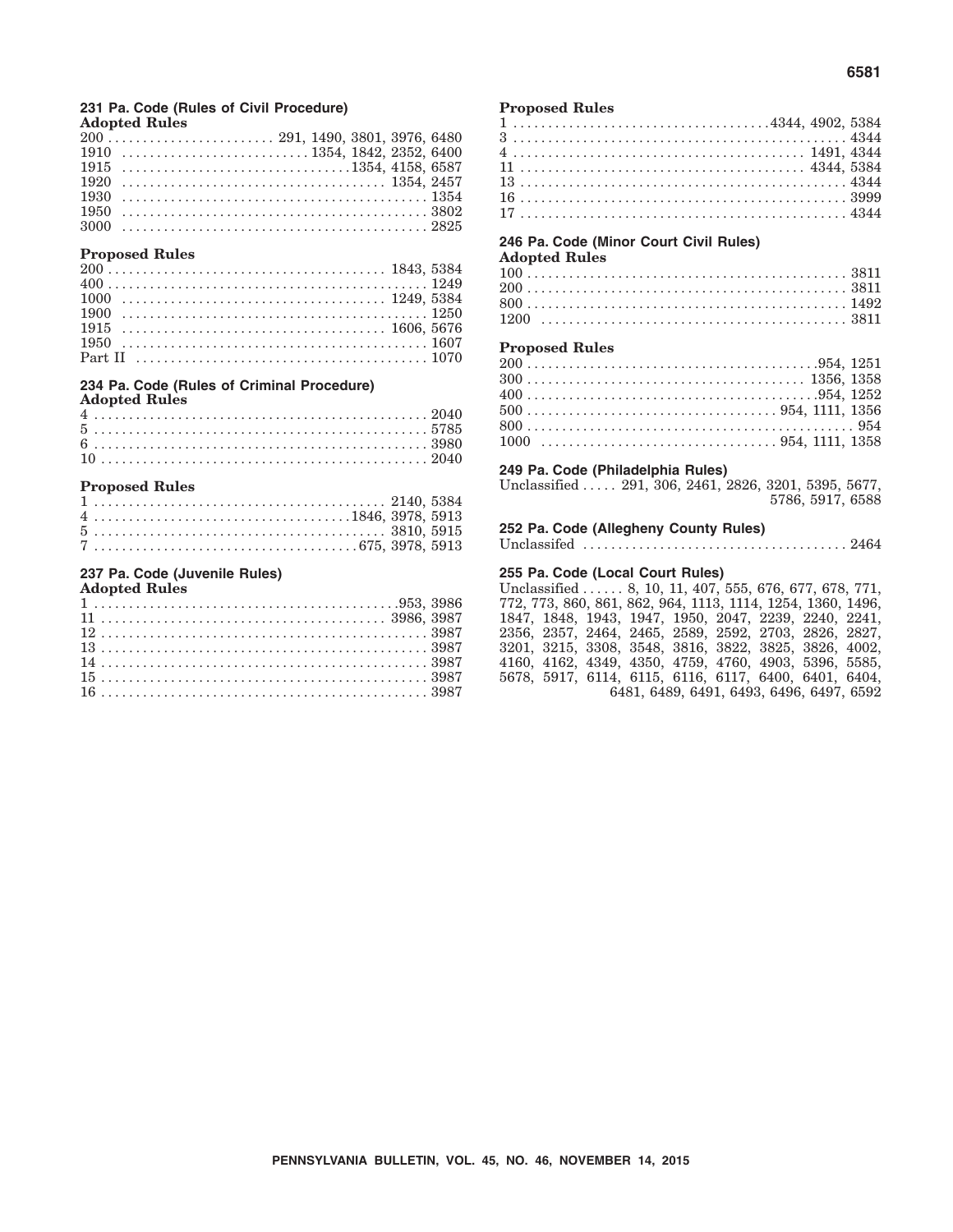# **THE GENERAL ASSEMBLY COMMISSION ON SENTENCING**

#### **Meetings Scheduled**

The Commission on Sentencing announces the following meetings to be held at the Harrisburg Hilton and Towers Hotel, One North Second Street, Harrisburg, PA and at the Pennsylvania Judicial Center, 601 Commonwealth Avenue, Harrisburg, PA:

| Wednesday, December 2, 2015 | $6:30$ p.m.             | Dinner Meeting<br>Harrisburg Hilton and Towers Hotel<br>One North Second Street, Harrisburg, PA                |
|-----------------------------|-------------------------|----------------------------------------------------------------------------------------------------------------|
| Thursday, December 3, 2015  | 9 a.m.                  | Policy Committee Meeting<br>Pennsylvania Judicial Center<br>601 Commonwealth Avenue, Harrisburg, PA            |
|                             | No earlier than 11 a.m. | <b>Quarterly Commission Meeting</b><br>Pennsylvania Judicial Center<br>601 Commonwealth Avenue, Harrisburg, PA |
|                             |                         | MARK H. BERGSTROM,<br><i>Executive Director</i>                                                                |

[Pa.B. Doc. No. 15-1997. Filed for public inspection November 13, 2015, 9:00 a.m.]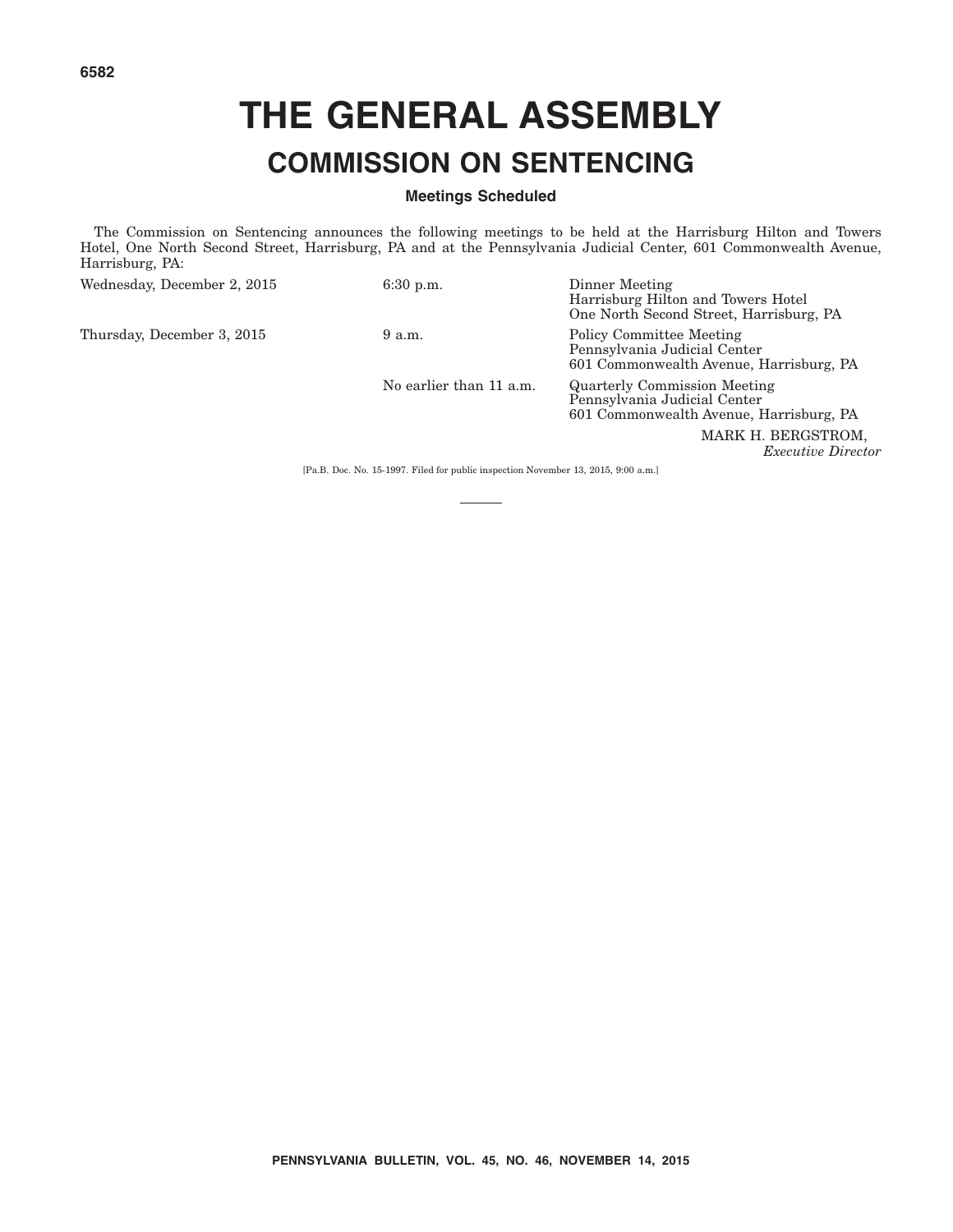## **THE COURTS**

### **Title 204—JUDICIAL SYSTEM GENERAL PROVISIONS**

#### **PART V. PROFESSIONAL ETHICS AND CONDUCT**

#### **[ 204 PA. CODE CH. 81 ]**

#### **Proposed Amendments to the Pennsylvania Rules of Professional Conduct Regarding Sale of Law Practice**

Notice is hereby given that The Disciplinary Board of the Supreme Court of Pennsylvania is considering recommending to the Pennsylvania Supreme Court that it adopt the amendments to Pennsylvania Rule of Professional Conduct (PA RPC) 1.17 that were approved by the Pennsylvania Bar Association (PBA) in May 2015 and amend PA RPC 1.17, as set forth in Annex A.

In 1990, ABA Model Rule 1.17, Sale of Law Practice was adopted which permitted for the first time the sale of a law practice, including the good will, conditioned upon selling the practice in its entirety to a single purchaser willing to undertake all client matters subject to client notice and consent, and providing that the seller cease to engage in the private practice of law in the specified jurisdiction. Following a Notice of Proposed Rulemaking issued by the Disciplinary Board, the Supreme Court of Pennsylvania adopted new PA RPC 1.17 in June 2001, and the Rule was thereafter amended in minor respects in 2004 and 2009.

In 2002, ABA Model Rule 1.17 was amended to eliminate the requirement that a lawyer sell the law practice to a single purchaser, in its entirety, and cease to engage in the private practice of law. The current ABA rule provides for the sale of an area of practice, in addition to sale of the entire practice, to one or more lawyers or law firms.

Pennsylvania has historically supported adoption of the ABA Model Rule amendments to promote consistency in application and interpretation of the rules from jurisdiction to jurisdiction, except where controlling Pennsylvania precedent or other important policy considerations justify a deviation from the Model Rule language. The within proposed amendments more closely conform the Pennsylvania Rule to American Bar Association (ABA) Model Rule 1.17 and related guidance issued by the ABA Standing Committee on Ethics and Professional Responsibility.

Current PA RPC 1.17 permits the sale or purchase of a law practice, including good will, as an entirety to a single lawyer on the condition that the seller cease to engage in the private practice of law in Pennsylvania. The justification for the existing requirement that the practice be sold as an entirety to a single lawyer is to avoid a piecemeal sale whereby a purchaser might only purchase a seller's more profitable cases or matters, leaving clients whose matters are less lucrative unrepresented. However, the present requirement to sell as an entirety can pose difficulties in identifying a capable, competent purchaser where the law practice consists of disparate practice areas. The law is constantly

evolving and a single lawyer may not be willing, able or committed to staying abreast of current developments in all areas of the seller's areas of practice. The proposed amendments provide flexibility to lawyers while protecting the interests of clients.

The proposed amendment to PA RPC 1.17(a) changes the strict requirement that the seller must cease to engage in the private practice of law in Pennsylvania and permits a lawyer who wishes to cease practice in one area of law to do so, but allows that lawyer to continue to practice in other areas of law. Thus, the lawyer may limit the sale to one or more areas of the practice, thereby preserving the lawyer's ability to continue practice in the areas of the practice that were not sold. Furthermore, proposed language has been added to paragraph (a) to provide that the seller is not prohibited from assisting the buyer or buyers in the orderly transition of active client matters for a reasonable period after the closing without a fee. It is reasonable to conclude that the transition of active client matters from a selling lawyer or law firm to a purchasing lawyer or law firm need not be immediate and transitional assistance will better serve a client affected by a sale. Neither the selling lawyer or law firm nor the purchasing lawyer or law firm may bill clients for time spent only on the transition of matters. This ensures that the client will not experience any adverse economic impact from the sale of a practice or area of practice.

The proposed amendment to PA RPC 1.17(b) eliminates the current requirement that a practice be sold in its entirety to a single lawyer, and permits the sale of an entire area of practice, in addition to an entire practice, to one or more lawyers or law firms. It is in the interests of clients and the public to allow a lawyer or law firm to sell an area of practice because the selling lawyer may have difficulty finding a purchaser who desires the same practice mix as the lawyer selling the practice. Permitting one or more lawyers or law firms to purchase an area of practice gives needed flexibility and options to the seller which by extension will benefit the clients, as selling a practice area to a lawyer or law firm competent in that area helps to ensure that clients are competently represented.

The proposed amendment to PA RPC 1.17(c) places the responsibility on the seller to give written notice to each of the seller's clients. No specific method of written notice is provided for; it is up to the seller to determine the most effective and efficient means for doing so. In contrast, the current Rule does not identify the party responsible for the provision of written notice to the clients. Proposed paragraph (c) adds language relating to circumstances when the client cannot be given notice. In that situation, the representation of that particular client may be transferred to the purchaser only upon entry of an order so authorizing by a court having jurisdiction. The seller may disclose to the court *in camera* information relating to the representation only to the extent necessary to obtain an order authorizing the transfer of the file.

The proposed amendment to PA RPC 1.17(h) eliminates language relating to the phrase "single lawyer" and defines ''seller'' as an ''individual lawyer or law firm that sells a law practice or an area of law practice, and includes both the personal representative or estate of a decedent or disabled lawyer and the deceased or disabled lawyer, as appropriate.''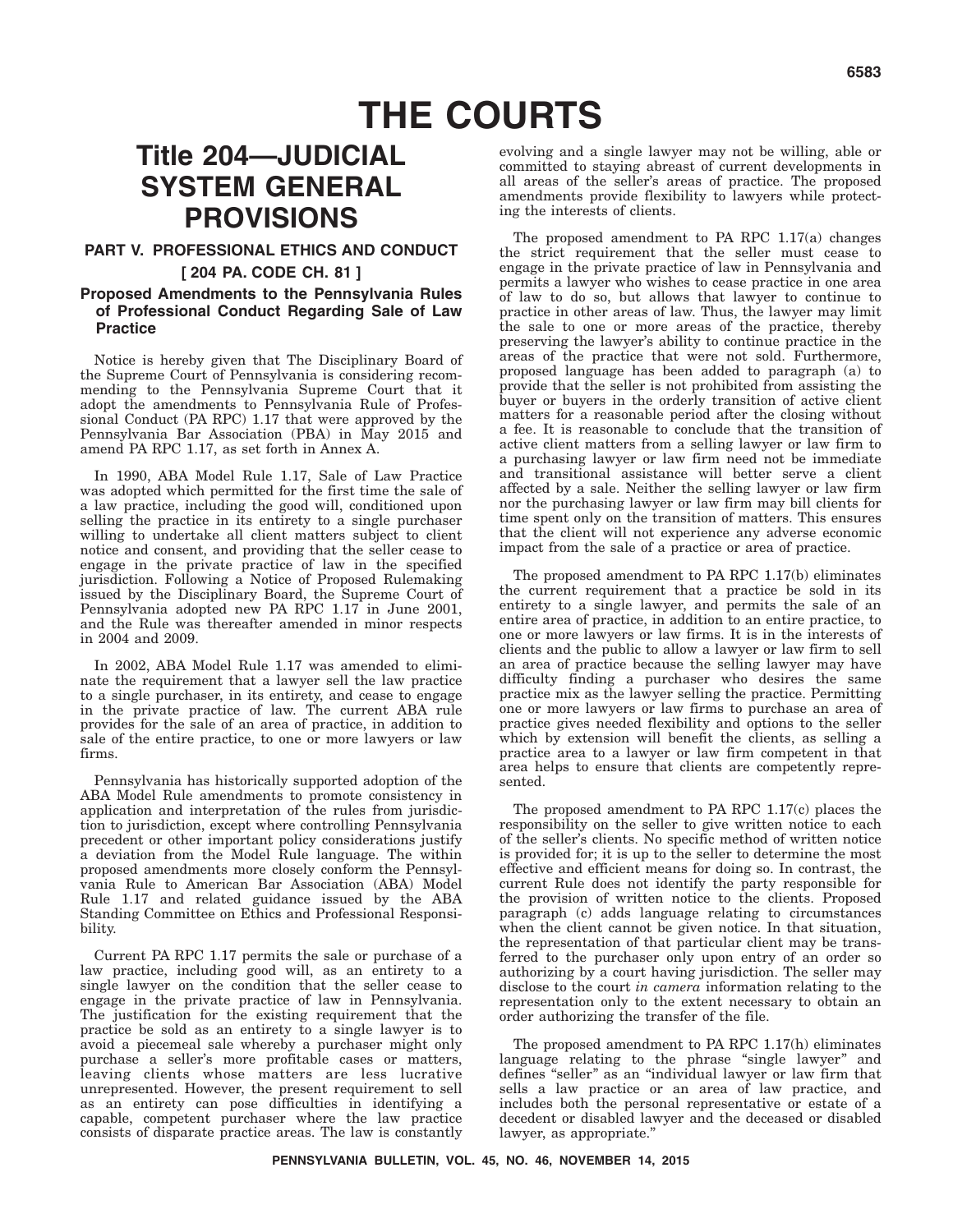Interested persons are invited to submit written comments by mail or facsimile regarding the proposed amendments to the Office of the Secretary, The Disciplinary Board of the Supreme Court of Pennsylvania, 601 Commonwealth Avenue, Suite 5600, P. O. Box 62625, Harrisburg, PA 17106-2625, Facsimile number (717-231- 3382), Email address Dboard.comments@pacourts.us on or before January 5, 2016.

*By The Disciplinary Board of the Supreme Court of Pennsylvania*

> ELAINE M. BIXLER, *Secretary*

#### **Annex A**

#### **TITLE 204. JUDICIAL SYSTEM GENERAL PROVISIONS**

**PART V. PROFESSIONAL ETHICS AND CONDUCT**

#### **Subpart A. PROFESSIONAL RESPONSIBILITY CHAPTER 81. RULES OF PROFESSIONAL CONDUCT**

#### **Subchapter A. RULES OF PROFESSIONAL CONDUCT**

#### **§ 81.4. Rules of Professional Conduct.**

The following are the Rules of Professional Conduct: **CLIENT-LAWYER RELATIONSHIP**

#### **Rule 1.17. Sale of Law Practice.**

A lawyer or law firm may, for consideration, sell or purchase a law practice, **or an area of practice,** including good will, if the following conditions are satisfied:

(a) The seller ceases to engage in the private practice of law **[ in Pennsylvania; ], or in the area of practice that has been sold, in Pennsylvania; however, the seller is not prohibited from assisting the buyer or buyers in the orderly transition of active client matters for a reasonable period after the closing without a fee.**

(b) The seller sells the **[ practice as an entirety to a single lawyer ] entire practice, or the entire area of practice, to one or more lawyers or law firms**. **[ For purposes of this Rule, a practice is sold as an entirety if the purchasing lawyer assumes responsibility for all of the active files except those specified in paragraph (g) of this Rule. ]**

(c) **[ Actual written notice is given ] The seller gives written notice** to each of the seller's clients, which notice must include at a minimum:

(1) notice of the proposed transfer of the client's representation, including the identity and address of the purchasing lawyer;

(2) a statement that the client has the right to representation by the purchasing lawyer under the preexisting fee arrangements;

(3) a statement that the client has the right to retain other counsel or to take possession of the file; and

(4) a statement that the client's consent to the transfer of the representation will be presumed if the client does not take any action or does not otherwise object within 60 days of receipt of the notice.

**If a client cannot be given notice, the representation of that client may be transferred to the pur-**

#### **chaser only upon entry of an order so authorizing by a court having jurisdiction. The seller may disclose to the court in camera information relating to the representation only to the extent necessary to obtain an order authorizing the transfer of a file.**

(d) The fees charged clients shall not be increased by reason of the sale. Existing agreements between the seller and the client concerning fees and the scope of work must be honored by the purchaser, unless the client gives informed consent confirmed in writing.

(e) The agreement of sale shall include a clear statement of the respective responsibilities of the parties to maintain and preserve the records and files of the seller's practice, including client files.

(f) In the case of a sale by reason of disability, if a proceeding under Rule 301 of the Pennsylvania Rules of Disciplinary Enforcement has not been commenced against the selling lawyer, the selling lawyer shall file the notice and request for transfer to voluntary inactive status, as of the date of the sale, pursuant to Rule 219(j) thereof.

(g) The sale shall not be effective as to any client for whom the proposed sale would create a conflict of interest for the purchaser or who cannot be represented by the purchaser because of other requirements of the Pennsylvania Rules of Professional Conduct or rules of the Pennsylvania Supreme Court governing the practice of law in Pennsylvania, unless such conflict, requirement or rule can be waived by the client and the client gives informed consent.

(h) For purposes of this Rule**[ : ], the term ''seller'' means an individual lawyer or a law firm that sells a law practice or an area of law practice, and includes both the personal representative or estate of a deceased or disabled lawyer and the deceased or disabled lawyer, as appropriate.**

**[ (1) the term ''single lawyer'' means an individual lawyer or a law firm that buys a law practice, and**

**(2) the term ''seller'' means an individual lawyer or a law firm that sells a law practice and includes both the personal representative or estate of a deceased or disabled lawyer and the deceased or disabled lawyer, as appropriate.**

**(i) Admission to or withdrawal from a law partnership or professional association, retirement plan or similar arrangement or a sale limited to the tangible assets of a law practice is not a sale or purchase for purposes of this Rule 1.17. ]**

#### **Comment:**

(1) The practice of law is a profession, not merely a business. Clients are not commodities that can be purchased and sold at will. Pursuant to this Rule, when a lawyer or a law firm ceases to engage in the private practice of law **[ in Pennsylvania and another lawyer or firm takes ] or ceases to practice in an area of law in Pennsylvania and other lawyers or firms take** over the representation of the clients of the seller, the seller, including the personal representative or estate of a deceased or disabled lawyer, may obtain compensation for the reasonable value of the practice similar to withdrawing partners of law firms. See Rules 5.4 and 5.6. **[ Admission to or retirement from a law partnership or professional association, retirement plans**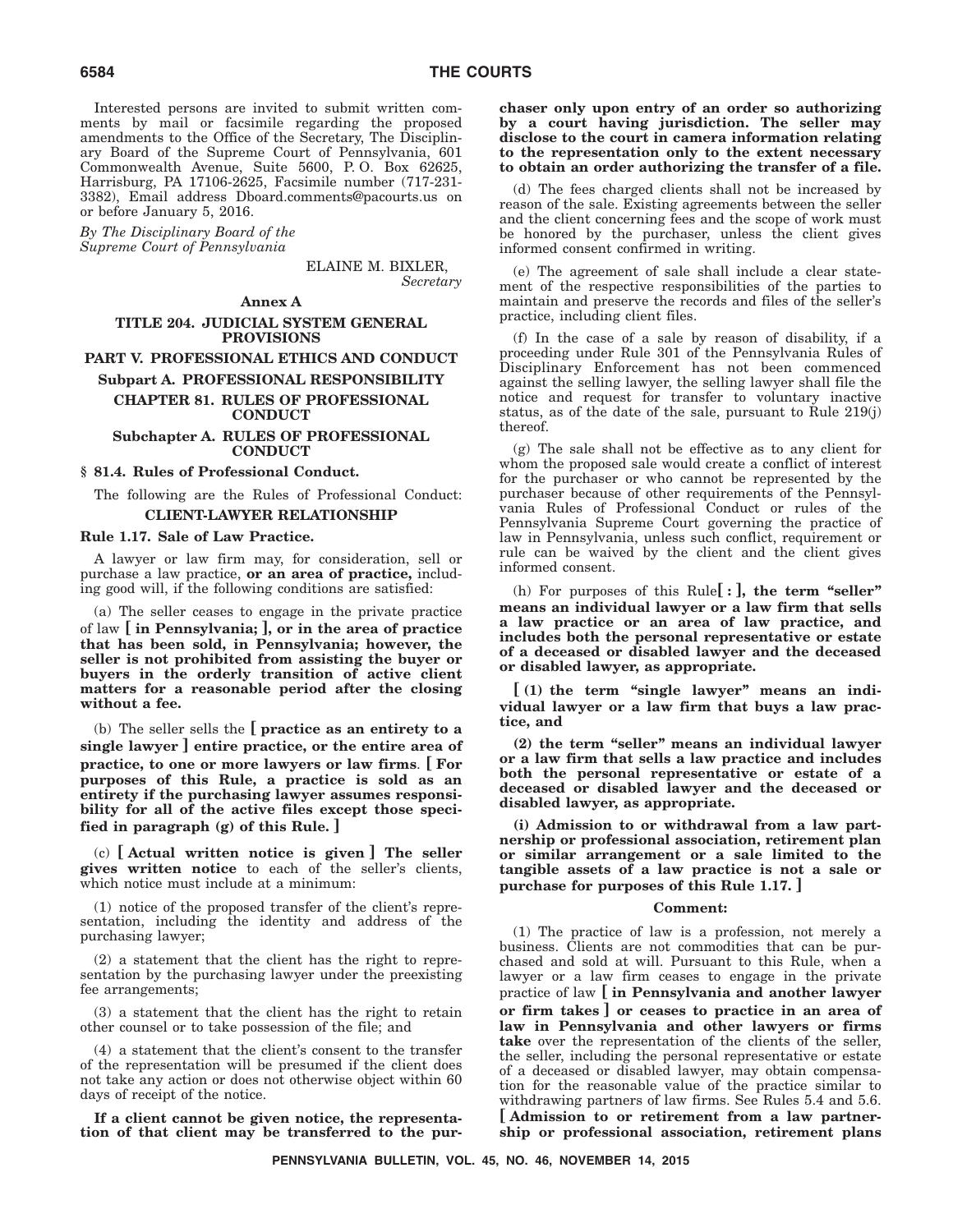**and similar arrangements, and a sale of tangible assets of a law practice, do not constitute a sale or purchase governed by this Rule. ]**

#### **[** *Sale of Entire Practice* **]** *Termination of Practice by the Seller*

(2) The requirement that all of the private practice**, or all of an area of practice,** be sold is satisfied if the seller in good faith makes the entire practice**, or the area of practice,** available for sale to the **[ purchaser ] purchasers**. The fact that a number of the seller's clients decide not to be represented by the **[ purchaser ] purchasers** but take their matters elsewhere, therefore, does not result in a violation of this Rule. **Return to private practice as a result of an unanticipated change in circumstances does not necessarily result in a violation. For example, a lawyer who has sold the practice to accept an appointment to a judicial office does not violate the requirement that the sale be attendant to cessation of practice if the lawyer later resumes private practice upon being defeated in a contested or a retention election for the office or resigns from a judiciary position.**

#### **[** *Single Purchaser* **]**

**(3) The requirement that the seller cease to engage in the private practice of law does not prohibit employment as a lawyer on the staff of a public agency or a legal services entity that provides legal services to the poor, or as in-house counsel to a business.**

**(4) This Rule also permits a lawyer or law firm to sell an area of practice. If an area of practice is sold and the lawyer remains in the active practice of law, the lawyer must cease accepting any matters in the area of practice that has been sold. For example, a lawyer with a substantial number of estate planning matters and a substantial number of probate administration cases may sell the estate planning portion of the practice but remain in the practice of law by concentrating on probate administration; however, that practitioner may not thereafter accept any estate planning matters. Although a lawyer who leaves this jurisdiction typically would sell the entire practice, this Rule permits the lawyer to limit the sale to one or more areas of the practice, thereby preserving the lawyer's right to continue practice in the areas of the practice that were not sold.**

#### *Sale of Entire Practice or Entire Area of Practice*

**[ (3) ] (5)** This Rule requires **[ a single purchaser ] that the seller's entire practice, or an entire area of practice, be sold**. The prohibition against **[ piecemeal sale of a practice ] sale of less than an entire practice area** protects those clients whose matters are less lucrative and who might find it difficult to secure other counsel if a sale could be limited to substantial fee generating matters. The **[ purchaser is ] purchasers are** required to undertake all client matters in the practice, **or practice area,** subject to client consent. If, however, the purchaser is unable to undertake all client matters because of nonwaivable conflicts of interest, other requirements of these Rules or rules of the Supreme Court governing the practice of law in Pennsylvania, the requirement **[ that there be a single purchaser ]** is nevertheless satisfied.

#### *Client Confidences***[** *, Consent and Notice* **]**

**[ (4) Negotiations between seller and prospective purchaser prior to disclosure of information relating to a specific representation of an identifiable client no more violate the confidentiality provisions of Rule 1.6 than do preliminary discussions concerning the possible association of another lawyer or mergers between firms with respect to which client consent is not required. See Rule 1.6(c)(6) and (7). Providing the purchaser access to the client-specific detailed information relating to the representation, such as the client's file, however, requires client consent. The Rule provides that before such information can be disclosed by the seller to the purchaser the client must be given actual written notice of the contemplated sale and file transfer including the identity of the purchaser and any proposed change in the terms of future representation, and must be told that the decision to consent or make other arrangements must be made within 60 days. If actual notice is given, and the client makes no response within the 60 day period, client consent to the sale will be presumed. ]**

**(6) Disclosure of confidential information to the extent that the lawyer reasonably believes necessary to effectuate the sale of a law practice or area of a law practice is authorized by Rule 1.6(c)(6). Exchange of some or all of the following information is appropriate: identity of clients of selling lawyer; identity of any adverse parties to clients of selling lawyer; field of practice involved in representing clients of selling lawyer; matter summary: nature of the work done for each client, the status of the matter and a candid description of the issues involved in the matter; financial information: what are the billables and financial arrangements with each client of the selling lawyer; and review of the complete client file. This Rule does not require the client's informed consent to disclose such information in the context of a sale of a law practice or area of a law practice. See Rule 1.6(c)(6).**

#### *Notice and Consent*

**[ (5) ] (7) Once an agreement is reached between the seller and the purchaser, the client must be given actual written notice of the contemplated sale and file transfer including the identity of the purchaser, and must be told that the decision to consent or make other arrangements must be made within 60 days. If actual notice is given, and the client makes no response within the 60 day period, client consent to the sale will be presumed.** The Rule provides the minimum notice to the seller's clients necessary to make the sale effective under the Rules of Professional Conduct. The **[ person responsible for notice ] seller** is encouraged to give sufficient information concerning the purchasing law firm or lawyer who will handle the matter so as to provide the client adequate information to make an informed decision concerning ongoing representation by the purchaser. Such information may include without limitation the **[ buyer's ] purchaser's** background, education, experience with similar matters, length of practice, and whether the lawyer(s) are currently licensed in Pennsylvania.

**[ (6) ] (8)** No single method is provided for the giving of actual written notice to the client under paragraph (c).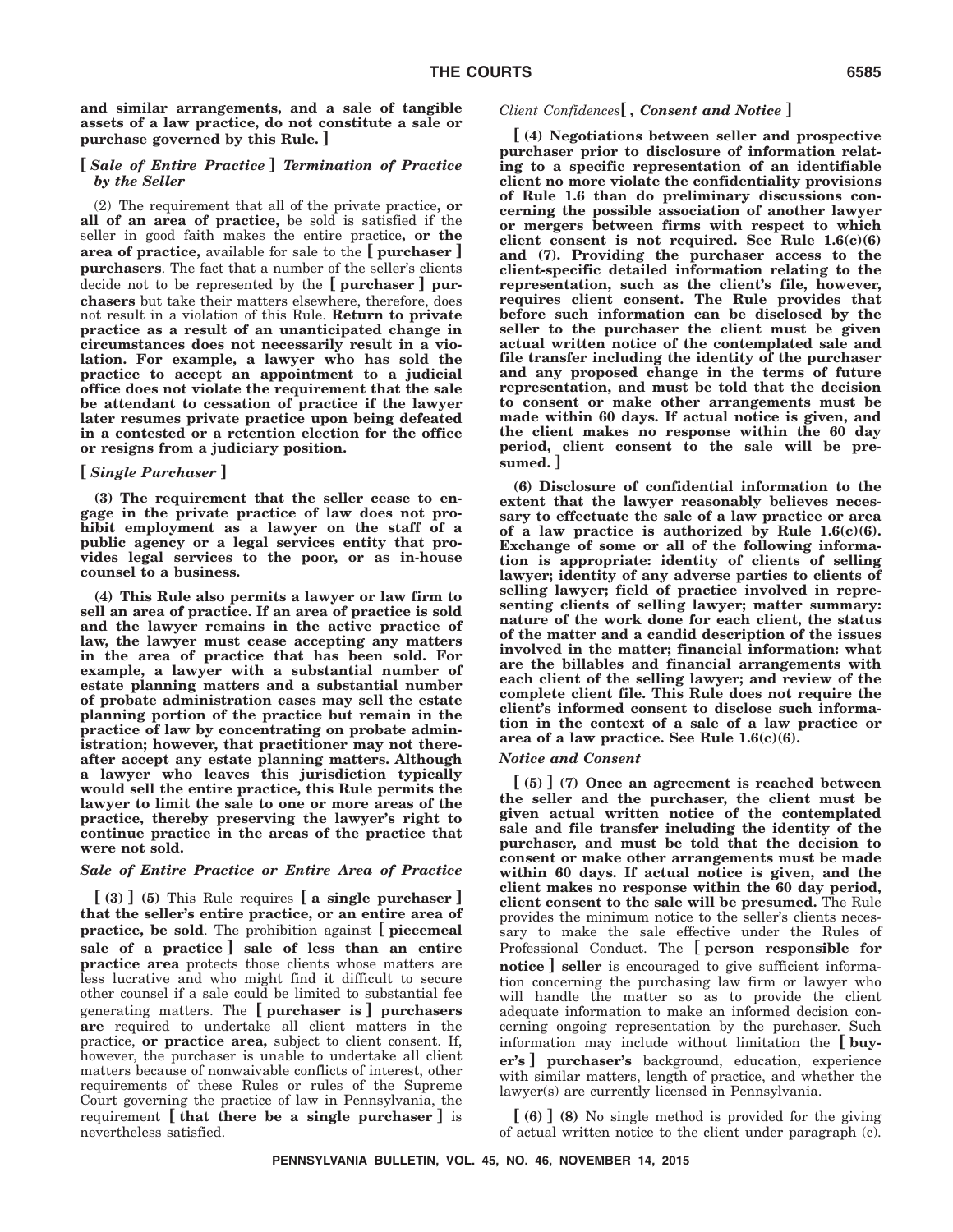It is up to the **[ person undertaking to give notice ] seller** to determine the most effective and efficient means for doing so. For many clients, certified mail with return receipt requested will be adequate. However, with regard to other clients, this method may not be the best method. It is up to the **[ person responsible for giving notice ] seller** to make this decision.

**[ (7) The party responsible for giving notice is likewise not identified in the Rule. In many cases the seller will undertake to give notice. However, the Rule permits the purchasing lawyer or law firm to fulfill the notice requirement.**

**(8) ] (9)** All of the elements of client autonomy, including the client's absolute right to discharge a lawyer and transfer the representation to another, survive the sale of the practice.

#### *Fee Arrangements Between Client and Purchaser*

**[ (9) ] (10)** The sale may not be financed by increases in fees charged to the clients of the practice. This protection is underscored by both paragraph (c)(2) and paragraph (d). Existing agreements between the seller and the client as to the fees and the scope of the work must be honored by the purchaser, unless the client gives informed consent confirmed in writing.

#### *Other Applicable Ethical Standards*

**[ (10) ] (11)** Lawyers participating in the sale of a law practice **or a practice area** are subject to ethical standards applicable to involving another lawyer in the representation of a client. These include, for example, the seller's obligation to exercise competence in identifying a purchaser qualified to assume the practice and the purchaser's obligation to undertake the representation competently (see Rule 1.1); the obligation to avoid disqualifying conflicts, and to secure **[ client ] the client's** informed consent for those conflicts which can be waived by the client (see Rule 1.7 regarding conflicts and Rule 1.0(e) for the definition of informed consent); and the obligation to protect information relating to the representation. See Rules 1.6 and 1.9.

**[ (11) ] (12)** If approval of the substitution of the purchasing attorney for the selling attorney is required by the Rules of any tribunal in which a matter is pending, such approval must be obtained before the matter can be included in the sale. See Rule 1.16.

#### *Applicability of the Rule*

**[ (12) ] (13)** This Rule applies to the sale of a law practice by representatives of a deceased, disabled or disappeared lawyer. Thus, the seller may be represented by a non-lawyer representative not subject to these Rules. Since, however, no lawyer may participate in the sale of a law practice which does not conform to the requirements of this Rule, the representatives of the seller as well as the purchasing lawyer can be expected to see to it that they are met.

**[ (13) ] (14)** This Rule does not apply to transfers of legal representation between lawyers when such transfers are unrelated to the sale of a practice **or an area of practice**.

[Pa.B. Doc. No. 15-1998. Filed for public inspection November 13, 2015, 9:00 a.m.]

#### **PART V. PROFESSIONAL ETHICS AND CONDUCT [ 204 PA. CODE CH. 89 ]**

#### **Amendments to Rules of Organization and Procedure of the Disciplinary Board of the Supreme Court of Pennsylvania; Order No. 78**

By this Order, the Disciplinary Board of the Supreme Court of Pennsylvania is amending its Rules of Organization and Procedure to modify Rule 89.294 to permit the termination of probation upon the expiration of the fixed period of probation.

The Disciplinary Board of the Supreme Court of Pennsylvania finds that:

(1) To the extent that 42 Pa.C.S. § 1702 (relating to rule making procedures) and Article II of the act of July 31, 1968 (P. L. 769, No. 240), known as the Commonwealth Documents Law, would otherwise require notice of proposed rulemaking with respect to the amendments adopted hereby, those proposed rulemaking procedures are inapplicable because the amendments adopted hereby relate to agency procedure and are perfunctory in nature.

(2) The amendments to the Rules of Organization and Procedure of the Board adopted hereby are not inconsistent with the Pennsylvania Rules of Disciplinary Enforcement and are necessary and appropriate for the administration of the affairs of the Board.

The Board, acting pursuant to Pa.R.D.E.  $205(c)(10)$ , orders:

(1) Title 204 of the *Pennsylvania Code* is hereby amended as set forth in Annex A hereto.

(2) The Secretary of the Board shall duly certify this Order, and deposit the same with the Administrative Office of Pennsylvania Courts as required by Pa.R.J.A. 103(c).

(3) The amendments adopted hereby shall take effect 30 days after publication in the *Pennsylvania Bulletin*.

*By The Disciplinary Board of the Supreme Court of Pennsylvania*

> ELAINE M. BIXLER, *Secretary*

#### **Annex A**

#### **TITLE 204. JUDICIAL SYSTEM GENERAL PROVISIONS**

#### **PART V. PROFESSIONAL ETHICS AND CONDUCT**

#### **Subpart C. DISCIPLINARY BOARD OF THE SUPREME COURT OF PENNSYLVANIA**

#### **CHAPTER 89. FORMAL PROCEEDINGS**

#### **Subchapter G. PROBATION**

**§ 89.294. Termination of Probation.**

**[ (a)** *Application for termination of probation.* **At the expiration of the period of probation ordered, the respondent-attorney may apply to the Board for**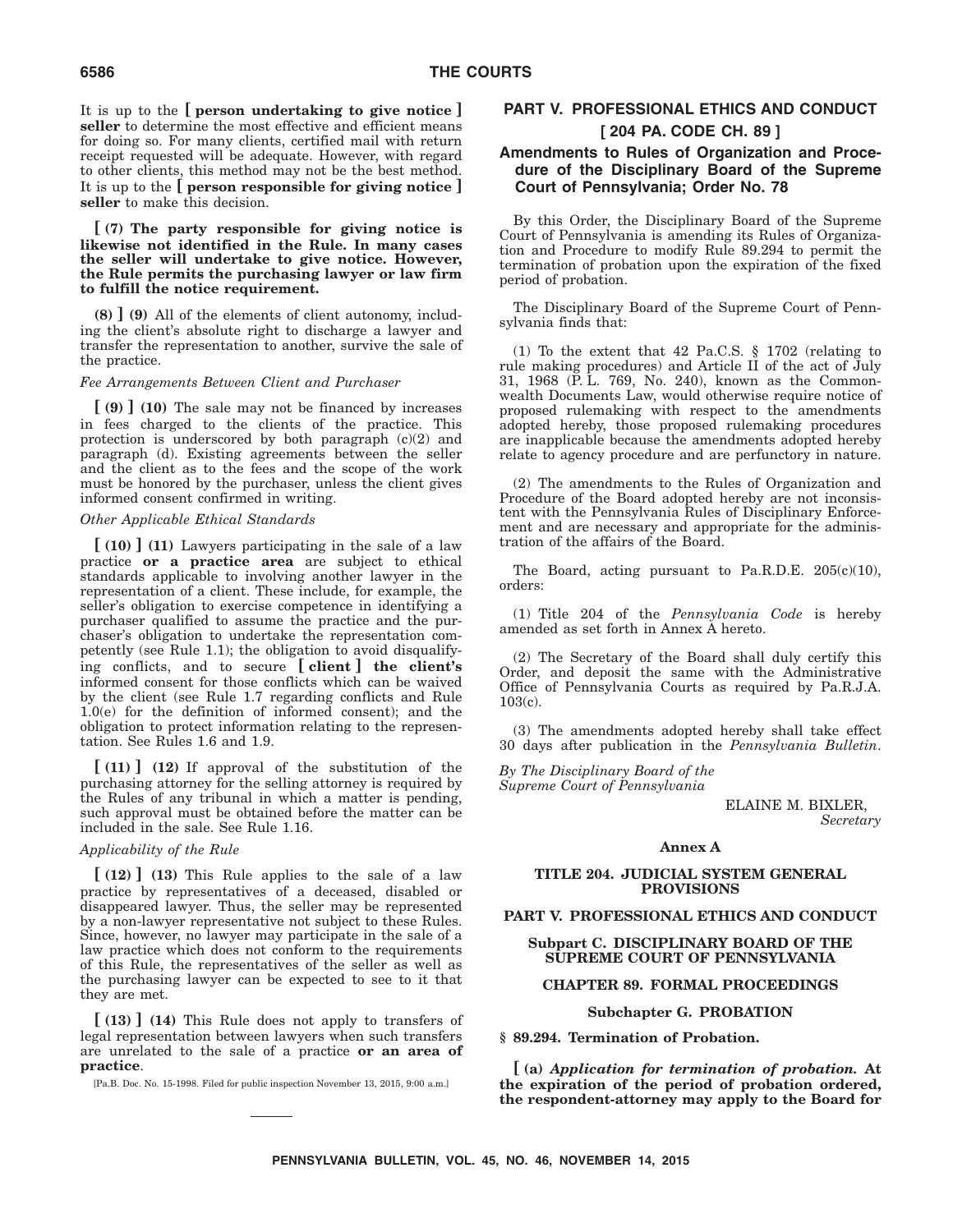**termination of the probation. The application shall be verified by the respondent-attorney, and shall state:**

**(1) the date probation was ordered;**

**(2) that the respondent-attorney has complied with all of the terms and conditions of probation;**

**(3) whether or not formal proceedings for discipline are pending against the respondent-attorney; and**

**(4) that the respondent-attorney requests termination of probation.**

**(b)** *Conditions for granting termination of probation.* **The Board shall order the termination of probation if:**

**(1) all costs of the proceedings as previously ordered by the Supreme Court or the Board have been paid;**

**(2) the respondent-attorney has complied with the terms of probation; and**

**(3) no formal proceedings for discipline are pending against the respondent-attorney. ]**

**Probation shall terminate upon the filing of the final quarterly report and upon the expiration of the fixed period of probation, unless:**

**(a) the conditions of probation have been violated or have not been met;**

**(b) all costs of the proceedings as previously ordered by the Supreme Court or the Board have not been paid; or**

**(c) formal proceedings for discipline are pending against the respondent-attorney.**

[Pa.B. Doc. No. 15-1999. Filed for public inspection November 13, 2015, 9:00 a.m.]

### **Title 231—RULES OF CIVIL PROCEDURE**

#### **PART I. GENERAL**

**[ 231 PA. CODE CH. 1915 ]**

**Order Amending Rule 1915.4-4 of the Rules of Civil Procedure; No. 633 Civil Procedural Rules Doc.**

#### **Order**

#### *Per Curiam*

*And Now*, this 28th day of October, 2015, upon the recommendation of the Domestic Relations Procedural Rules Committee; the proposal having been published for public comment in the *Pennsylvania Bulletin*, 45 Pa.B. 1606 (April 4, 2015):

*It Is Ordered* pursuant to Article V, Section 10 of the Constitution of Pennsylvania that Rule 1915.4-4 of the Pennsylvania Rules of Civil Procedure are amended in the following form.

This *Order* shall be processed in accordance with Pa.R.J.A. No. 103(b), and shall be effective on January 1, 2016.

#### **Annex A**

### **TITLE 231. RULES OF CIVIL PROCEDURE**

#### **PART I. GENERAL**

#### **CHAPTER 1915. ACTIONS FOR CUSTODY OF MINOR CHILDREN**

#### **Rule 1915.4-4. Pre-Trial Procedures.**

A pre-trial conference in an initial custody or modification proceeding shall be scheduled before a judge at the request of a party or sua sponte by the court and the procedure shall be as set forth in this rule. If a party wishes to request a pre-trial conference, the praecipe set forth in subdivision (g) **[ below ]** shall be filed. The scheduling of a pre-trial conference shall not stay any previously scheduled proceeding unless otherwise ordered by the court.

(a) The praecipe may be filed at any time after a custody conciliation or conference with a conference officer unless a pre-trial conference has already been scheduled or held. The pre-trial conference may be scheduled at any time, but must be scheduled at least 30 days prior to trial.

(b) Not later than five days prior to the pre-trial conference, each party shall **[ serve a pre-trial statement ] file a pre-trial statement with the prothonotary's office and serve a copy** upon the court and the other party or counsel of record. The pre-trial statement shall include the following matters, together with any additional information required by special order of the court:

(1) the name and address of each expert whom the party intends to call at trial as a witness;

(2) the name and address of each witness the party intends to call at trial**[ , ] and** the relationship of that witness to the party **[ and a statement by the party or the party's counsel that he or she has communicated with each listed witness; and ]. Inclusion of a witness on the pre-trial statement constitutes an affirmation that the party's counsel or the selfrepresented party has communicated with the witness about the substance of the witness's testimony prior to the filing of the pre-trial statement; and**

(3) a proposed order setting forth the custody schedule requested by the party.

In addition to the above items included in the pre-trial statement, any reports of experts and other proposed exhibits shall be included as part of the pre-trial statement served upon the other party or opposing counsel, but not included with the pre-trial statement served upon the court.

(c) If a party fails to file a pre-trial statement or otherwise comply with the requirements of subdivision (b), the court may make an appropriate order under **[ Rule ] Pa.R.C.P. No.** 4019(c)(2) and (4) governing sanctions.

(d) Unless otherwise ordered by the court, the parties may amend their pre-trial statements at any time, but not later than seven days before trial.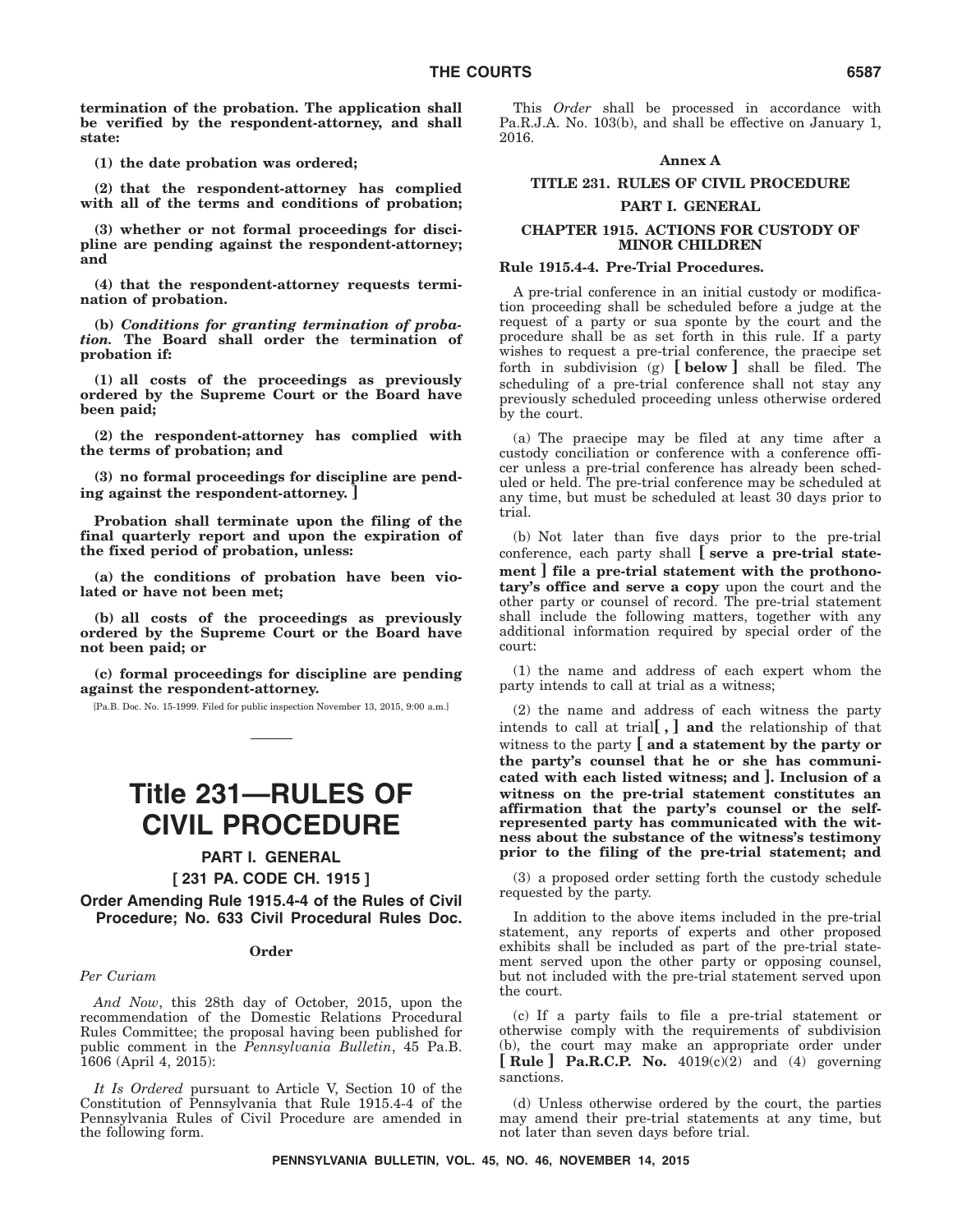(e) At the pre-trial conference, the following shall be considered:

(1) issues for resolution by the court;

(2) unresolved discovery matters;

(3) any agreements of the parties;

(4) issues relating to expert witnesses;

(5) settlement and/or mediation of the case;

(6) such other matters as may aid in the disposition of the case; and

(7) if a trial date has not been scheduled, it shall be scheduled at the pre-trial conference.

(f) The court shall enter an order following the **pretrial** conference detailing the agreements made by the parties as to any of the matters considered, limiting the issues for trial to those not disposed of by agreement and setting forth the schedule for further action in the case. Such order shall control the subsequent course of the action unless modified at trial to prevent manifest injustice.

(g) The praecipe for pre-trial conference shall be substantially in the following form:

#### (Caption) PRAECIPE FOR PRE-TRIAL CONFERENCE

To the Prothonotary:

Please schedule a pre-trial conference in the abovecaptioned custody matter pursuant to Pa.R.C.P. **No.** 1915.4-4.

The parties' initial in-person contact with the court (conference with a conference officer or judge, conciliation or mediation) occurred on .

#### **Plaintiff/Defendant/Attorney for Plaintiff/Defendant**

#### **[ Explanatory Comment—2013**

**The Domestic Relations Procedural Rules Committee has become aware that there is a wide disparity in pre-trial procedures in custody cases among the various jurisdictions. As the committee strives to recommend best practices, this new rule establishes uniform pre-trial procedures in custody cases when requested by either party. The goal is to reduce custody litigation by encouraging early preparation and court intervention for purposes of expedited resolutions. The rule is based upon the pre-trial procedures in divorce cases as set forth in Rule 1920.33. Nothing in this rule shall affect the First Judicial District's practice of conducting a pre-trial conference upon the filing of a motion for a protracted or semi-protracted trial. ]**

#### **EXPLANATORY COMMENT**

In 2013, the Domestic Relations Procedural Rules Committee (the "Committee") recognized there was a wide disparity in pre-trial procedures in custody cases among the various judicial districts. By adopting this rule, the Supreme Court established uniform state-wide pre-trial procedures in custody cases. With an eye toward reducing custody litigation, the rule encourages early preparation and court involvement for purposes of expedited resolutions. The rule was based upon the pre-trial procedures in divorce cases as set forth in Pa.R.C.P. No. 1920.33(b). The rule does not affect, however, the First Judicial District's

practice of conducting a pre-trial conference upon the filing of a motion for a protracted or semi-protracted trial.

In 2015, the Committee expressed concern the rule as previously adopted by the Supreme Court allowed for an interpretation contrary to the intent of the rule. The Committee proposed and the Court adopted an amendment to the rule to clarify the rule's mandate as it relates to witnesses. As a goal of any pre-trial conference is to settle the case, in whole or in part, the Committee believed a best practice in reaching that goal is having a thorough knowledge of the case, including the substance of anticipated witness testimony. As amended, the rule plainly states that counsel or a self-represented party is required to discuss with the witness their testimony prior to including the witness on the pre-trial statement.

Unlike Pa.R.C.P. No. 1920.33(b), the rule does not require inclusion of a summary of the witness's testimony in the pre-trial statement; but rather, an affirmation by counsel or self-represented party that there was actual communication with each witness about the witness's testimony. With the additional information from witnesses, counsel, self-represented parties and the trial court can better engage in more fruitful settlement discussions at the pre-trial conference.

[Pa.B. Doc. No. 15-2000. Filed for public inspection November 13, 2015, 9:00 a.m.]

### **Title 249—PHILADELPHIA RULES**

#### **PHILADELPHIA COUNTY**

#### **Administrative Search Warrants—Right of Entry— Residential and Commercial Properties; Joint General Court Regulation No. 2015-01**

The Philadelphia Code authorizes code officials (i.e., ''The Commissioner of Licenses and Inspections [as well as the Fire Commissioner in Fire Code matters] or his or her duly authorized representative charged with the administration and enforcement of such codes'') to enter any building or structure, subject to reasonable limitations, when there is reasonable cause to believe that a code violation exists or a dangerous condition is present which may cause serious harm to the public. See Title 4 of the Philadelphia Code, Section A-106 and Section A-401.2(2).

The Philadelphia Home Rule Charter also authorizes similar access. Section 5-1004 of the Home Rule Charter provides as follows:

Subject to the limitations of the Constitutions of the United States and of the Commonwealth of Pennsylvania, any officer or employee of the Department of Licenses and Inspections, in the performance of his duties, may at any reasonable hour, without hindrance, enter, examine and inspect all vessels, vehicles, premises, grounds, structures, buildings, and underground passages of every sort, including their contents and occupancies, and may likewise examine, inspect and test any substance, article, equipment or other property.

The United States Supreme Court and this Commonwealth's appellate courts have had occasion to address the constitutional limitations imposed on city inspectors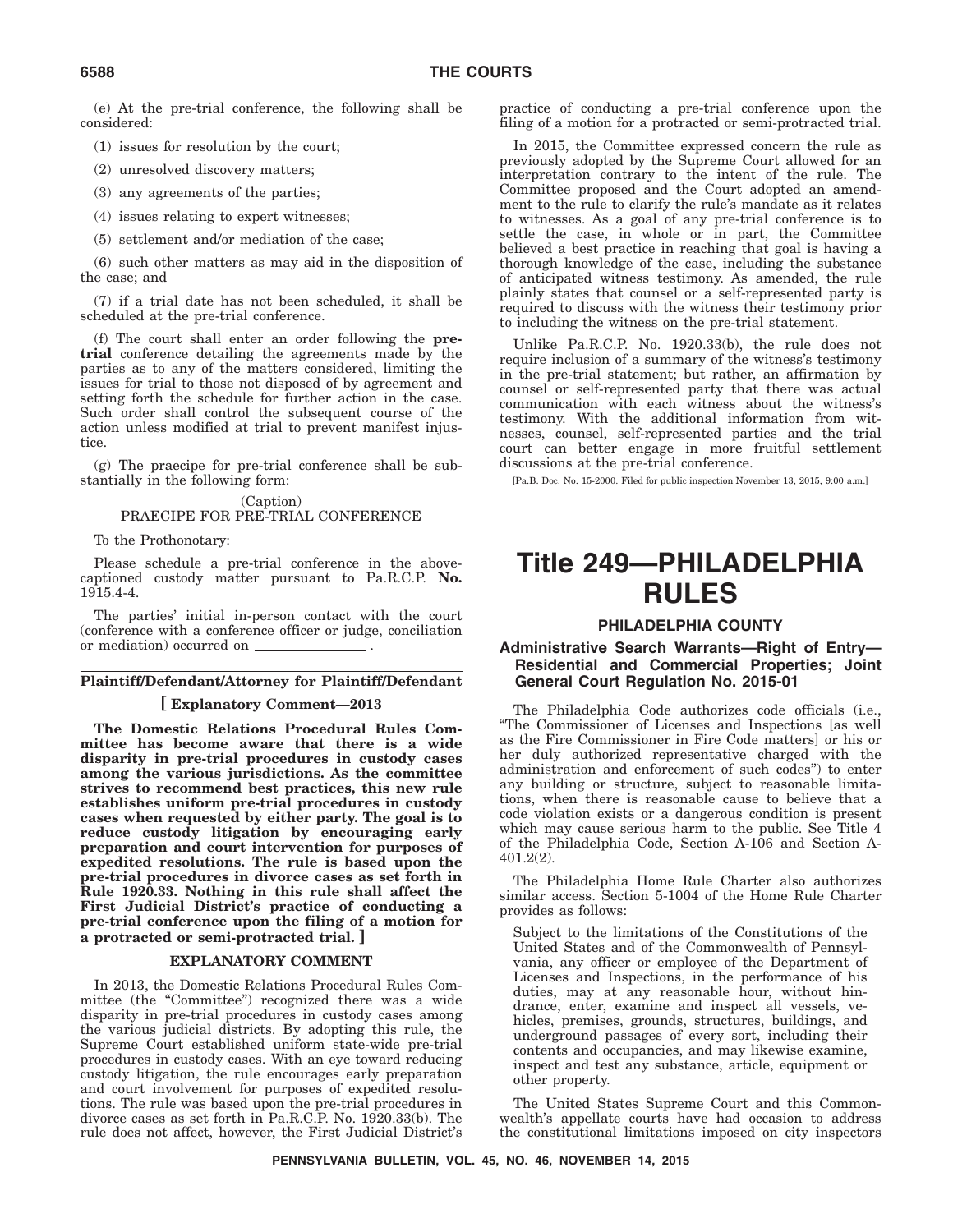and code officials. See eg. *Camara v. Municipal Court of San Francisco*, 387 U.S. 523 (1967); *See v. Seattle*, 387 U.S. 541 (1967); *Commonwealth v. Tobin*, 828 A.2d 415 (Pa. Cmwlth. 2003); and *Warrington Township v. Powell*, 796 A.2d 1061 (Pa. Cmwlth. 2002).

In light of the important private and public rights involved and the concomitant necessary restrictions, the intent of this Joint General Court Regulation is to set forth the process to be followed in seeking administrative search warrants to enter and search residential and commercial premises while safeguarding the property rights of the property owners and lessees as well as other legal restrictions.

1. *General Statement.* Generally, a search warrant is not needed to inspect or search commercial premises which are open to the general public. However, the search of residential premises and commercial premises or sections within commercial premises which are not open to the public are presumptively unreasonable if conducted without an administrative search warrant, as provided herein. Moreover, an administrative search warrant to enter or inspect should be sought whenever the property owner, occupant, or possessor refuses entry, even if such administrative search warrant is not legally required.

2. *Residential Property.* Unless the property owner, occupant, possessor, or other authorized agent consents to the entry, inspection or search of a residential premises before the premises are entered, inspected or searched, an administrative warrant shall be obtained as provided in Section 5. Provided, however, that entry, inspection or searches may be conducted due to exigent circumstances, which may include a fire or abandoned lot or property (as defined).

3. *Commercial Property open to the public.* An administrative search warrant is not required to enter, inspect or search a commercial property open to the general public.

4. *Commercial Property not open to the public.* Unless the property owner, occupant, possessor, or other authorized agent consents to the entry, inspection or search of a commercial property not open to the public, an administrative warrant shall be obtained as provided in Section 5. Provided, however, that entry, inspection or searches may be conducted due to exigent circumstances, which may include a fire or abandoned lot or property (as defined).

5. *Application for Administrative Search Warrant and Authorization.* The following process shall be followed in seeking an Administrative Search Warrant.

a. *Affiant.* The Commissioner of Licenses and Inspections or any other authorized code officer may file an Application for Administrative Search Warrant and Authorization. The name of the Affiant, identification number, Agency name, address and telephone number shall be set forth in the Application.

b. *Property to be entered, inspected or searched.* The property to be entered, inspected or searched must be identified and described in as much detail as possible. The description shall include the street address as well as the specific area within the property if necessary.

c. *Property owner, occupant or possessor.* The property owner, occupant, or possessor as disclosed in available property records or other registrations (such as rental agent or business owner) shall be identified.

d. *Reason for entry, inspection or search.* The specific factual and legal reasons for entry, inspection or search

must be set forth in as much detail as possible, and any alleged statutory violation or ordinance violation must be identified. In the event a Code Enforcement violation or other legal proceedings are pending, the case number must be provided.

e. *Reasonable Cause.* The affiant shall set forth with specificity the factual reasons which necessitate the entry, inspection or search, such as a violation of a city building, fire or other code with an adverse effect on the public health, safety or welfare. The affiant shall include a statement as to whether the property at issue was previously inspected and if so, the date of such inspection and shall attach any documentation or other description of the results of such inspection.

f. *Review by City Solicitor.* The affiant shall submit the Application to the Assistant City Solicitor(s) designated by the City of Philadelphia to review such Applications for review and for approval to file such Application with the appropriate judicial officer.

g. *The Application is to be brought to the designated Judicial Officer.* The affiant shall bring any Application approved by the designated Assistant City Solicitor to the judicial officer designated from time to time by the Administrative Judge of the Trial Division, Court of Common Pleas and/or by the President Judge of Philadelphia Municipal Court, as appropriate.

h. *Oath to be administered by Judicial Officer.* The judicial officer shall administer the requisite oath to the affiant and shall determine whether reasonable cause exists for the issuance of an Administrative Search Warrant based on the information contained within the Application or provided therewith.

i. *Issuance of Administrative Warrant.* If the issuing authority determines that reasonable cause exists for the issuance of an Administrative Search Warrant, the Warrant shall be issued. The judicial officer shall set forth the timing of the service of the Administrative Search Warrant as well as to the return of the Administrative Search Warrant and shall sign and seal the warrant and return it to the affiant. The Warrant shall be returnable to the Judicial Officer upon service. The original Application, Warrant and attachments shall be forwarded to the Office of Judicial Records and a copy of the Application and all attached documentation shall be retained by the judicial officer.

6. *Reasonable cause to issue Administrative Search Warrants.* Justification for the issuance of an Administrative Search Warrant does not rise to the level of criminal ''probable cause.'' As the United States Supreme Court noted in See, supra, an ''agency's particular demand for access will of course be measured, in terms of probable cause to issue a warrant, against a flexible standard of *reasonableness* that takes into account the public need for effective enforcement the particular regulation involved.'' *See*, 387 U.S. at 545. (Emphasis supplied). This Joint General Court Regulation thus references such standard as ''reasonable cause'' to highlight the applicable legal standard, while cognizant of the fact that some appellate cases may use the term ''probable cause'' while noting, as the United States Supreme Court did in See, that the administrative search warrant standard does not rise to the level of a criminal search warrant.

The original Joint General Court Regulation shall be filed with the Office of Judicial Records in dockets maintained for General Court Regulations issued by the Administrative Judge of the Court of Common Pleas and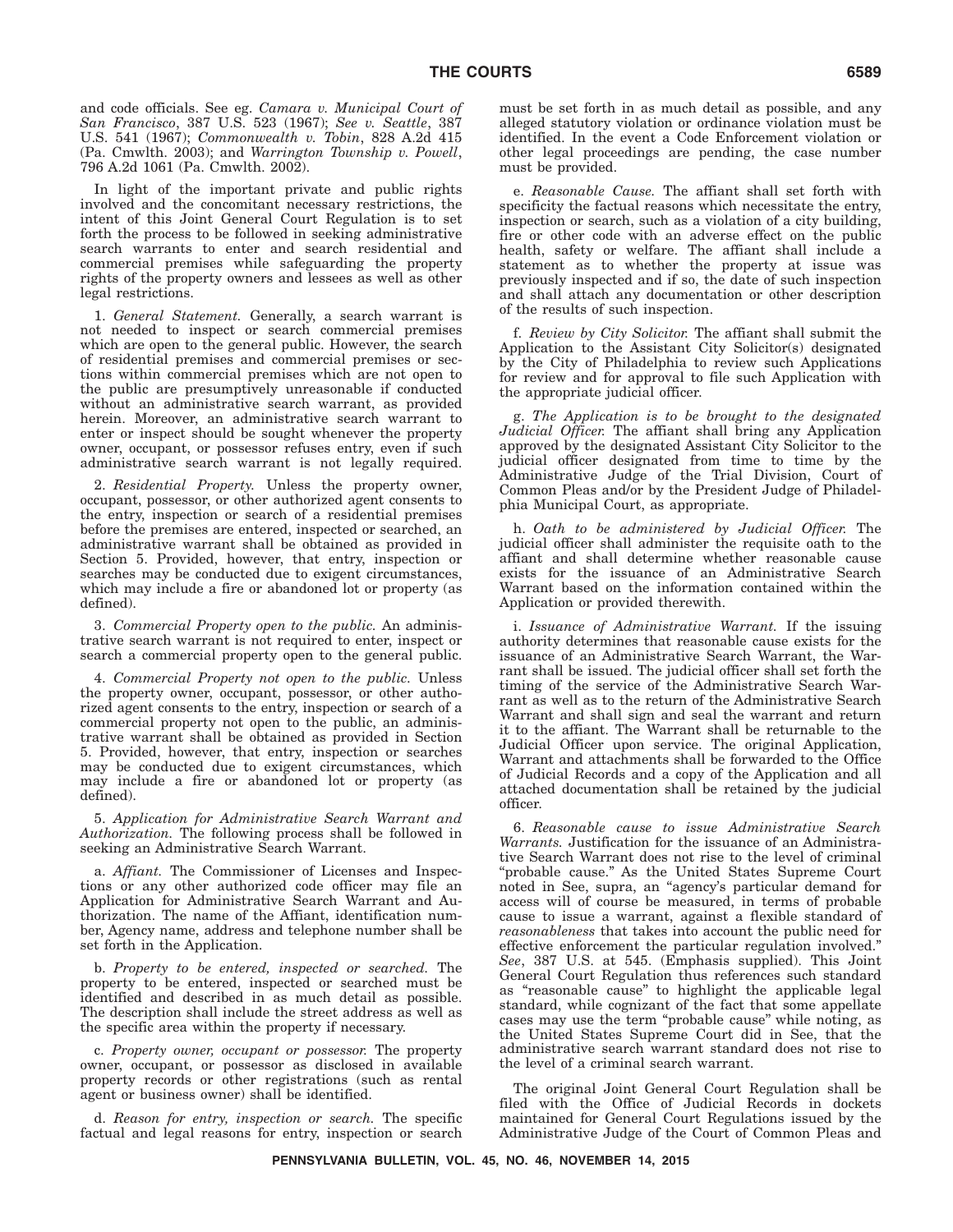the President Judge of the Philadelphia Municipal Court, and one certified copy shall be submitted to the Administrative Office of Pennsylvania Courts. Two certified copies of the Joint General Court Regulation and an electronic copy on a computer diskette shall be distributed to the Legislative Reference Bureau for publication in the *Pennsylvania Bulletin*, shall be published in *The Legal Intelligencer*, and shall be posted on the First Judicial District's website at http://courts.phila.gov. Copies of this General Court Regulation and shall also be submitted to American Lawyer Media, Jenkins Memorial Law Library, and the Law Library for the First Judicial District. This

General Court Regulation shall become effective thirty (30) days after publication in the *Pennsylvania Bulletin*. *By the Court*

HONORABLE MARSHA H. NEIFIELD,

*President Judge Philadelphia Municipal Court Philadelphia County* HONORABLE KEVIN M. DOUGHERTY, *Administrative Judge, Trial Division Court of Common Pleas Chair, Administrative Governing Board*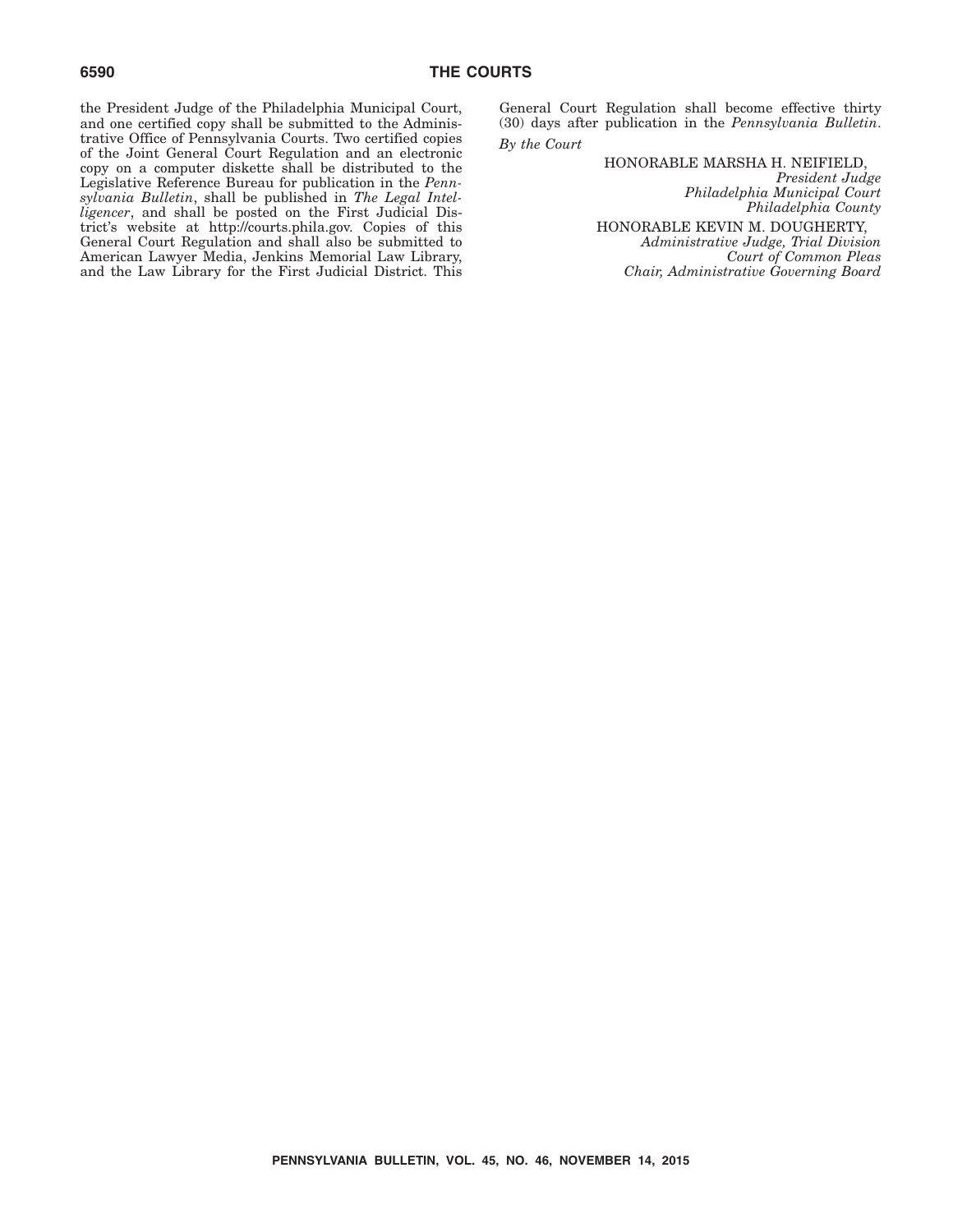#### THE COURTS 6591

|                                                                                                                                                                                                                                |                                                             | Commonwealth of Pennsplbania<br>CITY AND COUNTY OF PHILADELPHIA                                                                                             |                                         |                                  | WARRANT CONTROL NO.                            |
|--------------------------------------------------------------------------------------------------------------------------------------------------------------------------------------------------------------------------------|-------------------------------------------------------------|-------------------------------------------------------------------------------------------------------------------------------------------------------------|-----------------------------------------|----------------------------------|------------------------------------------------|
| DOCKET NO.                                                                                                                                                                                                                     |                                                             |                                                                                                                                                             |                                         | <b>ISSUED TO DISTRICT/UNIT</b>   |                                                |
|                                                                                                                                                                                                                                |                                                             | <b>Application for Administrative Search Warrant and Authorization</b>                                                                                      |                                         |                                  |                                                |
|                                                                                                                                                                                                                                |                                                             |                                                                                                                                                             |                                         |                                  |                                                |
| <b>NAME AND AFFIANT</b>                                                                                                                                                                                                        |                                                             | <b>IDENTIFICATION NO.</b>                                                                                                                                   | <b>AGENCY - DISTRICT/UNIT - ADDRESS</b> |                                  | <b>PHONE NUMBER</b>                            |
|                                                                                                                                                                                                                                |                                                             | STREET ADDRESS OF PROPERTY TO BE ENTERED/INSPECTED/SEARCHED/ITEMS TO BE SEIZED                                                                              |                                         |                                  | BRT/OPA#                                       |
|                                                                                                                                                                                                                                |                                                             |                                                                                                                                                             |                                         |                                  |                                                |
|                                                                                                                                                                                                                                |                                                             | DESCRIPTION OF PROPERTY TO BE ENTERED/INSPECTED/SEARCHED/ITEMS TO BE SEIZED. PROVIDE APARTMENT OR SUITE NUMBER IF APPROPRIATE. (Be specific):               |                                         |                                  |                                                |
|                                                                                                                                                                                                                                |                                                             | NAME OF OWNER, OCCUPANT OR POSSESSOR OF SAID PROPERTY (If proper name is unknown, give alias and/or description):                                           |                                         |                                  |                                                |
|                                                                                                                                                                                                                                |                                                             | VIOLATION OF STATUTE OR ORDINANCE. (Describe conduct or specify statute):                                                                                   |                                         |                                  | PROVIDE CODE VIOLATION COMPLAINT NO. IF ISSUED |
|                                                                                                                                                                                                                                |                                                             |                                                                                                                                                             |                                         |                                  |                                                |
|                                                                                                                                                                                                                                |                                                             |                                                                                                                                                             |                                         |                                  |                                                |
|                                                                                                                                                                                                                                |                                                             |                                                                                                                                                             |                                         |                                  |                                                |
|                                                                                                                                                                                                                                |                                                             | REASONABLE CAUSE AFFIDAVIT                                                                                                                                  |                                         |                                  |                                                |
|                                                                                                                                                                                                                                |                                                             | REASONABLE CAUSE BELIEF TO ENTER AND/OR SEARCH THE SAID PROPERTY IS BASED UPON THE FOLLOWING FACTS AND CIRCUMSTANCES:                                       |                                         |                                  |                                                |
|                                                                                                                                                                                                                                |                                                             |                                                                                                                                                             |                                         |                                  |                                                |
|                                                                                                                                                                                                                                |                                                             |                                                                                                                                                             |                                         |                                  |                                                |
|                                                                                                                                                                                                                                |                                                             |                                                                                                                                                             |                                         |                                  |                                                |
|                                                                                                                                                                                                                                |                                                             |                                                                                                                                                             |                                         |                                  |                                                |
|                                                                                                                                                                                                                                |                                                             |                                                                                                                                                             |                                         |                                  |                                                |
|                                                                                                                                                                                                                                |                                                             |                                                                                                                                                             |                                         |                                  |                                                |
|                                                                                                                                                                                                                                |                                                             |                                                                                                                                                             |                                         |                                  |                                                |
|                                                                                                                                                                                                                                |                                                             |                                                                                                                                                             |                                         |                                  |                                                |
|                                                                                                                                                                                                                                | □ ADDITIONAL PAGES ARE ATTACHED                             |                                                                                                                                                             |                                         |                                  |                                                |
|                                                                                                                                                                                                                                |                                                             | I verify that the statements contained herein are true and correct to the best of my knowledge, information and belief. I understand that these             |                                         |                                  |                                                |
|                                                                                                                                                                                                                                |                                                             | statements are made subject to the penalties of 18 Pa.C.S. § 4904 relating to unsworn falsification to authorities.                                         |                                         |                                  |                                                |
| Date: and the part of the state of the state of the state of the state of the state of the state of the state of the state of the state of the state of the state of the state of the state of the state of the state of the s |                                                             |                                                                                                                                                             |                                         |                                  |                                                |
|                                                                                                                                                                                                                                |                                                             |                                                                                                                                                             |                                         | SIGNATURE OF AFFIANT             |                                                |
| <b>APPROVED BY CITY SOLICITOR</b>                                                                                                                                                                                              |                                                             |                                                                                                                                                             |                                         |                                  |                                                |
|                                                                                                                                                                                                                                |                                                             |                                                                                                                                                             |                                         |                                  |                                                |
| NAME OF ASSISTANT CITY SOLICITOR                                                                                                                                                                                               |                                                             | SIGNATURE OF ASSISTANT CITY SOLICITOR                                                                                                                       |                                         | DATE                             | <b>FILE NUMBER</b>                             |
|                                                                                                                                                                                                                                |                                                             |                                                                                                                                                             |                                         |                                  |                                                |
|                                                                                                                                                                                                                                |                                                             | The below named Affiant, being duly sworn (or affirmed) before the Issuing Authority according to law, deposes and says that the                            |                                         |                                  |                                                |
|                                                                                                                                                                                                                                |                                                             | above property has not been recently inspected, may be in violation of the Philadelphia Code, and that reasonable cause exists for the                      |                                         |                                  |                                                |
|                                                                                                                                                                                                                                |                                                             | issuance of an Administrative Search Warrant to enter the property and to inspect and/or search same as described above.                                    |                                         |                                  |                                                |
|                                                                                                                                                                                                                                |                                                             |                                                                                                                                                             |                                         |                                  |                                                |
|                                                                                                                                                                                                                                |                                                             |                                                                                                                                                             |                                         |                                  |                                                |
| NAME AND AFFIANT                                                                                                                                                                                                               |                                                             | SIGNATURE OF AFFIANT                                                                                                                                        |                                         | AGENCY - DISTRICT/UNIT - ADDRESS | DATE                                           |
|                                                                                                                                                                                                                                |                                                             | TO BE COMPLETED BY THE ISSUING AUTHORITY                                                                                                                    |                                         |                                  |                                                |
|                                                                                                                                                                                                                                |                                                             |                                                                                                                                                             |                                         |                                  |                                                |
|                                                                                                                                                                                                                                |                                                             |                                                                                                                                                             |                                         |                                  |                                                |
| SIGNATURE OF ISSUING AUTHORITY                                                                                                                                                                                                 |                                                             | <b>TITLE</b>                                                                                                                                                | <b>OFFICE ADDRESS</b>                   |                                  | SEAL                                           |
|                                                                                                                                                                                                                                |                                                             | <b>ADMINISTRATIVE SEARCH WARRANT</b>                                                                                                                        |                                         |                                  |                                                |
|                                                                                                                                                                                                                                |                                                             | TO AFFIANT/CODE ENFORCEMENT OFFICIAL: upon consideration of the facts which have been sworn to or affirmed before me I have found reasonable cause to enter |                                         |                                  |                                                |
|                                                                                                                                                                                                                                |                                                             | the above property as requested and I do authorize you to inspect and search the above described property.                                                  |                                         |                                  |                                                |
|                                                                                                                                                                                                                                |                                                             | $\Box$ This Warrant shall be served as soon as practicable and shall be served only between the hours of 6AM to 10PM but in no event later than             |                                         |                                  |                                                |
|                                                                                                                                                                                                                                |                                                             | $\Box$ This Warrant shall be served as soon as practicable and may be served any time during the day or night but in no event later than                    |                                         |                                  |                                                |
|                                                                                                                                                                                                                                | $\Box$ This Warrant shall be returnable to Judicial Officer |                                                                                                                                                             |                                         |                                  |                                                |
|                                                                                                                                                                                                                                |                                                             |                                                                                                                                                             |                                         |                                  |                                                |
|                                                                                                                                                                                                                                |                                                             |                                                                                                                                                             |                                         |                                  |                                                |

[Pa.B. Doc. No. 15-2001. Filed for public inspection November 13, 2015, 9:00 a.m.]

 $\sim$  $\overline{\phantom{0}}$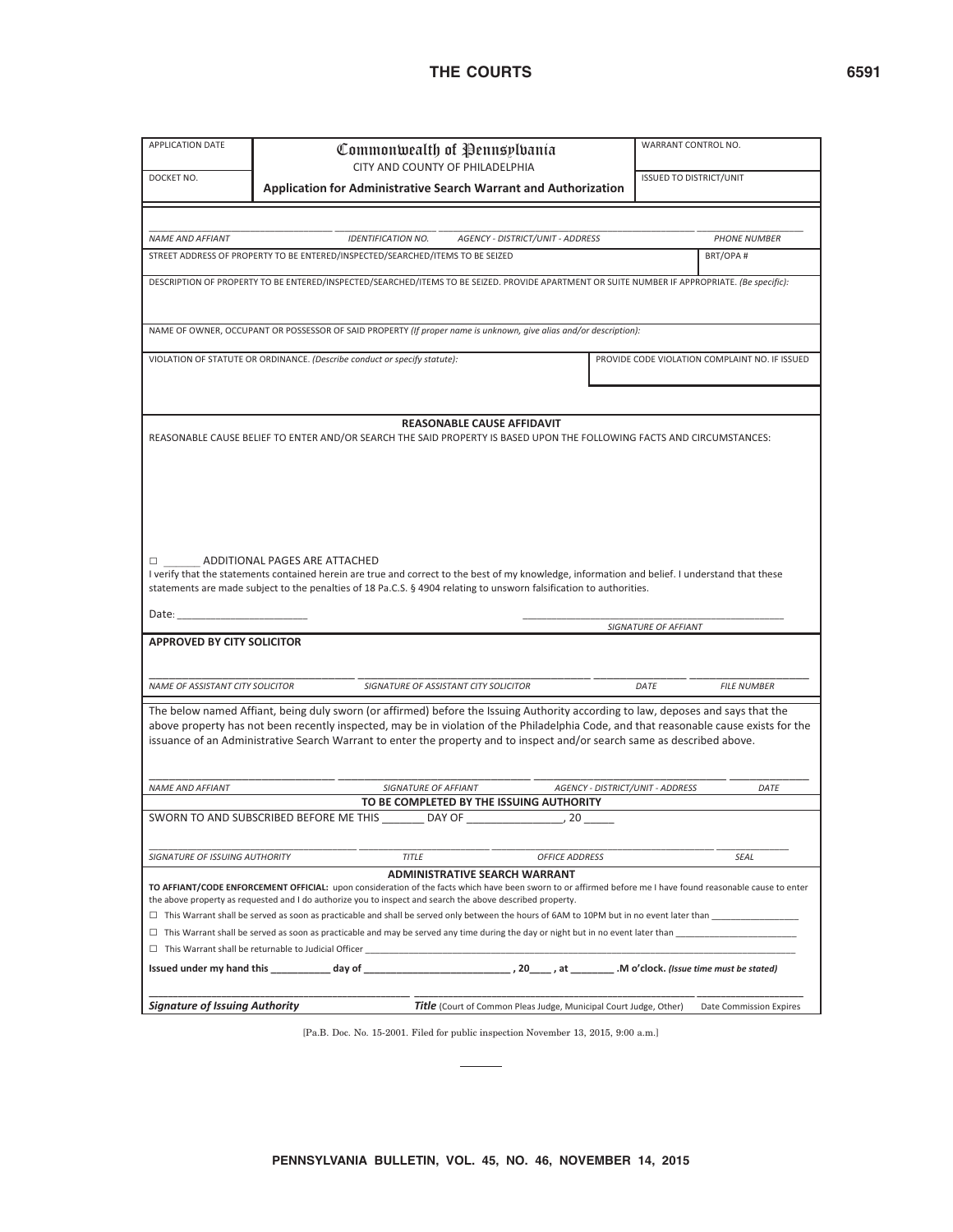#### **6592 THE COURTS**

### **Title 255—LOCAL COURT RULES**

#### **DAUPHIN COUNTY**

#### **Promulgation of Local Rules; No. 1793 S 1989; 1508 MD 2015**

#### **Order**

*And Now*, this 29th day of October 2015, Dauphin County Local Rule of Criminal Procedure 114 is promulgated as follows:

#### **Rule 114. Orders.**

If a proposed order or alternative orders are attached to any motion, petition or answers or responses thereto, the proposed order shall contain a distribution legend. The distribution legend shall include the name(s) and mailing address(es), telephone number(s), facsimile number(s) and e-mail address(es), if any, of all attorneys and/or selfrepresented parties to be served with a copy of the order. The distribution legend shall also list Court Administration, the Sheriff's Office and any other entity that should receive a copy of the order.

These amendments shall be effective thirty days after publication in the *Pennsylvania Bulletin*.

*By the Court*

RICHARD A. LEWIS, *President Judge*

[Pa.B. Doc. No. 15-2002. Filed for public inspection November 13, 2015, 9:00 a.m.]

### **DISCIPLINARY BOARD OF THE SUPREME COURT**

#### **Notice of Suspension**

Notice is hereby given that Richard David Favata a/k/a R. David Favata having been suspended from the practice of law in the State of Delaware for a period of six months and one day by Order of the Supreme Court of Delaware decided July 27, 2015, the Supreme Court of Pennsylvania issued an Order on November 2, 2015 suspending Richard David Favata a/k/a R. David Favata (# 52056) from the practice of law in this Commonwealth for a period of six months and one day, to take effect on December 2, 2015. In accordance with Rule 217(f), Pa.R.D.E., since this formerly admitted attorney resides outside the Commonwealth of Pennsylvania, this notice is published in the *Pennsylvania Bulletin*.

#### ELAINE M. BIXLER,

*Secretary The Disciplinary Board of the Supreme Court of Pennsylvania*

[Pa.B. Doc. No. 15-2003. Filed for public inspection November 13, 2015, 9:00 a.m.]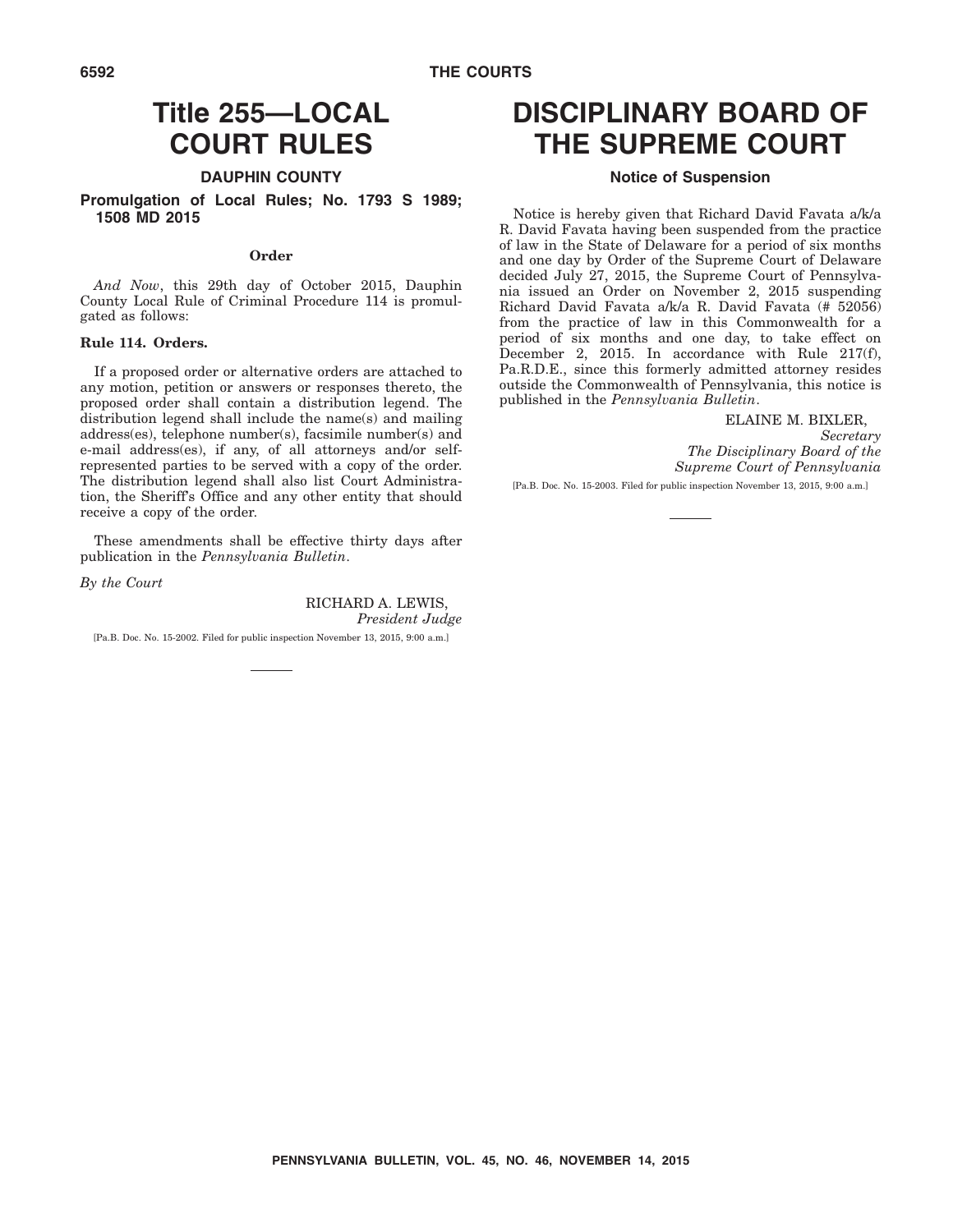# **RULES AND REGULATIONS**

### **Title 40—LIQUOR**

#### **LIQUOR CONTROL BOARD**

**[ 40 PA. CODE CH. 5 ]**

#### **Responsible Alcohol Management Program**

The Liquor Control Board (Board), under the authority of section  $207(i)$  of the Liquor Code (47 P.S. § 2-207(i)), amends Chapter 5 (relating to duties and rights of licensees).

#### *Summary*

The Commonwealth expects holders of retail liquor and beer licenses to meet demanding standards of operation. Failure to do so may result in fines and other penalties that can culminate in the loss of the license. Training licensees and their employees to serve alcohol responsibly is seen to be one of the best ways to prevent these problems.

Section 471.1 of the Liquor Code (47 P. S. § 4-471.1) authorizes the Board to establish a training program for licensees. This training program is known as the Responsible Alcohol Management Program (RAMP) and is administered by the Board's Bureau of Alcohol Education (BAE). A portion of that training and the seller/server training is currently administered exclusively through a curriculum created by the BAE. This final-form rulemaking allows third parties to create their own curriculums and to submit them to the BAE for approval.

Since 2001, the Board has offered RAMP training and certification to licensees authorized to sell alcohol to the public. The general public and, perhaps more immedi-

| Year                                    | 2009   | 2010     | 2011     | 2012      | 2013   | 2014   |
|-----------------------------------------|--------|----------|----------|-----------|--------|--------|
| Number of individuals<br>RAMP certified | 23,999 | 24.022   | 26.563   | 30.157    | 31.946 | 43.220 |
| Percentage increase from prior year     |        | $0.10\%$ | $9.57\%$ | $11.92\%$ | 5.60%  | 35.29% |

There are currently 32 instructors certified by the BAE who provide RAMP server/seller training. There are also seven approved RAMP server/seller online training courses which use BAE materials.

This final-form rulemaking allows third parties to create their own curriculums and to submit them to the BAE for approval. The expected benefits include more opportunities for server/seller training which is needed to meet the growing demand for training.

While the BAE will continue to provide a standard curriculum for the training of alcohol service personnel, the BAE will also review curriculum developed by another entity to certify curriculum if it is equivalent to or exceeds the standard curriculum. If it is not, notice of deficiencies will be provided in writing to the third party within 90 days of receipt by the BAE. If the curriculum is equivalent to or exceeds the BAE-created RAMP curriculum, the other entity will be able to offer that training in this Commonwealth and the training will be considered the same as RAMP training.

In addition to providing more training opportunities for those that need to obtain RAMP server/seller training,

ately, the neighbors of licensed establishments have benefitted from the practical and legal training that the BAE provides through these regulations to licensees and their employees.

RAMP training consists of five parts: 1) new employee orientation; 2) training for alcohol service personnel (also known as server/seller training); 3) manager/owner training; 4) displaying responsible alcohol service signage; and 5) certification. The Board is required under section 471.1(b) of the Liquor Code to conduct the manager/owner training, but may elect under section  $471.1(\bar{a})$  of the Liquor Code to use certified instructors to teach the server/seller component of RAMP. The Board is authorized under section 471.1(b) of the Liquor Code to certify and decertify server/seller instructors. Section 471.1(a) of the Liquor Code provides that ''[t]raining for alcohol service personnel shall be as set forth by the board, but at minimum it shall consist of training to prevent service of alcohol to minors and to visibly intoxicated persons.''

There are approximately 14,000 active licenses in this Commonwealth that authorize the sale and service of alcohol for on-premises consumption, known collectively as retail licensees. There are approximately 1,200 active licenses for distributors and importing distributors of malt or brewed beverages such as beer, constituting wholesale licensees. Each of these licensees may benefit from RAMP training.

Although completion of RAMP training is usually voluntary, the act of June 28, 2011 (P. L. 55, No. 11) and the act of December 22, 2011 (P. L. 530, No. 113) made RAMP training and certification mandatory for certain employees of licensees. As a result, there has been an increase in the number of persons who have become RAMP certified.

| 2009   | 2010     | 2011     | 2012      | 2013     | 2014   |
|--------|----------|----------|-----------|----------|--------|
| 23,999 | 24.022   | 26,563   | 30.157    | 31.946   | 43,220 |
| ear    | $0.10\%$ | $9.57\%$ | $11.92\%$ | $5.60\%$ | 35.29% |

this final-form rulemaking will affect an entity that wishes to offer RAMP-equivalent server/seller training. As long as the proposed curriculum is equivalent to or exceeds RAMP's standard curriculum, RAMP will allow that entity to use that curriculum while providing server/ seller training.

Increasing the number of programs that may be offered as the equivalent of RAMP server/seller training will place an extra burden on the BAE. It will be required to evaluate the submitted programs and compare them to RAMP. Once the program is approved, the BAE will be responsible for evaluating the instructors who provide the training; this could mean a significant increase in the number of instructors the BAE must evaluate and certify. In addition, having a variety of programs could result in inconsistencies in the training experience.

These additional responsibilities can be addressed with an increase in staffing that can provide tighter oversight. An alcohol education specialist is a civil service position at pay grade 6, for which the annual salary range is from \$39,257 to \$59,658. However, it is unlikely additional personnel will be needed. In addition, the benefit to the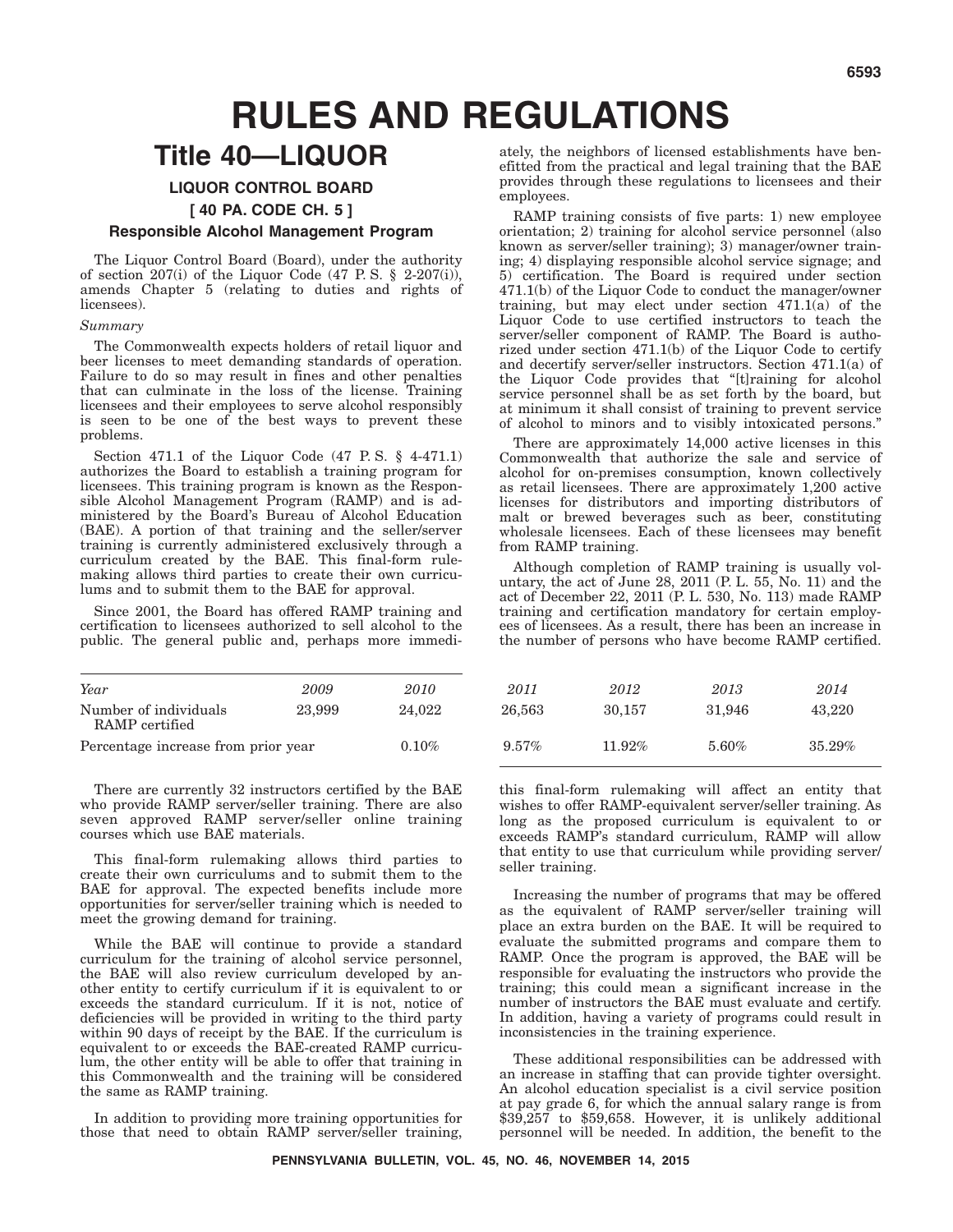licensed community through increased training opportunities, resulting in more properly trained alcohol server/ sellers, outweighs the cost of additional personnel.

#### *Affected Parties*

This final-form rulemaking will affect an entity that wishes to offer RAMP-equivalent server/seller training. As long as the proposed curriculum is equivalent to or exceeds RAMP's standard curriculum, RAMP will allow that entity to use that curriculum while providing server/ seller training. This may indirectly affect anyone who wishes to or needs to take server/seller training, as there will likely be more options for this training. It also may negatively impact the certified trainers who are currently offering RAMP training, as there will be more competition to provide training to the licensed community.

#### *Paperwork Requirements*

This final-form rulemaking may increase paperwork for the BAE, since the BAE will need to evaluate proposed curriculums to determine if they are equivalent to the standard curriculum. The final-form rulemaking will not increase paperwork for anyone else in the regulated community except for those entities that wish to provide server/seller training but are advised that their curriculum is deficient and changes must be made.

#### *Fiscal Impact*

The Board has offered RAMP training and certification since 2001. Because RAMP is mandated by section 471.1 of the Liquor Code, its costs cannot be avoided. The current annual cost of RAMP to the Board is approximately \$500,000. In the unlikely event that further staffing is needed by the BAE, increased staffing costs will be funded fully from liquor sales. Like all of the Board's operating costs, RAMP is fully funded from the proceeds of selling liquor, which are deposited into the State Stores Fund. The Board's operations and programs are not funded from a General Fund appropriation.

Under section 471 of the Liquor Code (47 P. S. § 4-471), licensees that have become RAMP-certified may be assessed reduced fines should they be found to have provided alcohol to a minor or visibly intoxicated person. Some licensees, because of the citations they have received and because their licensure is in jeopardy, are required to obtain and maintain RAMP certification. Training offered by other programs may happen to be more convenient for some licensees because more classes will be available. If there are more programs to choose from, the convenience for the licensee will increase, thus reducing the potential fiscal impact for the licensee.

An entity that wishes to submit its curriculum for certification by the BAE will be required to submit a fee of \$250. This fee is intended to offset the time investment necessary to review and certify curriculum developed by a third party. It is unknown how much it would cost a third party to create its own curriculum but doing so is voluntary.

In addition, instructors of server/seller training must be certified on an annual basis. Certification is \$250 per instructor under § 5.231(4) (relating to instructor certification).

This final-form rulemaking is not expected to result in costs or savings to local governments.

#### *Effective Date*

This final-form rulemaking will become effective upon publication in the *Pennsylvania Bulletin*.

#### *Public Comments*

Comments should be addressed to Rodrigo Diaz, Executive Deputy Chief Counsel, or Norina Blynn, Assistant Counsel, Office of Chief Counsel, Liquor Control Board, Room 401, Northwest Office Building, Harrisburg, PA 17124-0001.

#### *Regulatory Review*

Under section 5(a) of the Regulatory Review Act (71 P. S. § 745.5(a)), on March 11, 2015, the Board submitted a copy of the notice of proposed rulemaking, published at 45 Pa.B. 1850 (April 11, 2015), to the Independent Regulatory Review Commission (IRRC) and the Chairpersons of the House Liquor Control Committee and the Senate Committee on Law and Justice for review and comment.

Under section 5(c) of the Regulatory Review Act, IRRC and the House and Senate Committees were provided with copies of the comments received during the public comment period, as well as other documents when requested. The Board received comments from IRRC, the response to which is set forth in a separate document. In preparing the final-form rulemaking, the Board considered all comments from IRRC, the House and Senate Committees and the public.

The Board received comments in favor of the rulemaking from the following: Training for Intervention ProcedureS (TIPS); Bill Marencic, Robin Roscoe, Mark Fine, Anthony S. Blackwell, Sr., Lisa J. Baer, Jean E. Davis, Dan Clougherty and Barbara Clougherty, TIPS trainers; John Koury, Avalon Resource Group, a TIPS trainer; Senator John Rafferty; Senator Jim Brewster; Senator Wayne Fontana; Representative Chris Ross; Representative Paul Costa; and Representative Mike Regan. The Board also received comments opposed to the rulemaking from the following: Amy Christie, Executive Director, Pennsylvania Licensed Beverage & Tavern Association; Danette Small-Shultz, Vice President of Subs, Inc., a restaurant liquor licensee; and Senator Richard Alloway, II.

Under section 5.1(j.2) of the Regulatory Review Act (71 P. S. § 745.5a(j.2)), on October  $\overline{7}$ , 2015, the final-form rulemaking was deemed approved by the House and Senate Committees. Under section 5.1(e) of the Regulatory Review Act, IRRC met on October 8, 2015, and approved the final-form rulemaking.

#### *Findings*

The Board finds that:

(1) Public notice of intention to adopt the administrative amendments adopted by this order has been given under sections 201 and 202 of the act of July 31, 1968 (P. L. 769, No. 240) (45 P. S. §§ 1201 and 1202) and the regulations thereunder, 1 Pa. Code §§ 7.1 and 7.2.

(2) The amendments to the Board's regulations in the manner provided in this order are necessary and appropriate for the administration of the Liquor Code.

(3) The revisions that were made to this final-form rulemaking do not enlarge the purpose of the proposed rulemaking published at 45 Pa.B. 1850.

#### *Order*

The Board, acting under the authorizing statute, orders that:

(a) The regulations of the Board, 40 Pa. Code Chapter 5, are amended by amending §§ 5.211, 5.232 and 5.233 to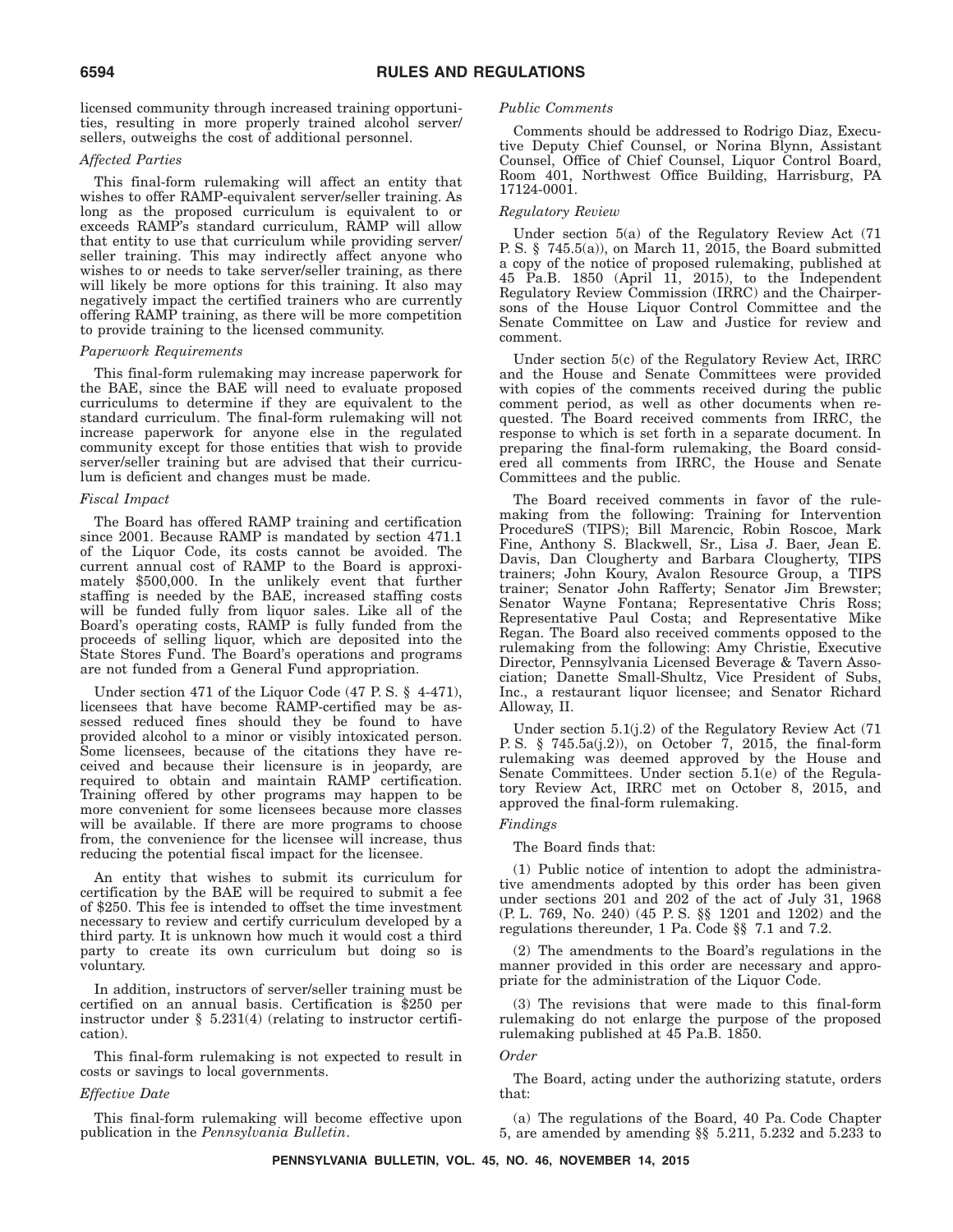read as set forth in Annex A, with ellipses referring to the existing text of the regulations.

(b) The Board shall certify this order and Annex A and deposit them with the Legislative Reference Bureau as required by law.

(c) This order shall become effective upon publication in the *Pennsylvania Bulletin*.

> TIM HOLDEN, *Chairperson*

(*Editor's Note*: For the text of the order of the Independent Regulatory Review Commission relating to this document, see 45 Pa.B. 6374 (October 24, 2015).)

**Fiscal Note:** Fiscal Note 54-79 remains valid for the final adoption of the subject regulations.

#### **Annex A**

#### **TITLE 40. LIQUOR**

#### **PART I. LIQUOR CONTROL BOARD CHAPTER 5. DUTIES AND RIGHTS OF LICENSEES**

#### **Subchapter I. RESPONSIBLE ALCOHOL MANAGEMENT PROGRAM**

#### **COURSE OF STUDY**

#### **§ 5.211. Course of study for alcohol service personnel.**

(a) A standard curriculum for the course of study will be provided by the BAE.

(b) The BAE is authorized to review curriculum submitted by another training provider and to certify the curriculum if it is equivalent to or exceeds the BAE's standard curriculum. A request for review of curriculum must be accompanied by a nonrefundable \$250 application fee.

(1) In the event that the training provider's curriculum is not equivalent to or does not exceed the BAE's standard curriculum, the BAE will advise the training provider in writing within 90 days of receiving the curriculum and fee as to subjects where the training provider's curriculum is deficient.

(2) The training provider has the opportunity to correct and resubmit its curriculum no more than two times. Curriculum resubmitted under this subsection does not require the payment of an additional fee.

(3) If the training provider's curriculum is still deficient after the second and final resubmission, the BAE will not accept submissions or resubmissions from the training provider for 1 year from the date that the BAE sent notification to the training provider that the second resubmission was deficient.

#### **INSTRUCTORS**

#### **§ 5.232. Instructor responsibilities.**

Instructors have the responsibility to do the following:

(1) Using the standard curriculum provided by the BAE or a curriculum certified by the BAE, provide students with information regarding the current status of the law on issues regarding the sale or service of alcoholic beverages by licensees.

(2) Schedule training sessions in locations throughout this Commonwealth.

(3) Conduct at least two training sessions per quarter and train at least 225 students per year. Instructors may

request a waiver of the minimum requirements in this paragraph by sending a letter or e-mail to the BAE. The BAE will waive the requirements for minimum training activity for instructors due to temporary, nonrecurrent exigencies, such as instructor illness or family emergency, bad weather or other circumstances beyond the instructor's control.

(4) Provide accurate records of attendance and course completion, as required under  $\S$  5.233(c) (relating to minimum standards of training), to the BAE within 7 calendar days following each training session through the BAE's web site. Original attendance sheets shall be submitted to the BAE by first class United States mail, other delivery or express service, transmission by facsimile or by e-mail.

(5) Attend instructor meetings twice per year as scheduled by the BAE.

(6) Attend manager/owner training at least once per year.

#### **§ 5.233. Minimum standards of training.**

(a) Instructors shall conduct training sessions conforming to either the BAE's standard curriculum or a curriculum certified by the BAE.

\*\*\*\*\* [Pa.B. Doc. No. 15-2004. Filed for public inspection November 13, 2015, 9:00 a.m.]

#### **LIQUOR CONTROL BOARD [ 40 PA. CODE CH. 7 ] Right to Occupy**

The Liquor Control Board (Board), under the authority of section  $207(i)$  of the Liquor Code (47 P.S. § 2-207(i)), amends §§ 7.2 and 7.4 (relating to transfers of ownership; and transfers of ownership and location).

#### *Summary*

The Board's regulations require an applicant to establish its right to occupy the proposed licensed premises. While this is typically done through a lease or deed, some entities have acquired the right to occupy a premises through a contract between it and the owner of the premises. Sections 7.2 and 7.4 are amended to reflect the fact that the right to occupy may be obtained through a means other than a lease or deed.

The principal beneficiaries will be those entities involved in the ownership and operation of hotels. Management companies typically operate a chain of hotels under a common name on behalf of different real estate holders. However, they typically occupy the premises under a management agreement with the real estate owner rather than with a deed or lease. Since §§ 7.2 and 7.4 contemplate that the licensee will have a lease or deed to the premises, the real estate owner typically applies for the license in its name and list the actual operator of the hotel as a management company.

Allowing the management agreement to be the basis for the hotel operator's proof that it has the right to occupy the premises will allow the management company to apply for the liquor license in its own name and would be more consistent with the parties' desired business relationship.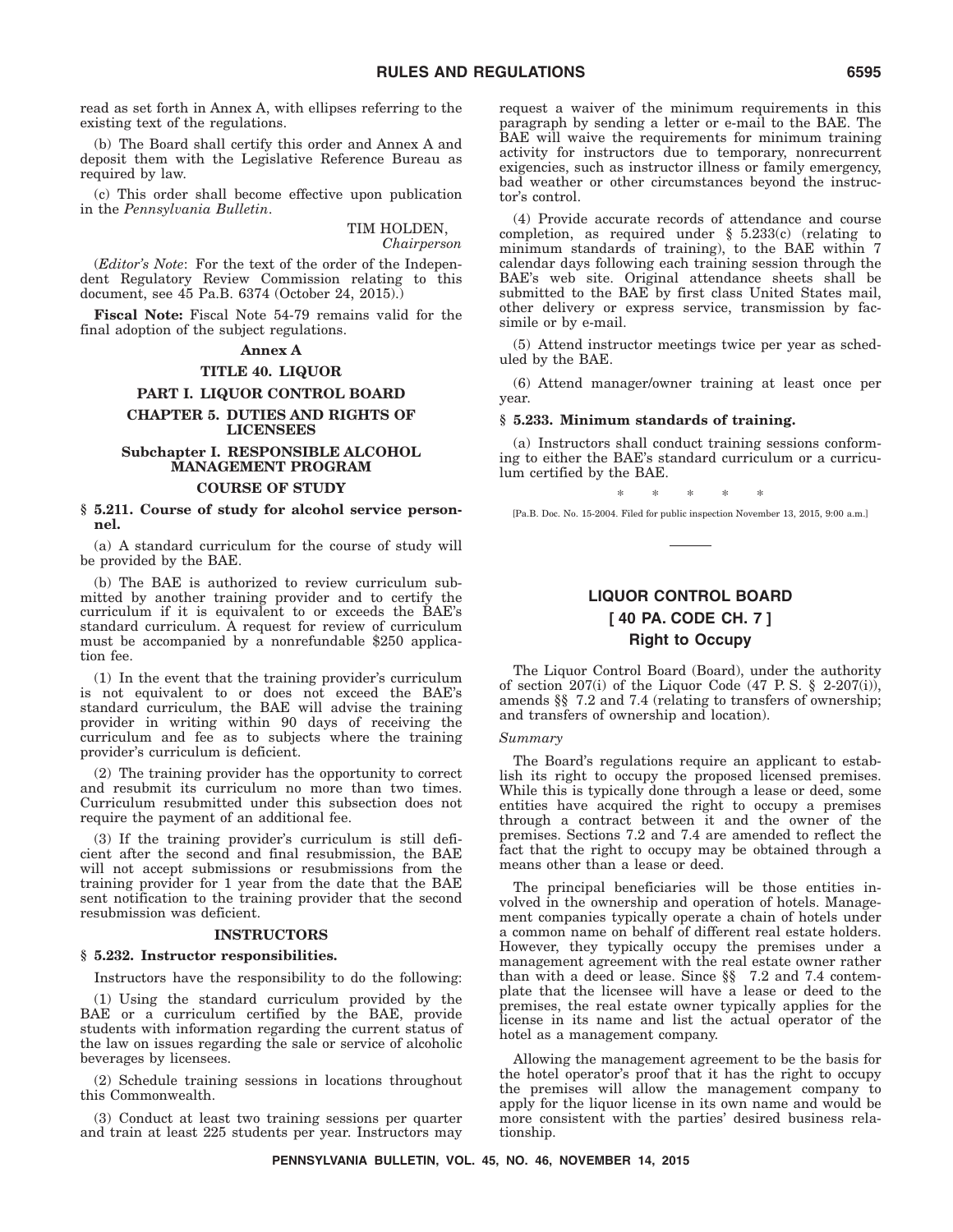#### *Affected Parties*

Affected parties include future applicants for a liquor license whose right to occupy the proposed licensed premises is based on something other than a deed or lease.

#### *Paperwork Requirements*

The final-form rulemaking will not require additional paperwork to be filed.

#### *Fiscal Impact*

This final-form rulemaking may result in a hotel operator applying for a liquor license in its own name, rather than being listed as the management company for a different applicant. In those circumstances, there would not be a need to have a management company and the license would save itself the \$350 fee that is required when a licensee uses a management company.

#### *Effective Date*

This final-form rulemaking will become effective upon publication in the *Pennsylvania Bulletin*.

#### *Public Comments*

Comments should be addressed to Rodrigo Diaz, Executive Deputy Chief Counsel, or Norina Blynn, Assistant Counsel, Office of Chief Counsel, Liquor Control Board, Room 401, Northwest Office Building, Harrisburg, PA 17124-0001.

#### *Regulatory Review*

Under section 5(a) of the Regulatory Review Act (71 P. S.  $\S$  745.5(a)), on May 5, 2015, the Board submitted a copy of the notice of proposed rulemaking, published at 45 Pa.B. 2614 (May 30, 2015), to the Independent Regulatory Review Commission (IRRC) and the Chairpersons of the House Liquor Control Committee and Senate Committee on Law and Justice for review and comment.

Under section 5(c) of the Regulatory Review Act, the Board is required to provide IRRC and the House and Senate Committees with copies of the comments received during the public comment period, as well as other documents when requested. The Board received comments from IRRC, the response to which is set forth in a separate document.

Under section 5.1(j.2) of the Regulatory Review Act (71 P. S. § 745.5a(j.2)), on October 7, 2015, the final-form rulemaking was deemed approved by the House and Senate Committees. Under section 5.1(e) of the Regulatory Review Act, IRRC met on October 8, 2015, and approved the final-form rulemaking.

#### *Findings*

The Board finds that:

(1) Public notice of intention to adopt the administrative amendments adopted by this order has been given under sections 201 and 202 of the act of July 31, 1968 (P. L. 769, No. 240) (45 P. S. §§ 1201 and 1202) and the regulations thereunder, 1 Pa. Code §§ 7.1 and 7.2.

(2) The amendments to the Board's regulations in the manner provided in this order are necessary and appropriate for the administration of the Liquor Code.

#### *Order*

The Board, acting under the authorizing statute, orders that:

(a) The regulations of the Board, 40 Pa. Code Chapter 7, are amended by amending §§ 7.2 and 7.4 to read as set forth at 45 Pa.B. 2614.

(b) The Board shall certify this order and 45 Pa.B. 2614 and deposit them with the Legislative Reference Bureau as required by law.

(c) This order shall become effective upon publication in the *Pennsylvania Bulletin*.

> TIM HOLDEN, *Chairperson*

(*Editor's Note*: For the text of the order of the Independent Regulatory Review Commission relating to this document, see 45 Pa.B. 6374 (October 24, 2015).)

**Fiscal Note:** Fiscal Note 54-84 remains valid for the final adoption of the subject regulations.

[Pa.B. Doc. No. 15-2005. Filed for public inspection November 13, 2015, 9:00 a.m.]

### **Title 52—PUBLIC UTILITIES**

### **PHILADELPHIA PARKING AUTHORITY [ 52 PA. CODE CHS. 1017 AND 1021 ] Image Retention and Use**

The Philadelphia Parking Authority (Authority), on June 25, 2015, adopted a final rulemaking order to clarify retention and use procedures related to images captured by a taxicab safety camera system.

*Philadelphia Taxicab and Limousine Regulations Image Retention and Use; Doc. No. 126-10*

#### **Final Rulemaking Order**

#### *By the Authority*:

The Authority is the sole regulator of all taxicab and limousine service in Philadelphia.<sup>1</sup> In furtherance of those regulatory functions, the Authority issued a proposed regulation at this docket number on August 27, 2014. The initial public comment period for this rulemaking proceeding concluded on December 15, 2014, without receipt of comments. The Independent Regulatory Review Commission (IRRC) submitted its comments on January 14, 2015. The Authority has completed its review of the comments and now issues the final-form regulation.

#### *Purpose of the Final-Form Regulation*

All taxicabs in Philadelphia will be equipped with safety cameras. Those cameras will capture images related to taxicab service to deter crimes against drivers, assist in the investigation of alleged crimes and regulatory violations and bad behavior in general. In most cases, images recorded by these safety cameras will be stored locally and overwritten on a scheduled basis. The local images will be secure within a hard drive or ''black box'' in the taxicab. A black box is accessible only by the Authority's Taxicab and Limousine Division Enforcement Department.

While the current regulation requires certain images from a taxicab's safety camera to be transmitted to both the Authority and the taxicab's dispatcher to assist in law enforcement response times and investigations, the Authority has approved a proposed regulation (Docket No. 126-12), which will eliminate that transmission requirement. The Authority has also granted the taxicab indus-

 $^1$  The act of July 16, 2004, (P. L. 758, No. 94), 53 Pa.C.S.  $\S\$  5701 et seq., as amended, (the "act")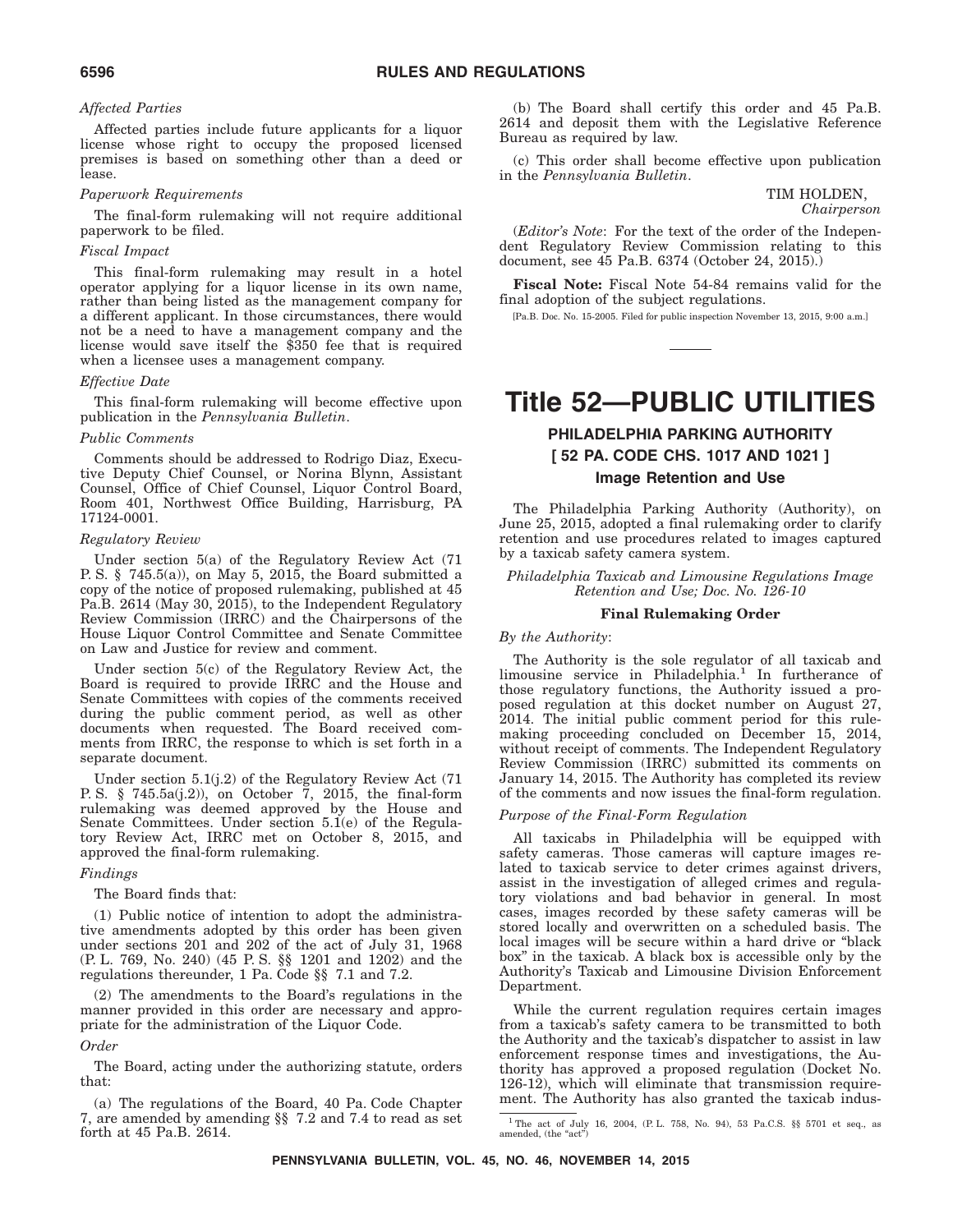try a waiver from compliance with that transmission requirement, pending final approval of regulation 126-12.

The proposed regulation establishes requirements related to the limited retention of safety cameras images when physically accessed by the Enforcement Department. The regulation also clarifies the scenarios in which the Authority will access a safety camera's stored images.

#### B. *The regulation*

We propose amending the proposed regulatory language to provide guidance and limitations upon the use and retention of images captured by safety camera systems and to prohibit the inappropriate activation of the taxicab distress button, as follows:

#### *Discussion*

The Authority has reviewed IRRC's comment to the proposed regulation and has modified the proposed regulation in response and otherwise, as follows. There were no public comments.

#### *§ 1017.78. Use of Captured images.*

Section 1017.78 of the final-form regulation has been amended to delete all references to dispatchers, which constituted a significant portion of the regulation. The final-form regulation does not provide for a scenario in which the dispatcher will have access to or ever come into possession of any image recorded by a safety camera.

*Subsection (b).* This subsection has been amended to add reference to subsection (e), which also provides for the release of captured images.

*Subsection (c).* This subsection has been amended to identify the proposed language as paragraph (1) and to add new language under paragraph (2). Because the final-form regulation no longer provides for a system that transmits safety camera images from the taxicab to anyone, the only way to view images will be through physical access to the black box, which requires an encrypted access key. The restriction in the proposed regulation limiting access to the black box to the Authority's Enforcement Department has not changed.

Paragraph (2) establishes limitations upon access to images retained on a taxicab's black box. Access will be limited to scenarios involving a court order, a request from a law enforcement agency or an active administrative investigation when written authorization to access the black box has been provided by the Manager of the Enforcement Department or Trial Counsel. This limitation upon the Authority's access to images on the black box will create a record of instances where such access is necessary and clearly prohibits random review of stored images by anyone, including the Authority.

*Subsection (e).* IRRC questioned when images released to law enforcement will be deleted by the Authority. Preliminarily, the proposed regulation provided that every image recovered by the Authority must be deleted 31 days from the date first obtained, unless an enumerated reason necessitated retention existed. That language has been retained in the final-form regulation.

The final-form regulation includes new paragraphs numbered (3) and (4). These paragraphs provide that images excluded from deletion pursuant to the preceding language in this subsection will be deleted within 1 year of the final disposition of the related administrative or criminal proceeding. This language addresses the fact that these matters may remain active in the courts or before other tribunals long after the 31 day deletion period, but also creates a definitive end date for retention.

Paragraph (4) provides that images connected to a successful criminal prosecution or finding of administrative liability may be retained for up to 5 years or longer if good cause is found by a presiding officer in the Adjudication Department after notice to the relevant party. The presiding officer's decision is subject to appeal as provided in 52 Pa. Code §§ 1005.184 and 1005.211 (relating to authority of presiding officer; and exceptions to recommended decisions).

Images subject to this heightened retention duration will not be evidence to a potential bad act, but evidence used to prove that a bad act actually did occur. The images will have already been publicly displayed in a court of law or in an administrative hearing in open courtrooms, released to private defense attorneys and subject to media publication. For these reasons, we find that privacy concerns related to these images will nearly always be unwarranted, although the Authority will continually be bound to hold these images in a confidential manner as provided in subsection (b).

*Subsection (g).* Subsection (g) has been added to delineate images captured during system certification from those related to an investigation or otherwise active safety camera system. As provided in Section 1017.71(b), before a taxicab may enter operation with a new safety camera system it must be inspected by the Authority. In order to make certain that the camera system works, the Enforcement Department will cause events intended to triggering the safety camera's recording sequence then check the black box to make sure it works.

This testing is completed at Authority facilities. The images captured will show an empty taxicab, but will be saved to evidence that the system worked properly upon introduction to service.

#### *Affected Parties*

The regulation will affect taxicab owners, drivers and those who travel in taxicabs.

#### *Fiscal Impact*

The final-form regulation will have no fiscal impact or increase any paperwork obligation as to any party, the Commonwealth, any political subdivisions, private sector person or the general public.

#### *Regulatory Review*

Under section 5(a) of the Regulatory Review Act (71 P. S. § 745.5(a)), on October 29, 2014, the Authority submitted a copy of the notice of proposed rulemaking, published at 44 Pa.B. 7176 (November 15, 2014), to IRRC and the Chairpersons of the House Urban Affairs Committee and the Senate Consumer Protection and Professional Licensure Committee for review and comment.

Under section 5(c) of the Regulatory Review Act, IRRC and the House and Senate Committees were provided with copies of the comments received during the public comment period, as well as other documents when requested. In preparing the final-form rulemaking, the Department has considered all comments from IRRC, the House and Senate Committees and the public.

Under section 5.1(j.2) of the Regulatory Review Act (71 P. S. § 745.5a(j.2)), on September 16, 2015, the final-form rulemaking was deemed approved by the House and Senate Committees. Under section 5.1(e) of the Regulatory Review Act, IRRC met on September 17, 2015, and approved the final-form rulemaking.

#### *Effective Date and Conclusion*

The final-form rulemaking will become effective upon publication in the *Pennsylvania Bulletin*. Accordingly,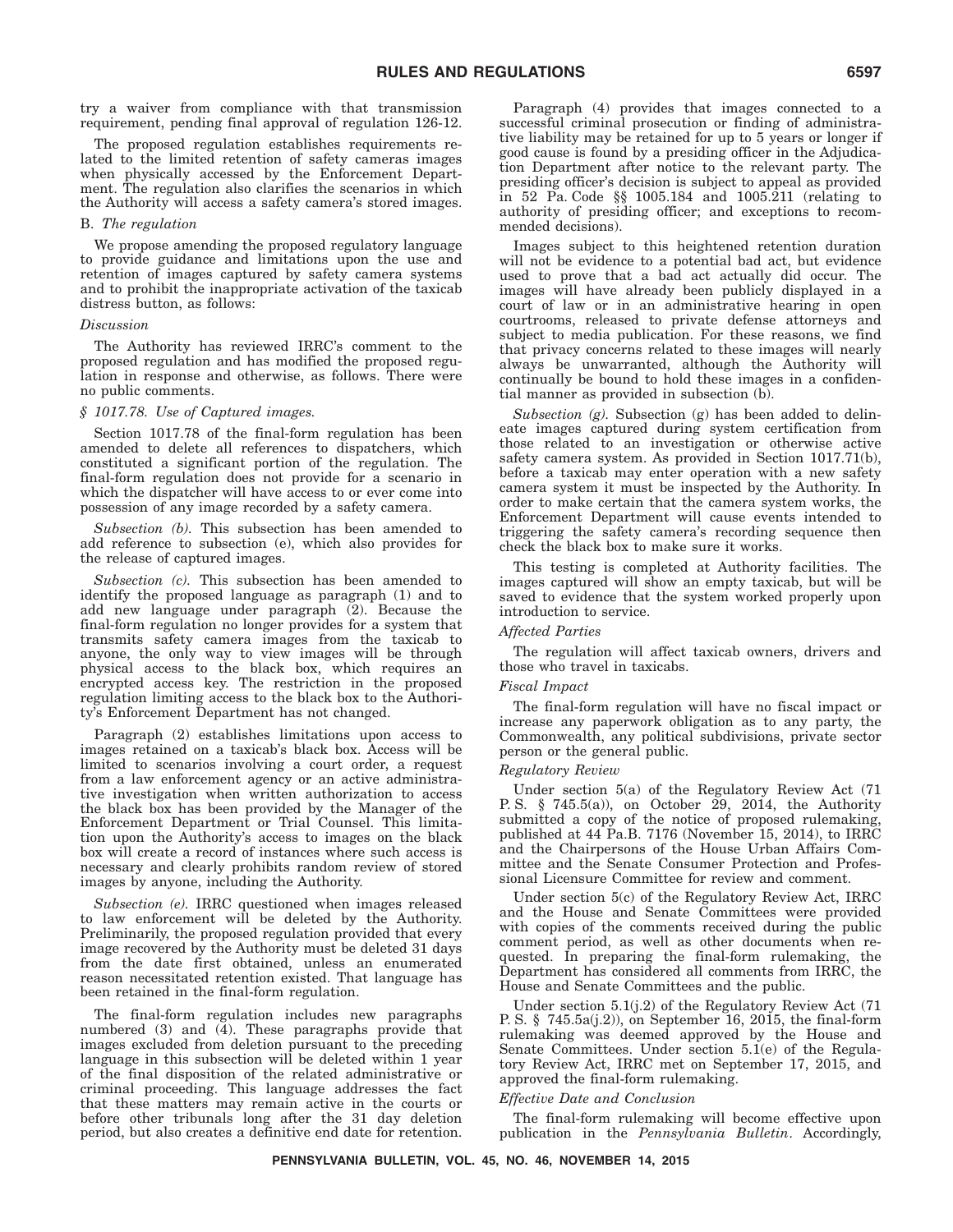under sections 13 and 17 of the Act (53 Pa.C.S. §§ 5722 and 5742); section 5505(d)(17), (23) and (24) of the Parking Authorities Act (act of June 19, 2001 (P. L. 287, No. 22)) (53 Pa.C.S. §§ 5505(d)(17), (23) and (24)); sections 201 and 202 of the act of July 31, 1968 (P. L. 769, No. 240) (45 P. S. §§ 1201 and 1202), and the regulations promulgated thereunder at 1 Pa. Code §§ 7.1, 7.2 and 7.5; section 204(b) of the Commonwealth Attorneys Act (71 P. S. § 732.204(b)); section 745.5 of the Regulatory Review Act  $(71 \t P.S. \t § 745.5)$ ; and section  $612$  of The Administrative Code of 1929 (71 P. S. § 232), and the regulations promulgated at 4 Pa. Code §§ 7.231—7.234, the Authority adopts of the final regulations set forth in Annex A;

#### *Therefore*,

#### *It Is Ordered That*:

1. The regulations of the Authority, 52 Pa. Code Chapters 1017 and 1021, are amended by adding  $\S$  1017.78 and by amending § 1021.12 to read as set forth in Annex A.

2. The Executive Director shall cause this order and Annex A to be submitted to the Office of Attorney General for approval as to legality.

3. The Executive Director shall cause this order and Annex A to be submitted for review by the designated standing committees of both Houses of the General Assembly, and for formal review by the Independent Regulatory Review Commission.

4. The Executive Director shall cause this order and Annex A to be submitted for review by the Governor's Budget Office for review of fiscal impact.

5. The Executive Director shall cause this order and Annex A to be deposited with the Legislative Reference Bureau for publication in the *Pennsylvania Bulletin*.

6. The Executive Director shall serve copies of this order and Annex A upon each of the commentators and take all other actions necessary to successfully complete the promulgation of this regulation.

7. The regulations embodied in Annex A shall become effective upon publication in the *Pennsylvania Bulletin*.

8. The contact person for this rulemaking is Dennis G. Weldon, Jr., General Counsel, (215) 683-9630.

> VINCENT J. FENERTY, Jr., *Executive Director*

(*Editor's Note*: For the text of the order of the Independent Regulatory Review Commission relating to this document, see 45 Pa.B. 6023 (October 3, 2015).)

**Fiscal Note:** Fiscal Note 126-10 remains valid for the final adoption of the subject regulations.

#### **Annex A**

#### **TITLE 52. PUBLIC UTILITIES**

#### **PART II. PHILADELPHIA PARKING AUTHORITY**

#### **Subpart B. TAXICABS**

#### **CHAPTER 1017. VEHICLE AND EQUIPMENT REQUIREMENTS**

#### **Subchapter G. SAFETY CAMERAS**

#### **§ 1017.78. Use of captured images.**

(a) *Purpose.* The purpose of a safety camera system is to discourage bad acts in taxicabs in furtherance of protecting the health and safety of taxicab drivers and the public.

(b) *Prohibitions.* Images from a safety cameras system shall be maintained in the strictest of confidentiality and may not be duplicated, released or disclosed except as provided in subsections (e) and (f).

(c) *Local storage device.*

(1) Data storage devices secured in a taxicab as provided in § 1017.74 $(g)$  (relating to safety camera requirements) must be configured to overwrite recorded images at intervals not to exceed 60 days. Only the Enforcement Department may access images stored on the data storage devices.

(2) The Authority will access images on the data storage devices secured in a taxicab only in the following circumstances:

(i) Upon direction of a court of law.

(ii) Upon direction of a law enforcement agency.

(iii) In furtherance of an existing administrative investigation when authorized in writing by the manager of enforcement or trial counsel.

(d) *Maintenance of captured images.* Images from a safety camera system in the possession of the Authority will be maintained and secured by the Enforcement Department in password protected files.

(e) *Deletion of captured images.*

(1) The Enforcement Department will delete safety camera system images on the 31st day after receipt, unless one or more of the following applies:

(i) The image contains evidence of criminal activity.

(ii) The image contains evidence related to a regulatory investigation or complaint.

(iii) A law enforcement agency has requested, in writing, that the image be retained.

(2) The Enforcement Department will maintain a log of the images excluded from deletion as provided in para $graph$   $(I)$ , including reference to matters necessitating retention and the date each image is ultimately deleted.

(3) Except as provided in paragraph (4), the images excluded from deletion as provided in paragraph (1) will be deleted within 1 year of the final disposition of the related administrative or criminal proceeding.

(4) Images retained by the Authority for use as evidence in a proceeding that results in a criminal conviction or finding of administrative liability will be deleted within 5 years of the final disposition of the related proceeding. The Enforcement Department may petition a presiding officer in the Adjudication Department for authorization to extend this retention period, for an identified period, upon good cause shown and notice to the person convicted or found liable in an administrative proceeding.

(f) *Release of captured images.* The Authority will release safety camera system images to a law enforcement agency upon written request.

(g) *System testing.* This section may not be interpreted to preclude the recovery and storage of images by the Authority as provided in § 1017.71(b) (relating to taxicab safety cameras).

#### **CHAPTER 1021. TAXICAB DRIVERS**

#### **§ 1021.12. Additional requirements.**

(a) Each taxicab driver shall know the rights and limitations of any taxicab used to provide taxicab service, including the geographical limitation of partial-rights taxicabs, if applicable.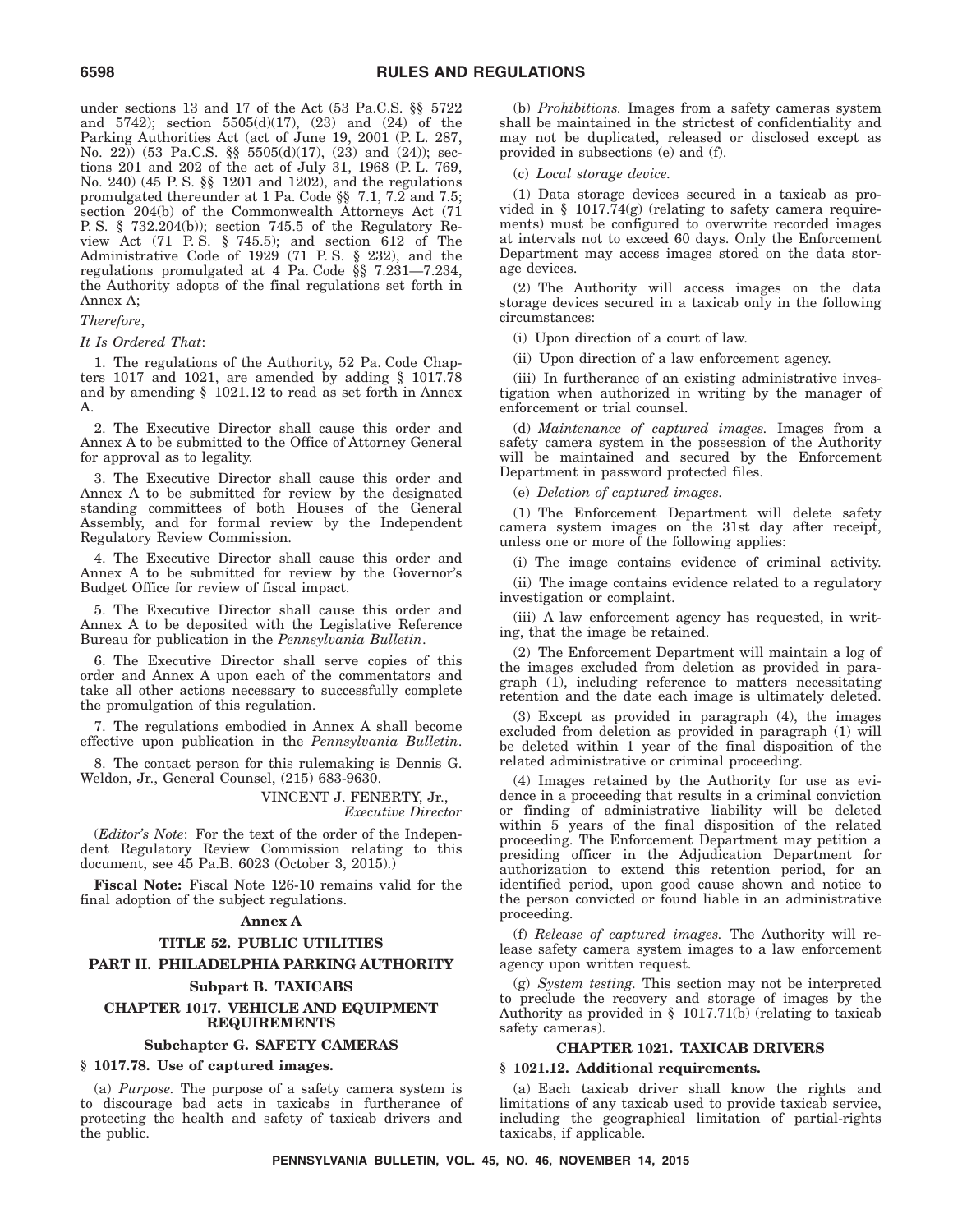(b) A taxicab driver may not provide taxicab service beyond the 14th consecutive hour after coming on duty. Time spent on any break from taxicab service does not extend the 14-hour period. A taxicab driver may operate for another 14-hour period only after 8 consecutive hours off duty.

(c) A taxicab driver may not provide taxicab service with an expired taxicab driver's certificate.

(d) A taxicab driver may not provide taxicab service without a valid driver's license.

(e) Whenever a taxicab is occupied by a fare-paying passenger or by members of a party of fare-paying passengers who have engaged the taxicab on an exclusive

basis, the taxicab driver may not permit another person to occupy or ride in the taxicab.

(f) No requirement of this subpart, or any Authority regulation, may be interpreted to disrupt or interfere with interstate commerce exclusively regulated by or preempted by the government of the United States.

(g) A taxicab driver may not activate the distress button required under § 1017.24(d)(8) (relating to meter activation and display) except when the driver is in need of emergency assistance by law enforcement or other emergency responders.

[Pa.B. Doc. No. 15-2006. Filed for public inspection November 13, 2015, 9:00 a.m.]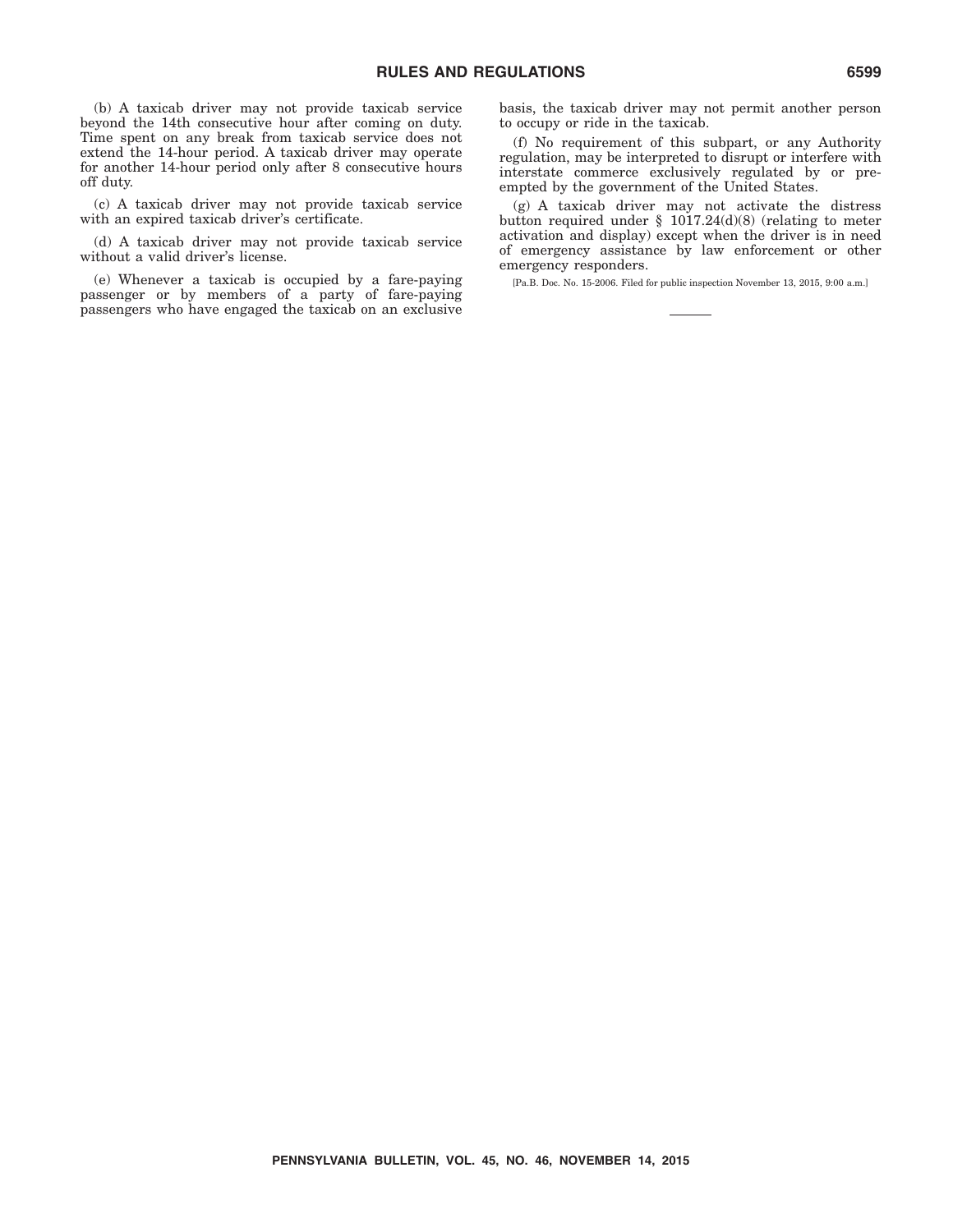### **DEPARTMENT OF AGRICULTURE**

#### **Temporary Order Designating Dangerous Transmissible Diseases**

The Department of Agriculture (Department) issues a temporary order designating Chronic Wasting Disease (CWD), Spring Viremia of Carp (SVC), Viral Hemorrhagic Septicemia (VHS) and the neurologic form of Equine Rhinopneumonitis or Equine Herpes Virus (EHV-1) as ''dangerous transmissible diseases.'' These designations are made under the authority of 3 Pa.C.S. §§ 2301—2389 (relating to Domestic Animal Law).

This temporary order is the successor to a previous temporary order with respect to the same diseases, as published at 43 Pa.B. 19 (January 5, 2013), which made the same dangerous transmissible disease designations. The previous temporary order will expire as of January 1, 2014, and will be replaced by this temporary order.

Under 3 Pa.C.S. § 2327(a) (relating to disease surveillance and detection), the Department has authority to monitor the domestic animal population of this Commonwealth to determine the prevalence, incidence and location of transmissible diseases of animals. Under 3 Pa.C.S. § 2321(d) (relating to dangerous transmissible diseases), the Department has authority to declare a disease that has not been specifically identified in that statute as a ''dangerous transmissible disease'' to be a dangerous transmissible disease through issuance of a temporary order making that designation.

#### 1. *CWD*

CWD is a disease of whitetail deer, elk and other cervids and is a member of the group of diseases known as transmissible spongiform encephalopathies (TSEs). Other more well-known TSEs are scrapie and bovine spongiform encephalopathy (BSE) or "mad cow" disease. All are thought to be caused by a protein that has converted to an abnormal infectious form known as a "prion." There is some evidence, in the case of BSE, that humans may become infected through consumption of meat products containing central nervous system tissues, thus there is a significant public health interest concerning all TSEs.

A number of states have, in recent years, instituted import regulations requiring that cervids entering those states: (1) originate from herds that are participating in a surveillance program; and (2) originate from states that have authority to take action in the event that CWD is diagnosed. CWD has been identified in both captive and wild deer in this Commonwealth. The designation of CWD as a ''dangerous transmissible disease'' allowed the Department to facilitate the development and oversight of a surveillance program and quarantine orders that allowed for detection, tracing and containment of the CWD outbreak and allowed the Department to react and take action necessary to carry out its statutory duty under the Domestic Animal Law.

#### 2. *SVC*

SVC is caused by a ribonucleic acid virus known as Rhabdovirus carpio and is considered an emerging disease in the United States. SVC poses a threat to both

domestic fish health and wild fish health in this Commonwealth and has the potential to create a significant adverse economic impact on this Commonwealth's aquaculture industry.

The SVC virus readily infects species of the *Cyprinidae* family (carp and minnows) and spreads through direct contact with infected fish and through shared infected water sources. Symptoms typically appear in the spring time as water temperatures increase. Symptoms in infected fish range from undetectable through mild disease to sudden massive die-off.

There is no specific treatment for fish infected with SVC and no vaccine to prevent the disease. Once natural water resources become infected, SVC may be impossible to eradicate and may pose a permanent threat to aquaculture facilities utilizing those water sources.

#### 3. *VHS*

VHS virus is a serious pathogen of fresh and saltwater fish that is causing a disease in the Great Lakes region of the United States and Canada. VHS virus is a rhabdovirus (rod shaped virus) that affects fish of all size and age ranges. It does not pose any threat to human health. VHS can cause hemorrhaging of fish tissue, including internal organs, and can cause the death of infected fish. Once a fish is infected with VHS, there is no known cure. Not all infected fish develop the disease, but they can carry and spread the disease to other fish. The World Organization of Animal Health has categorized VHS as a transmissible disease with the potential for profound socio-economic consequences.

#### 4. *Neurologic Form of EHV-1*

EHV-1 is a highly contagious virus that is ubiquitous in horse populations worldwide. The age, seasonal and geographic distributions vary and are likely determined by immune status and concentration of horses. Infection with EHV-1 most commonly causes respiratory illness, characterized by fever, rhinopharyngitis and tracheobronchitis. Infection may also cause abortions in pregnant mares, following clinical or subclinical infection, and can be fatal to newborn foals. A further, infrequent clinical resultant effect of EHV-1 infection is the development of neurologic disease. Depending upon the location and extent of the lesions, signs of neurologic disease may vary from mild in coordination and posterior paresis to severe posterior paralysis with recumbency, loss of bladder and tail function, and loss of sensation to the skin in the perineal and inguinal areas, and even the hindlimbs. In exceptional cases, the paralysis may be progressive and culminate in quadriplegia and death.

Transmission of EHV-1 occurs by direct or indirect contact with infective nasal discharges, aborted fetuses, placentas or placental fluids. Transmission can occur by means of coughing or sneezing over a distance of up to 35 feet, as well as by direct contact with infected horses, feed and equipment.

There is currently no known method to reliably prevent the neurologic form of EHV-1 infection. Sound management practices, including isolation, are important to reduce the risk of infection with EHV-1. Maintaining appropriate vaccination protocols may also be prudent in an attempt to reduce the incidence of the respiratory form of EHV-1 infection, which may reduce the incidence of the neurologic form.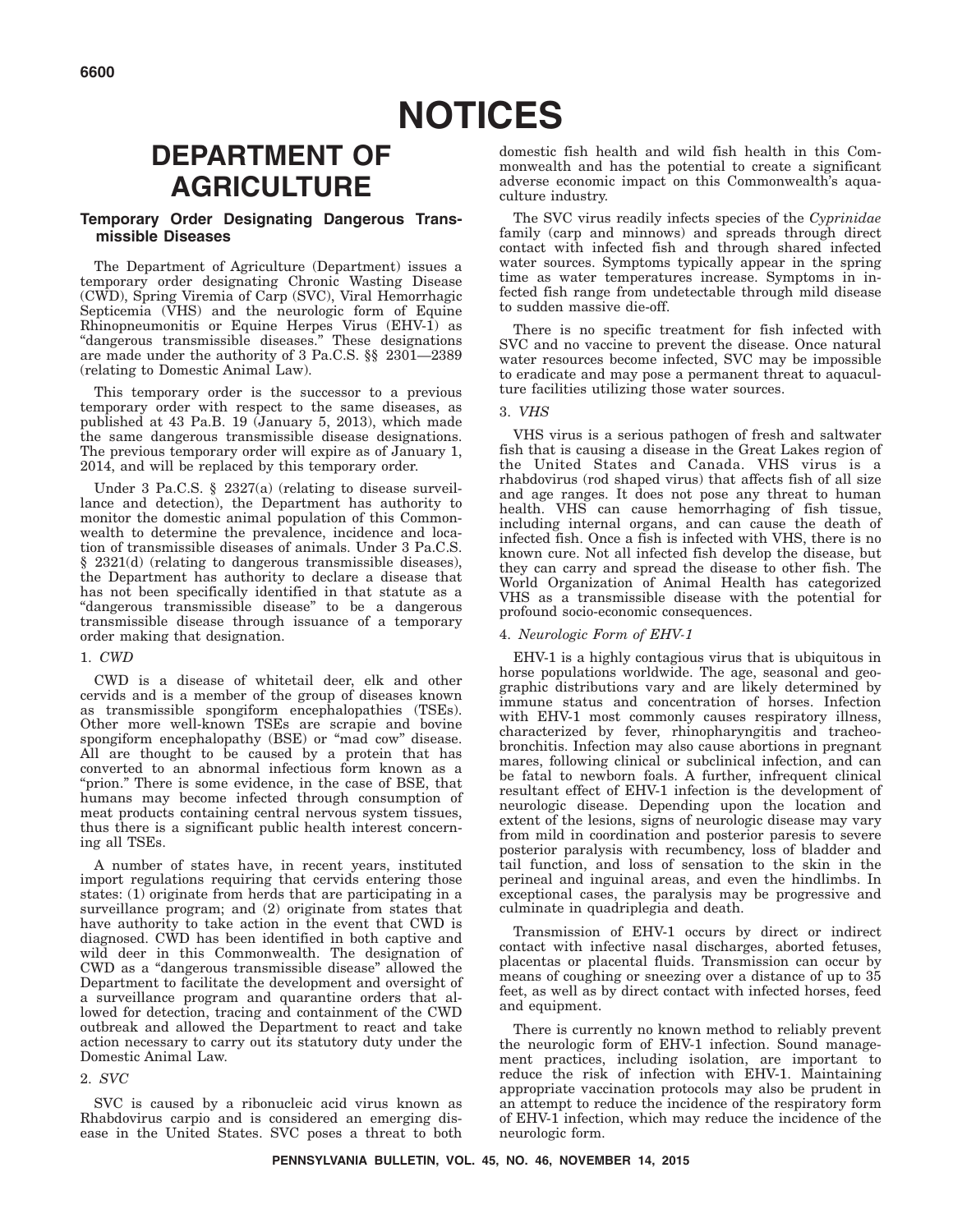*Order*

The Department hereby designates CWD, SVC, VHS and EHV-1 ''dangerous transmissible diseases'' under 3 Pa.C.S. § 2321(d). This order supplants any previous temporary order making a designation.

This order shall take effect as of January 1, 2016, and shall remain in effect until no later than January 1, 2017. This Department may: (1) reissue this temporary order to extend the designation beyond January 1, 2017; (2) allow this temporary order to expire on January 1, 2017; (3) supplant this temporary order with a formal regulation; or (4) modify this temporary order.

Questions regarding this temporary order may be directed to Craig Shultz, DVM, Director, Bureau of Animal Health and Diagnostic Services, 2301 North Cameron Street, Harrisburg, PA 17110-9408, (717) 772-2852.

RUSSELL C. REDDING,

*Secretary*

[Pa.B. Doc. No. 15-2007. Filed for public inspection November 13, 2015, 9:00 a.m.]

### **DEPARTMENT OF BANKING AND SECURITIES**

#### **Actions on Applications**

The Department of Banking and Securities (Department), under the authority contained in the act of November 30, 1965 (P. L. 847, No. 356), known as the Banking Code of 1965; the act of May 15, 1933 (P. L. 565, No. 111), known as the Department of Banking Code; and the act of December 19, 1990 (P. L. 834, No. 198), known as the Credit Union Code, has taken the following action on applications received for the week ending November 3, 2015.

Under section 503.E of the Department of Banking and Securities Code (71 P.S. § 733-503.E), any person wishing to comment on the following applications, with the exception of branch applications, may file their comments in writing with the Department of Banking and Securities, Corporate Applications Division, 17 North Second Street, Suite 1300, Harrisburg, PA 17101-2290. Comments must be received no later than 30 days from the date notice regarding receipt of the application is published in the *Pennsylvania Bulletin*. The nonconfidential portions of the applications are on file at the Department and are available for public inspection, by appointment only, during regular business hours. To schedule an appointment, contact the Corporate Applications Division at (717) 783-2253. Photocopies of the nonconfidential portions of the applications may be requested consistent with the Department's Right-to-Know Law Records Request policy.

#### **BANKING INSTITUTIONS**

**Branch Applications**

**De Novo Branches**

| Date            | Name and Location of Applicant                             | Location of Branch                                                     | Action   |
|-----------------|------------------------------------------------------------|------------------------------------------------------------------------|----------|
| 10-29-2015      | Republic First Bank<br>Philadelphia<br>Philadelphia County | Haddonfield Road and Chapel Avenue<br>Cherry Hill<br>Camden County, NJ | Approved |
| 10-29-2015      | Republic First Bank<br>Philadelphia<br>Philadelphia County | 230 Marter Avenue<br>Moorestown<br>Burlington County, NJ               | Approved |
|                 |                                                            | <b>Branch Discontinuances</b>                                          |          |
| Date            | Name and Location of Applicant                             | Location of Branch                                                     | Action   |
| $9 - 30 - 2015$ | ESSA Bank & Trust<br>Stroudsburg<br>Monroe County          | 5580 Crawford Drive<br>Bethlehem<br>Northampton County                 | Closed   |
|                 |                                                            | <b>CREDIT UNIONS</b>                                                   |          |

No activity.

The Department's web site at www.dobs.pa.gov includes public notices for more recently filed applications.

*Secretary*

[Pa.B. Doc. No. 15-2008. Filed for public inspection November 13, 2015, 9:00 a.m.]

#### **Maximum Lawful Rate of Interest for Residential Mortgages for the Month of December 2015**

The Department of Banking and Securities (Department), under the authority contained in section 301 of the act of January 30, 1974 (P. L. 13, No. 6) (41 P. S. § 301), determines that the maximum lawful rate of interest for residential mortgages for the month of December, 2015, is 5%.

The interest rate limitations under the State's usury statute were preempted to a great extent by Federal law, the Depository Institutions Deregulation and Monetary Control Act of 1980 (Pub. L. 96-221). Further preemption was instituted with the signing of Pub. L. 96-399, which overrode State interest rate limitations on any individual who finances the sale or exchange of residential real property which such individual owns and which such individual occupies or has occupied as his principal residence.

ROBIN L. WIESSMANN,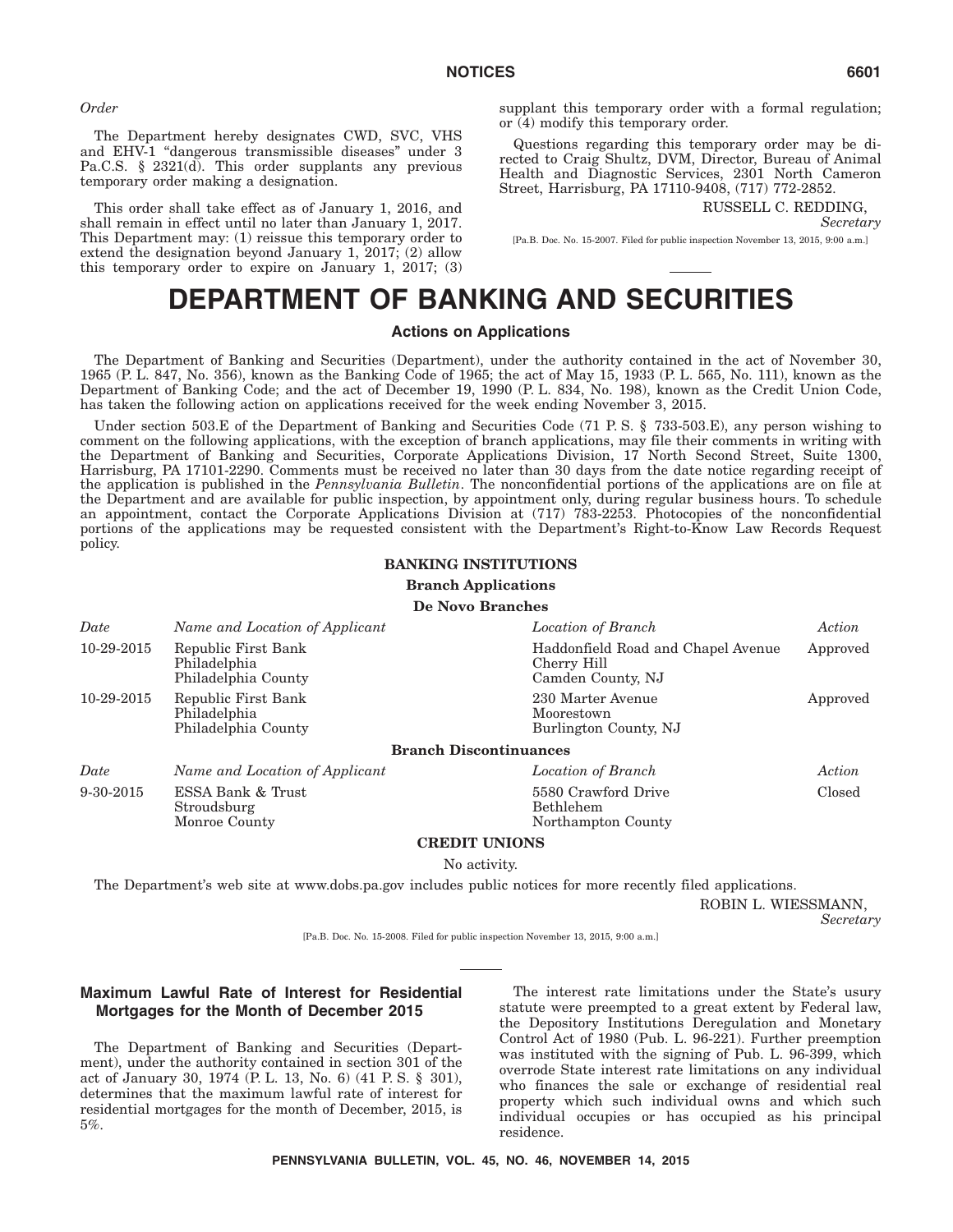Each month the Department is required by State law to compute and announce the ceiling rate on residential mortgages in this Commonwealth. This maximum rate is determined by adding 2.50 percentage points to the yield rate on long-term government bonds as published by the Federal Reserve Board and/or the United States Treasury. The latest yield rate on long-term government securities is 2.49 to which was added 2.50 percentage points for a total of 4.99 that by law is rounded off to the nearest quarter at 5%.

ROBIN L. WIESSMANN,

*Secretary*

[Pa.B. Doc. No. 15-2009. Filed for public inspection November 13, 2015, 9:00 a.m.]

### **DEPARTMENT OF ENVIRONMENTAL PROTECTION**

**Applications, Actions and Special Notices**

#### **APPLICATIONS**

#### **THE CLEAN STREAMS LAW AND THE FEDERAL CLEAN WATER ACT APPLICATIONS FOR NATIONAL POLLUTION DISCHARGE ELIMINATION SYSTEM (NPDES) PERMITS AND WATER QUALITY MANAGEMENT (WQM) PERMITS**

This notice provides information about persons who have applied for a new, amended or renewed NPDES or WQM permit, a permit waiver for certain stormwater discharges or submitted a Notice of Intent (NOI) for coverage under a General Permit. The applications concern, but are not limited to, discharges regarding industrial, animal or sewage waste, discharges to groundwater, discharges associated with municipal separate storm sewer systems (MS4), stormwater associated with construction activities or concentrated animal feeding operations (CAFO). This notice is provided in accordance with 25 Pa. Code Chapters 91 and 92a and 40 CFR Part 122, implementing The Clean Streams Law (35 P. S. §§ 691.1—691.1001) and the Federal Clean Water Act (33 U.S.C.A. §§ 1251—1376).

| Location    | Permit Authority | Application Type or Category                                   |
|-------------|------------------|----------------------------------------------------------------|
| Section I   | <b>NPDES</b>     | Renewals                                                       |
| Section II  | <b>NPDES</b>     | New or Amendment                                               |
| Section III | WQM              | Industrial, Sewage or Animal Waste; Discharge into Groundwater |
| Section IV  | <b>NPDES</b>     | MS4 Individual Permit                                          |
| Section V   | <b>NPDES</b>     | MS4 Permit Waiver                                              |
| Section VI  | <b>NPDES</b>     | Individual Permit Stormwater Construction                      |
| Section VII | <b>NPDES</b>     | NOI for Coverage under NPDES General Permits                   |
|             |                  |                                                                |

For NPDES renewal applications in Section I, the Department of Environmental Protection (Department) has made a tentative determination to reissue these permits for 5 years subject to effluent limitations and monitoring and reporting requirements in their current permits, with appropriate and necessary updated requirements to reflect new and changed regulations and other requirements.

For applications for new NPDES permits and renewal applications with major changes in Section II, as well as applications for MS4 Individual Permits and Individual Stormwater Construction Permits in Sections IV and VI, the Department, based upon preliminary reviews, has made tentative determinations of proposed effluent limitations and other terms and conditions for the permit applications. In accordance with 25 Pa. Code § 92a.32(d), the proposed discharge of stormwater associated with construction activities will be managed in accordance with the requirements of 25 Pa. Code Chapter 102. These determinations are published as proposed actions for comments prior to taking final actions.

Unless indicated otherwise, the United States Environmental Protection Agency (EPA) Region III Administrator has waived the right to review or object to proposed NPDES permit actions under the waiver provision in 40 CFR 123.24(d).

Persons wishing to comment on NPDES applications are invited to submit statements to the contact office noted before the application within 30 days from the date of this public notice. Persons wishing to comment on WQM permit applications are invited to submit statements to the office noted before the application within 15 days from the date of this public notice. Comments received within the respective comment periods will be considered in the final determinations regarding the applications. A comment submittal should include the name, address and telephone number of the writer and a concise statement to inform the Department of the exact basis of a comment and the relevant facts upon which it is based.

The Department will also accept requests for public hearings on applications. A public hearing may be held if the responsible office considers the public response significant. If a hearing is scheduled, a notice of the hearing will be published in the *Pennsylvania Bulletin* and a newspaper of general circulation within the relevant geographical area. The Department will postpone its final determination until after a public hearing is held.

Persons with a disability who require an auxiliary aid, service, including TDD users, or other accommodations to seek additional information should contact the Department through the Pennsylvania AT&T Relay Service at (800) 654-5984.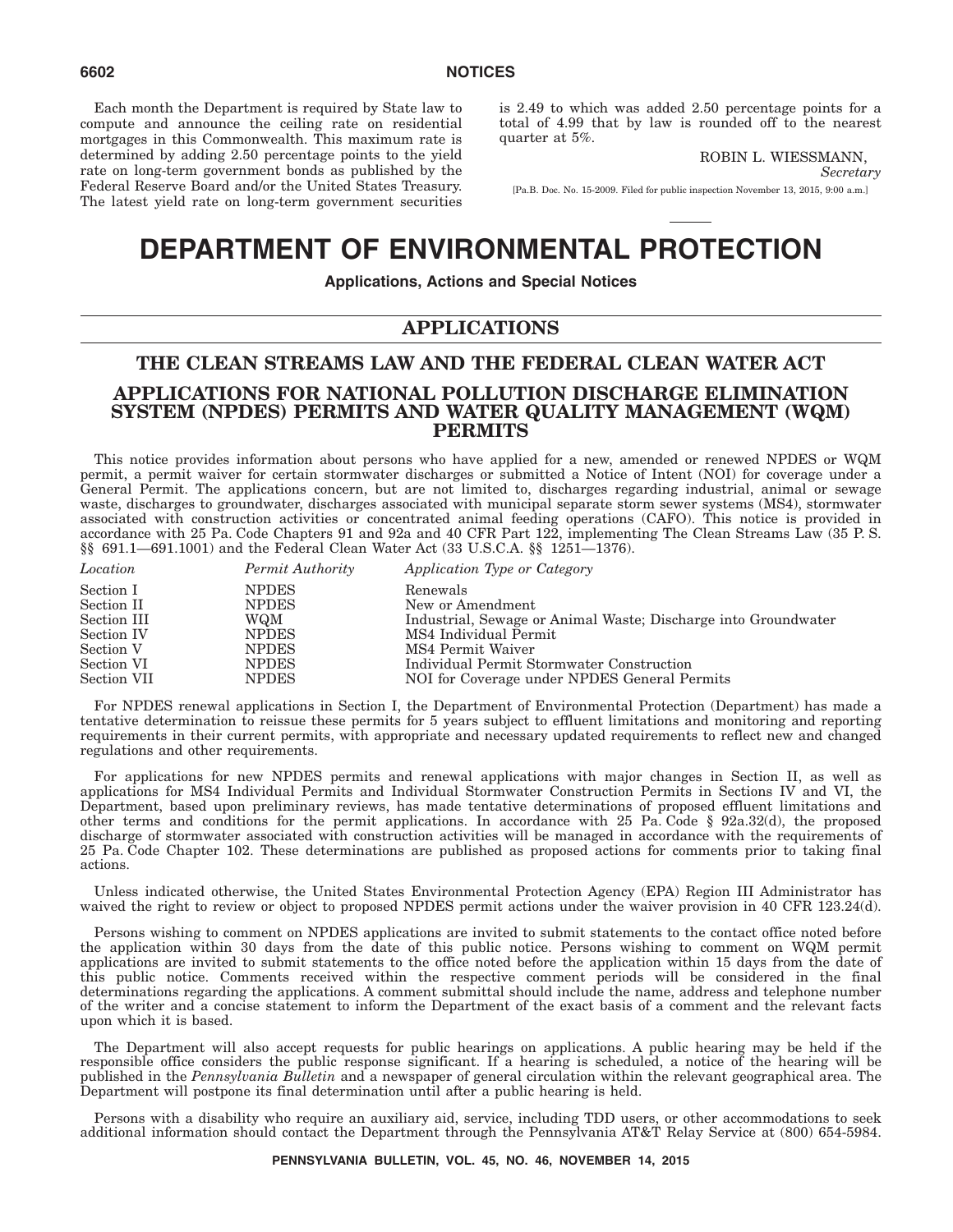|                          | Southcentral Region: Clean Water Program Manager, 909 Elmerton Avenue, Harrisburg, PA 17110. Phone: 717-705-4707. |                                               |                                         |                              |
|--------------------------|-------------------------------------------------------------------------------------------------------------------|-----------------------------------------------|-----------------------------------------|------------------------------|
| NPDES No.<br>(Type)      | Facility Name &<br>Address                                                                                        | County &<br>Municipality                      | Stream Name<br>(Watershed #)            | <b>EPA</b> Waived<br>$Y/N$ ? |
| PA0246956-<br><b>SEW</b> | Alsace Township<br>65 Woodside Avenue<br>Temple, PA 19560                                                         | Township                                      | Berks County/Alsace 3D—Little Manatawny | Y                            |
| PA0080438-<br><b>SEW</b> | Northern Lancaster County Authority<br>983 Beam Road<br>Denver, PA 17517                                          | Lancaster County<br><b>Brecknock Township</b> | 7J—Muddy Creek                          |                              |
| PA0087173-<br><b>SEW</b> | High Point Baptist Chapel<br>PO Box 188<br>Geigertown, PA 19523                                                   | Berks County<br>Robeson Township              | 3C—Hay Creek                            |                              |

#### **I. NPDES Renewal Applications**

#### **III. WQM Industrial Waste and Sewerage Applications under The Clean Streams Law**

*Southeast Region: Clean Water Program Manager, 2 East Main Street, Norristown, PA 19401, 484.250.5900*

**WQM Permit No. WQG02461509**, Sewage, **Horsham Water & Sewer Authority**, 617 Horsham Road, Horsham, PA 19044-1207.

This proposed facility is located in Horsham Township, **Montgomery County**.

Description of Action/Activity: Installation of 575 Linear feet of 1-1/2 low pressure HDPE sanitary force main.

**WQM Permit No. WQG02231510**, Sewage, **Southwest Delaware County Municipal Authority**, P. O. Box 2466, One Gamble Lane, Aston, PA.

This proposed facility is located in Chester Heights Borough, **Delaware County**.

Description of Action/Activity: Construction and operation a low pressure force main and gravity sewers to serve a 15 lot subdivision.

*Northeast Region: Clean Water Program Manager, 2 Public Square, Wilkes-Barre, PA 18701-1915. Phone: 570-826-2511.*

**WQM Permit No. 3915403**, Sewage, **Allentown City Lehigh County**, Department of Public Works, Allentown, PA 18103.

This proposed facility is located in Allentown City, **Lehigh County**.

Description of Proposed Action/Activity: Adding additional scumbusters to Primary Digester No. 1 and Secondary Digester No. 2. No change in digester capacity. Regular site maintenance and replacement in-kind activities did not require permit approval.

*Northwest Region: Clean Water Program Manager, 230 Chestnut Street, Meadville, PA 16335-3481*

**WQM Permit No. 6215409**, Sewage, **Howard Carlson**, 1523 Valentine Run Rd, Russell, PA 16345.

This proposed facility is located in Farmington Township, **Warren County**.

Description of Proposed Action/Activity: Single Residence Sewage Treatment Plant.

**WQM Permit No. WQG01201507**, Sewage, **James R. & Kay L. McCartney**, 5220 Hudson Drive, Cochranton, PA 16314.

This proposed facility is located in East Fairfield Township, **Crawford County**.

Description of Proposed Action/Activity: Single Residence Sewage Treatment Plant.

#### **VI. NPDES Individual Permit Applications for Discharges of Stormwater Associated with Construction Activities**

*Southcentral Region: Waterways & Wetlands Program, 909 Elmerton Avenue, Harrisburg, PA 17110-8200, Nathan Crawford, Section Chief, 717.705.4802.*

| Permit #                 | Applicant Name &<br>Address | County | Muni |
|--------------------------|-----------------------------|--------|------|
| PAI030115001<br>(Phased) | Pine Cone Properties, LLC   | Adams  | Mena |

*Address County Municipality*

*Receiving Water/Use* Pilen Township UNT Mountain Creek (LNA Dead Woman Hollow) (HQ-CWF) Birch Run (HQ-CWF)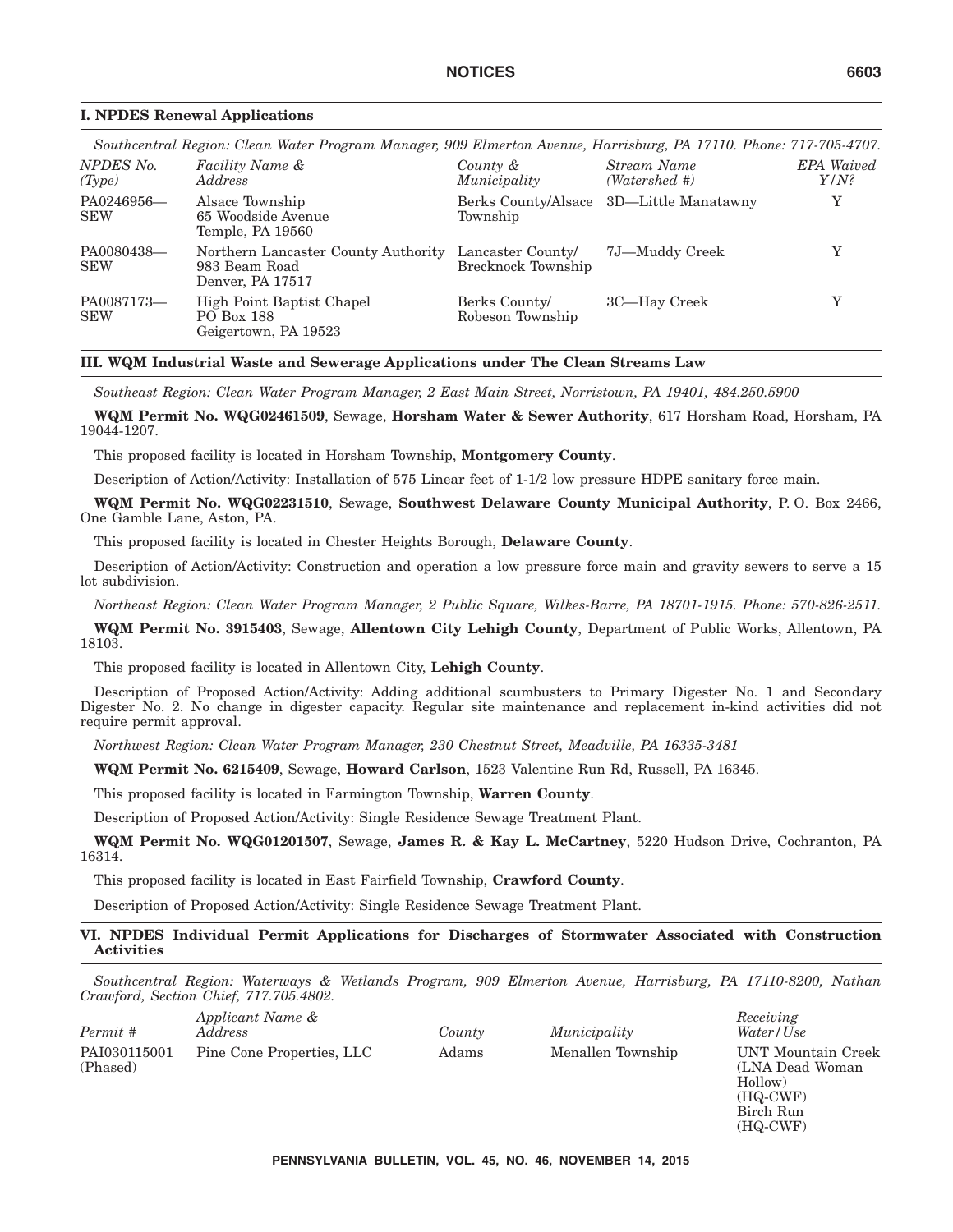| Permit #     | Applicant Name &<br>Address                                                                                    | County     | Municipality       | Receiving<br>Water/Use                                                                                                                                                                                                                                                              |
|--------------|----------------------------------------------------------------------------------------------------------------|------------|--------------------|-------------------------------------------------------------------------------------------------------------------------------------------------------------------------------------------------------------------------------------------------------------------------------------|
| PAI032115006 | Pennsylvania Turnpike<br>Commission<br>PO Box 67676<br>Harrisburg, PA 17106                                    | Cumberland | Middlesex Township | Letort Spring Run<br>Designated Use of<br>Water: (CWFP<br>Existing Use of<br>Water: (HQ-CWF)<br>Hogestown Run<br>Designated Use of<br>Water: (CWF)<br>Existing Use of<br>Water: (CWF)<br>Conodoguinet Creek<br>Designated Use of<br>Water: (WWF)<br>Existing Use of<br>Water: (WWF) |
|              | PAI033614009(2) Old Dominion Electric Cooperative<br>4201 Dominion Boulevard<br>Glen Allen, VA 23060-6149      | Lancaster  | Fulton Township    | Susquehanna River-<br>Conowingo Reservoir/<br>WWF                                                                                                                                                                                                                                   |
|              | Northcentral Region: Waterways & Wetlands Program Manager, 208 West Third Street, Williamsport, PA 17701       |            |                    |                                                                                                                                                                                                                                                                                     |
|              | Lycoming County Conservation District: 542 County Farm Road Suite 202, Montoursville, PA 17754, (570) 433-3003 |            |                    |                                                                                                                                                                                                                                                                                     |

| <b>NPDES</b><br>Permit No. | Applicant Name &<br>Address                                                                       | County   | Municipality | Receiving<br>Water/Use                                            |
|----------------------------|---------------------------------------------------------------------------------------------------|----------|--------------|-------------------------------------------------------------------|
| PAI04415004                | Joseph Reighard<br>Gamble Twp.<br>17 Beech Valley Rd<br>Trout Run, PA 17771                       | Lycoming | Gamble Twp.  | Mill Creek-EV<br>Martin Run-EV<br>Sugar Camp<br>$Run$ – $EV$      |
| PAI044115005               | Christopher Gehlhaus<br>New Cingular Wireless LLC<br>200 N Warner Rd<br>King of Prussia, PA 19406 | Lycoming | Mifflin Twp. | <b>First Fork Larrys</b><br>Creek-EV<br>UNT to Larrys<br>Creek-EV |

#### **PUBLIC WATER SUPPLY (PWS) PERMITS**

Under the Pennsylvania Safe Drinking Water Act (35 P. S. §§ 721.1—721.17), the following parties have applied for PWS permits to construct or substantially modify public water systems.

Persons wishing to comment on permit applications are invited to submit statements to the office listed before the application within 30 days of this public notice. Comments received within this 30-day comment period will be considered in the formulation of the final determinations regarding an application. A comment should include the name, address and telephone number of the writer and a concise statement to inform the Department of the exact basis of a comment and the relevant facts upon which it is based. A public hearing may be held after consideration of comments received during the 30-day public comment period.

Following the comment period, the Department will make a final determination regarding the proposed permit. Notice of this final determination will be published in the *Pennsylvania Bulletin* at which time this determination may be appealed to the Environmental Hearing Board.

The permit application and related documents are on file at the office listed before the application and available for public review. Arrangements for inspection and copying information should be made with the office listed before the application.

Persons with a disability that require an auxiliary aid, service or other accommodations to participate during the 30-day public comment period should contact the office listed before the application. TDD users may contact the Department through the Pennsylvania AT&T Relay Service at (800) 654-5984.

#### **SAFE DRINKING WATER**

#### **Applications Received Under the Pennsylvania Safe Drinking Water Act**

*Southeast Region: Safe Drinking Water Supply Management Program Manager, 2 East Main Street, Norristown, PA 19401*

#### **Permit No. 4615505**, Public Water Supply

| Applicant                  | <b>Radisson Valley Forge Hotel</b>                                                              |
|----------------------------|-------------------------------------------------------------------------------------------------|
| Township                   | <b>Upper Merion</b>                                                                             |
| County                     | <b>Montgomery</b>                                                                               |
| Responsible Official       | Marvin Dixon<br>Vice President of Engineering<br>1160 First Avenue<br>King of Prussia, PA 19406 |
| Type of Facility           | <b>PWS</b>                                                                                      |
| <b>Consulting Engineer</b> | Berks Surveying & Engineering,<br>Inc.<br>311 East Main Street<br>Fleetwood, PA 19522           |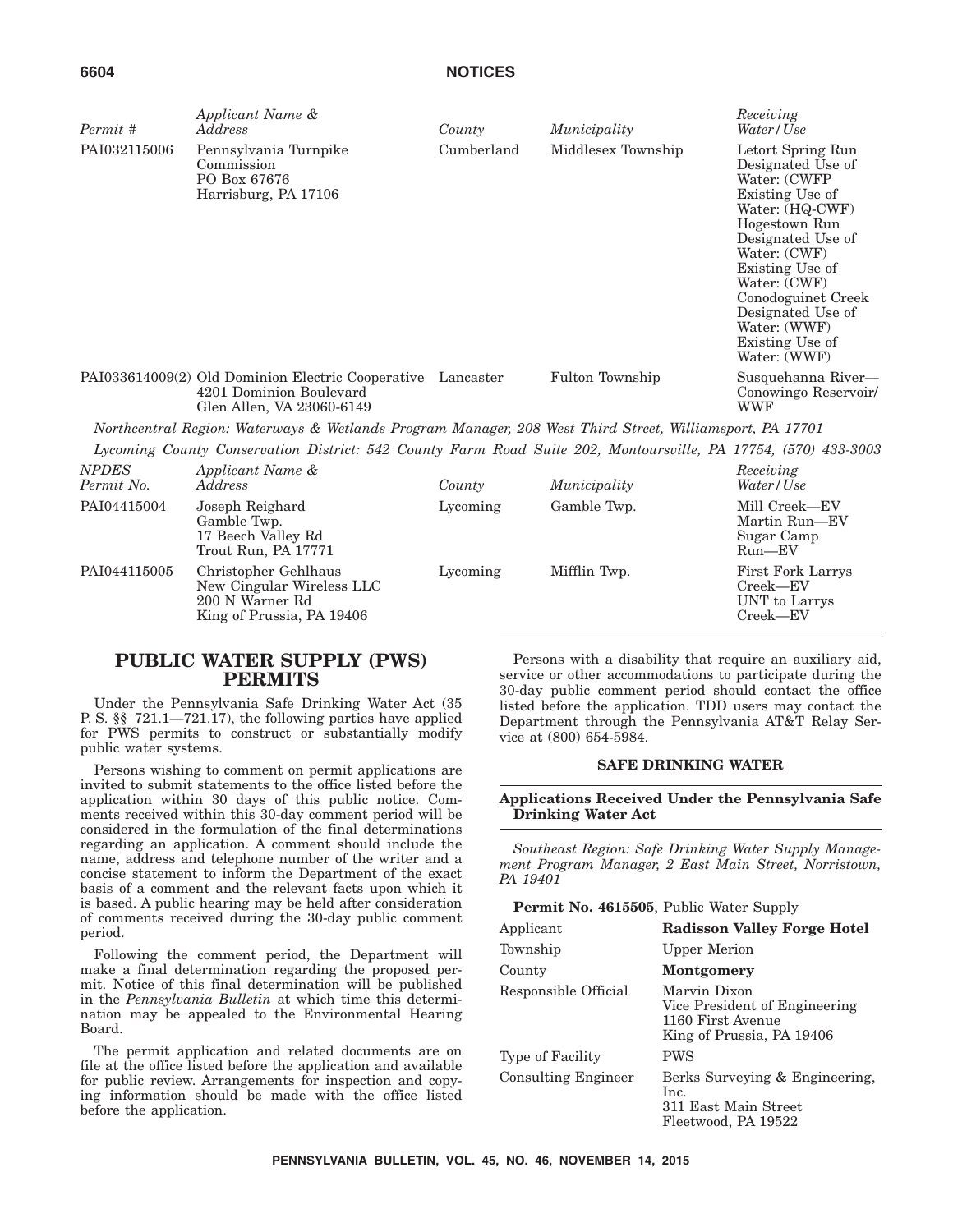| <b>Application Received</b><br>Date<br>Description of Action | October 22, 2015<br>Injection of orthophosphate for                                                      | <b>Consulting Engineer</b>   | Mr. Alfonso F. Rossi, PE<br>PA American Water Company<br>4 Wellington Blvd.                                                 |
|--------------------------------------------------------------|----------------------------------------------------------------------------------------------------------|------------------------------|-----------------------------------------------------------------------------------------------------------------------------|
|                                                              | general corrosion control and<br>permitting of the existing public<br>water supply.                      | Application Received<br>Date | Wyomissing, PA 19610<br>October 19, 2015                                                                                    |
|                                                              | Northeast Region: Safe Drinking Water Program Man-<br>ager, 2 Public Square, Wilkes-Barre, PA 18701-1915 | Description of Action        | This project is for replacement of<br>existing 200,000 gallon standpipe<br>tank with new 200,000 standpipe                  |
|                                                              | Application No. 4015513MA, Public Water Supply.                                                          |                              | tank.                                                                                                                       |
| Applicant                                                    | Aqua PA, Inc.<br>1 Aqua Way                                                                              |                              | Application No. 3915507, Public Water Supply.                                                                               |
|                                                              | White Haven, PA 18661                                                                                    | Applicant                    | <b>Bethlehem Authority</b>                                                                                                  |
| [Township or Borough]                                        | Jackson Township,<br><b>Luzerne County</b>                                                               |                              | 10 East Church Street<br>Bethlehem, PA 18018-6005                                                                           |
| Responsible Official                                         | Patrick R. Burke, PE<br>Aqua PA, Inc.                                                                    | [Township or Borough]        | City Of Bethlehem<br><b>Lehigh County</b>                                                                                   |
|                                                              | 204 E. Sunbury Street<br>Shamokin, PA 17872                                                              | Responsible Official         | Mr. Stephen Repasch<br><b>Executive Director</b><br>10 East Church Street                                                   |
| Type of Facility                                             | <b>PWS</b>                                                                                               |                              | Bethlehem, PA 18018-6005                                                                                                    |
| <b>Consulting Engineer</b>                                   | Jonathan Morris, PE<br><b>GHD</b>                                                                        | Type of Facility             | Public Water Supply                                                                                                         |
|                                                              | 1240 North Mountain Road<br>Harrisburg, PA 17112<br>$(717) 541 - 0622$                                   | <b>Consulting Engineer</b>   | Mr. Ronald B. Madison, PE<br>Maser Consulting, P.A.<br>941 Marcon Blvd. Suite 801<br>Allentown, PA 18109-9335               |
| <b>Application Received</b><br>Date                          | 10/05/2015                                                                                               | <b>Application Received</b>  | October 26, 2015                                                                                                            |
| Description of Action                                        | Replacement of the existing gas                                                                          | Date                         |                                                                                                                             |
|                                                              | chlorine system with sodium<br>hypochlorite system                                                       | Description of Action        | This project is for renovation of<br>south side pump station with                                                           |
|                                                              | Application No. 4515508, Public Water Supply.                                                            |                              | two new axial horizontal split                                                                                              |
|                                                              |                                                                                                          |                              |                                                                                                                             |
| Applicant                                                    | Paradise Stream Propco, LLC                                                                              |                              | case centrifugal and adding<br>emergency generator.                                                                         |
|                                                              | P O Box 99<br>6208 Paradise Valley Road<br>Mount Pocono, PA 18344                                        |                              | Southcentral Region: Safe Drinking Water Program<br>Manager, 909 Elmerton Avenue, Harrisburg, PA 17110                      |
| [Township or Borough]                                        | Paradise Township,<br><b>Monroe County</b>                                                               | Water Supply.                | Permit No. 2115515 MA, Minor Amendment, Public                                                                              |
| Responsible Official                                         | Patricia William<br>6208 Paradise Valley Road                                                            | Applicant                    | Pennsylvania American<br>Water                                                                                              |
|                                                              | Mount Pocono, PA 18344                                                                                   | Municipality                 | Silver Spring Township                                                                                                      |
| Type of Facility                                             | <b>PWS</b>                                                                                               | County                       | Cumberland                                                                                                                  |
| <b>Consulting Engineer</b>                                   | Charles H. Niclaus, PE<br>Niclaus Engineering Corporation<br>804 Sarah Street, Suite 201                 | Responsible Official         | David R. Kauffman<br>800 West Hershey Park Drive<br>Hershey, PA 17033                                                       |
|                                                              | Stroudsburg, PA 18360                                                                                    | Type of Facility             | <b>Public Water Supply</b>                                                                                                  |
| <b>Application Received</b><br>Date                          | 10/19/2015                                                                                               | <b>Consulting Engineer</b>   | Scott M. Thomas, P.E.<br>Pennsylvania American Water                                                                        |
| Description of Action                                        | Corrosion control treatment with<br>soda ash for pH adjustment and                                       |                              | 852 Wesley Drive<br>Mechanicsburg, PA 17055                                                                                 |
|                                                              | ortho/poly phosphate for<br>corrosion control.                                                           | Application Received:        | 10/13/2015                                                                                                                  |
|                                                              | Application No. 3515503MA, Public Water Supply.                                                          | Description of Action        | Construction of a passive intake                                                                                            |
| Applicant                                                    | <b>PA American Water</b><br>(Waverly WTP)<br>800 W. Hershey Park Drive<br>Hershey, PA 17033              |                              | screen to improve the PWS<br>intake system on the<br>Conodoguinet Creek in Silver<br>Spring Township, Cumberland<br>County. |
| [Township or Borough]                                        | Waverly Township<br><b>Lackawanna County</b>                                                             | Water Supply.                | Permit No. 2815505 MA, Minor Amendment, Public                                                                              |
| Responsible Official                                         | Mr. David Kaufman<br>Vice President-Engineering                                                          | Applicant                    | <b>Mont Alto Municipal</b><br>Authority                                                                                     |

**PENNSYLVANIA BULLETIN, VOL. 45, NO. 46, NOVEMBER 14, 2015**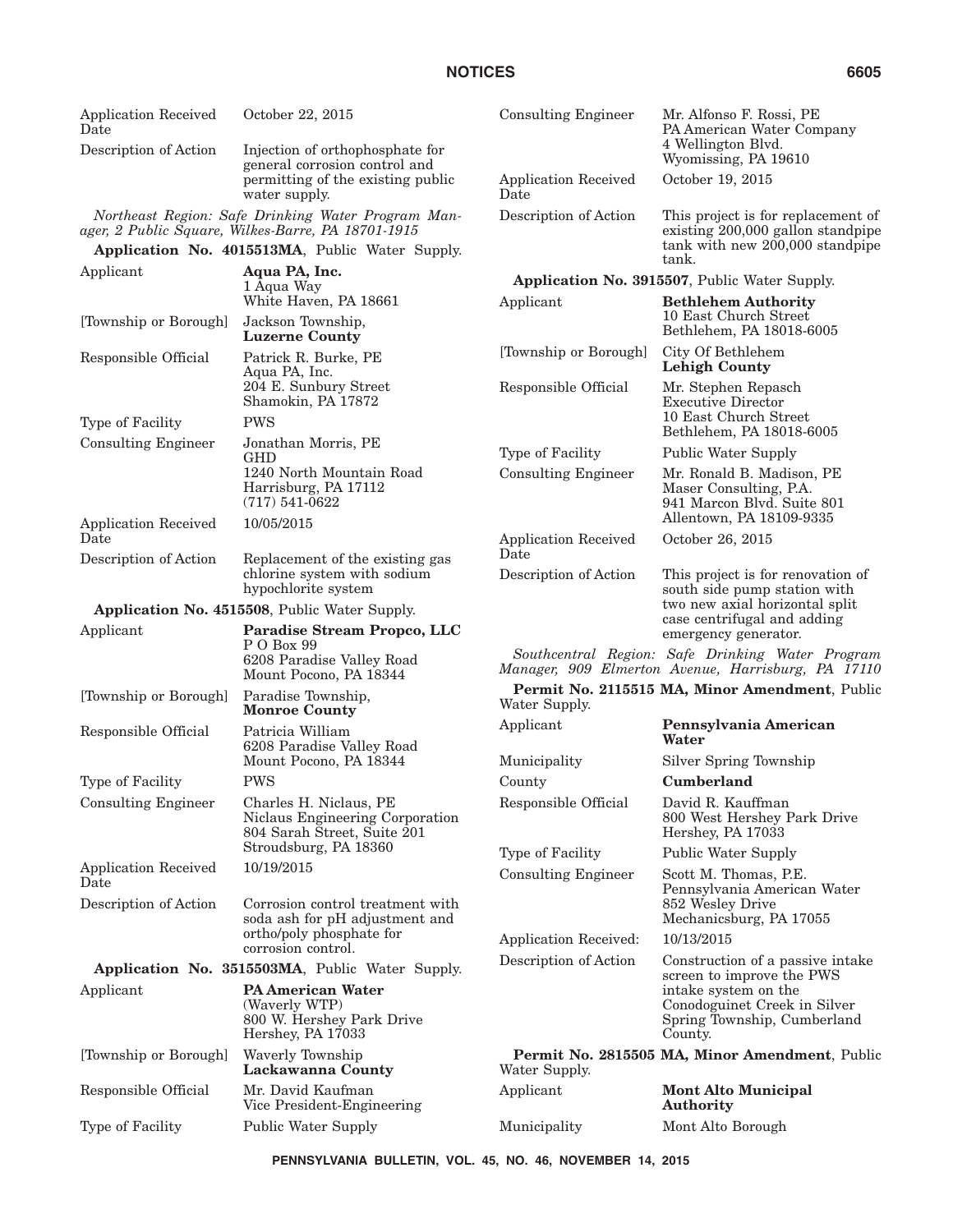| County                                          | Franklin                                                                                                                                        |
|-------------------------------------------------|-------------------------------------------------------------------------------------------------------------------------------------------------|
| Responsible Official                            | David R. Monn, Chairperson                                                                                                                      |
|                                                 | PO Box 427<br>Mont Alto, PA 17237                                                                                                               |
|                                                 |                                                                                                                                                 |
| Type of Facility                                | Public Water Supply                                                                                                                             |
| <b>Consulting Engineer</b>                      | P Fred. Heebrandt, P.E.<br>Wm. F. Hill & Associates, Inc.<br>207 Baltimore Street<br>Gettysburg, PA 17325                                       |
| <b>Application Received:</b>                    | 11/15/2015                                                                                                                                      |
| Description of Action                           | Construction of a bulk water<br>loading station.                                                                                                |
| <b>Permit No. 3615515, Public Water Supply.</b> |                                                                                                                                                 |
| Applicant                                       | <b>Penn Manor School District</b>                                                                                                               |
| Municipality                                    | Conestoga Township                                                                                                                              |
|                                                 |                                                                                                                                                 |
| County                                          | Lancaster                                                                                                                                       |
| Responsible Official                            | Christopher Johnston, Business<br>Manger<br>2950 Charleston Road<br>Lancaster, PA 17603                                                         |
| Type of Facility                                | Public Water Supply                                                                                                                             |
| <b>Consulting Engineer</b>                      | William E. Fleischer, P.E.<br>Moore Engineering Company<br>3637 Columbia Avenue<br>Lancaster, PA 17603                                          |
| Application Received:                           | 10/19/2015                                                                                                                                      |
| Description of Action                           | Installation of a softening<br>system, a nitrate treatment<br>system (anion exchange) and the<br>demonstraton of 4-log treatment<br>of viruses. |

#### **LAND RECYCLING AND ENVIRONMENTAL REMEDIATION**

**UNDER ACT 2, 1995 PREAMBLE 1**

**Acknowledgment of Notices of Intent to Remediate Submitted under the Land Recycling and Environmental Remediation Standards Act (35 P. S. §§ 6026.101—6026.907)**

Sections 302—305 of the Land Recycling and Environmental Remediation Standards Act (act) (35 P. S. §§ 6026.302—6026.305) require the Department to publish in the *Pennsylvania Bulletin* an acknowledgment noting receipt of Notices of Intent to Remediate. An acknowledgment of the receipt of a Notice of Intent to Remediate is used to identify a site where a person proposes to, or has been required to, respond to a release of a regulated substance at a site. A person intending to use the background standard, Statewide health standard, the site-specific standard or intend to remediate a site as a special industrial area shall file a Notice of Intent to Remediate with the Department. A Notice of Intent to Remediate filed with the Department provides a brief description of the location of the site, a list of known or suspected contaminants at the site, the proposed remediation measures for the site and a description of the intended future use of the site. A person who demonstrates attainment of one or a combination of cleanup standards or receives approval of a special industrial area remediation identified under the act will be relieved of further liability for the remediation of the site for contamination identified in reports submitted to and approved by the Department. Furthermore, the person shall not be subject to citizen suits or other contribution actions brought by responsible persons not participating in the remediation.

Under sections  $304(n)(1)(ii)$  and  $305(c)(2)$  of the act, there is a 30-day public and municipal comment period for sites proposed for remediation using a site-specific standard, in whole or in part, and for sites remediated as a special industrial area. This period begins when a summary of the Notice of Intent to Remediate is published in a newspaper of general circulation in the area of the site. For the following site, proposed for remediation to a site-specific standard or as a special industrial area, the municipality, within which the site is located, may request to be involved in the development of the remediation and reuse plans for the site if the request is made within 30 days of the date specified as follows. During this comment period, the municipality may request that the person identified as the remediator of the site develop and implement a public involvement plan. Requests to be involved and comments should be directed to the remediator of the site.

For further information concerning the content of a Notice of Intent to Remediate, contact the environmental cleanup program manager in the Department regional office listed before the notice. If information concerning this acknowledgment is required in an alternative form, contact the community relations coordinator at the appropriate regional office. TDD users may telephone the Department through the Pennsylvania AT&T Relay Service at (800) 654-5984.

The Department has received the following Notices of Intent to Remediate:

*Southeast Regional Office: Regional Manager, Environmental Cleanup and Brownfields, 2 East Main Street, Norristown, PA 19401, Telephone 484.250.5960. Charline Bass*

**The Fresh Shop**, 101 MacDade Boulevard, Ridley Township, **Delaware County**. Christina Ruble, Brickhouse Environmental, 515 South Franklin Street, West Chester, PA 19382, Paul White, P.G., Brickhouse Environmental, 515 South Franklin Street, West Chester, PA 19382 on behalf of Scott Homel, PB 101 MacDade, LLC, 491 Old York Road, Suite 200, Jenkintown, PA 19046 has submitted a Notice of Intent to Remediate. Soil and groundwater at the site has been impacted with the release of lead and unleaded gasoline. The proposed future use of the property will remain as non-residential commercial use. The Notice of Intent to Remediate was published in the *Delaware County Daily Times* on September 14, 2015. PF679296.

**Kennett Square Business Park**, 234 South Mill Road, Kennett Square Township/Borough of Kennett, **Chester County**. David B. Farrington, Brickhouse Environmental, 515 South Franklin Street, West Chester, PA 19382 on behalf of Michael Pia, Jr., Kennett Business Park, L.P., 649 West South Street, Kennett Square, PA 19348 has submitted a Notice of Intent to Remediate. Soil and groundwater at the site has been impacted with the release of pce, tec, pcbs, metals, pahs, and 1, 2, dce. The intended future use of the property is as a mixed-use of residential and commercial. The Notice of Intent to Remediate was published in the *Daily Local News* on September 17, 2015. PF654541.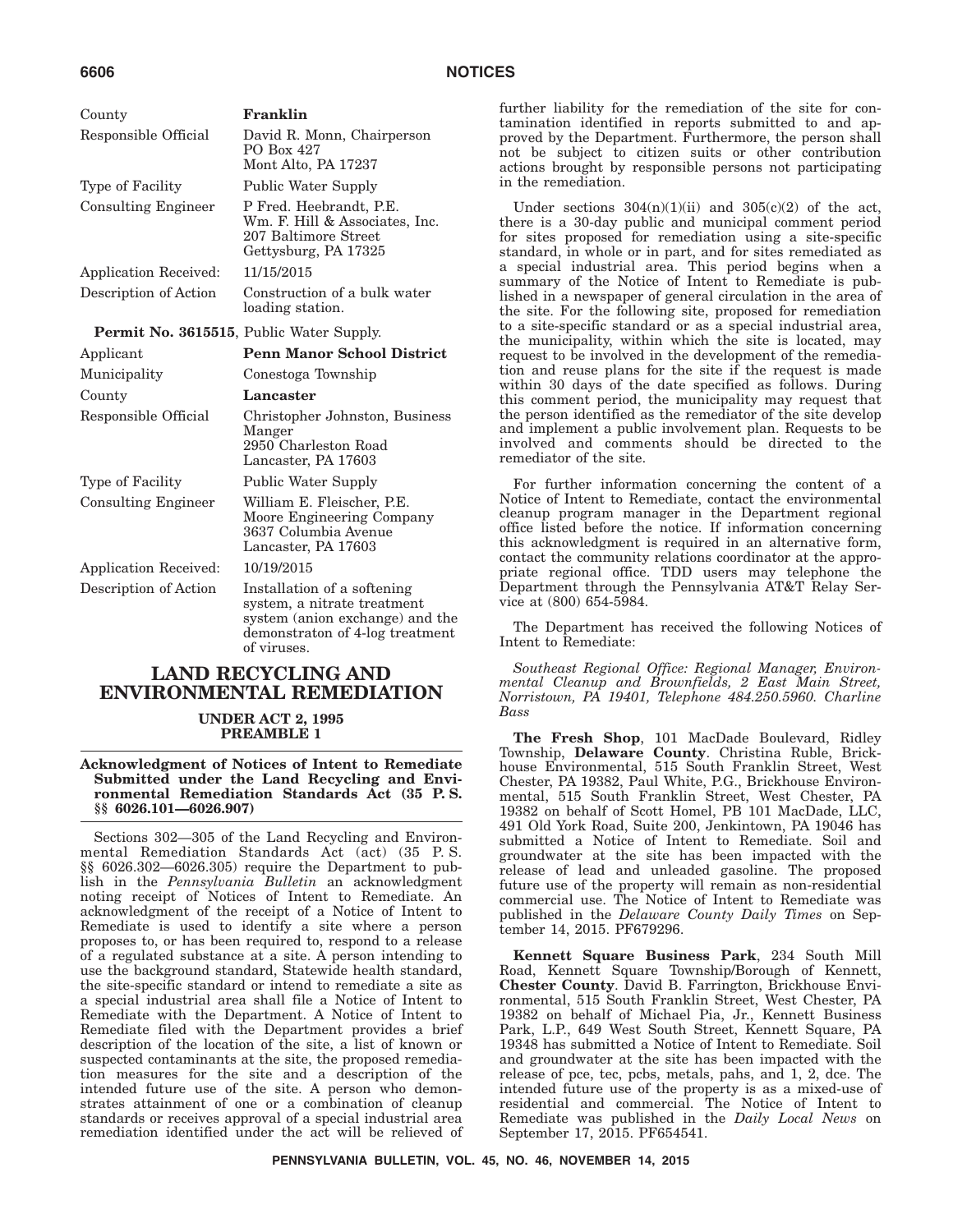**US Steel Compliance KIPC 95 Acres Parcel**, One Ben Fairless Drive, Falls Township, **Bucks County**. John A. Garges, Conestoga-Rover & Associates, 410 Eagleview Blvd, Suite 200, Pittsburgh, PA 15222 on behalf of Kathleen M. Mayher, United States Steel Corporation, 1350 Penn Avenue, Suite 200, Pittsburgh, PA 15222 has submitted a Notice of Intent to Remediate. Soil at the site has been impacted with the release of voc, svocs, metals, and pcbs. The KIPC facility and the site are currently zoned for heavy industrial use and the future use is nonresidential involving storage, manufacturing, and industrial uses. The Notice of Intent to Remediate was published in the *Bucks County Courier Times* on February 24, 2015. PF805128.

**Commercial Property**, 8001 Castor Avenue, City of Philadelphia, **Philadelphia County**. Jeffery T. Bauer, PG., Whitestone Associates, Inc., 1600 Manor Drive, Suite 220, Chalfont, PA 19072, Taylor Bevenour, E.I.T, Whitestone Associates, Inc., 1600 Manor Drive, Suite 220, Chalfont, PA 19072 on behalf of Charles Muchnick, Levering Mill Company, 822 Montgomery Avenue, Suite 209, Narberth, PA 19072 has submitted a Notice of Intent to Remediate. Soil at the site has been impacted with the release of gasoline related contaminations. The proposed future use of the property is commercial. The Notices of Intent to Remediate was published in the *Philadelphia Daily News* on October 5, 2015. PF805131.

**Mathew Residence**, 699 Street Road, Upper Makefield Township, **Bucks County**. Mark Irani, Land Recycling Solutions, LLC, 3101 Mt. Carmel Avenue, Suite 3, Glenside, PA 19038 on behalf of Charles Mathews, 699 Street Road, New Hope, PA 18938 has submitted a Notice of Intent to Remediate. Soil and groundwater at the site has been impacted with the release of no. 2 and diesel fuel. The planned future use of the site is continued residential. The Notice of Intent to Remediate was published in the *Intelligencer* on July 29, 2015. PF 803704.

**Maxwell Residence**, 294 Mill Drive, Bristol Township, **Bucks County**. Richard D. Trimpi, Trimpi Associates Inc., 1635 Old Plains Road, Pennsburg, PA 18073, Clark Miller, State Farm Insurance, PA Fire Claims, P. O. Box 106110, Atlanta, GA 30348-6110 on behalf of Paula Maxwell, 294 Mill Drive, Levittown, PA 19056 has submitted a Notice of Intent to Remediate. Soil and groundwater at the site has been impacted with the release of no. 2 fuel oil. The current use and proposed future use of the property is residential. The Notice of Intent to Remediate was published in the *Bucks County Courier Times* on September 15, 2015. PF805125.

**Heeny Residence**, 1420 East Columbia Avenue, City of Philadelphia, **Philadelphia County**. Bruce Middleman, Stantec Consulting Services, Inc., 400 Davis Drive, Suite 400, Plymouth Meeting, PA 19462 on behalf of Charlene Heeney, 1420 East Columbia Avenue, Philadelphia, PA 19125 has submitted a Notice of Intent to Remediate. Soil and groundwater at the site has been impacted with the release of no. 2 fuel oil. The future use of the site is expected to remain residential. The Notice of Intent to Remediate was published in the *Philadelphia Daily News* on September 4, 20215. PF803600.

**Tioga Pipe Supply Company**, 3917—3979 Aramingo Avenue, City of Philadelphia, **Philadelphia County**. Bill Schmidt, PE, Pennoni Associates, Inc., 3001 Market Street, Philadelphia, PA 19104, Paul Martino, Pennoni Associates, Inc., 3001 Market Street, Philadelphia, PA 19104 on behalf of Michael Cooley, The Provco Group, 795 East Lancaster Avenue, Bldg. 2, Suite 200, Villanova, PA 19085 has submitted a Notice of Intent to Remediate. Soil and groundwater at the site has been impacted with the release of voc, metals and pahs. The site will be developed with commercial building. The Notice of Intent to Remediate was published in the *Metro Weekly* on October 12, 2015. PF805130.

**Wawa Inc.**, 260 West Baltimore Pike, Media Borough, **Delaware County**. Geoff Kristof, PG, JK Environmental Services LLC, P. O. Box Lafayette Hill, PA 19444, Kenneth Kim, JK Environmental Services LLC, P. O. Box Lafayette Hill, PA 19444 on behalf of Joe Standen, PG, Wawa, Inc., 260 West Baltimore Pike, Media, PA 19063 has submitted a Notice of Intent to Remediate. Soil at the site has been impacted with the release of heating oil. The proposed future use of the property will be nonresidential as an office building. The Notice of Intent to Remediate was published in the *Delaware County Daily Times* on September 24, 2015.

#### **AIR QUALITY**

#### **PLAN APPROVAL AND OPERATING PERMIT APPLICATIONS**

The Department has developed an "integrated" plan approval, State Operating Permit and Title V Operating Permit program. This integrated approach is designed to make the permitting process more efficient for the Department, the regulated community and the general public. This approach allows the owner or operator of a facility to submit permitting documents relevant to its application for all sources related to a facility or a proposed project, affords an opportunity for public input, and provides for a decision on the issuance of the necessary permits.

The Department received applications for Plan Approvals or Operating Permits from the following facilities.

Copies of the application, the Department's analysis, all pertinent documents used in the evaluation of the application and subsequently prepared proposed plan approvals/operating permits are available for public review during normal business hours at the appropriate Department Regional Office. Appointments for scheduling a review must be made by calling the appropriate Department Regional Office. The address and phone number of the Regional Office is listed before the application notices.

Persons wishing to file a written protest or provide comments or additional information, which they believe should be considered prior to the issuance of a permit, may submit the information to the Department's Regional Office. A 30-day comment period from the date of this publication will exist for the submission of comments, protests and information. Each submission must contain the name, address and telephone number of the person submitting the comments, identification of the proposed Plan Approval/Operating Permit including the permit number and a concise statement regarding the relevancy of the information or objections to issuance of the permit.

A person wishing to request a hearing may do so during the 30-day comment period. A public hearing may be held, if the Department, in its discretion, decides that a hearing is warranted based on the information received. Persons submitting comments or requesting a hearing will be notified of the decision to hold a hearing by publication in the newspaper, the *Pennsylvania Bulletin* or by telephone, when the Department determines this type of notification is sufficient. Requests for a public hearing and any relevant information should be directed to the appropriate Department Regional Office.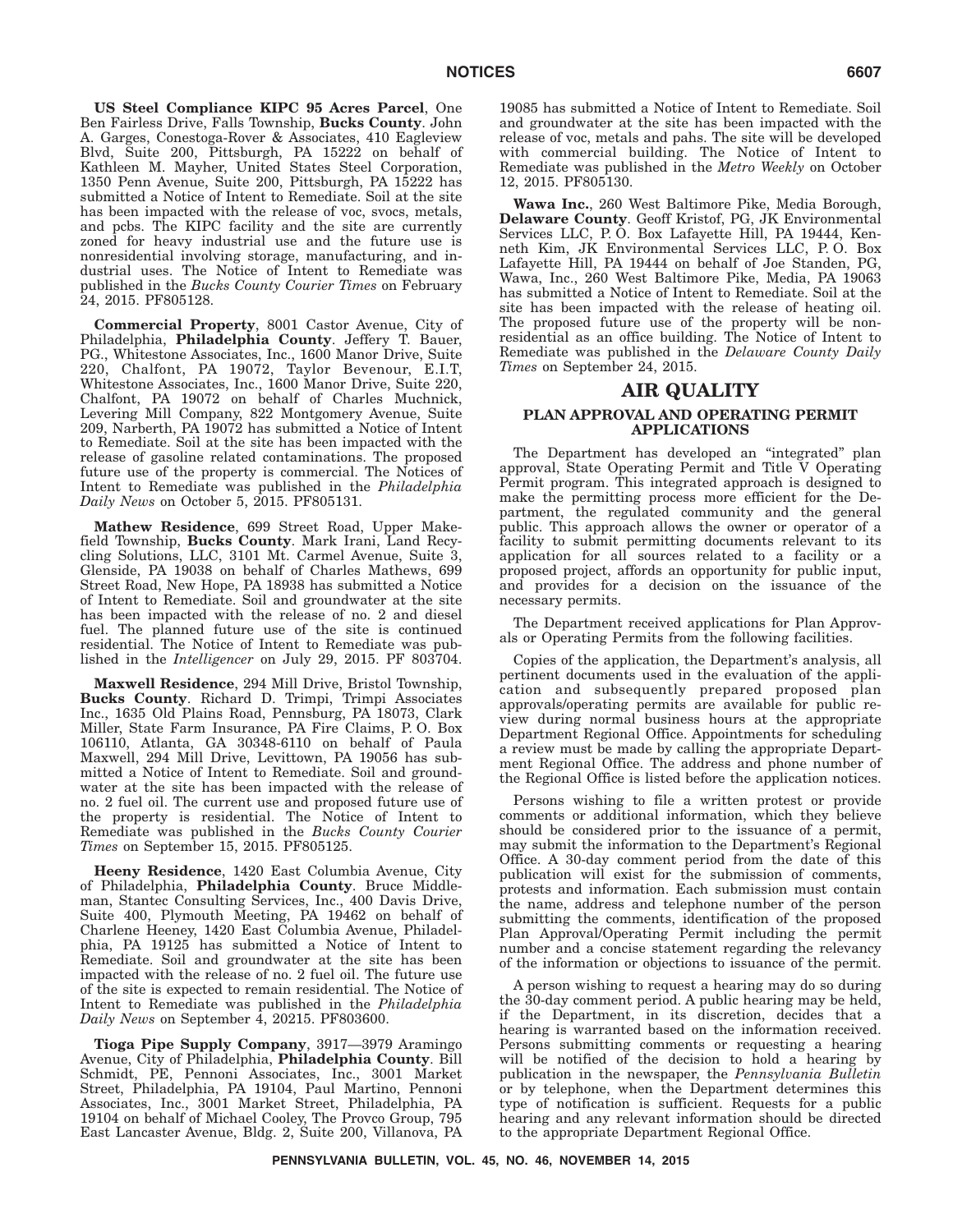Permits issued to the owners or operators of sources subject to 25 Pa. Code Chapter 127, Subchapter D or E, or located within a Title V facility or subject to 25 Pa. Code § 129.51(a) or permits issued for sources with limitations on their potential to emit used to avoid otherwise applicable Federal requirements may be submitted to the United States Environmental Protection Agency for review and approval as a revision to the State Implementation Plan. Final Plan Approvals and Operating Permits will contain terms and conditions to ensure that the sources are constructed and operating in compliance with applicable requirements in the Air Pollution Control Act (35 P. S. §§ 4001—4015), 25 Pa. Code Chapters 121—145, the Federal Clean Air Act (42 U.S.C.A. §§ 7401—7671q) and regulations adopted under the Federal Clean Air Act.

Persons with a disability who wish to comment and require an auxiliary aid, service or other accommodation to participate should contact the regional office listed before the application. TDD users may contact the Department through the Pennsylvania AT&T Relay Service at (800) 654-5984.

**Intent to Issue Plan Approvals and Intent to Issue or Amend Operating Permits under the Air Pollution Control Act (35 P. S. §§ 4001—4015) and 25 Pa. Code Chapter 127, Subchapter B. These actions may include the administrative amendments of an associated operating permit.**

*Southeast Region: Air Quality Program, 2 East Main Street, Norristown, PA 19401*

*Contact: James A. Beach, New Source Review Chief— Telephone: 484-250-5920*

**09-0186F: Kinder Morgan Bulk Terminals, Inc.** (1000 South Port Road, Fairless Hills, PA 19030) for the modification of their Bulk Material Handling System (Source ID 101), Coal and Coke Import/Export (Source ID 104), and Two (2) Portable McCloskey Conveyor/Stackers (Source ID 105), to consolidate Source IDs 104 and 105 into Source ID 101. The facility is located in Falls Township, **Bucks County**. The only pollutants of concern from this modification are fugitive emissions of PM and HAP. As Bucks County is in attainment for  $PM_{10}/PM_{2.5}$ , there are no restrictions on the emissions of fugitive PM except that Kinder Morgan must comply with 25 Pa. Code § 123.1. Total HAP emissions will be less than 10 TPY. This facility will continue to be a non-Title V facility. PM and HAP emissions will be controlled by water suppression, chemical suppression, covers, and barriers, as needed, and good management practices. The Plan Approval will contain recordkeeping and operating restrictions designed to keep the facility operating within the allowable emissions and all applicable air quality requirements.

**23-0047H (APS # 877841, AUTH # 1085424): Evonik Degussa Corp.** (1200 West Front Street, Chester, PA 19013) for the installation of the new granulator, silo, and bin vent filter/Baghouse and reconfiguration of the operation in Chester, City of Chester, **Delaware County**. The company manufactures silica from sodium silicate. The pollutant of concern is Particulate Matter (PM), controlled by a baghouse. This change will not change the existing PM emission limit for the facility. The Plan Approval and Operating permit will include monitoring, record keeping & reporting requirements designed to address all applicable air quality requirements.

*Southcentral Region: Air Quality Program, 909 Elmerton Avenue, Harrisburg, PA 17110*

*Contact: Thomas Hanlon, Facilities Permitting Chief, 717-705-4862, Virendra Trivedi, New Source Review Chief, 717-705-4863, or William Weaver, Regional Air Quality Manager, 717-705-4702*

**06-05100G: Ontelaunee Power Operating Co., LLC** (5115 Pottsville Pike, Reading, PA 19605) for the modification of the combustion turbines at their electric power generating plant located in Ontelaunee Township, **Berks County**. The maximum projected actual emission increases in facility emissions as a result of the changes proposed are 5.58 tpy of NO<sub>x</sub>, 2.97 tpy of CO, 2.31 tpy of filterable particulate matter (PM), 3.84 tpy of filterable plus condensable particulate matter  $(PM_{10}/PM_{2.5})$ , 0.55 tpy of  $SO_2$  and 0.67 tpy of VOC. The facility is a Title V facility. DEP's review of the information submitted by the applicant indicates that the air contamination sources as modified will comply with all regulatory requirements pertaining to air contamination sources and the emission of air contaminants including 40 CFR 60 Subpart KKKK. Based on these findings, the Department proposes to issue a plan approval for the proposed modifications. If, after the project has been implemented, the Department determines that the sources are constructed and operated in compliance with the plan approval conditions and the specification of the application for plan approval, the requirements established in the plan approval will be incorporated into an Operating Permit pursuant to the administrative amendment provisions of 25 Pa. Code § 127.450.

**36-05015F: Dart Container Corporation of PA.** (60 East Main Street, Leola, PA 17201) for the construction of three (3) water-based flexographic printing presses at the Leola Plant in Upper Leacock Township, **Lancaster County**. The expected combined potential emissions from the sources are 17.5 tons per year of VOCs, 5.13 tons per year of  $NO_x$ , 4.31 tons per year of CO, and 1.26 ton per year of HAPs. The facility is a Title V facility. DEP's review of the information submitted by the applicant indicates that the air contamination sources as constructed or modified will comply with all regulatory requirements pertaining to air contamination sources and the emission of air contaminants including the best available technology (BAT) requirements of 25 Pa. Code §§ 127.1 and 127.12, the flexographic printing requirements of § 129.67a, and the Federal Subpart JJJJ requirements of 40 CFR Part 63. Based on these findings, the Department proposes to issue a plan approval for the proposed construction. If, after the project has been implemented, the Department determines that the sources are constructed and operated in compliance with the plan approval conditions and the specification of the application for plan approval, the requirements established in the plan approval will be incorporated into an Operating Permit pursuant to the administrative amendment provisions of 25 Pa. Code § 127.450.

**28-05051A: AJ Stove and Pellet, LLC** (PO Box 152, South Mountain, PA 17261) for construction of a 40 MMBtu/hour wood-fired dryer to dry hardwood chips/ sawdust as part of a wood pellet production process in Antrim Township, **Franklin County**. The heated air from the dryer will also be used to dry whey from a cheese manufacturing facility. Potential particulate matter emissions from the dryer's operation are estimated at around sixty tons per year. The dryer's actual production and emissions will be well below maximum estimated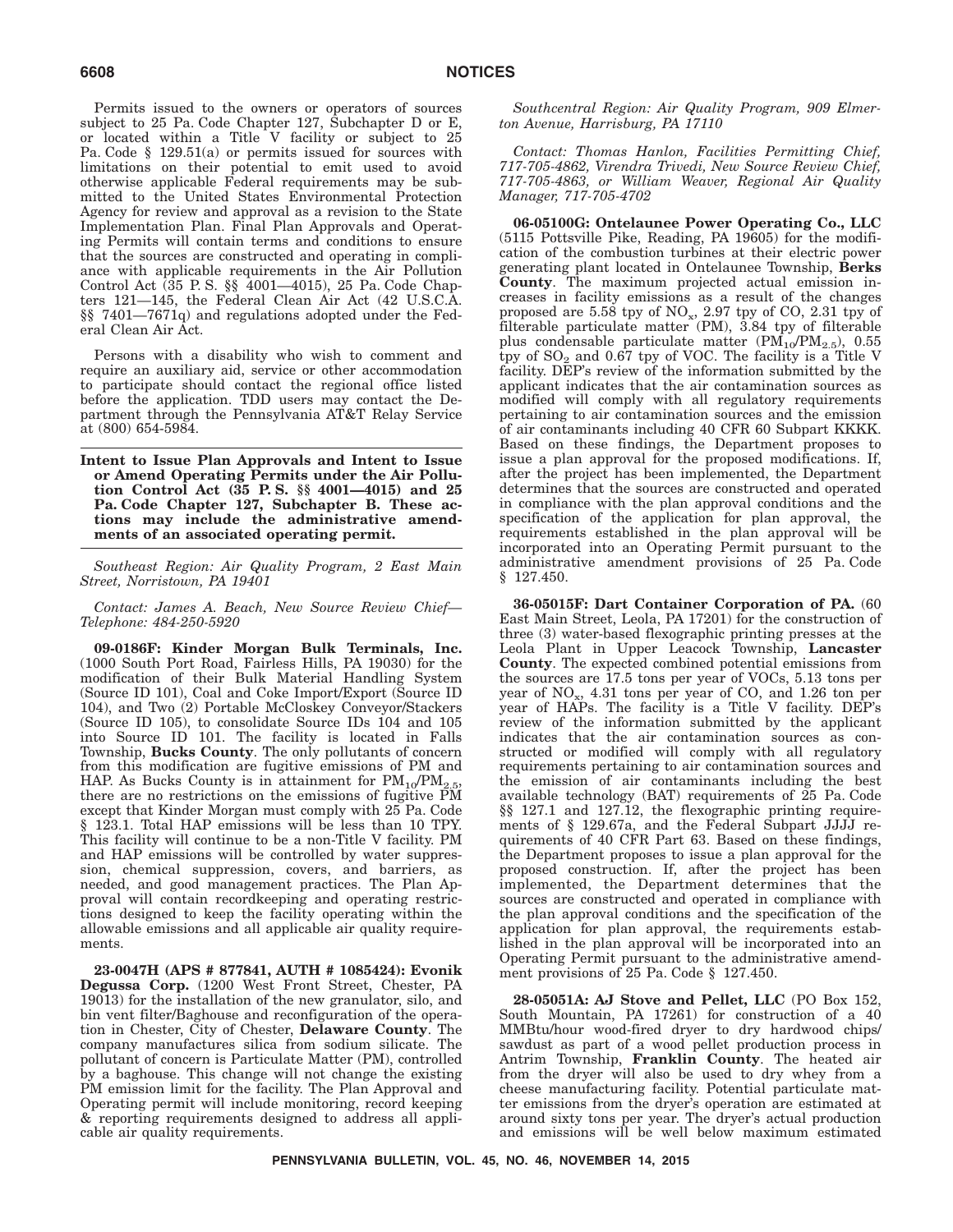levels. The Plan Approval will include emission limits and work practice standards along with monitoring, recordkeeping and reporting requirements to ensure the facility complies with the applicable air quality regulations.

### **OPERATING PERMITS**

#### **Intent to Issue Title V Operating Permits under the Air Pollution Control Act and 25 Pa. Code Chapter 127, Subchapter G.**

*Southeast Region: Air Quality Program, 2 East Main Street, Norristown, PA 19401*

*Contact: Janine Tulloch-Reid, Facilities Permitting Chief—Telephone: 484-250-5920*

**46-00175: Hatfield Township Municipal Authority** (3200 Advance Lane, Colmar, PA 18915) for an initial Title V Operating Permit in Hatfield Township, **Montgomery County**. Hatfield Township Municipal Authority (HTMA) operates an existing Sewage Sludge Incinerator that is currently permitted under a State Only Operating Permit. Pursuant to 40 C.F.R., Part 60, Subpart MMMM: Emission Guidelines for Existing Sewage Sludge Incinerators (SSI), which was promulgated on March 21, 2011, all affected facilities are required to submit Title V Operating Permit applications by March 21, 2014. HTMA is an affected facility and submitted their Title V Operating Permit application on March 19, 2014 in order to be in compliance with the rule. The Environmental Protection Agency proposed a Federal Plan on April 7, 2015 to implement and enforce the requirements outlined in the Subpart MMMM Emission Guidelines. The Federal Plan is currently out for public comment. Once the Federal Plan becomes effective, all applicable requirements will be incorporated into the facility's Title V Operating Permit, in accordance with 25 Pa. Code § 127.542. The issuance of this Title V Operating Permit does not authorize any change in method of operation of the Sewage Sludge Incinerator or any other existing sources at the facility, nor does it authorize any increase in air emissions of any regulated pollutants above previously approved levels. The permit includes monitoring, recordkeeping, and reporting requirements designed to address all applicable air quality requirements.

**23-00082: Liberty Electric Power, LLC** (1000 Industrial Highway, Eddystone, PA 19022-1529) for renewal of the Title V Operating Permit (TVOP) for its natural gas-fired electric power generating facility located in Eddystone Borough, **Delaware County**.

The Liberty Electric Power plant has a nominal power generation capacity of 500 MWs. The facility comprises two combustion turbines with duct burners for boosting the turbines' heat output and a cooling tower. Actual emissions from the facility of the following pollutants averaged over the past two years in tons per year were as follows: nitrogen oxides  $(NO_x)$ —150; volatile organic compounds (VOC)—15; carbon monoxide (CO)—68; particulate matter (PM/PM<sub>10</sub>)—96; sulfur oxides  $(SO_x)$ —8; ammonia  $(NH_3)$ —48.

The proposed Title V Operating Permit renewal does not authorize any increase in air emissions of regulated pollutants above previously approved levels. The facility is subject to 40 CFR Part 60 Subpart GG—*Standards of Performance for Stationary Gas Turbines*, 40 CFR Part 60 Subpart Db—*Standards of Performance for Industrial-Commercial-Institutional Steam Generating Units* 40 CFR Part 97—*Federal NOx Budget Trading Program and*

*CAIR NOx and SO2 Trading Programs*, and Title IV— Acid Rain. Applicable requirements of the Subparts are included in the Operating Permit. The Acid Rain permit issued under separate cover for the term January 1, 2015—December 31, 2019. The renewal contains all applicable requirements including monitoring, recordkeeping and reporting.

#### **Intent to Issue Operating Permits under the Air Pollution Control Act and 25 Pa. Code Chapter 127, Subchapter F.**

*Southeast Region: Air Quality Program, 2 East Main Street, Norristown, PA 19401*

#### *Contact: Janine Tulloch-Reid, Facilities Permitting Chief—Telephone: 484-250-5920*

**15-00103 (APS # 481027, AUTH # 1064718): Christiana Cabinetry**, (504 Rosemont Avenue, Atglen, PA 19310-9449) located in Atglen Borough, **Chester County**. This action is a renewal of the original State Only Operating Permit (Natural Minor). There have been no other changes made to the permit since it was issued. The permit includes monitoring, recordkeeping and reporting requirements designed to keep the facility operating within all applicable air quality requirements.

**46-00259: Talen Renewable Energy, LLC** (Previous Owner-PPL Renewable Energy, LLC) (660 Thomas Road, Lafayette Hill, PA 19444) for renewal of a State-Only Operating Permit for the operation of a central utility plant in support of the Whitemarsh retirement Community in Whitemarsh Township, **Montgomery County**. This Operating Permit contains all applicable State and Federal regulations applicable to the facility including emission limitations, operating restrictions, work practice, monitoring, and recordkeeping requirements designed to keep the facility operating within all applicable air quality requirements.

**09-00152 (APS # 665850, AUTH # 1067182): Gelest, Inc.** (11 East Steel Road, Morrisville, PA 19067). This action is a renewal of the original State Only Operating Permit in Falls Township, **Bucks County**. The Company has a specialty chemical operation with mainly seven (7) reactors and an electric dryer controlled by condenser and two scrubbers. This facility is a Natural Minor facility. The permit will contain monitoring, recordkeeping, and reporting requirements designed to address all applicable air quality requirements.

*Northeast Region: Air Quality Program, 2 Public Square, Wilkes-Barre, PA 18711-0790*

*Contact: Raymond Kempa, New Source Review Chief— Telephone: 570-826-2507*

**40-00089: Jeddo Coal Co.** (46 Public Square, Suite 600, Wilkes-Barre, PA 18701-2609) The Department intends to issue a State-Only Operating Permit for the operation of a coal preparation plant in Hazle Township, **Luzerne County**. The sources consist of three (3) crushers, one (1) feed hopper, and one (1) feeder. The fugitive emissions are controlled by a water spray system. The proposed operating permit includes emission limits, work practice standards, testing, monitoring, recordkeeping and reporting requirements designed to keep the facility operating within applicable air quality requirements.

**48-00102: BioSpectra, Inc.** (100 Majestic Way, Bangor, PA 18013-2860) for the operation of a medicinal and botanical manufacturing facility in Washington Township,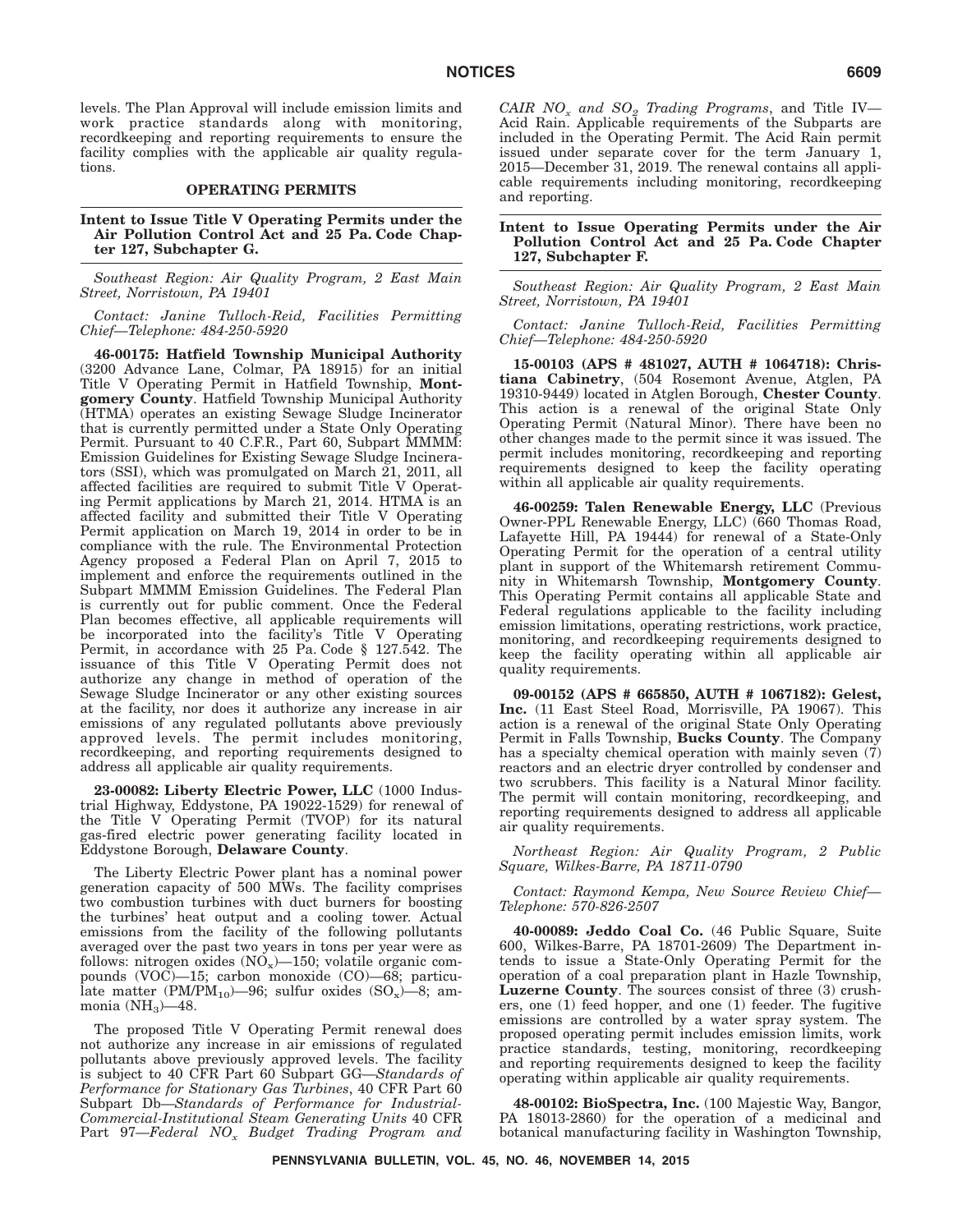**Northampton County**. The sources consist of a blender and jet mill. The particulate emissions from the sources are controlled by a dust collector. This is a new State-Only Operating Permit. The State-Only operating permit includes emission limits, work practice standards, testing, monitoring, recordkeeping and reporting requirements designed to keep the facility operating within applicable air quality requirements.

**40-00093: Fabri—Kal Corp.** (150 Lions Drive, Valmont Industrial Park, Hazle Township, PA 18202) for a plastic product manufacturing facility in Hazle Township, **Luzerne County**. The sources consist of Line Grinders. The emissions are controlled by baghouses. The sources are considered minor emission sources of nitrogen oxide (NO<sub>x</sub>), sulfur oxides (SO<sub>x</sub>), carbon monoxide (CO), total suspended particulate (TSP) and VOC's. This is a renewal of the State-Only Natural Minor operating permit. The proposed operating permit includes emission restrictions, work practice standards and testing, monitoring, recordkeeping, and reporting requirements to ensure compliance with all applicable Federal and State air quality regulations.

*Southcentral Region: Air Quality Program, 909 Elmerton Avenue, Harrisburg, PA 17110*

*Contact: Thomas Hanlon, Facilities Permitting Chief, 717-705-4862, Virendra Trivedi, New Source Review Chief, 717-705-4863, or William Weaver, Regional Air Quality Manager, 717-705-4702*

**07-03048: Chimney Rocks Animal Rest, Inc.** (524 Chimney Rocks Road, Hollidaysburg, PA 16648) for renewal of a State Only Operating Permit for the animal crematory located in Blair Township, **Blair County**. Potential annual emissions from the operation of the unit are estimated at 1.7 ton of  $NO_x$ , 0.2 ton of carbon monoxide (CO), and 0.7 ton of particulate matter. The Operating Permit includes emission limits and work practice standards along with monitoring, recordkeeping and reporting requirements to ensure that the facility complies with all the applicable air quality regulations.

*Northcentral Region: Air Quality Program, 208 West Third Street, Williamsport, PA 17701*

*Contact: Muhammad Q. Zaman, Environmental Program Manager—Telephone: 570-327-3648*

**08-00006: General Electric Railcar Repair Services Corporation** (North Thomas Avenue, Sayre, PA 18840 for their railcar repair facility located in Sayre Borough, **Bradford County**. The facility is currently operating under the State Only operating permit 08-00006. The facility's main sources include a railcar painting operation, steam cleaning operation, two parts washer and small natural gas fired combustion sources. The facility has potential emissions of 5.91 tons per year of nitrogen oxides, 4.96 tons per year of carbon monoxide, 0.035 ton per year of sulfur oxides, 5.32 tons per year of particulate matter, 48.75 tons per year of volatile organic compounds, and 9.22 tons per year of total hazardous air pollutants (HAPs) while burning #2 fuel oil at the facility. The potential emissions at the facility reduced insignificantly due to removal of three emergency generators and one ethylene sterilizer. The facility is not subject to requirements of 40 CFR Part 63, Subpart JJJJJJ, Subpart XXXXXX and Subpart HHHHHH at this time. The emission limits, throughput limitations and work practice standards along with testing, monitoring, record keeping and reporting requirements have been included in the

operating permit to ensure the facility complies with all applicable Federal and State air quality regulations. These operating permit conditions have been derived from the applicable requirements of 25 Pa. Code Chapters 121—145 as well as 40 CFR Part 63. All pertinent documents used in the evaluation of the application are available for public review during normal business hours at the Department's Northcentral Regional office, 208 West Third Street, Suite 101, Williamsport, PA 17701. Appointments for scheduling a review must be made by calling 570-327-0550.

**19-00023: Ardagh Metal Packaging USA, Inc.** (6670 Low Street, Bloomsburg, PA 17815) for a State Only operating permit for their Bloomsburg facility located in South Centre Township, **Columbia County**. The facilities sources includes: two (2) parts washers, three (3) three-piece can assembly lines, one (1) can and sealing line, eleven (11) VideoJet printing systems, one (1) sterno line, and one (1) end score repair line. The facility has potential emissions of 0.50 ton per year of nitrogen oxides, 0.42 ton per year of carbon monoxide, 0.03 ton per year of particulate matter, 24.05 tons per year of volatile organic compounds, and 4.77 tons per year of total hazardous air pollutants (HAPs). The emission limits, throughput limitations and work practice standards along with testing, monitoring, record keeping and reporting requirements have been included in the operating permit to ensure the facility complies with all applicable Federal and State air quality regulations. These operating permit conditions have been derived from the applicable requirements of 25 Pa. Code Chapters 121—145. All pertinent documents used in the evaluation of the application are available for public review during normal business hours at the Department's Northcentral Regional office, 208 West Third Street, Suite 101, Williamsport, PA 17701. Appointments for scheduling a review must be made by calling 570-327-0550.

*Southwest Region: Air Quality Program, 400 Waterfront Drive, Pittsburgh, PA 15222-4745*

*Contact: and Tom Joseph, Permitting Chief—Telephone: 412-442-5226*

**65-00659: Hanson Aggregates BMC, Inc./Adamsburg Asphalt Plant** (1008 Big Sewickley Creek Road, Sewickley, PA 15143) for the operation of a hot mix batch asphalt facility located in Hempfield Township, **Westmoreland County**. The subject facility consists of one hot mix batch asphalt plants rated at 500 tons per hour. The batch plant is limited to 736,000 tons production in any consecutive 12-month period. The facility is not to exceed the following limits:  $100$  tpy CO;  $100$  tpy  $NO_x$ ;  $100$ tpy  $SO_x$ ; 50 tpy VOC; 100 tpy PM and 10 tpy HAPs. This facility is subject to the applicable requirements of 25 Pa. Code Chapters 121—145. Proposed SOOP includes conditions relating to applicable emission restrictions, testing, monitoring, recordkeeping, reporting and work practice standards requirements.

Copies of the application, DEP's analysis and other documents used in the evaluation of the application are available for public review during normal business hours at the Department's Southwest Regional Office, 400 Waterfront Drive, Pittsburgh, PA 15222. Appointments for scheduling a review must be made by contacting Phil Bouse at 412-442-4000 or pbouse@pa.gov.

**65-00280: Kalumetals, Inc.** (P. O. Box 455 Latrobe, PA 15650), for a facility-wide Natural Minor Operating Permit renewal for the operation of a specialty metals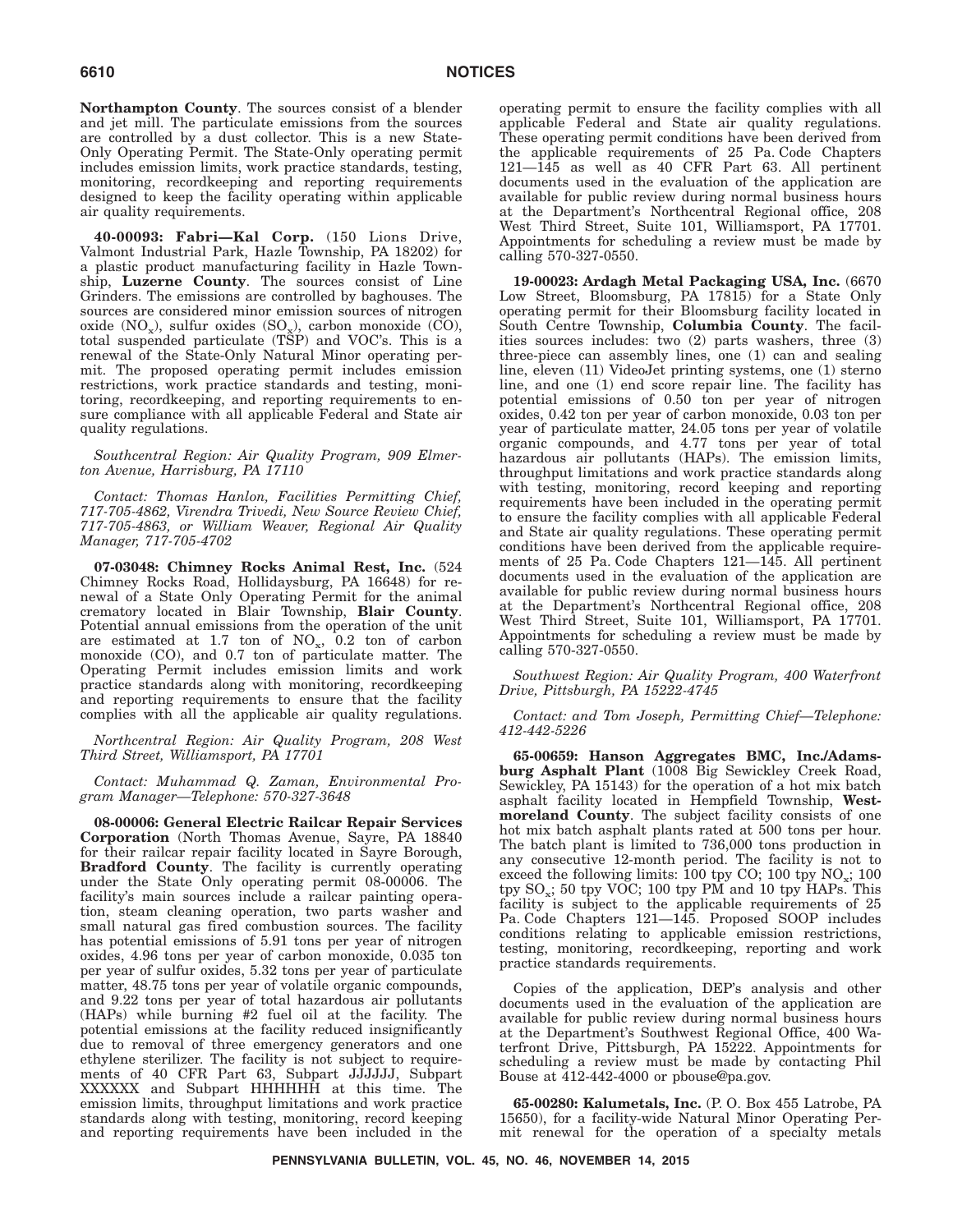reclamation plant, known as the Derry Plant, located in Derry Township, **Beaver County**. The facility contains air contamination sources consisting of two furnaces and one rotary kiln. Air pollution prevention equipment at the facility consists of a thermal oxidizer. Facility emissions are 10.0 tons of VOC, 7.1 tons of  $NO_x$ , 2.5 tons of  $SO_2$ , 1.2 ton of  $PM_{10}$ , 1.2 ton of  $PM_{2.5}$ , and 0.5 ton of nickel per year. The facility is limited to a maximum opacity from any processing equipment of 20 percent. The facility is subject to the applicable requirements of 25 Pa. Code Chapters 121—145. The permit includes emission limitations, and operational, monitoring, reporting, and recordkeeping requirements for the facility.

Kalumetals' State Only Operating Permit renewal application, the Department's Air Quality Review Memorandum, and the proposed Air Quality State Only Operating Permit for this project are available for review by any interested party at the Pennsylvania Department of Environmental Protection, Southwest Regional Office, 400 Waterfront Drive, Pittsburgh, PA 15222. To request a review of the State Only Operating Permit renewal application, to receive an electronic copy of the Department's Air Quality Review Memorandum, or to receive an electronic copy of the Department's proposed Air Quality State Only Operating Permit for this project, a person may contact Phil Bouse at pbouse@pa.gov or 412.442.4000.

Any person may submit comments, requests for the Department to hold a public hearing, or protests to the operating permit or a proposed condition thereof, by filing such submissions in writing to the Department at the Southwest Regional Office. A 30-day comment period from the date of this publication will exist for the submission of comments.

All comments, requests for a public hearing, and protests to a proposed action, shall be filed with the Department within 30 days of the date that notice of the proposed action was published under 25 Pa. Code § 127.424 (relating to public notice). Comments, requests for a public hearing, and protests must include the name, address and telephone number of the person filing the protest, identification of the proposed permit issuance being opposed (State Only Operating Permit 65-00280) and a concise statement of the objections to the permit issuance and the relevant facts upon which the objections are based.

A public hearing may be held in accordance with 25 Pa. Code § 127.429, if the Department, in its discretion, decides that such a hearing is warranted based on the information received. If a public hearing is held, all persons who have properly filed a protest under 25 Pa. Code § 127.426 may appear and give testimony. The applicant, the protestant and other participants will be notified of the decision to hold a hearing (and the time, place and purpose of such hearing) by publication in the newspaper or by the *Pennsylvania Bulletin*, or by telephone, where the Department determines such notification by telephone is sufficient.

Comments, protests and requests for a public hearing should be directed to Martin L. Hochhauser, P.E., Air Quality Engineering Specialist, Department of Environmental Protection, Southwest Regional Office, 400 Waterfront Drive, Pittsburgh, PA 15222. (mhochhause@pa.gov, fax 412-442-4194)

### **PLAN APPROVALS**

**Receipt of Plan Approval Applications and Intent to Issue Plan Approvals, and Intent to Issue Amended Operating Permits under the Air Pollution Control Act and 25 Pa. Code Chapter 127, Subchapter B And Subchapter F. These actions may include the administrative amendments of an associated operating permit.**

*Northeast Region: Air Quality Program, 2 Public Square, Wilkes-Barre, PA 18711-0790*

*Contact: Raymond Kempa, New Source Review Chief— Telephone: 570-826-2507*

**58-00017A: Mineral Point Energy, LLC** (6015 Wallace Road Extension, Suite 1000, Waxford, PA 15090) for their facility located in Oakland Twp., **Susquehanna County**.

In accordance with 25 Pa. Code §§ 127.44(a) and 127.45(a), that the Department of Environmental Protection (DEP) has received and intends to issue a Plan Approval to Mineral Point Energy, LLC (6015 Wallace Road Extension, Suite 1000, Waxford, PA 15090) for their facility located in Oakland Twp., Susquehanna County. This Plan Approval No. 58-00017A will be incorporated into a Synthetic Minor Permit through an administrative amendment at a later date.

Plan Approval No. 58-00017A is for the installation and operation of 3 Rolls-Royce Bergen Natural gas fired engines with oxidation catalyst and SCR to control emissions. The company shall be subject to and comply with New Source Performance Standards 40 CFR Part 60 Subpart JJJJ and MACT 40 CFR Part 63 Subpart ZZZZ. The Plan Approval and Operating permit will contain additional recordkeeping and operating restrictions designed to keep the facility operating within all applicable air quality requirements.

Copies of the application, DEP's analysis and other documents used in the evaluation of the application are available for public review during normal business hours at Air Quality Program, 2 Public Square, Wilkes-Barre, PA 18701-1915.

Any person(s) wishing to provide DEP with additional information, which they believe should be considered prior to the issuance of this permit, may submit the information to the address shown in the preceding paragraph. Each written comment must contain the name, address and telephone number of the person submitting the comments, identification of the proposed permit No.: 58-00017A and a concise statement regarding the relevancy of the information or objections to the issuance of the permit.

A public hearing may be held, if the Department of Environmental Protection, in its discretion, decides that such a hearing is warranted based on the comments received. All persons submitting comments or requesting a hearing will be notified of the decision to hold a hearing by publication in the newspaper or the *Pennsylvania Bulletin* or by telephone, where DEP determines such notification is sufficient. Written comments or requests for a public hearing should be directed to Ray Kempa, Chief, New Source Review Section, Air Quality Program, 2 Public Square, Wilkes-Barre, PA 18701-1915, Phone 570-826-2511 within 30 days after publication date.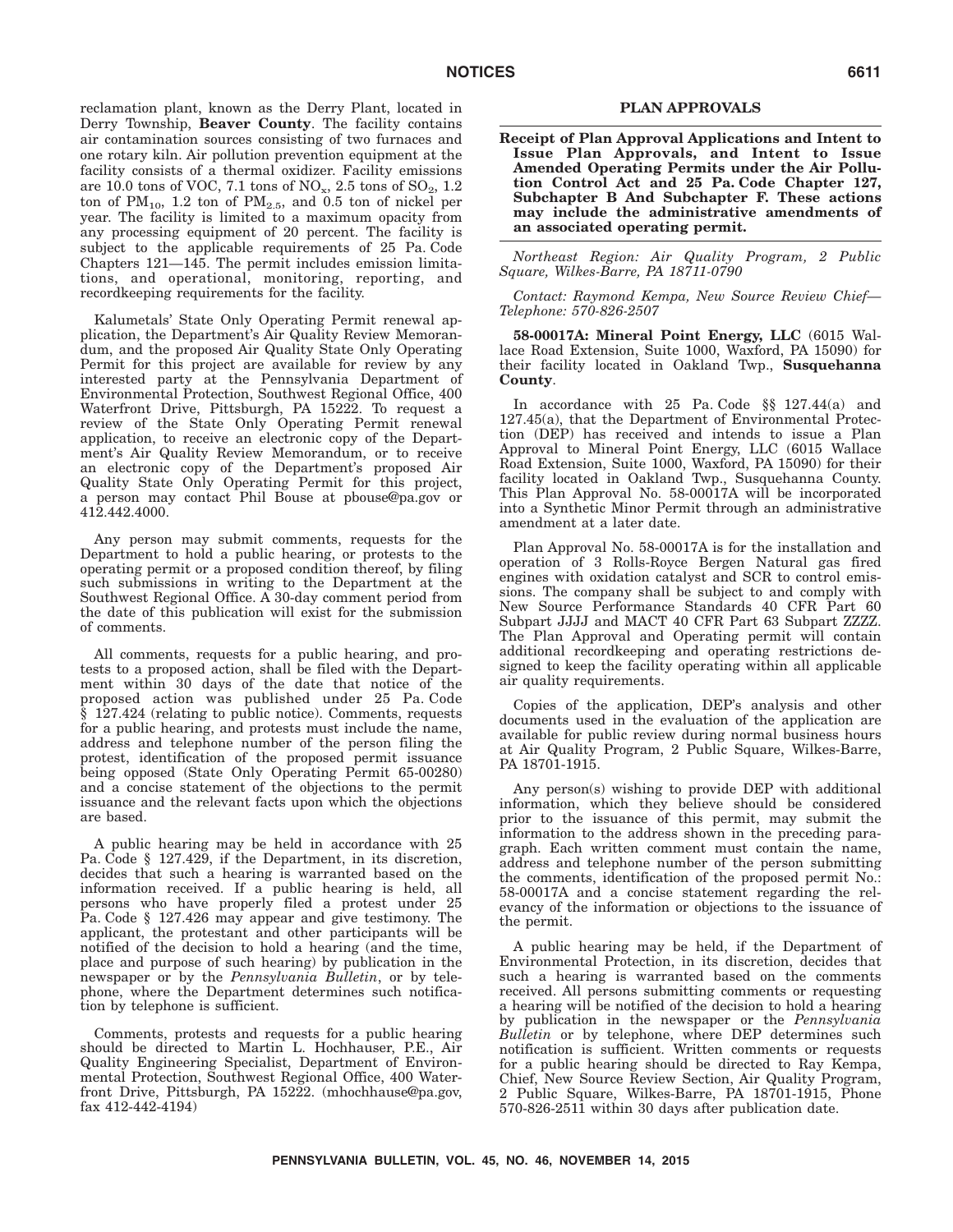Notice is hereby given in accordance with 25 Pa. Code §§ 127.44(a) and 127.45(a), that the Department of Environmental Protection (DEP) has received and intends to issue a Plan Approval to **Airlite Plastic Company**, (2860 Bath Pike, Nazareth, PA 18064-8898) for their facility located in Upper Nazareth Township, **Northampton County**.

**Plan Approval No. 48-00101B** is for the construction and operation of two (2) additional expanded polystyrene foam (EPS) molding presses and a regenerative thermal oxidizer (RTO) to control VOC emissions from the manufacturing process. Only VOC emissions will be generated from this operation and will be controlled by RTO. The RTO will destroy minimum of 98% of captured VOCs. Estimated VOC emissions will be less than 2.0 tons/year from the manufacturing operations. Total VOC emissions from the facility will be less than 50 TPY on a 12-month rolling sum. The use of thermal oxidizer to destroy VOC emissions meets Department's BAT criteria for this type of process. The company will operate the sources and maintain the system in accordance with the good engineering practices to assure proper operation of the system. The Plan Approval and Operating permit will contain additional recordkeeping and operating restrictions designed to keep the facility operating within all applicable air quality requirements.

Copies of the application, DEP's analysis and other documents used in the evaluation of the application are available for public review during normal business hours at Air Quality Program, 2 Public Square, Wilkes-Barre, PA 18711.

Any person(s) wishing to provide DEP with additional information, which they believe should be considered prior to the issuance of this permit, may submit the information to the address shown in the preceding paragraph. Each written comment must contain the name, address and telephone number of the person submitting the comments, identification of the proposed permit No.: 48-00101B and a concise statement regarding the relevancy of the information or objections to the issuance of the permit.

A public hearing may be held, if the Department of Environmental Protection, in its discretion, decides that such a hearing is warranted based on the comments received. All persons submitting comments or requesting a hearing will be notified of the decision to hold a hearing by publication in the newspaper or the *Pennsylvania Bulletin* or by telephone, where DEP determines such notification is sufficient. Written comments or requests for a public hearing should be directed to Ray Kempa, Environmental Group Manager, Air Quality Program, 2 Public Square, Wilkes-Barre, PA 18701, Phone 570-826- 2511 within 30 days after publication date.

### **COAL AND NONCOAL MINING ACTIVITY APPLICATIONS**

Applications under the Surface Mining Conservation and Reclamation Act (52 P. S. §§ 1396.1—1396.19a); the Noncoal Surface Mining Conservation and Reclamation Act (52 P. S. §§ 3301—3326); The Clean Streams Law (35 P. S. §§ 691.1—691.1001); the Coal Refuse Disposal Control Act (52 P. S. §§ 30.51—30.66); and The Bituminous Mine Subsidence and Land Conservation Act (52 P. S. §§ 1406.1—1406.20a). Mining activity permits issued in response to such applications will also address the applicable permitting requirements of the following statutes: the Air Pollution Control Act (35 P. S. §§ 4001—4015); the Dam Safety and Encroachments Act (32 P. S. §§ 693.1—693.27); and the Solid Waste Management Act (35 P. S. §§ 6018.101—6018.1003).

The following permit applications to conduct mining activities have been received by the Department. A copy of the application is available for inspection at the district mining office indicated before each application. Notices of requests for 401 Water Quality Certifications are included in individual application notices, as noted.

Written comments or objections, or requests for an informal conference, or a public hearing, as applicable, on a mining permit application and request for Section 401 water quality certification application may be submitted by any person or any officer or head of any Federal, state or local government agency or authority to the Department at the address of the district mining office indicated before each application within 30 days of this publication, or within 30 days after the last publication of the applicant's newspaper advertisement as provided by 25 Pa. Code §§ 77.121—77.123 and 86.31—86.34.

Written comments or objections regarding a mining permit application should contain the name, address and telephone number of persons submitting comments or objections, application number and a statement of sufficient detail to inform the Department on the basis of comment or objection and relevant facts upon which it is based.

A request for an informal conference or a public hearing, as applicable, on a mining permit application, as provided by  $25$  Pa. Code § 77.123 or § 86.34, must contain the name, address and telephone number of the requestor; the application number; a brief summary of the issues to be raised by the requestor at the conference; and a statement whether the requestor desires to have the conference conducted in the locality of the proposed mining activities.

When an NPDES number is listed, the mining activity permit application was accompanied by an application for an individual NPDES permit. A separate notice will be provided after the draft NPDES permit is prepared.

### *Coal Applications Received*

*California District Office: 25 Technology Drive, Coal Center, PA 15423, 724-769-1100*

**63091301 and NPDES No. PA0236004. Tunnel Ridge, LLC**, (2596 Battle Run Road, Triadelphia, WV 26059). To revise the permit for the Tunnel Ridge Mine in Donegal and West Finley Townships, **Washington County** and related NPDES permit to add acreage for the Phase II Expansion. Underground Acres Proposed 3,128.65, Subsidence Control Plan Acres Proposed 3,128.65. No additional discharges. The application was considered administratively complete on October 28, 2015. Application received August 5, 2015.

*New Stanton District Office: 131 Broadview Road, New Stanton, PA 15672, 724-925-5500*

**03950105 and NPDES Permit No. PA0201421. Allegheny Mineral Corp.** (P. O. Box 1022, Kittanning, PA 16201-5022). Renewal application for reclamation only to an existing bituminous surface mine, located in West Franklin Township, **Armstrong County**, affecting 439 acres. Receiving stream: Patterson Creek and unnamed tributary to Buffalo Creek, classified for the following use: HQ-TSF. There is no potable water supply intake within 10 miles downstream from the point of discharge. Renewal application received: October 26, 2015.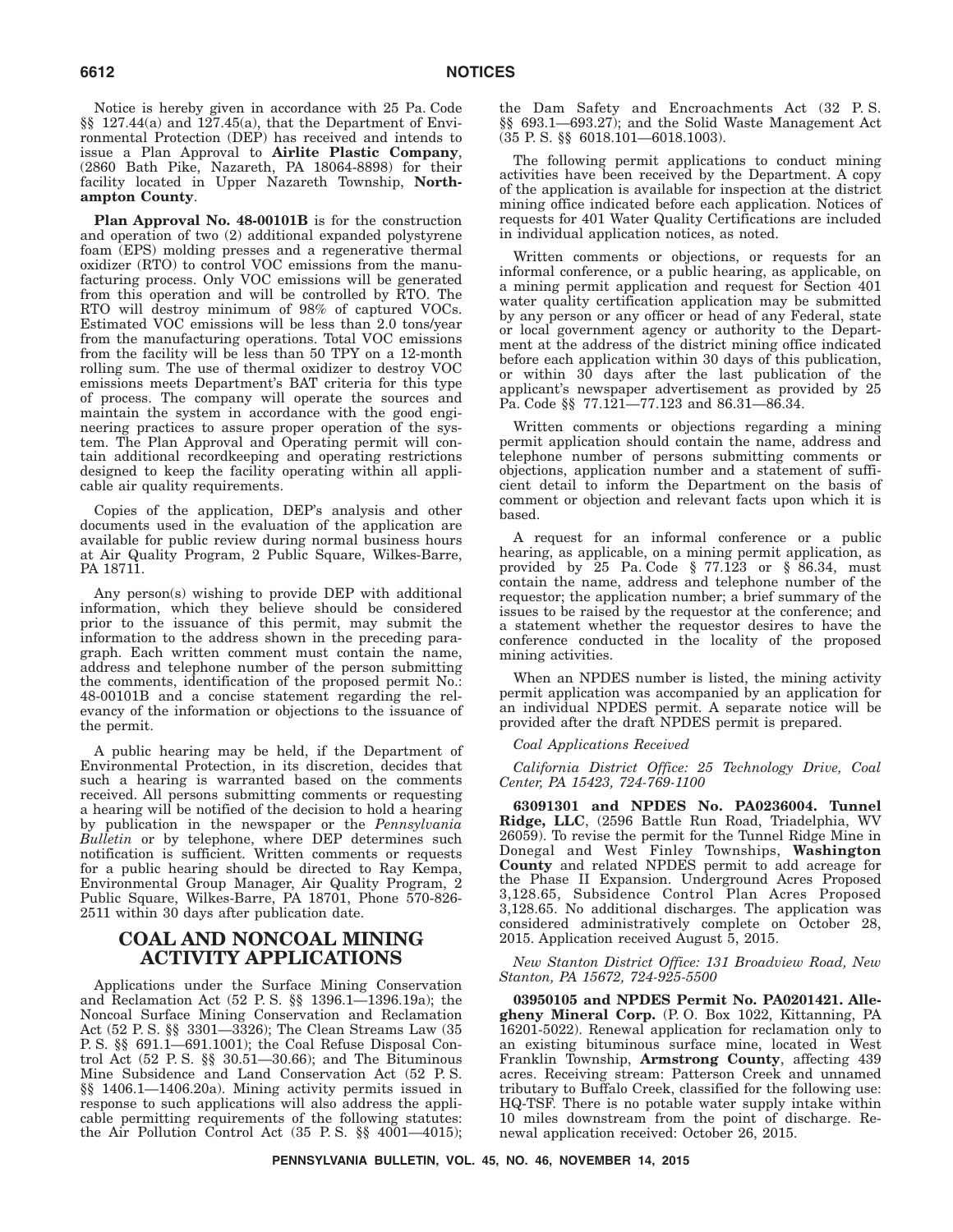**02070104 and NPDES Permit No. PA0251224. Collier Land & Coal Development, LP** (One 8th Street, Braddock, PA 15104). Revision application for the placement of coal refuse disposal to an existing bituminous surface mine, located in Collier Township, **Allegheny County**, affecting 34.4 acres. Receiving streams: unnamed tributaries to Robinson Run, classified for the following use: WWF. There is no potable water supply intake within 10 miles downstream from the point of discharge. Application received: October 27, 2015.

#### *Coal NPDES Draft Permits*

*Moshannon District Mining Office: 186 Enterprise Drive, Philipsburg, PA 16866, 814-342-8200*

**NPDES No. PA0243515. (Mining permit no. 17030109), Tamburlin Brothers Coal Company, Inc.**, P. O. Box 1419, Clearfield, PA 16830, revision and renewal of an NPDES permit for bituminous coal surface mining in Huston Township, **Clearfield County**, affecting 147.5 acres. Receiving stream(s): Grapevine Run and Heath Run, classified for the following use(s): CWF. Bennett Branch—Sinnemahoning Creek TMDL. Application received: April 8, 2015.

Unless otherwise noted for a specific outfall, the proposed effluent limits for all outfalls in this permit are the BAT limits described above for coal mining activities.

The outfall(s) listed below discharge to: Grapevine Run and Heath Run.

| Outfall No. |                      | New Outfall $(Y/N)$                                                          |                     |  |
|-------------|----------------------|------------------------------------------------------------------------------|---------------------|--|
|             |                      | N                                                                            |                     |  |
| G           |                      | Ν                                                                            |                     |  |
|             |                      | N                                                                            |                     |  |
|             |                      | Ν                                                                            |                     |  |
|             |                      | N                                                                            |                     |  |
|             |                      |                                                                              |                     |  |
| Minimum     | $30$ -Day<br>Average | Daily<br>Maximum                                                             | Instant.<br>Maximur |  |
|             |                      | The proposed effluent limits for the above listed outfall(s) are as follows: |                     |  |

| Parameter                                                        | Minimum | Average | Maximum | Maximum |
|------------------------------------------------------------------|---------|---------|---------|---------|
| $pH^1(S.U.)$                                                     | 6.0     |         |         | 9.0     |
| $\text{Iron} \ (\text{mg/l})$                                    |         | 3.0     | 6.0     | 7.0     |
| Manganese $(mg/l)$                                               |         | 2.0     | 4.0     | 5.0     |
| Aluminum $(mg/l)$                                                |         | 2.0     | 4.0     | 5.0     |
| Alkalinity greater than acidity                                  |         |         |         |         |
| Total Suspended Solids (mg/l)                                    |         | 35.0    | 70.0    | 90.0    |
| The outfall(s) listed below require a non-discharge alternative: |         |         |         |         |

*Outfall No. New Outfall (Y/N)* D N

There is no proposed surface discharge from the above listed facilities to the receiving stream due to the implementation of Best Management Practices.

#### *Noncoal NPDES Draft Permits*

*Pottsville District Mining Office: 5 West Laurel Boulevard, Pottsville, PA 17901, 570-621-3118*

**NPDES Permit No. PA0954784 on Surface Mining Permit No. 36900302.H&K Group, Inc.**, (PO Box 196, Skippack, PA 19474), revision of an NPDES Permit for a limestone quarry operation in Fulton Township, **Lancaster County**, affecting 74.69 acres. Receiving stream: unnamed tributary to Octoraro Creek, classified for the following use: trout stock fishes. Application received: October 5, 2015.

Unless otherwise noted for a specific outfall, the proposed effluent limits for all outfalls in this permit are BAT limits described above for noncoal mining activities.

The outfalls listed below discharge to unnamed tributary to Octoraro Creek.

| Outfall No.    | New Outfall Y/N | Type |
|----------------|-----------------|------|
| <b>PMD-001</b> | No              | O.D. |
| <b>PMD-002</b> | Yes             | E&S  |

### **FEDERAL WATER POLLUTION CONTROL ACT, SECTION 401**

The following permit applications, requests for Environmental Assessment approval and requests for 401 Water Quality Certification have been received by the Department. Section 401 of the Federal Water Pollution Control Act (FWPCA) (33 U.S.C.A. § 1341) requires the Commonwealth to certify that the involved projects will not violate the sections 301—303, 306 and 307 of the FWPCA (33 U.S.C.A. §§ 1311—1313, 1316 and 1317) as well as relevant State requirements. Persons objecting to approval of a request for certification under section 401 of the FWPCA, the issuance of a Dam Permit or Water Obstruction and Encroachment Permit or the approval of an Environmental Assessment shall submit comments, suggestions or objections within 30 days of the date of this notice as well as any questions to the office noted before an application. Comments should contain the name, address and telephone number of the person commenting, identification of the certification request to which the comments or objections are addressed and a concise statement of comments, objections or suggestions including the relevant facts upon which they are based.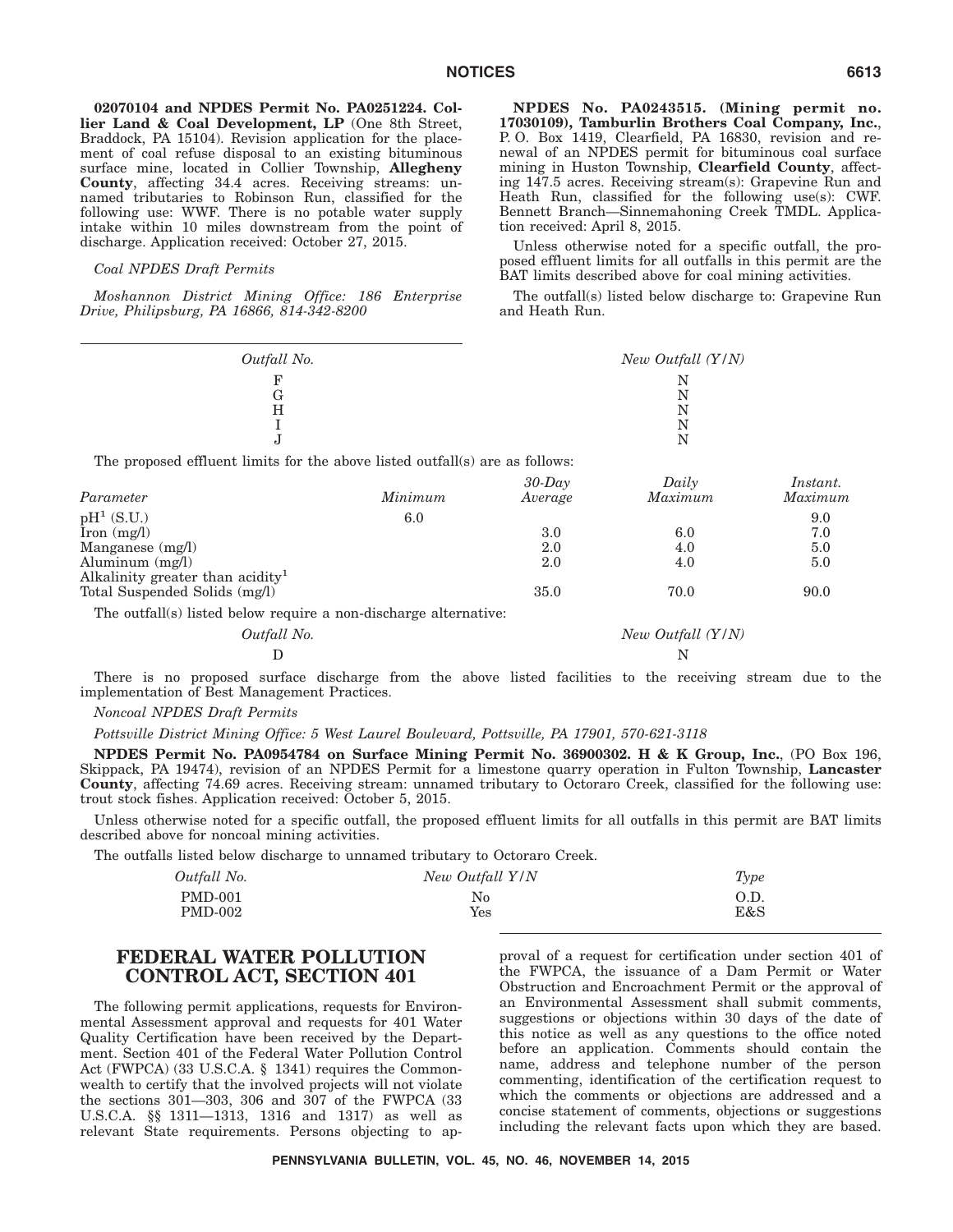The Department may conduct a fact-finding hearing or an informal conference in response to comments if deemed necessary. Each individual will be notified, in writing, of the time and place of a scheduled hearing or conference concerning the certification request to which the comment, objection or suggestion relates. Maps, drawings and other data pertinent to the certification request are available for inspection between 8 a.m. and 4 p.m. on working days at the office noted before the application.

Persons with a disability who wish to attend the hearing and require an auxiliary aid, service or other accommodation to participate in the proceedings should contact the specified program. TDD users may contact the Department through the Pennsylvania AT&T Relay Service at (800) 654-5984.

**Applications Received under the Dam Safety and Encroachments Act (32 P. S. §§ 693.1—693.27) and section 302 of the Flood Plain Management Act (32 P. S. § 679.302) and Requests for Certification under section 401(a) of the FWPCA.**

### **WATER OBSTRUCTIONS AND ENCROACHMENTS**

*Northeast Region: Waterways and Wetlands Program Manager, 2 Public Square, Wilkes-Barre, PA 18701-1915, Telephone 570-826-2511.*

**E58-314. Pennsylvania Department of Transportation, Engineering District 4-0**, 55 Keystone Industrial Park, Dunmore, PA 18512, in Gibbon Township, **Susquehanna County**, U.S. Army Corps of Engineers, Baltimore District.

To remove the existing structure; and to construct and maintain 28-foot wide road crossing of a tributary to Butler Creek (CWF, MF) consisting of a 15-foot by 5.5-foot concrete box culvert depressed 1 foot below streambed elevation with riprap aprons. Also to relocate 270 feet of a tributary to Butler Creek (CWF, MF) to allow for roadway improvements. The project is located along S.R. 848, Section 574, Segment 0150, Offset 2279 (Harford, PA Quadrangle, Latitude: 41°48'19.5"; Longitude: -75°39'10").

**E40-773. Pennsylvania Department of Transportation, Engineering District 4-0**, 55 Keystone Industrial Park, Dunmore, PA 18512, in Jackson Township, **Luzerne County**, U.S. Army Corps of Engineers, Baltimore District.

To rehabilitate the existing structure over Harveys Creek (CWF, MF) by replacing the superstructure resulting in an underclearance of 8.3'. To construct and maintain a stormwater outfall in the floodway of Harveys Creek (CWF, MF) consisting of a 18" reinforced concrete pipe, concrete flared end section and a riprap apron. Also to construct an 88-foot long, various height concrete floodwall in the floodway of East Fork Harveys Creek (CWF, MF). The project is located at the intersection of SR 0029 and SR 1012 (Harveys Lake, PA Quadrangle, Latitude: 41°15'10"; Longitude: -75°59'56.4").

*Northwest Region: Oil and Gas Program Manager, 230 Chestnut Street, Meadville, PA 16335; 814-332-6860*

**E42-08-019, NFG Midstream Clermont LLC**, 6363 Main St, Williamsville, NY 14221. Clermont West Branch D07-U Pipeline in Sergeant Township, **McKean County**, Army Corps of Engineers Pittsburgh District (Cosby and Hazel Hurst, PA Quadrangle N: 41.6755; W: -78.4852).

The applicant proposes to construct and maintain two (2) 8 inch natural gas gathering lines, one (1) 12 inch natural gas gathering line, and one (1) 16 inch natural gas gathering lines. The natural gas lines will transport natural gas from a well pad to a compressor station. The water obstructions and encroachments in the McKean County portion of the project are described below:

To construct and maintain:

| Impact No.     | Description of Impact                                                                                                                                                                                                                                    | Latitude /<br>Longitude   |
|----------------|----------------------------------------------------------------------------------------------------------------------------------------------------------------------------------------------------------------------------------------------------------|---------------------------|
| $\mathbf{1}$   | One $(1)$ 12 inch and one $(1)$ 16 inch steel gas line with associated<br>right-of-way and temporary road crossing to impact 7,309 square feet of<br>Palustrine Emergent Wetland (PEM)                                                                   | 41.674424<br>$-78.500515$ |
| $\overline{2}$ | One $(1)$ 12 inch and one $(1)$ 16 inch steel gas line with associated<br>right-of-way and temporary road crossing to impact 324 square feet of<br>Palustrine Emergent Wetland (PEM)                                                                     | 41.674558<br>$-78.49765$  |
| 3              | One $(1)$ 12 inch and one $(1)$ 16 inch steel gas line with associated<br>right-of-way and temporary road crossing to impact 202 square feet of<br>Palustrine Emergent Wetland (PEM)                                                                     | 41.67463<br>-78.498002    |
| 4              | One $(1)$ 12 inch and one $(1)$ 16 inch steel gas line with associated<br>right-of-way and temporary road crossing to impact 709 square feet of<br>Exceptional Value Palustrine Emergent Wetland (EV) (PEM)                                              | 41.674609<br>$-78.495611$ |
| 5              | One $(1)$ 12 inch and one $(1)$ 16 inch steel gas line with associated<br>right-of-way and temporary road crossing to cross UNT to East Branch<br>Clarion River (HQ-CWF) having 151 linear feet of temporary stream<br>and floodway impacts.             | 41.674498<br>-78.492872   |
| 6              | One $(1)$ 12 inch and one $(1)$ 16 inch steel gas line with associated<br>right-of-way and temporary road crossing to cross UNT to East Branch<br>Clarion River (HQ-CWF) having 113 linear feet of temporary stream<br>and floodway impacts.             | 41.674063<br>$-78.492509$ |
| 7              | One $(1)$ 12 inch and one $(1)$ 16 inch steel gas line with temporary road<br>crossing and associated right-of-way to temporarily impact 14,468<br>square feet and 1,984 square feet of permanent impact of Palustrine<br>Scrub Shrub Wetland (EV) (PSS) | 41.675355<br>$-78.485305$ |
|                |                                                                                                                                                                                                                                                          |                           |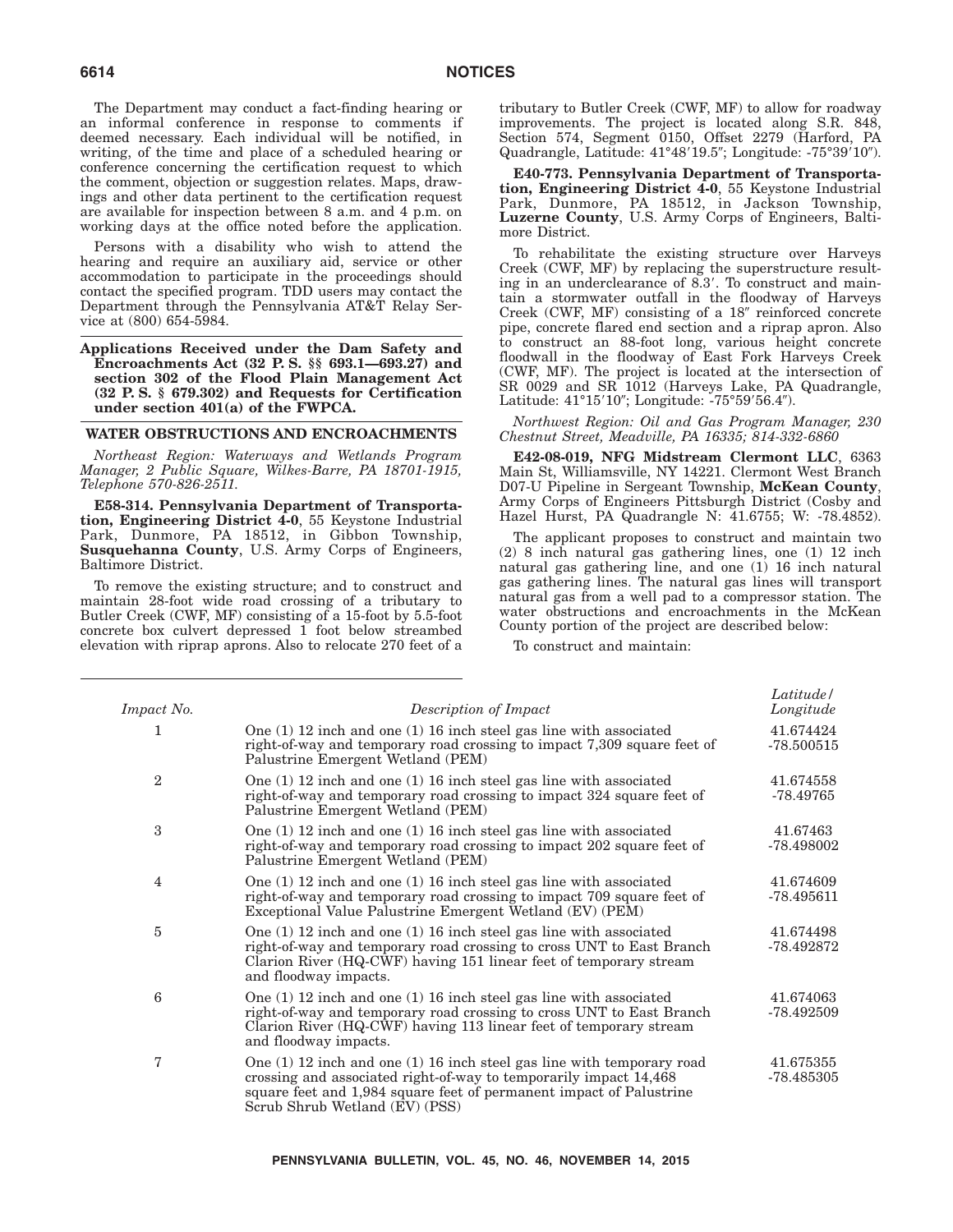| <i>Impact No.</i> | Description of Impact                                                                                                                                                | Latitude /<br>Longitude |
|-------------------|----------------------------------------------------------------------------------------------------------------------------------------------------------------------|-------------------------|
| 8                 | Two $(2)$ 8 inch steel gas line with associated right-of-way and<br>temporary road crossing to impact 858 square feet of Palustrine<br>Emergent Wetland (PEM)        | 41.677163<br>-78.47747  |
| 9                 | Two $(2)$ 8 inch steel gas line with associated right-of-way and<br>temporary road crossing to impact 1,083 square feet of Palustrine<br>Emergent Wetland (PEM) (EV) | 41.67559<br>-78.475564  |

In McKean County, the project will result in a total of 82 linear feet of temporary stream impacts, 182, linear feet of temporary floodway impacts, 0.57 acre of temporary wetland impacts, and 0.045 acre of permanent wetland impacts.

*Central Office: Bureau of Waterways Engineering and Wetlands, Rachel Carson State Office Building, Floor 3, 400 Market Street, Harrisburg, PA 17105*

**E5314-001, Borough of Coudersport**, 201 South West Street, Coudersport, PA 16915, in the Borough of Coudersport, **Potter County**, U.S. Army Corps of Engineers, Pittsburgh District.

To modify the existing debris basin located at the existing Commonwealth-constructed Coudersport Flood Protection Project. The flood protection project is located along Mill Creek (CWF, MF). The location of the debris basin is completely within the limits of the flood protection project (Latitude:  $41^{\circ}$   $46'$   $17''$ ; Longitude:  $-78^{\circ}$  0'  $43''$ ).

#### **WATER QUALITY CERTIFICATIONS REQUESTS**

*Northwest Region: Watershed Management Program Manager, 230 Chestnut Street, Meadville, PA 16335-3481 Telephone: 814-332-6945*

**Brookfield Renewable Energy Group**, Brookfield Power Piney & Deep Creek LLC, 2000 River Road, Clarion, PA 16214. Piney Station, **Clarion County**. ACOE Pittsburgh District.

**Piney Hydroelectric Project (FERC Project No. 309-PA)**—The Piney Hydroelectric Project is operated by the Brookfield Power Piney & Deep Creek LLC under the provisions of a 401 Water Quality Certification issued by the Department on September 3, 2002, for the protection of statewide water uses. On March 9, 2015, the Department approved a request from Brookfield Power Piney & Deep Creek LLC to temporarily suspend certain conditions of the Water Quality Certification from March 1, 2015 to October 31, 2016 in order to maintain the reservoir surface water elevation at 1,087.5 +/- 0.5 feet mean sea level to complete a necessary rehabilitation of the Piney Dam.

Brookfield Power Piney & Deep Creek LLC is seeking approval to continue a modified operation of the reservoir level to complete the rehabilitation of the dam. Brookfield Power Piney & Deep Creek LLC proposes to: return the reservoir to the normal operating levels through March 2016; operate the reservoir at a maximum surface water elevation of 1,087.5 +/- 0.5 feet mean sea level during the months of April through mid-December between 2016 through 2018; and operate the reservoir at the normal operating levels between mid-December through March 2018.

## **ACTIONS**

## **THE PENNSYLVANIA CLEAN STREAMS LAW AND THE FEDERAL CLEAN WATER ACT**

## **FINAL ACTIONS TAKEN FOR NPDES PERMITS AND WQM PERMITS**

The Department has taken the following actions on previously received applications for new, amended and renewed NPDES and WQM permits, applications for permit waivers and NOIs for coverage under General Permits. This notice of final action is provided in accordance with 25 Pa. Code Chapters 91 and 92a and 40 CFR Part 122, implementing provisions of The Clean Streams Law (35 P. S. §§ 691.1—691.101) and the Federal Clean Water Act (33 U.S.C.A. §§ 1251—1376).

| Location    | Permit Authority | Application Type or Category                                   |
|-------------|------------------|----------------------------------------------------------------|
| Section I   | <b>NPDES</b>     | Renewals                                                       |
| Section II  | <b>NPDES</b>     | New or Amendment                                               |
| Section III | WQM              | Industrial, Sewage or Animal Wastes; Discharges to Groundwater |
| Section IV  | <b>NPDES</b>     | MS4 Individual Permit                                          |
| Section V   | <b>NPDES</b>     | MS4 Permit Waiver                                              |
| Section VI  | <b>NPDES</b>     | Individual Permit Stormwater Construction                      |
| Section VII | <b>NPDES</b>     | NOI for Coverage under NPDES General Permits                   |

Sections I—VI contain actions regarding industrial, animal or sewage wastes discharges, discharges to groundwater, and discharges associated with MS4, stormwater associated with construction activities and CAFOs. Section VII contains notices for parties who have submitted NOIs for Coverage under General NPDES Permits. The approval for coverage under these General NPDES Permits is subject to applicable effluent limitations, monitoring, reporting requirements and other conditions in each General Permit. The approval of coverage for land application of sewage sludge or residential septage under applicable general permit is subject to pollutant limitations, pathogen and vector attraction reduction requirements, operational standards, general requirements, management practices and other conditions in the respective permit. The permits and related documents, effluent limitations, permitting requirements and other information are on file and may be inspected and arrangements made for copying at the contact office noted before the action.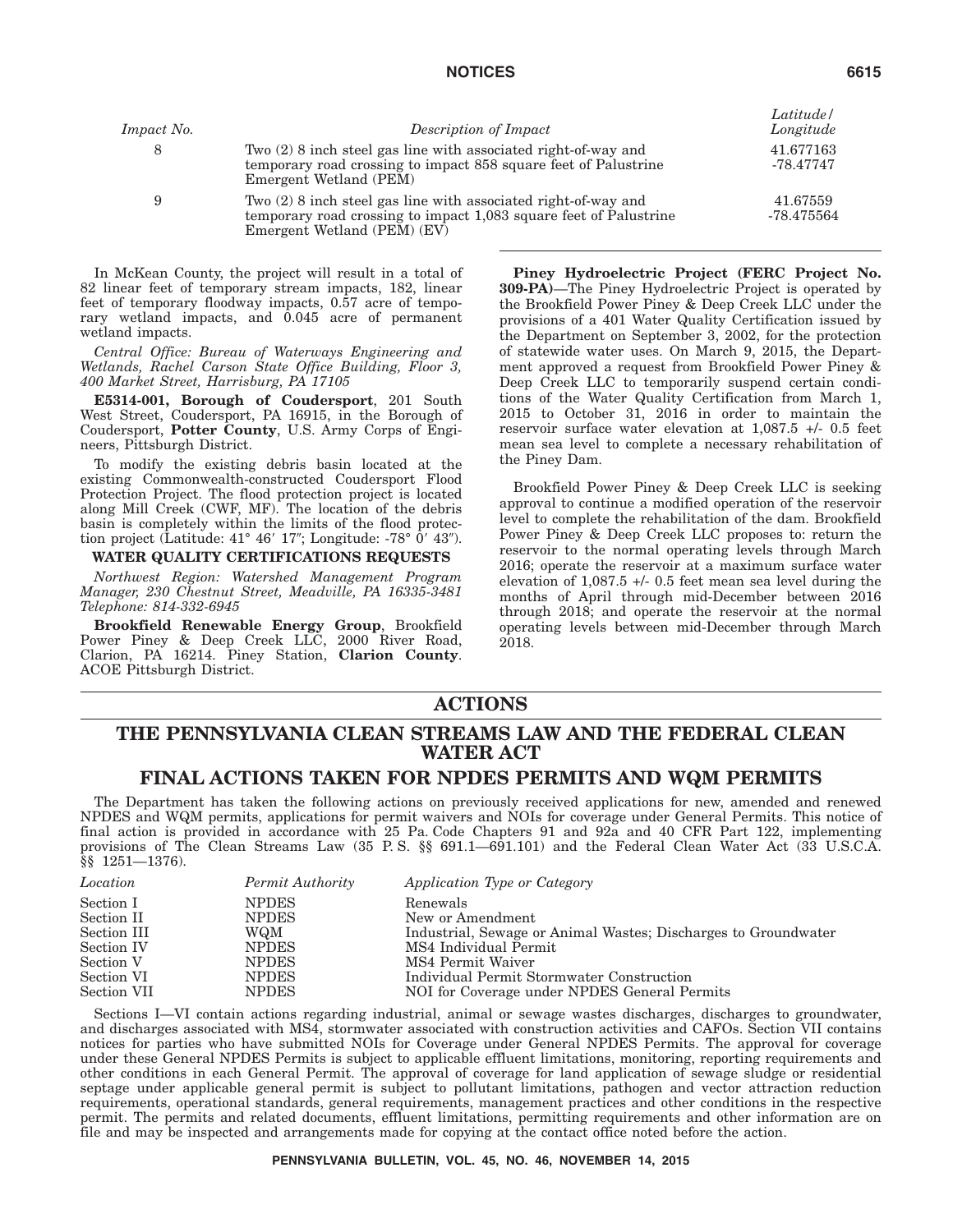Persons aggrieved by an action may appeal that action to the Environmental Hearing Board (Board) under section 4 of the Environmental Hearing Board Act (35 P. S. § 7514) and 2 Pa.C.S. §§ 501—508 and 701—704 (relating to Administrative Agency Law). The appeal should be sent to the Environmental Hearing Board, Second Floor, Rachel Carson State Office Building, 400 Market Street, PO Box 8457, Harrisburg, PA 17105-8457, (717) 787-3483. TDD users may contact the Board through the Pennsylvania AT&T Relay Service, (800) 654-5984. Appeals must be filed with the Board within 30 days of publication of this notice in the *Pennsylvania Bulletin* unless the appropriate statute provides a different time period. Copies of the appeal form and the Board's rules of practice and procedure may be obtained from the Board. The appeal form and the Board's rules of practice and procedure are also available in Braille or on audiotape from the Secretary to the Board at (717) 787-3483. This paragraph does not, in and of itself, create a right of appeal beyond that permitted by applicable statutes and decisional law.

For individuals who wish to challenge an action, the appeal must reach the Board within 30 days. A lawyer is not needed to file an appeal with the Board.

Important legal rights are at stake, however, so individuals should contact a lawyer at once. Persons who cannot afford a lawyer may qualify for free pro bono representation. Call the Secretary to the Board at (717) 787-3483 for more information.

### **II. New or Expanded Facility Permits, Renewal of Major Permits and EPA Nonwaived Permit Actions**

*Southeast Region: Water Management Program Manager, 2 East Main Street, Norristown, PA 19401*

**NPDES Permit No. PA0025917**, Sewage, Amendment, **Chalfont-New Britian Township Joint Sewer Authority**, 1645 Upper State Road, Doylestown, PA 18901.

This proposed facility is located in Doylestown Township, **Bucks County**.

Description of Action/Activity: Approval for the permitted hydraulic capacity of Chalfont New Britian STP to be increased from 6.0 to 7.0 MGD.

**NDES Permit No. PA0057878**, Sewage, Amendment-2, **Mark Piccone**, 52 Hafler Road, Sellersville, PA 18960.

This proposed facility is located in West Rockhill Township, **Bucks County**.

Description of Action/Activity: Approval for permit transfer ownership from Nicole Moyer to Mark Piccone single residence sewage treatment plant.

#### **III. WQM Industrial Waste and Sewerage Actions under The Clean Streams Law**

*Southeast Region: Clean Water Program Manager, 2 East Main Street, Norristown, PA 19401, 484.250.5900*

**WQM Permit No. 1515406**, Sewage, **RLD Atwater JV, LLC**, 124 Cedar Avenue, Conshohocken, PA 19428.

This proposed facility is located in East Whiteland Township, **Chester County**.

Description of Action/Activity: Construction and operation of 2 on-site sanitary sewer pump stations, collection system, and conveyance system.

**WQM Permit No 1515405**, Sewage, **East Whiteland Township**, 209 Conestoga Road, Frazer, PA 19355.

This proposed facility is located in East Whiteland Township, **Chester County**.

Description of Action/Activity: Construction and operation of 2 on-site sanitary sewer pump stations, collection system, and conveyance system.

*Southcentral Region: Clean Water Program Manager, 909 Elmerton Avenue, Harrisburg, PA 17110. Phone: 717-705-4707.*

**WQM Permit No. 2294412, Amendment No. 1**, Sewerage, **Hershey Conewago Recreaground, LLC**, PO Box 449, Hershey, PA 17033.

This proposed facility is located in Conewago Township, **Dauphin County**.

Description of Proposed Action/Activity: Seeking permit approval for the removal and replacement of wastewater treatment plant components that are nearing the end of their useful life. These components include the headworks, and equalization tank, two extended aeration treatment units, the intermittent sand filter dosing tank, and the chlorine contact tank. Existing components that will be rehabilitated and reused as part of this project include the intermittent sand filter beds and miscellaneous equipment. The wastewater treatment plant capacity of the new facility will not change as part of this project.

*Northwest Region: Clean Water Program Manager, 230 Chestnut Street, Meadville, PA 16335-3481*

**WQM Permit No. 1015403**, Sewage, **Cranberry Township Butler County**, 2525 Rochester Rd, Cranberry Twp, PA 16066-6420.

This proposed facility is located in Cranberry Township, **Butler County**.

Description of Proposed Action/Activity: Cranberry Township Brush Creek water pollution control facility upgrade and expansion.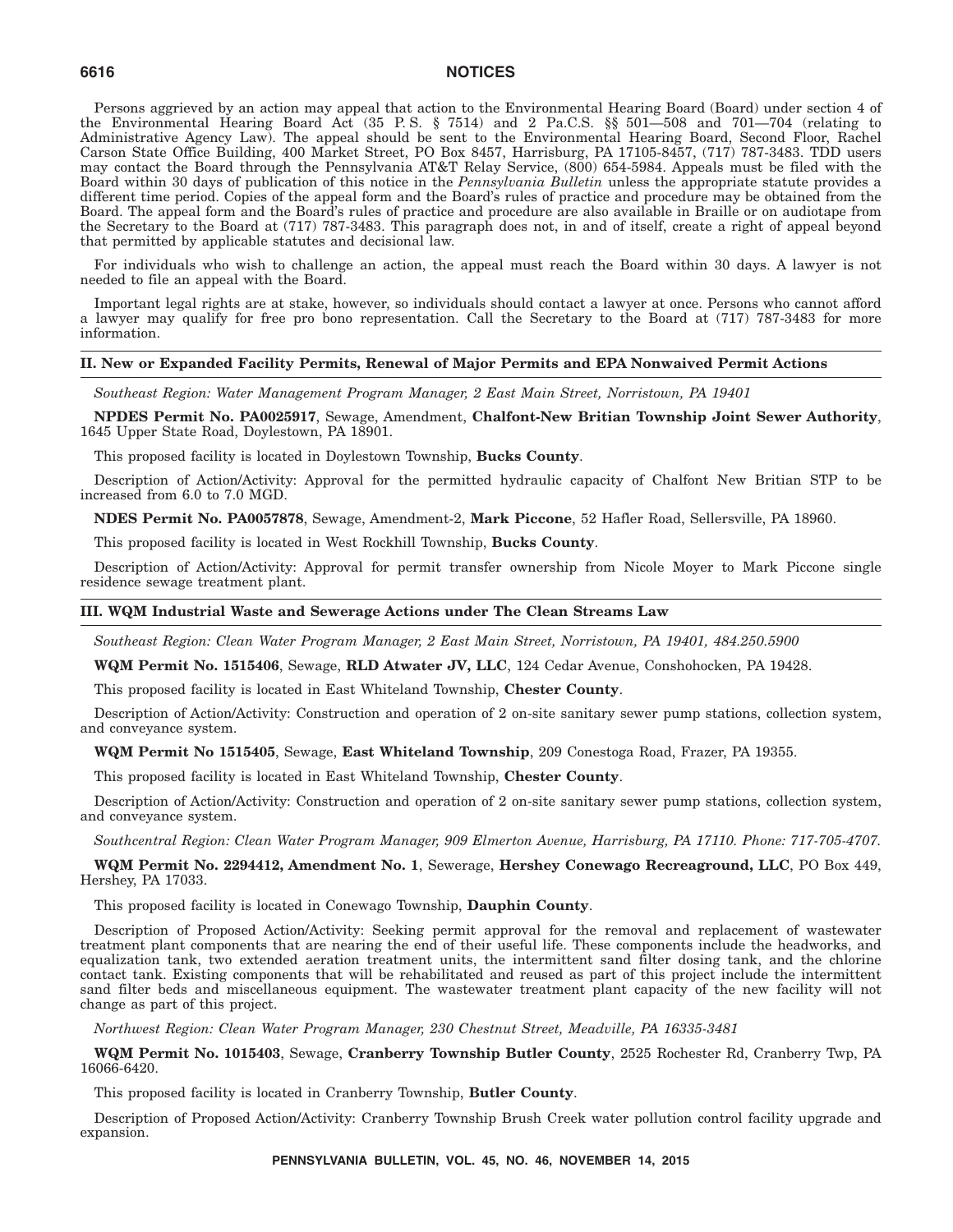|                                        | Northeast Region: Waterways and Wetlands Program Manager, 2 Public Square, Wilkes-Barre, PA 18701-1915.        |             |                                      |                                |
|----------------------------------------|----------------------------------------------------------------------------------------------------------------|-------------|--------------------------------------|--------------------------------|
| <b>NPDES</b><br>Permit No.             | Applicant Name &<br><i>Address</i>                                                                             | County      | Municipality                         | Receiving<br>Water/Use         |
| PAI023913015R(7)                       | Dorney Park & Wildwater<br>Kingdom<br>3830 Dorney Park Road<br>Allentown, PA 18104                             | Lehigh      | South Whitehall Township Cedar Creek | (HQ-CWF, MF)                   |
| PAI024813017(1)                        | Sullivan's March Enterprises.<br>LLC<br>c/o Mr. Mark Nehoda<br>2015 Sullivan Trail<br>Easton, PA 18040         | Northampton | Forks Township                       | Bushkill Creek<br>(HQ-CWF, MF) |
| Section Chief, Telephone 717.705.4802. | Southcentral Region: Waterways & Wetlands Program, 909 Elmerton Avenue, Harrisburg, PA 17110, Nathan Crawford, |             |                                      |                                |
|                                        | Applicant Name &                                                                                               |             |                                      | Receiving                      |

### **VI. NPDES Discharges of Stormwater Associated with Construction Activities Individual Permit Actions**

| Permit #               | Applicant Name &<br>Address                                                                      | County       | Municipality                               | Receiving<br>Water/Use                                                         |
|------------------------|--------------------------------------------------------------------------------------------------|--------------|--------------------------------------------|--------------------------------------------------------------------------------|
| PAI032115002<br>Issued | Pinnacle Construction and<br>Development Group<br>4545 Spring Road<br>Cleveland, OH 44131        | Cumberland   | Hampden Township                           | Trindle Spring Run<br>(HQ-CWF, MF)                                             |
| PAI032114008<br>Issued | Keystone Arms Associates, LLC<br>120 North Pointe Boulevard,<br>Suite 300<br>Lancaster, PA 17601 | Cumberland   | North Middleton and<br>Middlesex Townships | LeTort Spring Run<br>(Designated Use)<br><b>CWF</b> ; Existing Use<br>$HO-CWF$ |
| PAI030613013<br>Issued | Benjamin Brubacher<br>67 Ledgerock Road<br>Mohnton, PA 19540                                     | <b>Berks</b> | Ruscombmanor Township                      | Furnace Creek<br>(CWF, MF)<br>EV Wetlands                                      |
| PAI032114006<br>Issued | South Middleton School District<br>4 Forge Road<br>Boiling Springs, PA 17007                     | Cumberland   | South Middleton Township                   | Yellow Breeches<br>Creek<br>(HQ-CWF, MF)                                       |

### **VII. Approvals to Use NPDES and/or Other General Permits**

The EPA Region III Administrator has waived the right to review or object to this permit action under the waiver provision 40 CFR 123.23(d).

### **List of NPDES and/or Other General Permit Types**

| PAG-1         | General Permit for Discharges from Stripper Oil Well Facilities                                                                                                                  |
|---------------|----------------------------------------------------------------------------------------------------------------------------------------------------------------------------------|
| PAG-2         | General Permit for Discharges of Stormwater Associated With Construction Activities                                                                                              |
| PAG-3         | General Permit for Discharges of Stormwater From Industrial Activities                                                                                                           |
| PAG-4         | General Permit for Discharges from Small Flow Treatment Facilities                                                                                                               |
| PAG-5         | General Permit for Discharges from Petroleum Product Contaminated Groundwater Remediation<br><b>Systems</b>                                                                      |
| PAG-6         | General Permit for Wet Weather Overflow Discharges from Combined Sewer Systems (CSO)                                                                                             |
| PAG-7         | General Permit for Beneficial Use of Exceptional Quality Sewage Sludge by Land Application                                                                                       |
| PAG-8         | General Permit for Beneficial Use of Non-Exceptional Quality Sewage Sludge by Land Application to<br>Agricultural Land, Forest, a Public Contact Site or a Land Reclamation Site |
| PAG-8 (SSN)   | Site Suitability Notice for Land Application Under Approved PAG-8 General Permit Coverage                                                                                        |
| PAG-9         | General Permit for Beneficial Use of Residential Septage by Land Application to Agricultural Land,<br>Forest, or a Land Reclamation Site                                         |
| PAG-9 (SSN)   | Site Suitability Notice for Land Application Under Approved PAG-9 General Permit Coverage                                                                                        |
| <b>PAG-10</b> | General Permit for Discharges from Hydrostatic Testing of Tanks and Pipelines                                                                                                    |
| <b>PAG-11</b> | General Permit for Discharges from Aquatic Animal Production Facilities                                                                                                          |
| <b>PAG-12</b> | Concentrated Animal Feeding Operations (CAFOs)                                                                                                                                   |
| $PAG-13$      | Stormwater Discharges from Municipal Separate Storm Sewer Systems (MS4)                                                                                                          |
| <b>PAG-14</b> | (To Be Announced)                                                                                                                                                                |
| <b>PAG-15</b> | General Permit for Discharges from the Application of Pesticides                                                                                                                 |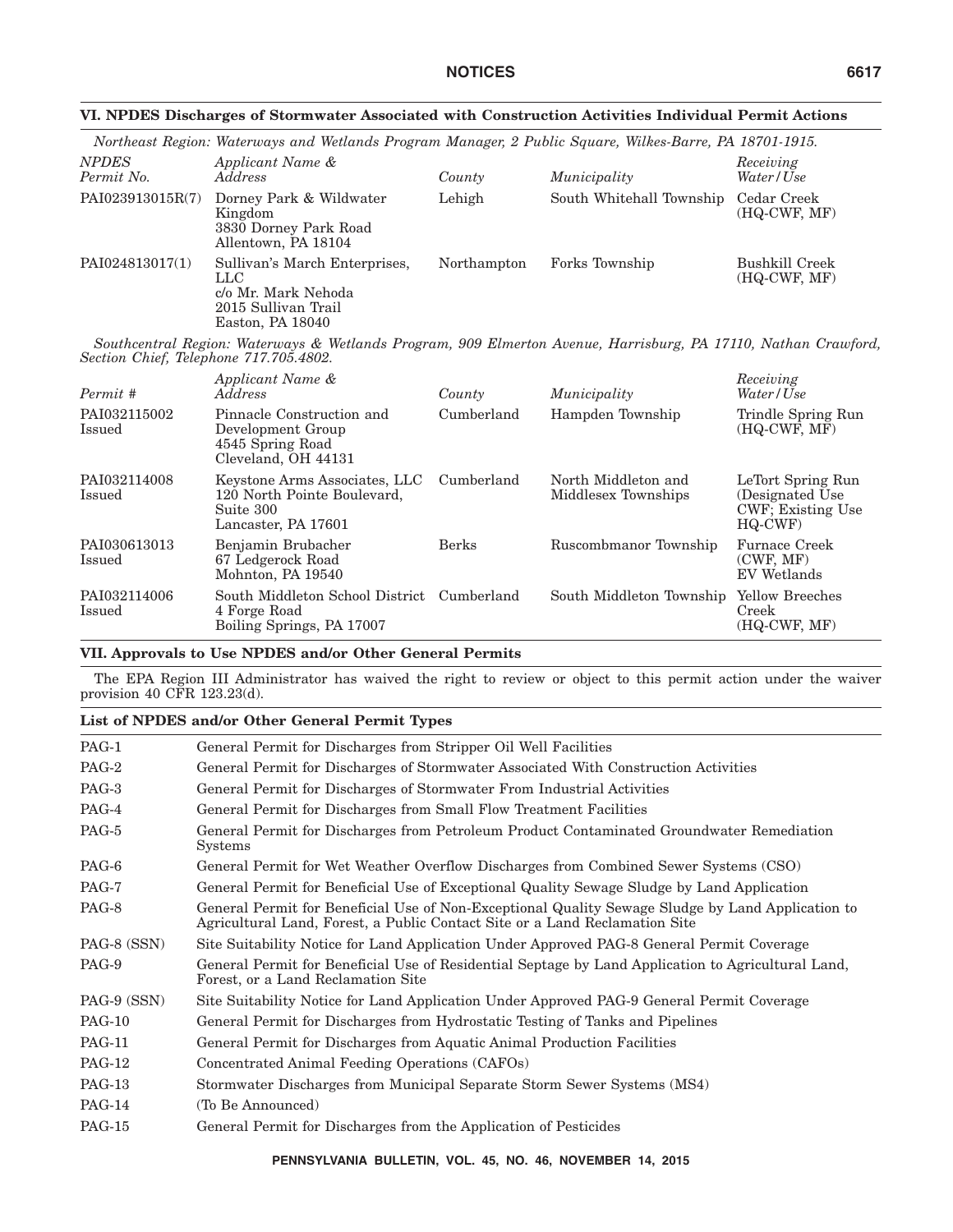### *General Permit Type—PAG-02*

*Waterways & Wetlands Program, 909 Elmerton Avenue, Harrisburg, PA 17110-8200, Nathan Crawford, Section Chief, 717.705.4802.*

|  |  | <i>Facility Location:</i> |
|--|--|---------------------------|
|--|--|---------------------------|

| <i>Facility Location:</i>                              |                          |                                                                                               |                                                   |                                                                                                                                        |
|--------------------------------------------------------|--------------------------|-----------------------------------------------------------------------------------------------|---------------------------------------------------|----------------------------------------------------------------------------------------------------------------------------------------|
| Municipality &<br>County                               | Permit No.               | Applicant Name &<br>Address                                                                   | Receiving<br>Water/Use                            | Contact Office &<br>Phone No.                                                                                                          |
| East Cocalico<br>Township<br>Lancaster County          | PAG02003615072<br>Issued | School Lane Associates<br>390 Millway Road,<br>PO Box 82<br>Brownstown, PA 17508              | Little Cocalico Creek Lancaster County<br>UNT/TSF | <b>Conservation District</b><br>1383 Arcadia Road,<br>Room 200<br>Lancaster, PA 17601<br>717-299-5361                                  |
| Rapho Township<br>Lancaster County                     | PAG02003615079<br>Issued | Greg Herr<br>2040 Hossler Road<br>Manheim, PA 17545                                           | UNT To Back<br>Run/TSF                            | Lancaster County<br><b>Conservation District</b><br>1383 Arcadia Road,<br>Room 200<br>Lancaster, PA 17601<br>717-299-5361              |
| East Petersburg<br>Borough<br>Lancaster County         | PAG02003615094<br>Issued | Guiseppe Conigliaro<br>5313 Main Street<br>East Petersburg, PA 17520                          | UNT To Little<br>Conestoga<br>Creek/TSF, MF       | Lancaster County<br><b>Conservation District</b><br>1383 Arcadia Road,<br>Room 200<br>Lancaster, PA 17601<br>717-299-5361              |
| Rapho Township<br>Lancaster County                     | PAG02003615097<br>Issued | Interstate Fleets Inc.<br>696 Bethlehem Pike<br>Colmar, PA 18915                              | <b>UNT</b> To Chickies<br>Creek/WWF, MF           | Lancaster County<br><b>Conservation District</b><br>1383 Arcadia Road,<br>Room 200<br>Lancaster, PA 17601<br>717-299-5361              |
| East Hempfield<br>Township<br>Lancaster County         | PAG02003615098<br>Issued | Elite RV Storage<br>c/o Peter Miklo<br>225 Dogwood Drive<br>Elizabethtown, PA 17022           | Swarr Run/TSF, MF                                 | Lancaster County<br><b>Conservation District</b><br>1383 Arcadia Road,<br>Room 200<br>Lancaster, PA 17601<br>717-299-5361              |
| Rapho Township<br>Lancaster County                     | PAG02003615103<br>Issued | Chris Miller-Sgm Enterprises<br>1831 Auction Road<br>Manheim, PA 17545                        | Chickies<br>Creek/WWF, MF                         | Lancaster County<br><b>Conservation District</b><br>1383 Arcadia Road,<br>Room 200<br>Lancaster, PA 17601<br>717-299-5361              |
| Caernarvon Township PAG02003615107<br>Lancaster County | <b>Issued</b>            | Bethel Christian Fellowship<br>217 New Holland Drive<br>Kinzer, PA 17535                      | Conestoga<br>River/WWF                            | Lancaster County<br><b>Conservation District</b><br>1383 Arcadia Road,<br>Room 200<br>Lancaster, PA 17601<br>717-299-5361              |
| Robeson Township<br>Berks County                       | PAG02000613048<br>Issued | Robert Deeds, Willow Springs<br>Builders, Inc.<br>1217 White Bear Road<br>Birdsboro, PA 19508 | UNT to Seidel<br>Creek/WWF, MF                    | Berks County<br><b>Conservation District</b><br>1238 County Welfare<br>Road<br>Suite 200<br>Leesport, PA<br>19533-9710<br>610-372-4657 |
| Tulpehocken<br>Township<br>Berks County                | PAG02000615053<br>Issued | Tim Crouse<br>259 Greble Road<br>Myerstown, PA 17067                                          | Little Swatara<br>Creek/CWF                       | Berks County<br>Conservation District<br>1238 County Welfare<br>Road<br>Suite 200<br>Leesport, PA<br>19533-9710<br>610-372-4657        |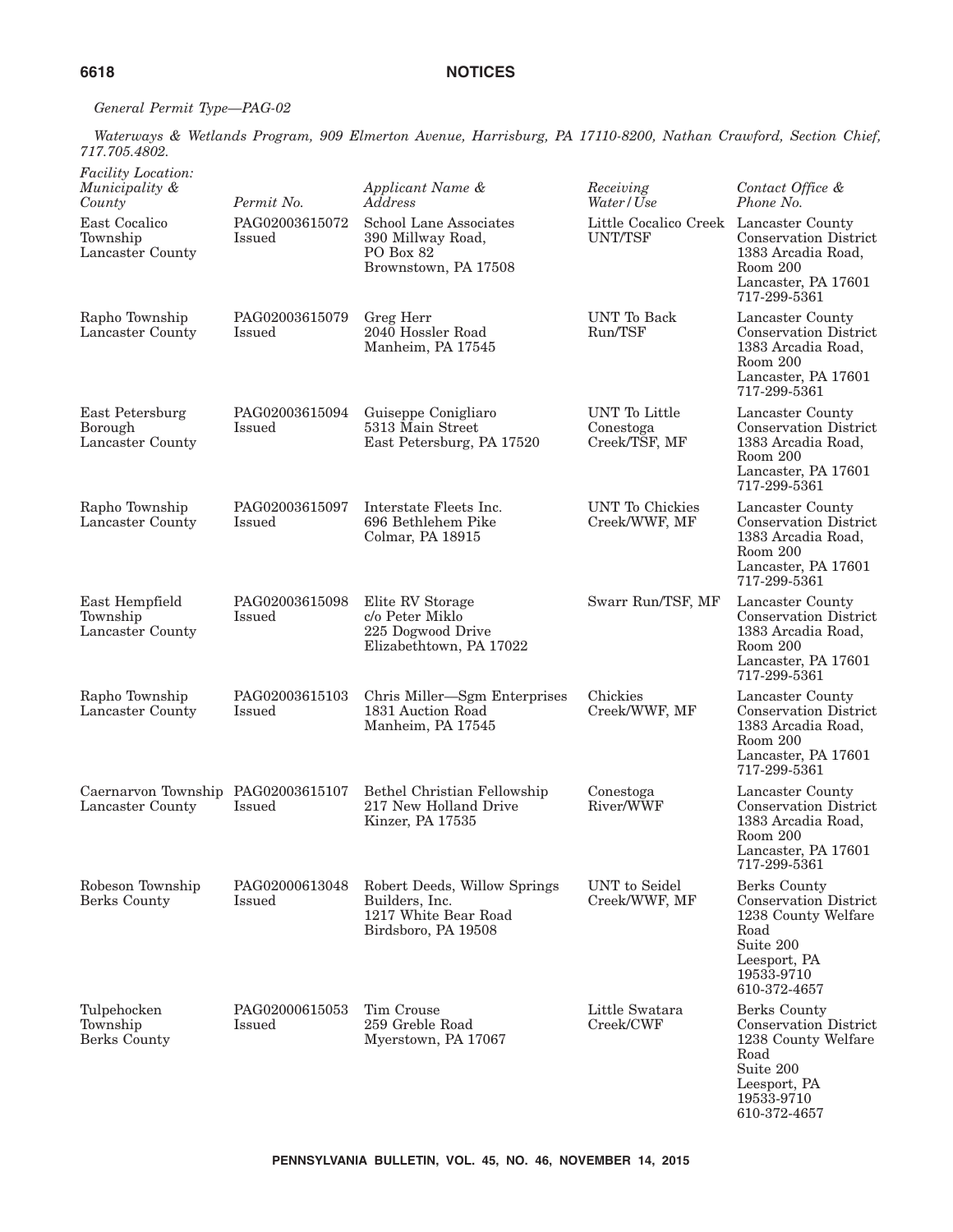*Facility Location: Municipality &*

Centre Township Berks County

Tulpehocken Township Berks County Permit No.

Issued

Issued

PAG02000615048

PAG02000615054

| Applicant Name &<br>Address                                                         | Receiving<br>Water/Use             | Contact Office &<br>Phone No.                                                                                                          |
|-------------------------------------------------------------------------------------|------------------------------------|----------------------------------------------------------------------------------------------------------------------------------------|
| Laverne Frey<br>5193 Route 419<br>Womelsdorf, PA 19567                              | Mill Creek/CWF                     | Berks County<br><b>Conservation District</b><br>1238 County Welfare<br>Road<br>Suite 200<br>Leesport, PA<br>19533-9710<br>610-372-4657 |
| Michael Tulio, KTMT IV, LP<br>1030 Reed Avenue<br>Suite 100<br>Wyomissing, PA 19610 | UNT to Schuylkill<br>River/WWF, MF | Berks County<br><b>Conservation District</b><br>1238 County Welfare<br>Road<br>Suite 200<br>Leesport, PA<br>10522.0710                 |

(570) 837-3000 X110

|                                                                         |                                 |                                                                                            |                                                      | NUILE ZUU<br>Leesport, PA<br>19533-9710<br>610-372-4657                                                                           |
|-------------------------------------------------------------------------|---------------------------------|--------------------------------------------------------------------------------------------|------------------------------------------------------|-----------------------------------------------------------------------------------------------------------------------------------|
| Mifflintown Borough,<br>Walker/Fermanagh<br>Townships<br>Juniata County | PAG02003415004<br><b>Issued</b> | Twin Boroughs Sanitary<br>Authority<br>17 River Drive<br>PO Box 118<br>Mifflin, PA 17058   | Juniata River/WWF.<br>MF and Schweyer<br>Run/CWF, MF | Juniata County<br><b>Conservation District</b><br>146 Stoney Creek<br>Drive, Suite 4<br>Mifflintown, PA<br>17059<br>717-436 -8953 |
| Tyrone Township<br>Perry County                                         | PAG02035015008<br>Issued        | Marvin Zimmerman<br>3933 Shermans Valley Road<br>Loysville, PA 17047                       | Muddy Run/WWF                                        | Perry County<br><b>Conservation District</b><br>31 West Main Street<br>New Bloomfield, PA<br>17068<br>717-582-5119                |
| Allegheny Township<br><b>Blair County</b>                               | PAG02000715013<br>Issued        | Allegheny 1, LLC<br>c/o Bruno DeGol<br>3229 Pleasant Valley Boulevard<br>Altoona, PA 16602 | Spencer Run<br>WWF, MF                               | <b>Blair County</b><br><b>Conservation District</b><br>1407 Blair Street<br>Hollidaysburg, PA<br>16648<br>814-696-0877            |

*Northcentral Region: Watershed Management Program Manager, 208 West Third Street, Williamsport, PA 17701*

| Facility Location &<br>Municipality | Permit No.     | Applicant Name &<br>Address                                      | Receiving<br>Water/Use                                                                | Contact Office &<br>Phone No.                                                                                           |
|-------------------------------------|----------------|------------------------------------------------------------------|---------------------------------------------------------------------------------------|-------------------------------------------------------------------------------------------------------------------------|
| Clearfield Cnty<br>Lawrence Twp     | PAG02001715011 | Clearfield Soccer Assoc.<br>P.O. Box 886<br>Clearfield, PA 16830 | Montgomery Run,<br><b>CWF</b><br>UNT to W. Branch<br>Susquehanna River,<br><b>CWF</b> | Clearfield County<br><b>Conservation District</b><br>511 Spruce St, Ste 6<br>Clearfield, PA 16830<br>$(814) 765 - 2629$ |
| <b>Snyder County</b><br>Chapman Twp | PAG02005515015 | Lamar Brubacker<br>294 Sawmill Rd<br>Liverpool, PA 17045         | UNT of Mahantango/ Snyder County<br>Wetlands, WWF                                     | <b>Conservation District</b><br>403 W Market St<br>Middleburg, PA<br>17842                                              |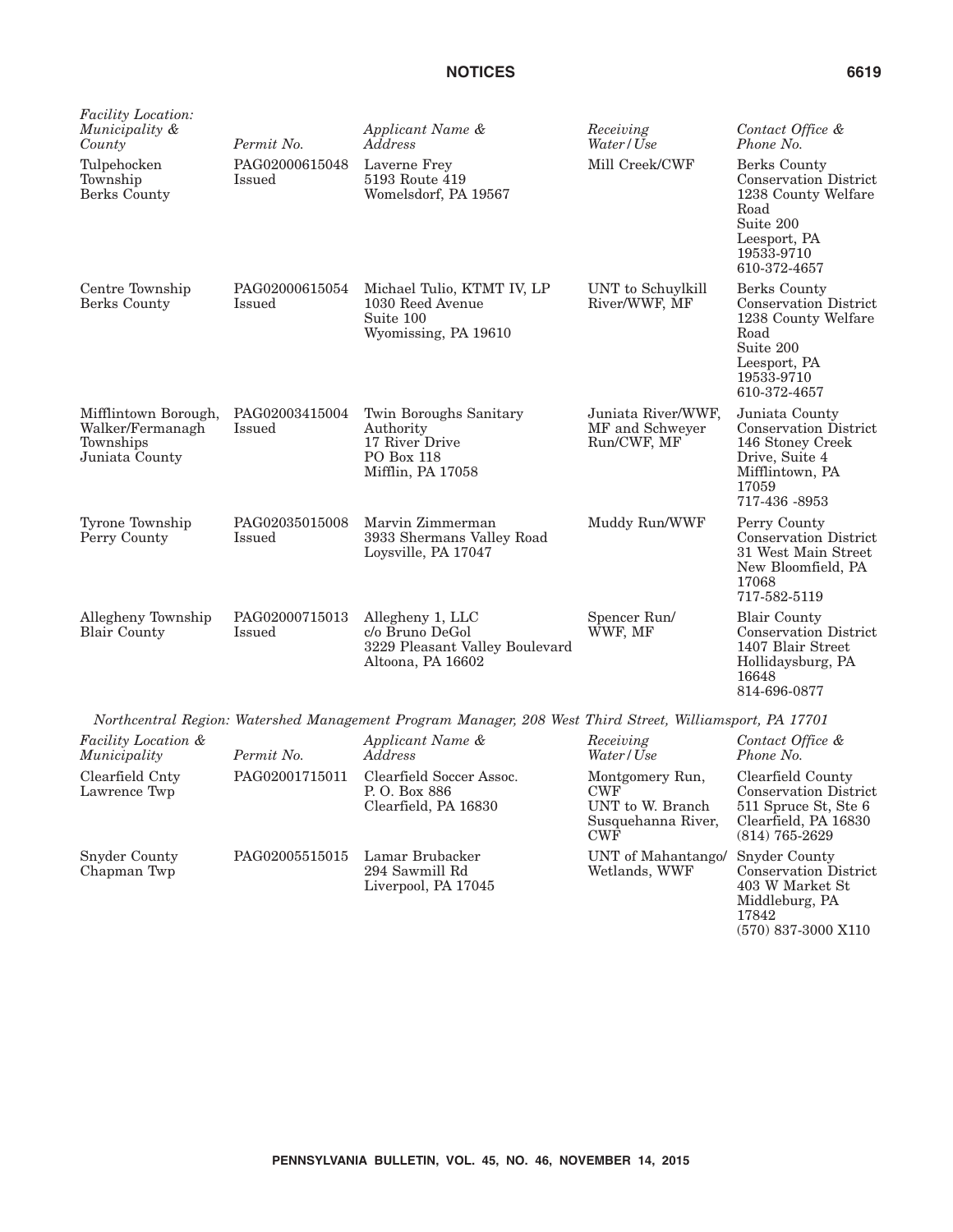| 15222-4745.                                          |                | Soumwest Tiegon. Itegonia maierways & menanas Frogram manager, 400 maierpont Drive, Finsourgh, FA                       |                                                                              |                                                                                                                                                                |
|------------------------------------------------------|----------------|-------------------------------------------------------------------------------------------------------------------------|------------------------------------------------------------------------------|----------------------------------------------------------------------------------------------------------------------------------------------------------------|
| Facility Location and<br>Municipality                | Permit No.     | Applicant Name and<br>Address                                                                                           | Receiving<br>Water/Use                                                       | Contact Office and<br>Phone No.                                                                                                                                |
| Rayburn Township<br>Armstrong County                 | PAG02000315004 | Rayburn Township Joint<br>Municipal Authority,<br>P.O. Box 776,<br>Kittanning, PA 16201-0776                            | Allegheny River<br>(WWF);<br>Hays Run (WWF);<br>Cowanshannock<br>Creek (TSF) | Armstrong<br>Conservation District,<br>Armsdale<br>Administration<br>Building,<br>Suite B-2,<br>124 Armsdale Road,<br>Kittanning, PA 16201<br>$(724)$ 548-3425 |
| Southmont Borough<br>Cambria County                  | PAG02001115018 | Southmont Borough<br>148 Wonder Street<br>Johnstown, PA 15905                                                           | Cheney Run (WWF);<br>UNT to Cheney Run<br>(WWF)                              | Cambria County<br><b>Conservation District</b><br>401 Candlelight<br>Drive, Suite 221,<br>Ebensburg, PA 15931<br>$(814)$ 472-2120                              |
| <b>Brothersvalley</b><br>Township<br>Somerset County | PAG02005615012 | Mainland Dollar General Berlin, Millers Run<br><b>LLC</b><br>118 Sixth Avenue South<br>Suite 230<br>Nashville, TN 37203 | (CWF)                                                                        | Somerset County<br><b>Conservation District</b><br>Somerset County Ag<br>Center<br>6024 Glades Pike,<br>Suite 103<br>Somerset, PA 15501<br>$(814)$ 445-4652    |
| General Permit Type-PAG-03                           |                |                                                                                                                         |                                                                              |                                                                                                                                                                |
| <i>Facility Location</i><br>Municipality &<br>County | Permit No.     | Applicant Name &<br>Address                                                                                             | Receiving<br>Water/Use                                                       | Contact Office &<br>Phone No.                                                                                                                                  |
| West Goshen<br>Township<br><b>Chester County</b>     | PAG030036      | Rusmar, Inc.<br>216 Garfield Ave.<br>West Chester, PA 19380                                                             | <b>Unnamed Tributary</b><br>to East Branch<br>Chester Creek-3G               | Southeast Region<br>Clean Water Program<br>2 E Main Street<br>Norristown, PA 19401<br>484.250.5970                                                             |
| Haverford Township<br>Delaware County                | PAR800097      | United States Post Office<br>Havertown Main Office<br>444 East Township Line Rd<br>Havertown, PA 19083                  | Cobbs Creek-3G                                                               | Southeast Region<br>Clean Water Program<br>2 E Main Street<br>Norristown, PA 19401<br>484.250.5970                                                             |
| <b>Upper Merion</b><br>Township<br>Montgomery County | PAR800028      | BFI Waste Service of PA<br>372 S Henderson Road<br>King of Prussia, PA 19406                                            | Unnamed Tributary<br>to Schuylkill<br>River-3F                               | Southeast Region<br>Clean Water Program<br>2 E Main Street<br>Norristown, PA 19401<br>484.250.5970                                                             |
| Penn Township<br><b>Chester County</b>               | PAR800020      | <b>BFI</b> Waste Service of PA<br>1 Briar Drive<br>West Grove, PA 19390                                                 | <b>Unnamed Tributary</b><br>to West Branch<br>White Clay<br>$Creek - 3I$     | Southeast Region<br>Clean Water Program<br>2 E Main Street<br>Norristown, PA 19401<br>484.250.5970                                                             |
| West Goshen<br>Township<br>Chester County            | PAR110059      | Schramm Inc.<br>800 E Virginia Avenue<br>West Chester, PA 19380                                                         | Unnamed Tributary<br>to Chester<br>$Creek - 3G$                              | Southeast Region<br>Clean Water Program<br>2 E Main Street<br>Norristown, PA 19401<br>484.250.5970                                                             |
| <b>Bristol Township</b><br><b>Bucks County</b>       | PAR800083      | Waste Management of PA<br>1224 Hayes Boulevard<br>Bristol, PA 19007                                                     | <b>Unnamed Tributary</b><br>to Mill Creek-2E                                 | Southeast Region<br>Clean Water Program<br>2 E Main Street<br>Norristown, PA 19401<br>484.250.5970                                                             |

*Southwest Region: Regional Waterways & Wetlands Program Manager, 400 Waterfront Drive, Pittsburgh, PA*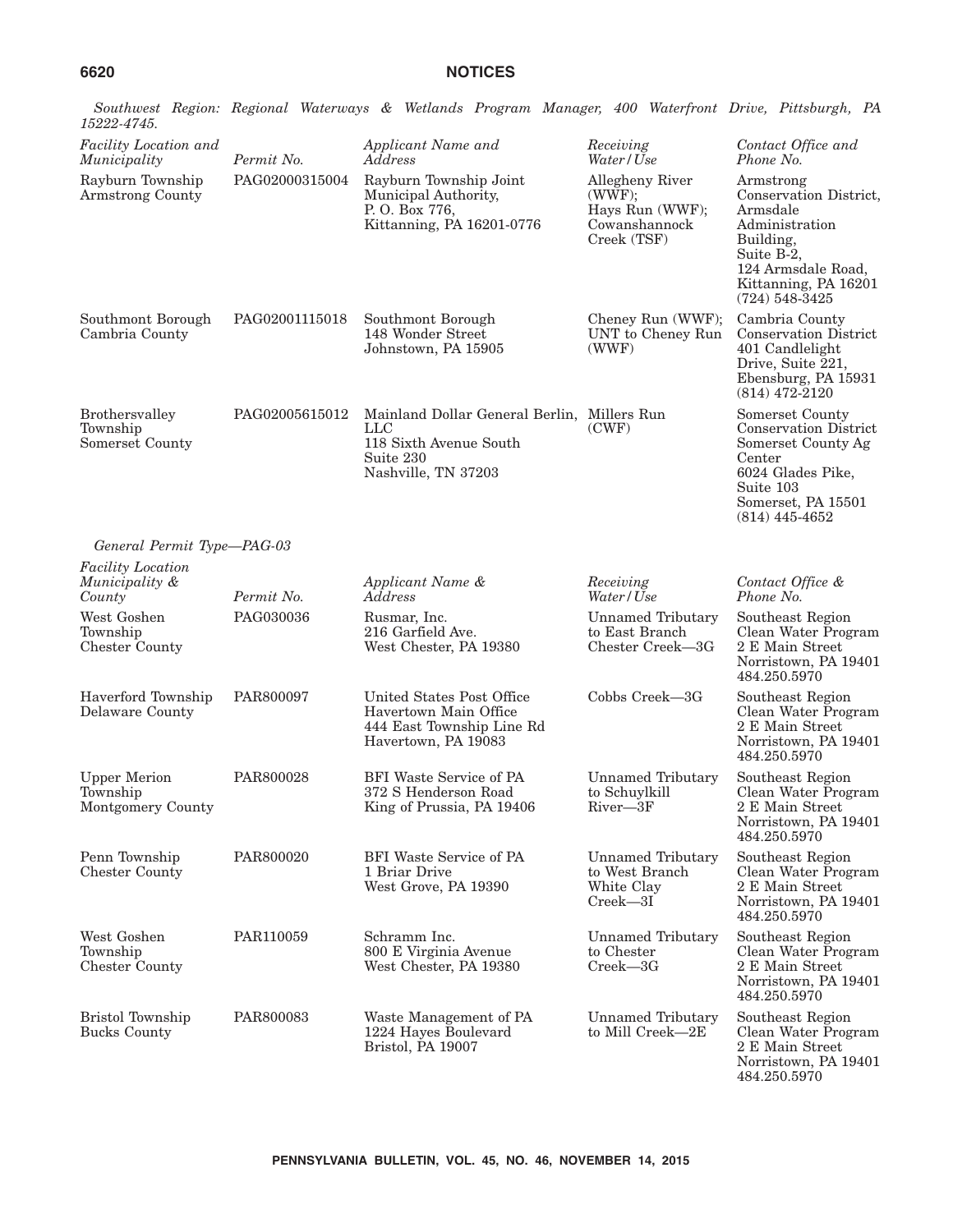| <b>Facility Location</b><br>Municipality &<br>County | Permit No.       | Applicant Name &<br><i>Address</i>                                                                          | Receiving<br>Water/Use                                                                        | Contact Office &<br>Phone No.                                                                                       |
|------------------------------------------------------|------------------|-------------------------------------------------------------------------------------------------------------|-----------------------------------------------------------------------------------------------|---------------------------------------------------------------------------------------------------------------------|
| <b>Bristol Township</b><br><b>Bucks County</b>       | PAR800021        | Waste Management of PA<br>1121 Bordentown Road<br>Morrisville, PA 19007                                     | <b>Unnamed Tributary</b><br>to Neshaminy<br>$Creek - 2F$                                      | Southeast Region<br>Clean Water Program<br>2 E Main Street<br>Norristown, PA 19401<br>484.250.5970                  |
| Berks County/<br>Ontelaunee Township                 | PAG033529        | Schneider Electric<br>5460A Pottsville Pike<br>Leesport, PA 19533                                           | Maiden Creek<br>(Outfalls $001 \& 002$ )<br>and Schuylkill River<br>(Outfall 003)/WWF<br>& MF | DEP-SCRO-Clean<br>Water Program<br>909 Elmerton Avenue<br>Harrisburg, PA 17110<br>717-705-4707                      |
| Lebanon County/<br>Swatara Township                  | PAG033530        | BBGY, Inc. dba Boger Concrete<br>Company (Jonestown Facility)<br>201 Iron Valley Drive<br>Lebanon, PA 17042 | Swatara Creek/<br>WWF & MF                                                                    | DEP-SCRO-Clean<br>Water Program<br>909 Elmerton Avenue<br>Harrisburg, PA 17110<br>717-705-4707                      |
| General Permit Type—PAG-4                            |                  |                                                                                                             |                                                                                               |                                                                                                                     |
| <b>Facility Location</b><br>Municipality &<br>County | Permit No.       | Applicant Name &<br>Address                                                                                 | Receiving<br>Water/Use                                                                        | Contact Office &<br>Phone No.                                                                                       |
| Solebury Township<br><b>Bucks County</b>             | PAG040041<br>A-1 | Nouhad Saliba<br>1775 York Avenue, Apt 29g<br>New York, NY 10128                                            | Rabbit Run in<br>Watershed 2-E                                                                | DEP Southeast<br>Regional Office<br>Clean Water Program<br>2 E Main Street,<br>Norristown, PA 19401<br>484.250.5970 |
| General Permit Type-PAG-08                           |                  |                                                                                                             |                                                                                               |                                                                                                                     |
| <b>Facility Location</b><br>Municipality &<br>County | Permit No.       | Applicant Name &<br>Address                                                                                 | Site Name &<br>Location                                                                       | Contact Office &<br>Phone No.                                                                                       |
| Media Borough<br>Delaware County                     | PAG080017        | Aqua Pennsylvania Wastewater<br>Inc.<br>762 Lancaster Avenue<br>Bryn Mawr, PA 19010                         | Media WWTP<br>Media, PA                                                                       | Southeast Region<br>Clean Water Program<br>2 E. Main Street<br>Norristown, PA 19401<br>484.250.5970                 |
| Souderton Borough<br>Montgomery County               | PAG080021        | Souderton Borough<br>31 West Summit Street<br>Souderton, PA 18964                                           | Souderton WWTP<br>Souderton, PA                                                               | Southeast Region<br>Clean Water Program<br>2 E. Main Street<br>Norristown, PA 19401<br>484.250.5970                 |
| City of Coatsville<br><b>Chester County</b>          | PAG080016        | PA American Water Co.                                                                                       | Coatesville STP<br>City of Coatsville                                                         | Southeast Region<br>Clean Water Program<br>2 E. Main Street<br>Norristown, PA 19401<br>484.250.5970                 |

### **STATE CONSERVATION COMMISSION**

## **NUTRIENT MANAGEMENT PLANS RELATED TO APPLICATIONS FOR NPDES PERMITS FOR CAFOs**

The State Conservation Commission has taken the following actions on previously received applications for nutrient management plans under 3 Pa.C.S. Chapter 5, for agricultural operations that have or anticipate submitting applications for new, amended or renewed NPDES permits or NOIs for coverage under a general permit for CAFOs under 25 Pa. Code Chapter 92a. This notice is provided in accordance with 25 Pa. Code Chapter 92a and 40 CFR Part 122, implementing The Clean Streams Law and the Federal Clean Water Act.

Persons aggrieved by an action may appeal under 3 Pa.C.S. § 517, section 4 of the Environmental Hearing Board Act and 2 Pa.C.S. §§ 501—508 and 701—704 to the Environmental Hearing Board, Second Floor, Rachel Carson State Office Building, 400 Market Street, P. O. Box 8457, Harrisburg, PA 17105-8457, (717) 787-3483. TDD users should contact the Environmental Hearing Board (Board) through the Pennsylvania AT&T Relay Service at (800) 654-5984. Appeals must be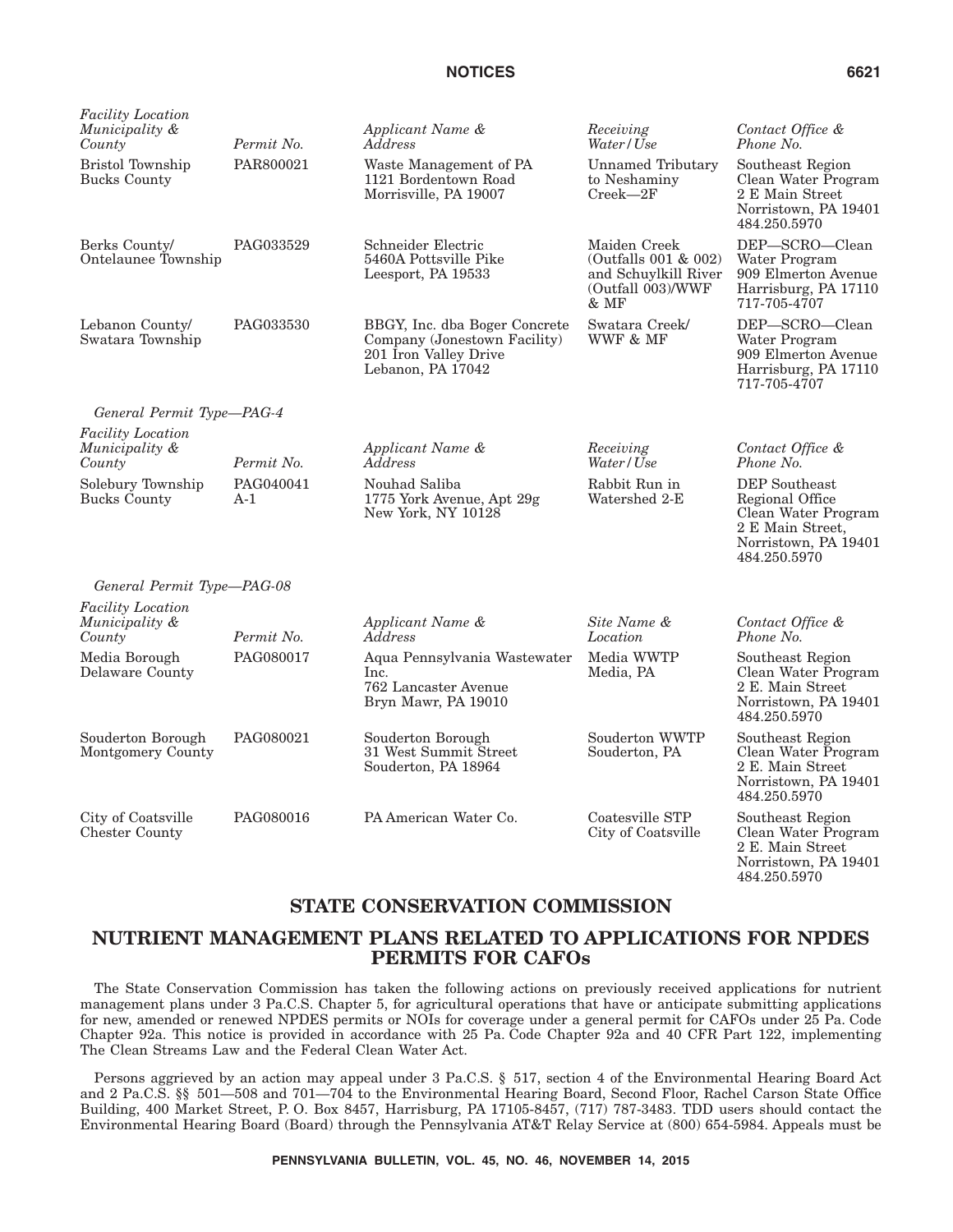filed with the Board within 30 days of publication of this notice in the *Pennsylvania Bulletin*. Copies of the appeal form and the Board's rules of practice and procedure may be obtained from the Board. The appeal form and the Board's rules of practice and procedure are also available in Braille or on audiotape from the Secretary of the Board at (717) 787-3483. This paragraph does not, in and of itself, create a right of appeal beyond that permitted by applicable statutes and decision law.

For individuals who wish to challenge actions, appeals must reach the Board within 30 days. A lawyer is not needed to file an appeal with the Board.

Important legal rights are at stake, however, so individuals should show this notice to a lawyer at once. Persons who cannot afford a lawyer may qualify for pro bono representation. Call the Secretary of the Board at (717) 787-3483 for more information.

### **NUTRIENT MANAGEMENT PLAN PUBLIC NOTICE SPREADSHEET—ACTIONS**

| Agricultural Operation<br>Name and Address                     | County     | <b>Total</b><br>Acres | AEU's | Animal<br>Type | Special<br>Protection<br>Waters (HQ<br>or EV or NA | Approved or<br>Disapproved |
|----------------------------------------------------------------|------------|-----------------------|-------|----------------|----------------------------------------------------|----------------------------|
| Robert Keefer<br>1317 Ritner Highway<br>Shippensburg, PA 17257 | Cumberland | 1.006.7               | 1.039 | Dairy          | NA                                                 | Approved                   |
| Nathan Ebersole<br>44 Kline Road<br>Shippensburg, PA 17257     | Cumberland | 124.1                 | 74.13 | Duck/Steer     | NA                                                 | Approved                   |

### **PUBLIC WATER SUPPLY PERMITS**

The Department has taken the following actions on applications received under the Pennsylvania Safe Drinking Water Act (35 P. S. §§ 721.1—721.17) for the construction, substantial modification or operation of a public water system.

Persons aggrieved by an action may appeal that action to the Environmental Hearing Board (Board) under section 4 of the Environmental Hearing Board Act and 2 Pa.C.S. §§ 501—508 and 701—704. The appeal should be sent to the Environmental Hearing Board, Second Floor, Rachel Carson State Office Building, 400 Market Street, PO Box 8457, Harrisburg, PA 17105-8457, (717) 787-3483. TDD users may contact the Board through the Pennsylvania AT&T Relay Service, (800) 654-5984. Appeals must be filed with the Board within 30 days of publication of this notice in the *Pennsylvania Bulletin* unless the appropriate statute provides a different time period. Copies of the appeal form and the Board's rules of practice and procedure may be obtained from the Board. The appeal form and the Board's rules of practice and procedure are also available in Braille or on audiotape from the Secretary to the Board at (717) 787-3483. This paragraph does not, in and of itself, create a right of appeal beyond that permitted by applicable statutes and decisional law.

For individuals who wish to challenge an action, the appeal must reach the Board within 30 days. A lawyer is not needed to file an appeal with the Board.

Important legal rights are at stake, however, so individuals should show this document to a lawyer at once. Persons who cannot afford a lawyer may qualify for free pro bono representation. Call the Secretary to the Board at (717) 787-3483 for more information.

### **SAFE DRINKING WATER**

**Actions taken under the Pennsylvania Safe Drinking Water Act**

*Northeast Region: Safe Drinking Water Program Manager, 2 Public Square, Wilkes-Barre, PA 18701-1915*

**Permit. 5215501MA**, Public Water Supply.

| Applicant                            | <b>PA American Water</b><br>800 W. Hershey Park Drive<br>Hershey, PA. 17033                        |
|--------------------------------------|----------------------------------------------------------------------------------------------------|
| Township or Borough                  | Westfall Township<br><b>Pike County</b>                                                            |
| Responsible Official                 | Mr. David Kaufman<br>Vice President-Engineering                                                    |
| Type of Facility                     | Public Water Supply                                                                                |
| <b>Consulting Engineer</b>           | Mr. Daniel Rickard, PE<br>P A American Water Company<br>2699 Stafford Avenue<br>Scranton, PA 18505 |
| <b>Construction Permit</b><br>Issued | October 27, 2015                                                                                   |

*Southcentral Region: Safe Drinking Water Program Manager, 909 Elmerton Avenue, Harrisburg, PA 17110*

**Permit No. 2815503 MA, Minor Amendment**, Public Water Supply. Applicant **Franklin County General Authority** Municipality Greene Township

County **Franklin**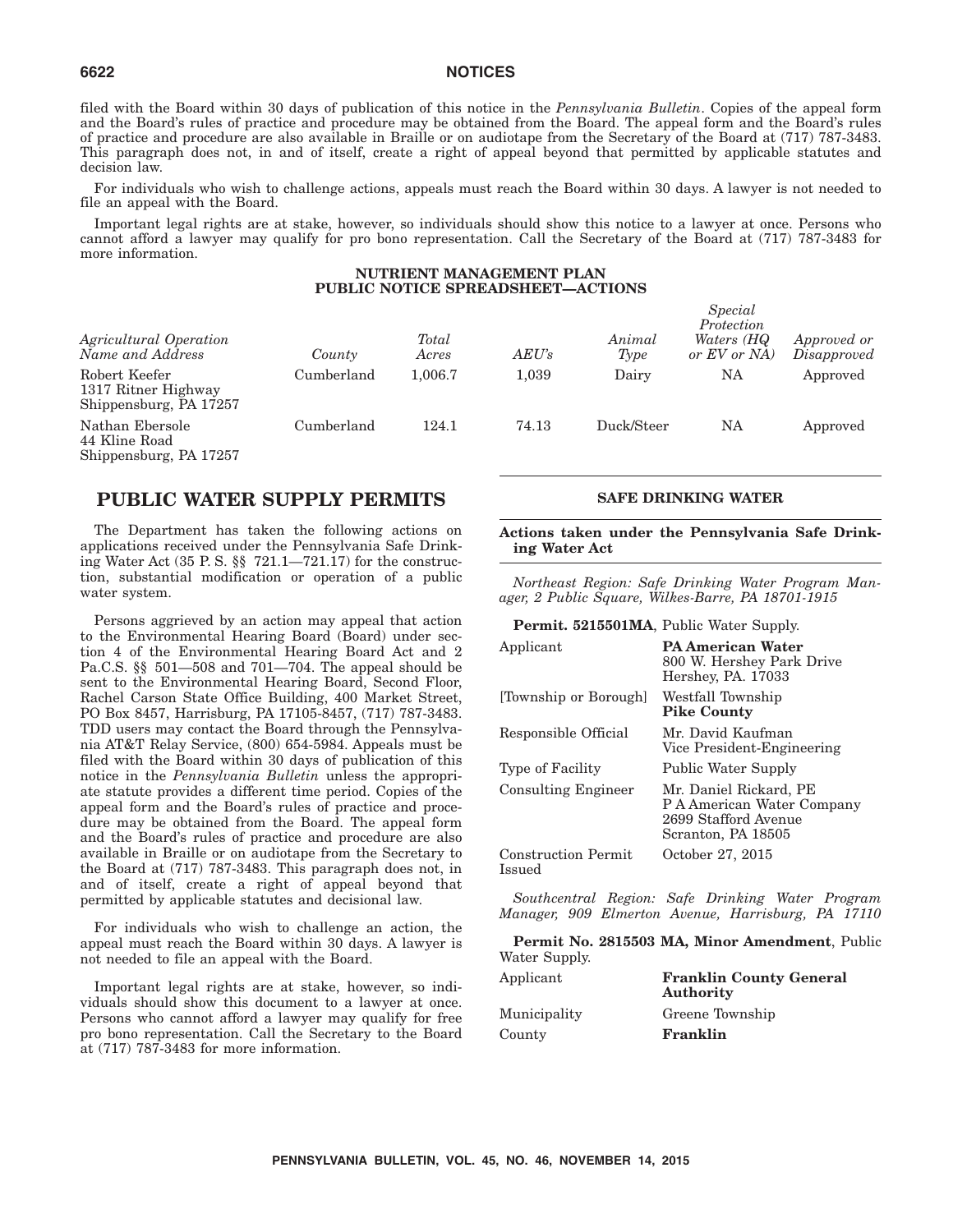| Responsible Official                            | John M. VanHorn PG, Executive<br>Director<br>5540 Coffey Avenue<br>Chambersburg, PA 17201                                                                           | PA 17701-6448.                                                   | Northcentral Region: Safe Drinking Water Program<br>Manager, 208 West Third Street, Suite 101, Williamsport,<br>Permit No 4114503-MA-Operation-Public Water                                        |  |
|-------------------------------------------------|---------------------------------------------------------------------------------------------------------------------------------------------------------------------|------------------------------------------------------------------|----------------------------------------------------------------------------------------------------------------------------------------------------------------------------------------------------|--|
| Type of Facility                                | Replacement of the existing<br>finished water storage tank with<br>a new 200,000 gallon elevated                                                                    | Supply.<br>Applicant                                             | <b>Montoursville Borough Water</b><br><b>System</b>                                                                                                                                                |  |
|                                                 | finished water storage tank.                                                                                                                                        | Township/Borough                                                 | Montoursville Borough                                                                                                                                                                              |  |
| <b>Consulting Engineer</b>                      | James C. Kohler, P.E.<br>Letterkenny Army Depot &                                                                                                                   | County                                                           | Lycoming                                                                                                                                                                                           |  |
|                                                 | Franklin Co General Auth<br>5540 Coffey Avenue<br>Chambersburg, PA 17201-4113                                                                                       | Responsible Official                                             | Mr. Ron Smith<br>Montoursville Borough<br>617 North Loyalsock Avenue<br>Montoursville, PA 17754                                                                                                    |  |
| Permit to Construct<br><b>Issued</b>            | 10/29/2015                                                                                                                                                          | Type of Facility                                                 | <b>Public Water Supply</b>                                                                                                                                                                         |  |
| <b>Permit No. 3615507, Public Water Supply.</b> |                                                                                                                                                                     | <b>Consulting Engineer</b>                                       | Paul Krizan<br>Larson Design Group                                                                                                                                                                 |  |
| Applicant                                       | <b>Moyer Ziegler Partnership</b>                                                                                                                                    |                                                                  | 1000 Commerce Park Dr.                                                                                                                                                                             |  |
| Municipality                                    | West Cocalico Township                                                                                                                                              |                                                                  | Suite 201<br>Williamsport, PA 17701                                                                                                                                                                |  |
| County                                          | Lancaster                                                                                                                                                           | Permit Issued                                                    | October 28, 2015                                                                                                                                                                                   |  |
| Responsible Official                            | Loren Ziegler, Applicant/Owner<br>820 E Lincoln Avenue<br>PO Box 247<br>Myerstown, PA 17067                                                                         | Description of Action                                            | Operation of the upgraded Well<br>No. 3 bulk water loading station.<br>The PWS Minor Amendment-                                                                                                    |  |
| Type of Facility                                | New community water system<br>including one well, a sodium<br>hypochlorite disinfection system,<br>a finished water storage tank<br>and 4-Log treatment of viruses. |                                                                  | Operation for the Well No. 2 and<br>Well No. 3 bulk water loading<br>stations, issued September 2,<br>2013, has been amended to<br>remove the former Well No. 3<br>bulk water loading station from |  |
| <b>Consulting Engineer</b>                      | Holly C. Cinkutis, P.E.<br>Great Valley Consultants<br>75 Commerce Drive                                                                                            | the permit<br>Northwest Region: Safe Drinking Water Program Man- |                                                                                                                                                                                                    |  |
|                                                 | Wyomissing, PA 19610                                                                                                                                                |                                                                  | ager, 230 Chestnut Street, Meadville, PA 16335-3481                                                                                                                                                |  |
| Permit to Construct                             | 10/29/2015                                                                                                                                                          | <b>Permit No., 1015502 Public Water Supply</b>                   |                                                                                                                                                                                                    |  |
| Issued                                          |                                                                                                                                                                     | Applicant                                                        | Pennsylvania American<br><b>Water Company</b>                                                                                                                                                      |  |
|                                                 | Operation Permit No. 2215506 MA issued to: Penn-<br>$TNTIZQ$ $TIR$ $\mathbb{R}$                                                                                     | Township or Borough                                              | <b>Butler Township</b>                                                                                                                                                                             |  |

**sylvania American Water (PWS ID No. 7220017)**, South Hanover Township, **Dauphin County** on 10/29/ 2015 for facilities approved under Construction Permit No. 2215506 MA.

**Operation Permit No. 3815505 MA** issued to: **Lebanon City Authority (PWS ID No. 7380010)**, Swatara Township, **Lebanon County** on 10/29/2015 for facilities approved under Construction Permit No. 3815505 MA.

**Operation Permit No. 5015502 MA** issued to: **Orchard Hills Management, LLC (PWS ID No. 7500010)**, Carroll Township, **Perry County** on 10/29/ 2015 for facilities approved under Construction Permit No. 5015502 MA.

**Operation Permit No. 5015504** issued to: **Pfautz Rentals, LP (PWS ID No. 7500030)**, Penn Township, Perry County on  $10/27/2015$  for facilities approved under Construction Permit No. 5015504.

**Operation Permit No. 6715501 MA** issued to: **The York Water Company (PWS ID No. 7670100)**, Manchester Township, **York County** on 10/27/2015 for facilities approved under Construction Permit No. 6715501 MA.

**Source Water Protection Program Approval** issued to **Capital Region Water**, 212 Locust Street, Suite 500, Harrisburg, PA 17101, **PWSID 7220049**, City of Harrisburg, **Dauphin County** on October 28, 2015.

County **Butler** Type of Facility Public Water Supply Consulting Engineer William Lage, Project Manager Pennsylvania American Water Co. 2736 Ellwood Road New Castle, PA 16101 Permit to Construct Issued October 28, 2015

### **LAND RECYCLING AND ENVIRONMENTAL REMEDIATION**

**UNDER ACT 2, 1995 PREAMBLE 2**

**The following plans and reports were submitted under the Land Recycling and Environmental Remediation Standards Act (35 P. S. §§ 6026.101— 6026.907).**

Provisions of Sections 301—308 of the Land Recycling and Environmental Remediation Standards Act (act) (35 P. S. §§ 6026.301—6026.308) require the Department to publish in the *Pennsylvania Bulletin* a notice of submission of plans and reports. A final report is submitted to document cleanup of a release of a regulated substance at a site to one of the act's remediation standards. A final

**PENNSYLVANIA BULLETIN, VOL. 45, NO. 46, NOVEMBER 14, 2015**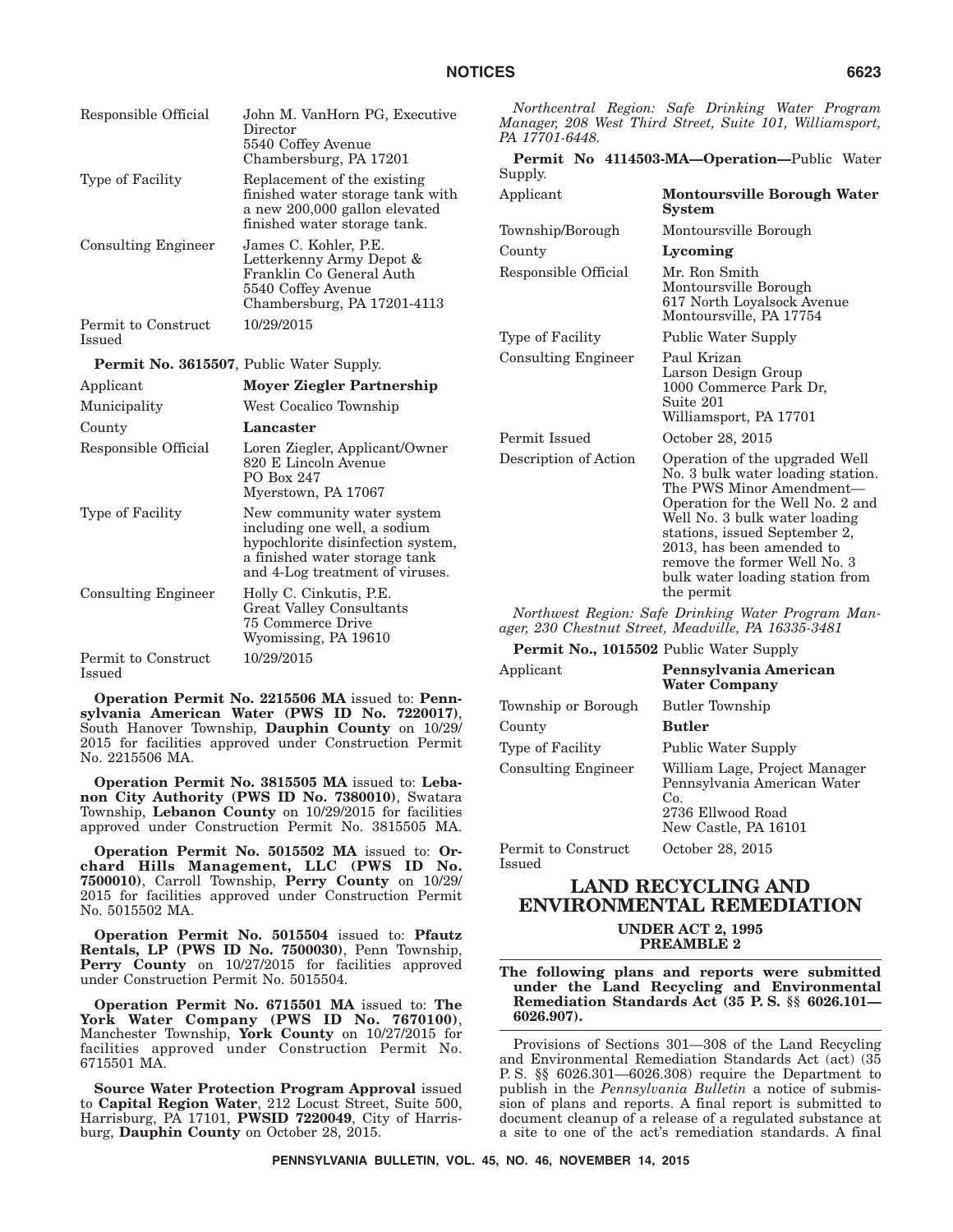report provides a description of the site investigation to characterize the nature and extent of contaminants in environmental media, the basis for selecting the environmental media of concern, documentation supporting the selection of residential or nonresidential exposure factors, a description of the remediation performed and summaries of sampling analytical results which demonstrate that remediation has attained the cleanup standard selected. Submission of plans and reports, other than the final report, will also be published in the *Pennsylvania Bulletin*. These include the remedial investigation report, risk assessment report and cleanup plan for a site-specific standard remediation. A remedial investigation report includes conclusions from the site investigation; concentration of regulated substances in environmental media; benefits of reuse of the property; and, in some circumstances, a fate and transport analysis. If required, a risk assessment report describes potential adverse effects caused by the presence of regulated substances. If required, a cleanup plan evaluates the abilities of potential remedies to achieve remedy requirements.

For further information concerning plans or reports, contact the environmental cleanup program manager in the Department regional office under which the notice of receipt of plans or reports appears. If information concerning plans or reports is required in an alternative form, contact the community relations coordinator at the appropriate regional office. TDD users may telephone the Department through the Pennsylvania AT&T Relay Service at (800) 654-5984.

The Department has received the following plans and reports:

*Northeast Region: Eric Supey, Environmental Cleanup & Brownfields Program Manager, 2 Public Square, Wilkes-Barre, PA 18701-1915*

**Jackson Street Park Project**, 912 Jackson Street, City of Allentown, **Lehigh County**. Langan Engineering and Environmental Services, One West Broad Street, Suite 200, Bethlehem, PA 18018, on behalf of City of Allentown, 3000 Parkway Boulevard, Allentown, PA 18104, submitted a Final Report concerning remediation of site soils contaminated with benzo(a)pyrene and arsenic. The report is intended to document remediation of the site to meet the Statewide Health Standard.

**Lehigh Valley Industrial Park Lot 3**, 10 Emery Street, Bethlehem City, **Northampton County**. HDR Engineering, 1720 Spillman Drive, Bethlehem, PA 18015, on behalf of Lehigh Valley Industrial Park, 1355 Easton Road, Bethlehem, PA 18108, submitted a Final Report concerning remediation of site soils contaminated with antimony, arsenic, cadmium, chromium, iron, lead, and mercury. The report is intended to document remediation of the site to meet the Site-Specific Standard.

*Southcentral Region: Environmental Cleanup and Brownfields Program Manager, 909 Elmerton Avenue, Harrisburg, PA 17110. Phone 717.705.4705.*

**Northwest Elementary School/Lebanon School District**, Old Forge Road, Lebanon, PA 17042, City of Lebanon, **Lebanon County**. Reliance Environmental, Inc., 235 North Duke Street, Lancaster, PA 17602, on behalf of Lebanon School District, 1000 South 8th Street, Lebanon, PA 17042 and Aspens, Inc., 411 Chestnut Street, Lebanon, PA 17042 submitted a Remedial Investigation Report and Cleanup Plan for site soils and groundwater contaminated with metals and SVOCs. The site is being remediated to the Site Specific Standard.

**Danielle Hairston-Green Residence**, 608 Muench Street, Harrisburg, PA 17102, City of Harrisburg, **Dauphin County**. Trimpi Associates, 1635 Old Plains Road, Pennsburg, PA 18073, on behalf of State Farm Insurance PA Fire Claims, PO Box 106110, Atlanta, GA 30348-6110, and Danielle Hairston-Green, 12034 Kleinmeadow Drive, Houston, TX 77066-4723, submitted a Final Report concerning remediation of site soils contaminated with No. 2 fuel oil. The report is intended to document remediation of the site to meet the Residential Statewide Health Standard.

**ARMACS Associates**, 2 Old Market Street, Mount Joy, PA 17552, Mount Joy Borough, **Lancaster County**. AECOM, 4507 North Front Street, Harrisburg, PA 17110, on behalf of ARMACS Associates, 2 Old Market Street, Mount Joy, PA 17552, submitted a report titled, ''Remedial Investigation/Risk Assessment/Cleanup Plan,'' for site soils and groundwater contaminated with #6 fuel oil. The site will be remediated to a combination of Residential Statewide Health and Site Specific Standards.

### **LAND RECYCLING AND ENVIRONMENTAL REMEDIATION UNDER ACT 2, 1995 PREAMBLE 3**

#### **The Department has taken action on the following plans and reports under the Land Recycling and Environmental Remediation Standards Act (35 P. S. §§ 6026.101—6026.907).**

Section 250.8 of 25 Pa. Code and administration of the Land Recycling and Environmental Remediation Standards Act (act) require the Department to publish in the *Pennsylvania Bulletin* a notice of its final actions on plans and reports. A final report is submitted to document cleanup of a release of a regulated substance at a site to one of the remediation standards of the act. A final report provides a description of the site investigation to characterize the nature and extent of contaminants in environmental media, the basis of selecting the environmental media of concern, documentation supporting the selection of residential or nonresidential exposure factors, a description of the remediation performed and summaries of sampling methodology and analytical results which demonstrate that the remediation has attained the cleanup standard selected. Plans and reports required by the act for compliance with selection of remediation to a sitespecific standard, in addition to a final report, include a remedial investigation report, risk assessment report and cleanup plan. A remedial investigation report includes conclusions from the site investigation; concentration of regulated substances in environmental media; benefits of reuse of the property; and, in some circumstances, a fate and transport analysis. If required, a risk assessment report describes potential adverse effects caused by the presence of regulated substances. If required, a cleanup plan evaluates the abilities of potential remedies to achieve remedy requirements. A work plan for conducting a baseline remedial investigation is required by the act for compliance with selection of a special industrial area remediation. The baseline remedial investigation, based on the work plan, is compiled into the baseline environmental report to establish a reference point to show existing contamination, describe proposed remediation to be done and include a description of existing or potential public benefits of the use or reuse of the property. The Department may approve or disapprove plans and reports submitted. This notice provides the Department's decision and, if relevant, the basis for disapproval.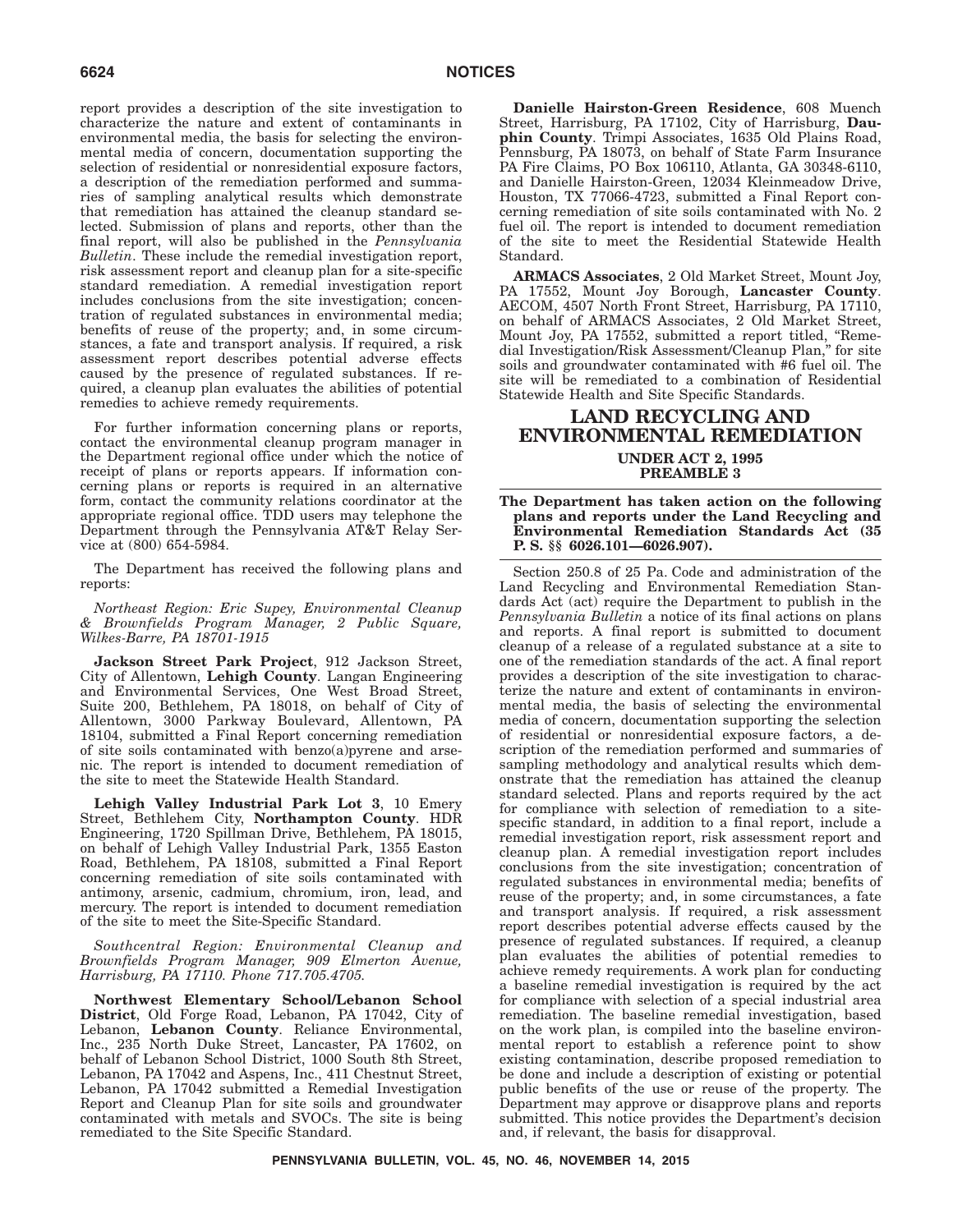For further information concerning the plans and reports, contact the environmental cleanup program manager in the Department regional office under which the notice of the plan or report appears. If information concerning a final report is required in an alternative form, contact the community relations coordinator at the appropriate regional office. TDD users may telephone the Department through the Pennsylvania AT&T Relay Service at (800) 654-5984.

The Department has received the following plans and reports:

*Northeast Region: Eric Supey, Environmental Cleanup & Brownfields Program Manager, 2 Public Square, Wilkes-Barre, PA 18701-1915*

**Lafayette College**, 219 North Third Street, City of Easton, **Northampton County**. Moonstone Environmental LLC, 1150 Glenlivet Drive, Suite C-31, Allentown, PA 18106 on behalf of Lafayette College, 9 North Campus Drive, Easton, PA 18042 submitted a Remedial Investigation Report and Cleanup Plan concerning the remediation of site soils contaminated with VOC's, SVOC's and lead. The Plan was approved by the Department on October 30, 3015.

**Prior Coated Metals**, 2233 26th Street SC, City of Allentown, **Lehigh County**. Langan Engineering & Environmental Services, PO Box 1569, Doylestown, PA 18901, on behalf of Prior Coated Metals, Inc., 2233 26th Street SW, Allentown, PA 18103 submitted a Final Report concerning the remediation of site soils and groundwater contaminated with acetone, aluminum, barium, beryllium, benzo(a)anthracene, benzo(a)pyrene, benzo(b)fluoranthene, iron, isopropylbenzene, lead, 2-methylphenol, methylene chloride, 3&4-methylphenol, 2-methylnaphthalene, methylcyclohexane, nickel, phenanthrene, pyrene, selenium, 1,1,2-trichloroethane, 1,1,2-trichlorodichloroethane, 1,2-dichloroethane, 2-butanone, carbon disulfide, chlorobenzene, chloroform, chloromethane, cyclohexane, 1,2-dichlorobenzene, 1,3-dichlorobenzene, 1,4-dichlorobenzene, isopropylbenzene, methylcyclohexane, trans-1,2-dichloroethane, 1,1,2-trichloro-1,2,2 trifluoroethane, 1,1,2-trichloroethane, 1,2,3-trichlorobenzene, 1,2,4-trichlorobenzene, total xylenes, 1,2,4 trimethylbenzene, 1,3,5-trimethylbenzene, toluene, trichloroethane, ethylbenzene, naphthalene, tetrachloroethene, 1,2,4-trimethylbenzene, 1,3,5-trimethylbenzene, benzene, toluene, 1,1,2,2-tetrachloroethane, and cis-1,2 dichloroethane. The Final Report demonstrated attainment of the Site-Specific Standard and Statewide Health Standard, and was approved by the Department on November 2, 2015.

*Southcentral Region: Environmental Cleanup and Brownfields Program Manager, 909 Elmerton Avenue, Harrisburg, PA 17110. Phone 717.705.4705.*

**Danielle Hairston-Green Residence**, 608 Muench Street, Harrisburg, PA 17102, City of Harrisburg, **Dauphin County**. Trimpi Associates, 1635 Old Plains Road, Pennsburg, PA 18073, on behalf of State Farm Insurance PA Fire Claims, PO Box 106110, Atlanta, GA 30348-6110, and Danielle Hairston-Green, 12034 Kleinmeadow Drive, Houston, TX 77066-4723, submitted a Final Report concerning remediation of site soils contaminated with No. 2 fuel oil. The report was administratively incomplete and was disapproved by the Department on October 27, 2015.

**Emerson Electric, Formerly Fincor Automation**, 3750 East Market Street, York, PA, 17402, Springettsbury Township, **York County**. WSP USA Corporation, 1740 Massachusetts Avenue, Boxborough, MA 01719, on behalf of Emerson Electric Company, 8000 West Florissant Avenue, St. Louis, MO 63136-8506, submitted a Risk Assessment for groundwater and a Final Report for site soils contaminated with VOCs, PAHs, PCBs, and Inorganics. The combined Report did not demonstrate attainment of the Site Specific Standard, and was disapproved by the Department on October 29, 2015.

*Southwest Region: Environmental Cleanup & Brownfield Development Program Manager, 400 Waterfront Drive, Pittsburgh, PA 15222-4745*

**Former Marino Brothers Scrap Yard**, 461 Railroad Street, Rochester Borough, **Beaver County**. KU Resources, Inc., 22 South Linden Street, Duquesne, PA 15110 on behalf of North Side Industrial Development Company, Inc., 700 River Avenue, Pittsburgh, PA 15212 and Castlebrook Development Group, LLC, 428 Boulevard of the Allies, Suite 100, Pittsburgh, PA 15129 submitted a Remedial Investigation/Risk Assessment Report & Cleanup Plan (RI/RA/CP) concerning site soils and groundwater contaminated with metals, semi-volatile organic compounds and polycyclic aromatic hydrocarbons and volatile organic compounds in groundwater. The RI/RA/CP was approved by the Department on October 29, 2015.

### **HAZARDOUS WASTE TRANSPORTER LICENSE**

**Actions on applications for Hazardous Waste Transporter License received under the Solid Waste Management Act (35 P. S. §§ 6018.101—6018.1003) and regulations to transport hazardous waste.**

*Central Office: Bureau of Land Recycling and Waste Management, Division of Hazardous Waste Management, PO Box 69170, Harrisburg, PA 17106-9170*

*Hazardous Waste Transporter License Voluntarily Terminated*

**Triad Transport, Inc.**, 1630 Diesel Avenue, McAlester, OK 74501. License No. PA-AH 0392. Effective Oct 27, 2015.

*Hazardous Waste Transporter License Issued*

**Mountain Energy Services Inc.**, 205 West Tioga Street, Tunkhannock, PA 18657. License No. PA-AH 0832. Effective Oct 28, 2015.

*Hazardous Waste Transporter License Reissued*

**Evoqua Water Technologies, LLC**, 1451 East 9 Mile Road, Hazel Park, MI 48030. License No. PA-AH 0812. Effective Oct 26, 2015.

**LEI, Inc.**, PO Box 2962, Hammond, LA 70404. License No. PA-AH 0811. Effective Oct 26, 2015.

**Set Environmental, Inc.**, 450 Sumac Rd, Wheeling, IL 60090. License No. PA-AH S226. Effective Oct 26, 2015.

**RSO, Inc.**, PO Box 1450, Laurel, MD 20725. License No. PA-AH 0578. Effective Oct 26, 2015.

**Tri-Line Carriers GP Inc.**, 1179 Ridgeway Rd, Woodstock, ON N4S 0A9. License No. PA-AH 0736. Effective Oct 26, 2015.

**U.S. Bulk Transport, Inc.**, 205 Pennbriar Drive, Erie, PA 16509. License No. PA-AH 0408. Effective Nov 02, 2015.

*New Applications Received*

**Earth Smart Environmental Solutions, LLC**, 232 South Dillard Street, Winter Garden, FL 34787. License No. PA-AH 0833. Effective Nov 02, 2015.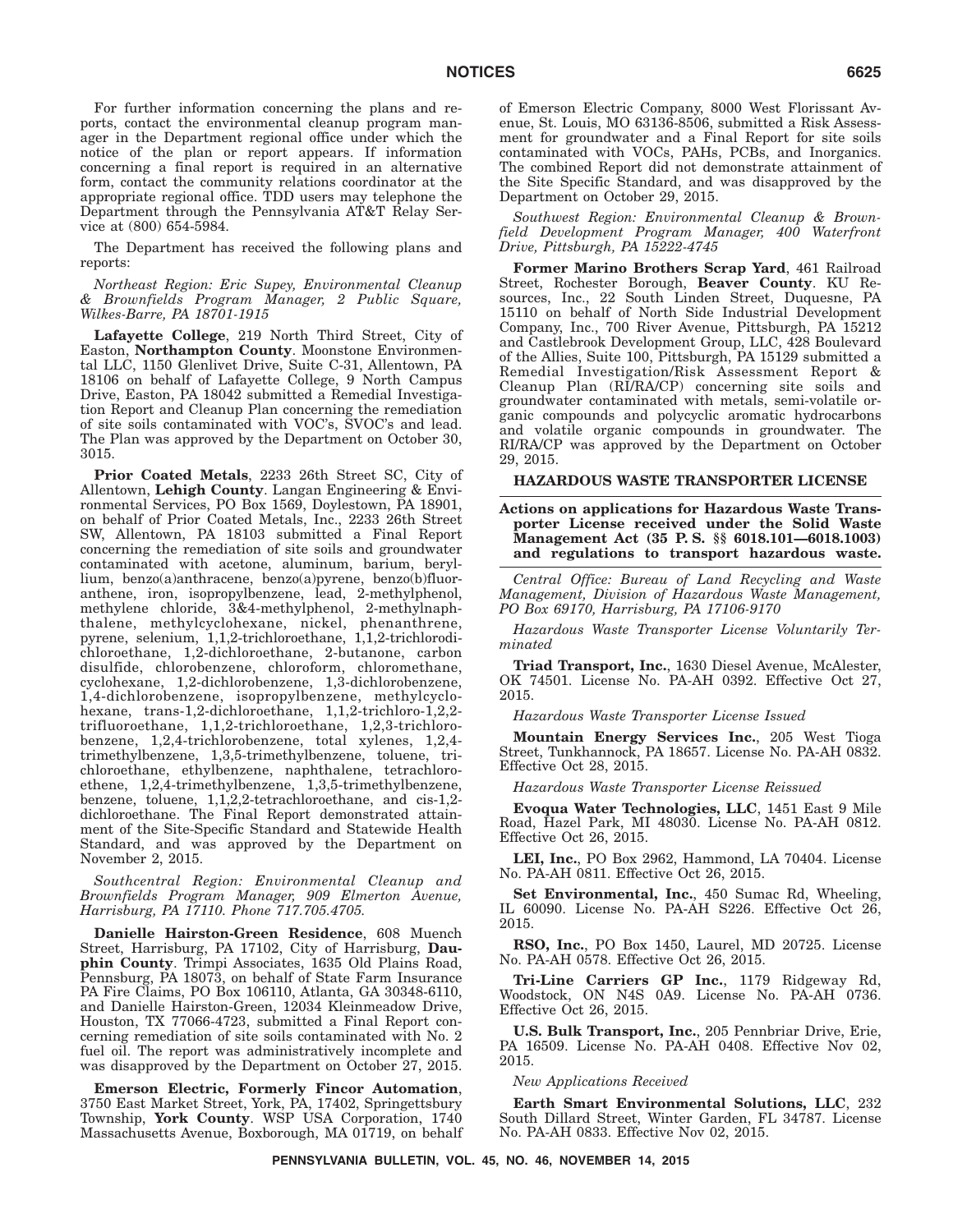#### *Renewal Applications Received*

**Goulet Trucking, Inc.**, PO Box 259, South Deerfield, MA 01373. License No. PA-AH 0768. Effective Oct 26, 2015.

**J and D Trucking, Inc.**, 3526 NW Boulevard, Vineland, NJ 08360. License No. PA-AH 0652. Effective Nov 02, 2015.

**LEI, Inc.**, PO Box 2962, Hammond, LA 70404. License No. PA-AH 0811. Effective Oct 26, 2015.

**Set Environmental, Inc.**, 450 Sumac Rd, Wheeling, IL 60090. License No. PA-AH S226. Effective Oct 23, 2015.

**Tri-Line Carriers GP Inc.**, 1179 Ridgeway Rd, Woodstock, ON N4S 0A9. License No. PA-AH 0736. Effective Oct 26, 2015.

**U.S. Bulk Transport, Inc.**, 205 Pennbriar Drive, Erie, PA 16509. License No. PA-AH 0408. Effective Nov 02, 2015.

#### **REGISTRATION FOR GENERAL PERMIT—RESIDUAL WASTE**

**Registration issued Under the Solid Waste Management Act; the Residual Waste Planning, Recycling and Waste Reduction Act (53 P. S. §§ 4000.101— 4000.1904); and Residual Waste Regulations for a General Permit to Operate Residual Waste Processing Facilities and/or the Beneficial Use of Residual Waste Other Than Coal Ash.**

*Northcentral Region: Regional Solid Waste Manager, 208 West Third Street, Williamsport, PA 17701*

**General Permit Registration No. WMGR123NC031. SWEPI LP**, 2100 Georgetown Drive, Suite 400, Sewickley PA 15143. Facility to be located at 880 Fischler Street Ext, Wellsboro, PA 16901, Delmar Township, **Tioga County**. Registration to operate under General Permit No. WMGR123 for oil and gas liquid waste storage facility. The registration was issued by Northcentral Regional Office on October 27, 2015.

Persons interested in obtaining more information about the general permit application may contact Lisa D. Houser, P.E., Facilities Manager, Williamsport Regional Office, 208 West Third Street, Suite 101, Williamsport, PA 17701, (570) 327-3740. TDD users may contact the Department through the Pennsylvania AT&T Relay Service, (800) 654-5984.

### **DETERMINATION OF APPLICABILITY FOR RESIDUAL WASTE GENERAL PERMITS**

**Determination of Applicability for General Permit Issued Under the Solid Waste Management Act; the Municipal Waste Planning, Recycling and Waste Reduction Act (53 P. S. §§ 4000.101— 4000.1904); and Residual Waste Regulations for a General Permit to Operate Residual Waste Processing Facilities and/or the Beneficial Use of Residual Waste Other Than Coal Ash.**

*Northcentral Region: Regional Solid Waste Manager, 208 West Third Street, Williamsport, PA 17701*

**General Permit No. WMGR017NC001. Tri-County Spreading**, 5144 Snydertown Road, Paxinos, PA 17860, Rush Township, **Northumberland County**. The permit is for the land application of water supply treatment

plant sludge. The Department issued the determination of applicability on October 16, 2015.

Persons interested in reviewing the general permit may contact Lisa D. Houser, P.E., Facilities Manager, Williamsport Regional Office, 208 West Third Street, Suite 101, Williamsport, PA 17701, (570) 327-3740. TDD users may contact the Department through the Pennsylvania AT&T Relay Service, (800) 654-5984.

### **OPERATE WASTE PROCESSING OR DISPOSAL AREA OR SITE**

**Application(s) received Under the Solid Waste Management Act, the Municipal Waste Planning, Recycling and Waste Reduction Act and Regulations to Operate Solid Waste Processing or Disposal Area or Site.**

*Northcentral Region: Regional Solid Waste Manager, 208 West Third Street, Williamsport, PA 17701*

**Permit Application No. 101708. Five Points Transfer & Recycling Inc.**, 2811 Five Points Road, La Jose, PA, 15753, Chest Township, **Clearfield County**. The permit application is for construction and operation of a new municipal waste transfer station to accept up to 500 tons per day of waste. The application was received by Northcentral Regional Office on September 17, 2015. A LMIP meeting will be held by the Department.

Comments concerning the application should be directed to Lisa D. Houser, P.E., Facilities Manager, Williamsport Regional Office, 208 West Third Street, Suite 101, Williamsport, PA 17701. Persons interested in obtaining more information about the permit application may contact the Williamsport Regional Office, (570) 327- 3740. TDD users may contact the Department through the Pennsylvania AT&T Relay Service, (800) 654-5984. Public comments must be submitted within 60 days of this notice and may recommend revisions to, and approval or denial of the application.

**Permit Application No. 301292. JELD-WEN, Inc.**, PO Box 311, 825 Shiner Road, Towanda, PA 18848, Wysox Township, **Bradford County**. The permit application is a renewal for an existing sprayfield. The application was received by Northcentral Regional Office on October 20, 2015.

Comments concerning the application should be directed to Lisa D. Houser, P.E., Facilities Manager, Williamsport Regional Office, 208 West Third Street, Suite 101, Williamsport, PA 17701. Persons interested in obtaining more information about the permit application may contact the Williamsport Regional Office, (570) 327- 3740. TDD users may contact the Department through the Pennsylvania AT&T Relay Service, (800) 654-5984. Public comments must be submitted within 60 days of this notice and may recommend revisions to, and approval or denial of the application.

**Permit Application No. 301283. Graymont (PA) Inc,** 194 Match Factory Place, Bellefonte, PA 16823, Benner Township, **Centre County**. The permit application is a renewal for an existing residual waste landfill. The application was received by Northcentral Regional Office on October 26, 2015.

Comments concerning the application should be directed to Lisa D. Houser, P.E., Facilities Manager, Williamsport Regional Office, 208 West Third Street, Suite 101, Williamsport, PA 17701. Persons interested in obtaining more information about the permit application

**PENNSYLVANIA BULLETIN, VOL. 45, NO. 46, NOVEMBER 14, 2015**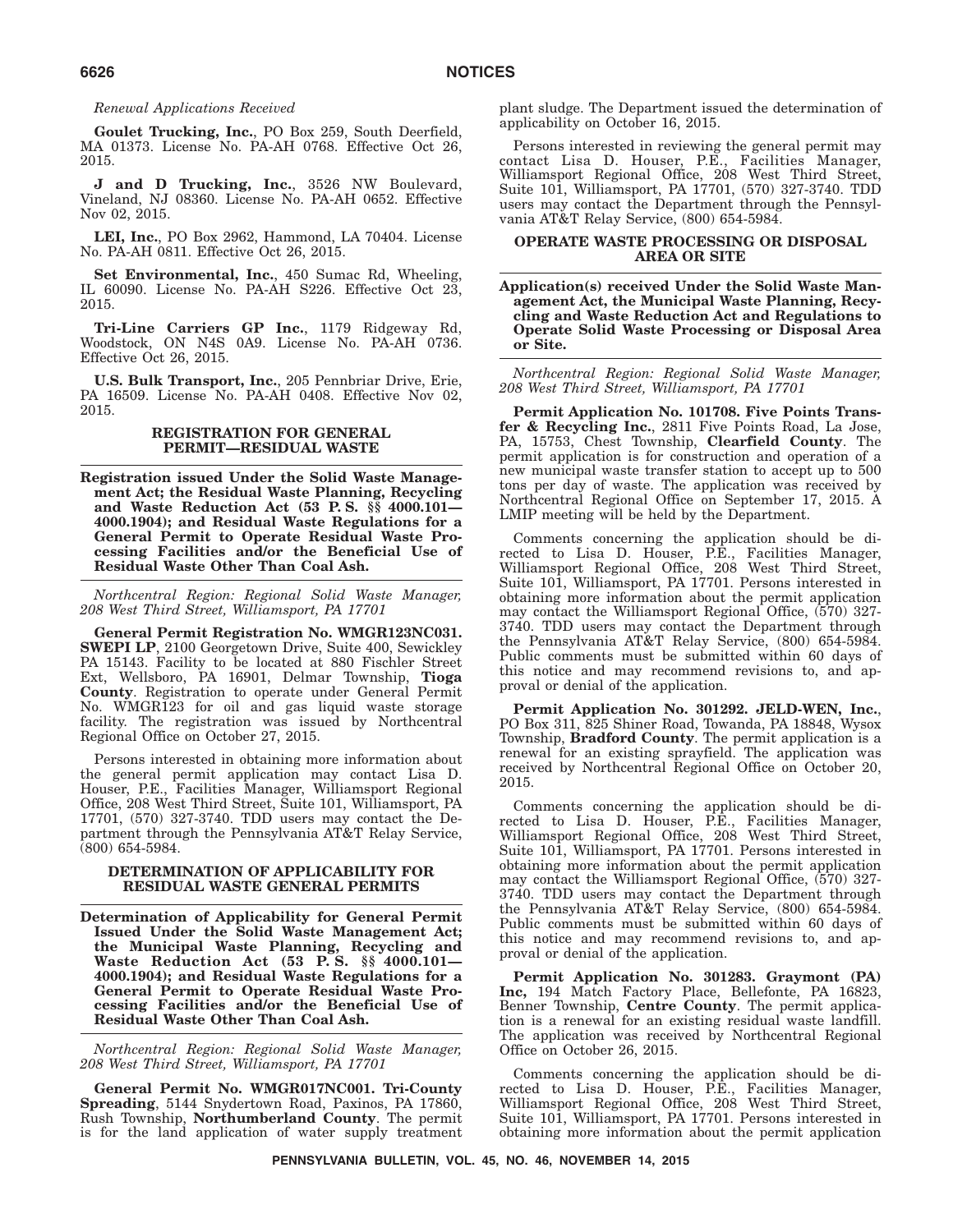may contact the Williamsport Regional Office, (570) 327- 3740. TDD users may contact the Department through the Pennsylvania AT&T Relay Service, (800) 654-5984. Public comments must be submitted within 60 days of this notice and may recommend revisions to, and approval or denial of the application.

### **AIR QUALITY**

**General Plan Approval and Operating Permit Usage Authorized under the Air Pollution Control Act (35 P. S. §§ 4001—4015) and 25 Pa. Code Chapter 127 to construct, modify, reactivate or operate air contamination sources and associated air cleaning devices.**

*Southeast Region: Air Quality Program, 2 East Main Street, Norristown, PA 19401*

*Contact: James Beach, New Source Review Chief— Telephone: 484-250-5920*

**GP11-46-0075: Harleysville Materials, LLC** (P. O. Box 587, Berlin, NJ 08009) On October 20, 2015 for One (1) Caterpillar C9 ACERT diesel-fired non-road engine in Lower Salford Township, **Montgomery County**.

**GP3-46-0125: Harleysville Materials, LLC** (P. O. Box 587 Berlin, NJ 08009) On October 20, 2015, for a portable jaw crusher—Terex-Pegson XR 400 in Lower Salford Township, **Montgomery County**.

**GP9-09-0067: The H&K Group Inc.** (2052 Lucon Rd, Skippack, PA 19474) On October 27, 2015 for a dieselfired internal combustion engine in Plumstead Township, **Bucks County**.

**GP3-09-0137: The H&K Group Inc.** (2052 Lucon Rd, Skippack, PA 19474) On October 27, 2015 to install and operate a portable crusher and screening plant in Plumstead Township, **Bucks County**.

**GP3-09-0136: The H&K Group Inc.** (2052 Lucon Rd, Skippack, PA 19474) On October 27, 2015 to install and operate a portable non-metallic mineral processing plant in Chalfont Township, **Bucks County**.

**GP9-09-0066: The H&K Group Inc.** (2052 Lucon Rd, Skippack, PA 19474) On October 27, 2015 for a dieselfired internal combustion engine in Hilltown Township, **Bucks County**.

*Southcentral Region: Air Quality Program, 909 Elmerton Avenue, Harrisburg, PA 17110*

*Contact: Thomas Hanlon, Facilities Permitting Chief, 717-705-4862, Virendra Trivedi, New Source Review Chief, 717-705-4863, or William Weaver, Regional Air Quality Manager, 717-705-4702*

**GP4-05-03001A: Bedford Burnoff Service, Inc.** (528 Forbes Road, Bedford, PA 15522) on October 30, 2015 for two (2) existing burnoff ovens, under GP4, at the painted parts burnoff service facility located in Bedford Borough, **Bedford County**. The general permit authorization was renewed.

*Northcentral Region: Air Quality Program, 208 West Third Street, Williamsport, PA 17701*

*Contact: Muhammad Q. Zaman, Program Manager, 570-327-3648*

**GP5-08-366B: HEP Pennsylvania Gathering, LLC** (17806 1H-10W, Suite 210, San Antonio, TX 77032) on October 16, 2015, authorize the construction of one (1) new 2,275 brake horsepower, Caterpillar model 3608LE lean-burn, natural gas-fired compressor and continued operation of twelve (12) Caterpillar model G3516B leanburn, natural gas-fired compressor engines each rated at 1,380 brake horsepower to be equipped with Powertherm Company, Inc. model 201 VO-3-200-7114 oxidation catalyst, four (4) 80 million cubic foot per day, Exterran tri-ethylene glycol dehydrators and a 155 brake horsepower, Kohler model 100ERESB, natural gas-fired emergency generator pursuant to the General Plan Approval and General Operating Permit for Natural Gas, Compression and/or Processing Facilities (BAQ-GPA/GP-5) at the White CPF#1 Compressor Station located in Stevens Township, **Bradford County**.

*Northwest Region: Air Quality Program, 230 Chestnut Street, Meadville, PA 16335-3481*

*Contact: Dave Balog, New Source Review Chief— Telephone: 814-332-6940*

**GP5-10-400A: ETC Northeast Pipeline LLC Galaxy Compressor Station** (253 West Eldorado Rd, Parker, PA 16049) on October 29, 2015, for the authority to construct and/or operate five (5) natural gas fired 1,725 compressor engines with oxidation catalyst, one (1) 100 mmscfd TEG dehydration unit with 2 mmbtus/hr reboiler, BTEX condenser, vapory recovery unit with backup flare control, storage tanks, and associated piping and components (BAQ-GPA/GP5) located at their facility in Parker Township, **Butler County**.

**GP5-24-180B: NFG Midstream—West Clermont Station** (12753 Shawmut Grade Rd., Emporium, PA 15834) on October 29, 2015, for the authority to construct and/or operate one (1) 5,350-hp compressor engine, one (1) 0.14 MMBtu/hr fuel gas heater, four (4) MMBtu/hr catalytic heaters, and seven (7) storage tanks (BAQ-GPA/ GP5) located at their facility in Jones Township, **Elk County**.

**Plan Approvals Issued under the Air Pollution Control Act and regulations in 25 Pa. Code Chapter 127, Subchapter B relating to construction, modification and reactivation of air contamination sources and associated air cleaning devices.**

*Southeast Region: Air Quality Program, 2 East Main Street, Norristown, PA 19401*

*Contact: Janine Tulloch-Reid, Facilities Permitting Chief—Telephone: 484-250-5920*

**09-00217: Particle Size Technology, Inc.**, (1930 Kumry Road, Quakertown, PA 18951) On October 27, 2015 for the initial Natural Minor Operating Permit in Milford Township, **Bucks County**. Sources of emissions at this facility are 13 micronizers followed by 13 dust collectors. The potential air emission from this facility is 1.0 ton of particulate matter per year. The permit contains monitoring, recordkeeping, reporting, and work practice standards designed to keep the facility operating within all applicable air quality requirements.

*Northeast Region: Air Quality Program, 2 Public Square, Wilkes-Barre, PA 18711-0790*

*Contact: Raymond Kempa, New Source Review Chief— Telephone: 570-826-2507*

**54-00077A: Northeast Prestressed Product LLC** (121 River Street, Cresson, PA 179292) issued on October 13, 2015 for the use of VOC contain protective coatings on concrete products at the existing facility located in North Manheim Township, **Schuylkill County**.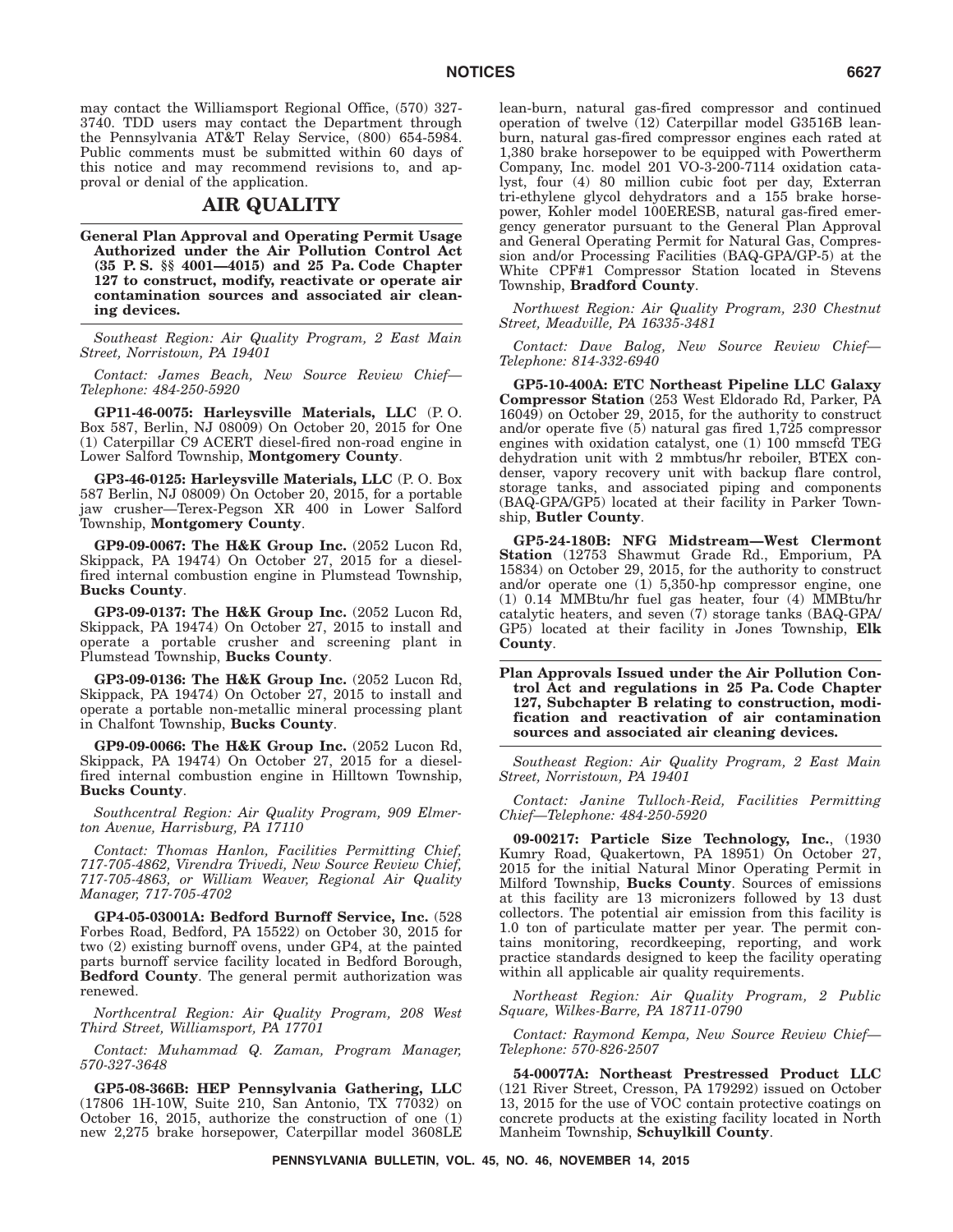*Southcentral Region: Air Quality Program, 909 Elmerton Avenue, Harrisburg, PA 17110*

*Contact: Thomas Hanlon, Facilities Permitting Chief, 717-705-4862, Virendra Trivedi, New Source Review Chief, 717-705-4863, or William Weaver, Regional Air Quality Manager, 717-705-4702*

**36-05152C: Kellogg USA Inc.** (2050 State Road, Lancaster, PA 17604) on October 27, 2015, for the replacement of an existing dryer and dryer cooler on the Coating Line with a new dryer and dryer cooler with increased capacity. One (1) new American Air Filter, Model W, Size 36, Rotoclone Wet Scrubber will be added to control the air emissions from the new equipment at the East Hempfield plant located in East Hempfield Township, **Lancaster County**.

**07-05008A: Team Ten LLC** (1600 Pennsylvania Avenue, Tyrone, PA 16686) on October 19, 2015, for the construction of a natural gas/No. 2 oil fired boiler with a heat input of 154.75 MMBtus per hour (147.4 MMBtus/hr when firing No. 2 oil) at their facility in Tyrone Borough, **Blair County**. The boiler will be equipped with low  $NO_x$ burners (LNB), in combination with flue gas recirculation (FGR). As part of the project, the existing 236 MMBtus per hour coal fired boiler will be decommissioned.

**21-03118A: Fogelsanger-Bricker Funeral Home, Inc.** (112 West King Street, Shippensburg, PA 17257) on October 20, 2015, for construction of a human crematory controlled by an afterburner at the funeral home in Shippensburg Borough, **Cumberland County**.

**36-03199A: Doodad Printing LLC** (72 Industrial Circle, Lancaster, PA 17601) on October 28, 2015, for construction of a printing operation at a new facility to be located in East Lampeter Township, **Lancaster County**. The operation will consist of four heatset presses controlled by a regenerative thermal oxidizer, one coldest press, and parts washers.

*Northcentral Region: Air Quality Program, 208 West Third Street, Williamsport, PA 17701*

*Contact: Muhammad Q. Zaman, Environmental Program Manager—Telephone: 570-327-3648*

**08-00047B: Milan Energy, LLC** (6051 Wallace Road Extension, Suite 100, Wexford, PA 15090) on October 28, 2015, to construct three (3) 9,708 bhp (7.2 MWs) 4 stroke, lean burn Rolls Royce Bergen B-35:40-V16AG-2 natural gas-fired engine/generator sets, each equipped with both catalytic oxidation and selective catalytic reduction (SCR), at the proposed electric generating station located in Smithfield Township, **Bradford County**. The facility will also include one (1) 0.64 MMBtu/hour natural gas-fired natural gas line heater; three (3) storage tanks ranging in size from 2,600 gallons to 6,000 gallons; one (1) desiccant dehydration system; various fugitive emissions. If the Department determines that the sources are constructed and operated in compliance with the plan approval conditions and the specifications of the application for Plan Approval 08-00047B, the applicant will subsequently apply for a State Only (Natural Minor) Operating Permit in accordance with 25 Pa. Code Subchapter F.

*Northwest Region: Air Quality Program, 230 Chestnut Street, Meadville, PA 16335-3481*

*Contact: Edward Orris, New Source Review Chief— Telephone: 814-332-6636*

**16-149C: Clarion Laminates** (143 Fiberboard Road, Shippenville, PA 16254), on October 27, 2015, has issued a plan approval for the construction of a 3rd profiling line with baghouse in Paint Township, **Clarion County**. This is a State Only facility.

#### **Plan Approval Revisions Issued including Extensions, Minor Modifications and Transfers of Ownership under the Air Pollution Control Act and 25 Pa. Code §§ 127.13, 127.13a and 127.32.**

*Southcentral Region: Air Quality Program, 909 Elmerton Avenue, Harrisburg, PA 17110*

*Contact: Thomas Hanlon, Facilities Permitting Chief, 717-705-4862, Virendra Trivedi, New Source Review Chief, 717-705-4863, or William Weaver, Regional Air Quality Manager, 717-705-4702*

**06-05096D: Reading Health System** (PO Box 16052, Reading, PA 19612-6052) on October 27, 2015, for installation of two (2) new diesel-powered emergency generators, 2,220 BHP each, at the hospital facility located in West Reading Borough, **Berks County**. The plan approval was extended.

**38-03014D: Pennsy Supply Inc.** (PO Box 3331, 1001 Paxton Street, Harrisburg, PA 17105) on October 30, 2015, for relocation of some of the existing equipment at their Hummelstown Quarry to their Millard Quarry in North Londonderry Township, **Lebanon County**. The relocated plant will consist of five (5) belt conveyors, five (5) vibrating pan reclaim feeders, dryer burner, rotary dryer, bucket elevator, vibrating screen, surge bin, grinding mill, screw conveyors, pneumatic conveyors and six (6) product storage silos. The controls include a mill cyclone, three (3) fabric collectors, five (5) bin vents and six (6) truck loading spouts. The following equipment will be located inside an enclosed building: bucket elevator, vibrating screen, feed bin, grinding mill, cyclone, two (2) fabric collectors—exhausted outside, air classifier and various conveyors. The plan approval was extended.

*Northcentral Region: Air Quality Program, 208 West Third Street, Williamsport, PA 17701*

*Contact: Muhammad Q. Zaman, Environmental Program Manager—Telephone: 570-327-3648*

**41-00078C: Regency NEPA Gas Gathering, LLC** (101 West Third Street, Williamsport, PA 17701) on October 27, 2015, to extend the authorization for the construction of four natural-gas fired compressor engines (Source IDs P107-P110) each equipped with oxidation catalysts (C107-C110). The plan approval also incorporates two existing natural-gas fired compressor engines (Source IDs P105 and P106), each equipped with oxidation catalysts (C105 and C106), two existing glycol dehydrators (Source IDs P201 and P202) and three existing natural-gas fired compressor engines (Source IDs P101- P103) each equipped with oxidation catalysts (C101-C103) at the Barto Compressor Station located in Penn Township, **Lycoming County** to April 25, 2016. The plan approval has been extended.

*Southwest Region: Air Quality Program, 400 Waterfront Drive, Pittsburgh, PA 15222-4745*

*Contact: Mark R. Gorog, P.E., Environmental Engineer Manager—Telephone: 412-442-4150*

**PA-63-00983A: Columbia Gas Transmission, LLC** (1700 MacCorkle Avenue, SE Charleston, WV 25314-1518) on October 28, 2015, to grant 180 days plan approval extension to facilitate the shake-down of sources and air cleaning devices at its Redd Farm Compressor Station located in Amwell Township, **Washington County**.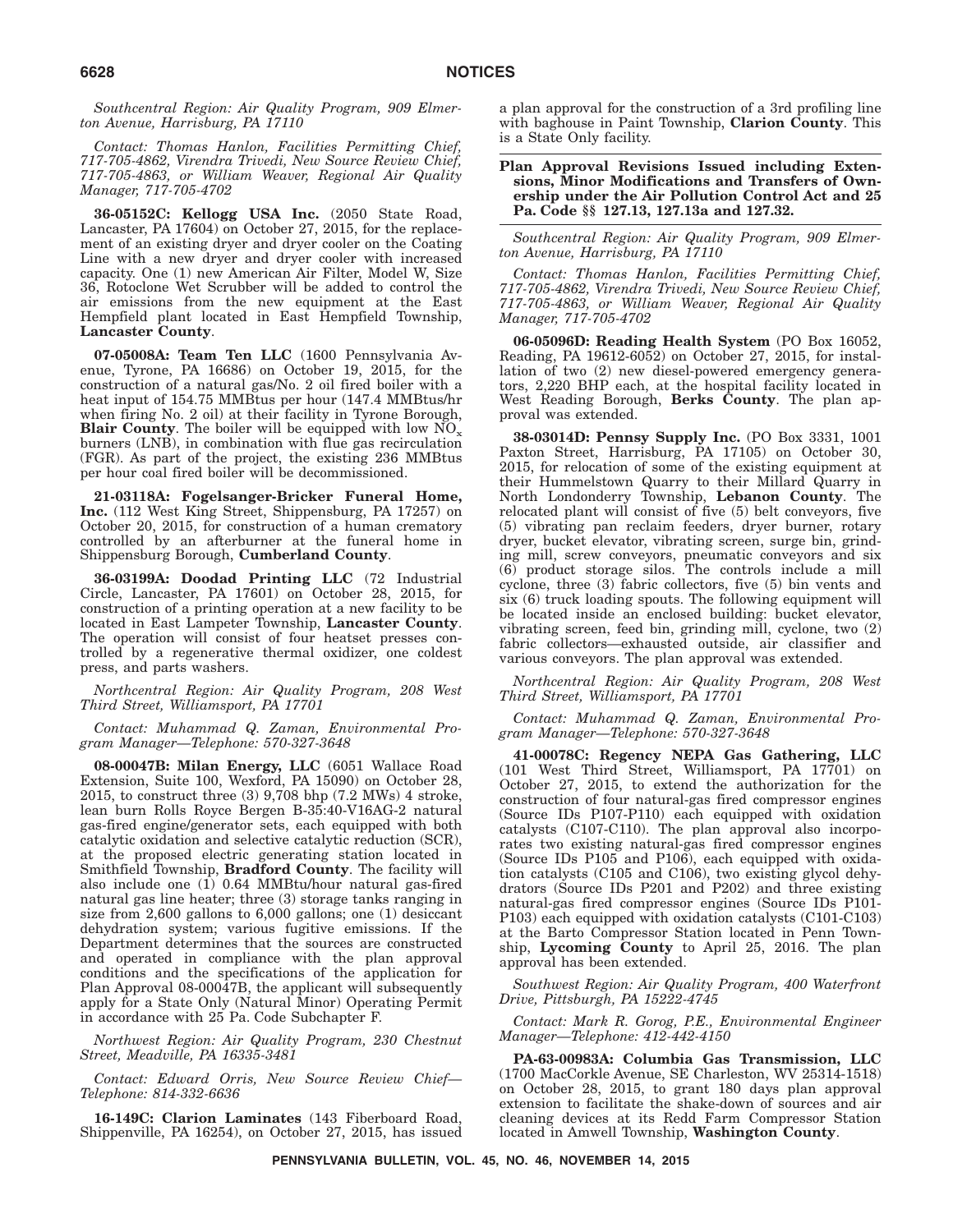**26-00588A: Laurel Mountain Midstream Operating, LLC** (1550 Coraopolis Heights Road, Suite 140, Moon Township, PA 15108) Extension effective November 3, 2015, to extend the period of temporary operation of the new dehydrator and emergency generator under PA-26-00588A until April 28, 2016, at Shamrock Compressor Station located in German Township, **Fayette County**. One Solar Titan 130 turbine rated at 19,553 HP and originally authorized to be installed at this facility under PA-26-00588A is no longer authorized as the 18-month period to commence construction specified under 25 Pa. Code § 127.13(b) has passed.

**30-00170A: Laurel Mountain Midstream Operating, LLC** (Park Place Corporate Center 2, 2000 Commerce Drive, Pittsburgh, PA 15275) on October 29, 2015, to extend the period of temporary operation of one Caterpillar G3612 lean burn natural gas-fired compressor engines rated at 3,550 bhp at the existing Brown Compressor Station located in Greene Township, **Greene County**. The new expiration date is May 1, 2016.

**PA-63-00549B: Arden Landfill, Inc.** (200 Rangos Lane, Washington, PA 15301) on October 29, 2015, to extend the temporary operation period for the landfill expansion at Arden Landfill located in Chartiers Township, **Washington County**. The new expiration date is May 3, 2016.

**63-00969A: MarkWest Liberty Midstream and Resources, LLC** (1515 Arapahoe Street Tower 2, Suite 700, Denver, CO 80202-2126) Extension effective November 2, 2015, to extend the period of temporary operation of new rich burn natural gas-fired compressor engines rated at 1,980 bhp each and controlled by three-way catalysts authorized under PA-63-00969A until April 28, 2016, at the Three Brothers Compressor Station located in Smith Township, **Washington County**.

### **Operating Permits for Non-Title V Facilities Issued under the Air Pollution Control Act and 25 Pa. Code Chapter 127, Subchapter F.**

*Southeast Region: Air Quality Program, 2 East Main Street, Norristown, PA 19401*

*Contact: Janine Tulloch-Reid, Facilities Permitting Chief—Telephone: 484-250-5920*

**09-00031: Eureka Stone Quarry, Inc.** (PO Box 249, Chalfont, PA 18914) On October 27, 2015 for renewal of the State Only Operating Permit for a facility comprising a stone crushing operation and two asphalt plants located in Wrightstown Township, **Bucks County**. The renewal includes minor changes in standard conditions in accordance with Department of Environmental Protection (DEP) guidelines. Ranges for allowable pressure drops for two baghouses controlling particulate matter emissions are set. A limit of 30% reconstituted asphalt pavement (RAP) by weight of total asphalt produced is set for Hot Mix Asphalt Plant 4. The facility is limited to emissions of 24.9 tons/year  $NO_x$  and VOC on a 12-month rolling basis. The renewed Operating Permit does not authorize any increase in air emissions of regulated pollutants above previously approved levels. The renewal contains all applicable requirements including monitoring, recordkeeping and reporting.

*Southcentral Region: Air Quality Program, 909 Elmerton Avenue, Harrisburg, PA 17110*

*Contact: Thomas Hanlon, Facilities Permitting Chief, 717-705-4862, Virendra Trivedi, New Source Review Chief, 717-705-4863, or William Weaver, Regional Air Quality Manager, 717-705-4702*

**07-03045: Cargill, Inc.** (965 Frederick Road, Martinsburg, PA 16662-8866) on September 30, 2015, for the animal feed mill located in Taylor Township, **Blair County**. The State-only permit was renewed.

**06-03104: Bean Funeral Home & Cremation Services, Inc.** (3825 Penn Ave., Sinking Spring, PA 19608- 1174) on October 13, 2015, for the human crematory at the funeral home facility located in Sinking Spring Borough, **Berks County**. The State-only permit was renewed.

**06-03149: Savor Street Foods, Inc.** (51 Spring Valley Road, Reading, PA 19605-2956) on October 20, 2015, for the pretzel bakery located in Muhlenberg Township, **Berks County**. The State-only permit was renewed.

**06-05152: NRG REMA LLC** (121 Champion Way, Canonsburg, PA 15317-5817) on October 20, 2015, for the Titus electric generating station located in Cumru Township, **Berks County**.

**06-05094: Reading Alloys, Inc.** (220 Old West Penn Ave., PO Box 53, Robesonia, PA 19551) on October 20, 2015, for the alloy and metal powder manufacturing facility located in South Heidelberg Township, **Berks County**. The State-only permit was renewed.

**31-05013: New Enterprise Stone & Lime Co., Inc.** (PO Box 77, New Enterprise, PA 16664-0077) on September 30, 2015, for the Tyrone Forge batch asphalt plant located in Warriors Mark Township, **Huntingdon County**. The State-only permit was renewed.

**67-05134: Krosaki Magnesita Refractories, LLC** (320 North Baker Road, York, PA 17408-5802) on October 22, 2015, for the refractory product manufacturing facility located in West Manchester Township, **York County**. The State-only permit was renewed.

*Northcentral Region: Air Quality Program, 208 West Third Street, Williamsport, PA 17701*

*Contact: Muhammad Q. Zaman, Environmental Program Manager—Telephone: 570-327-3648*

**41-00033: Susquehanna Health System** (700 High Street, Williamsport, PA 17701) on October 26, 2015, for the Williamsport Regional Medical Center located in Williamsport, **Lycoming County**. The facility's sources include five (5) natural gas/#2 fuel oil-fired boilers, four (4) natural gas-fired boilers, two (2) natural gas water heaters, three (3) diesel-fired emergency generators, one (1) natural gas-fired emergency generator and one (1) diesel-fired fire pump engine. The operating permit renewal includes emission limits and work practice standards along with monitoring, record keeping and reporting requirements to ensure the facility complies with all applicable air quality regulations.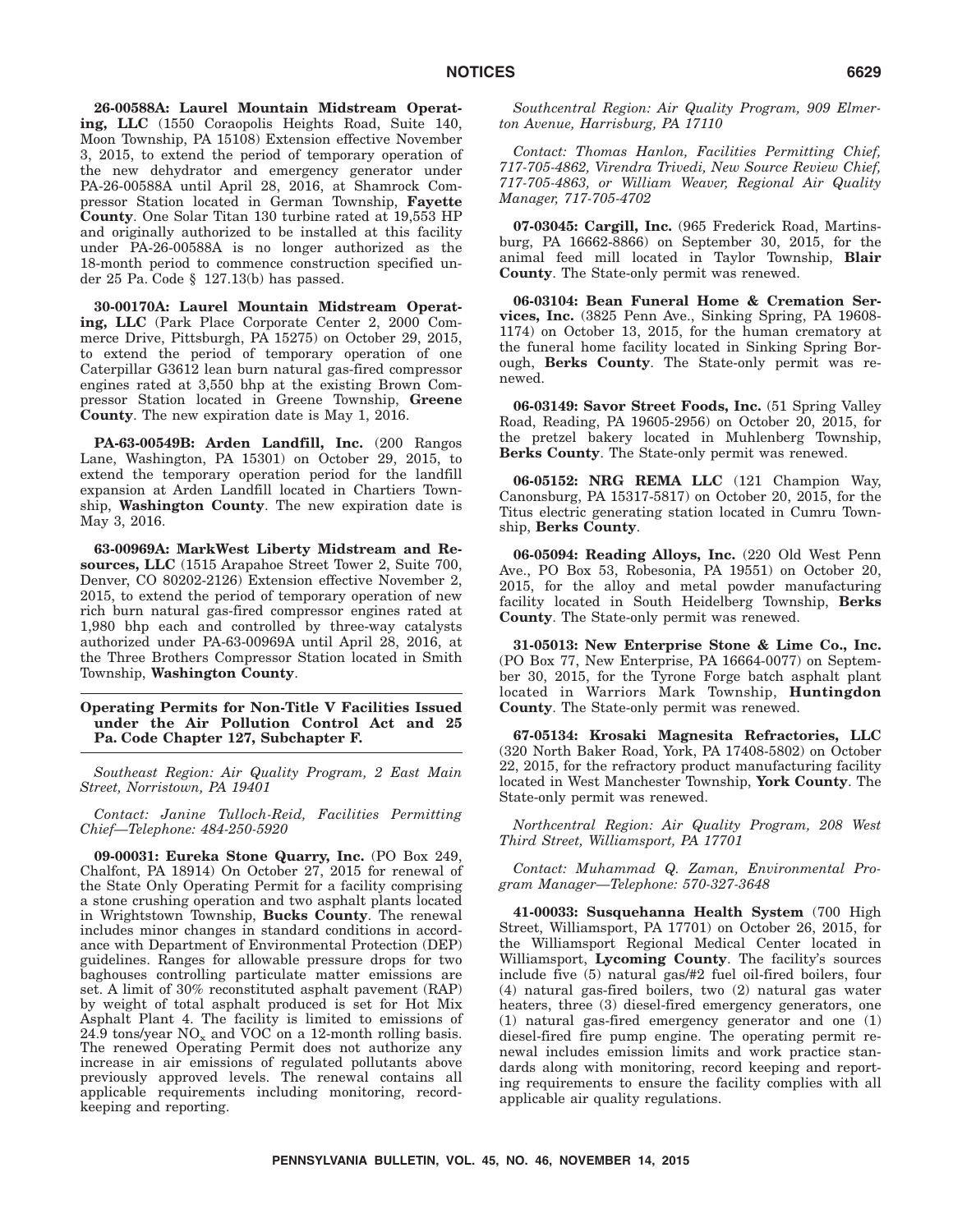*Northwest Region: Air Quality Program, 230 Chestnut Street, Meadville, PA 16335-3481*

*Contact: Edward Orris, New Source Review Chief— Telephone: 814-332-6636*

**10-00380: Mountain Gathering LLC, Jefferson Compressor Station** (910 Saxonburg Road, Butler, PA) On October 27, 2015, the Department issued a Natural Minor Permit to operate a natural gas compressor station located in Jefferson Township, **Butler County**. The primary emissions are from the eight 1,775 Hp compressor engines at the facility.

Construction of this facility was authorized by Plan Approval Number: 10-0380C which was issued on December 13, 2013. The conditions from that plan approval have been incorporated into the Synthetic Minor Operating Permit. This plan approval contained a facility wide VOC emission limit of 38 tons per year.

Additional equipment was installed under General Plan Approval Number GP-10-00380 which was issued on July 29, 2014. This additional equipment has the potential to produce an additional 7.35 tons per year of VOC emissions which increases the facility wide VOC emission limit to 45.35 tons per year.

Sources at this facility are subject to the following federal emission standards:

• 40 CFR 60, Subpart JJJJ—Standards of Performance for Stationary Spark Ignition Internal Combustion Engines.

• 40 CFR 60, Subpart OOOO—Standards of Performance for Crude Oil and Natural Gas Production, Transmission and Distribution.

• 40 CFR 63, Subpart HH—National Emission Standards for Hazardous Air Pollutants from Oil and Natural Gas Production Facilities.

The latest version of these subparts have been attached to the appropriate sources.

The potential emissions from this facility are as follows. (All values are in tons/year.)  $PM_{10}/PM_{2.5} = 5.61$ ,  $SO_x =$ 0.33,  $NO_x = 74.78$ ,  $VOC = 45.35$ ,  $CO = 38.89$ ,  $CO_2e =$ 62,171.66, HAPs = 4.92.

#### **Operating Permit Revisions Issued including Administrative Amendments, Minor Modifications or Transfers of Ownership under the Air Pollution Control Act and 25 Pa. Code §§ 127.412, 127.450, 127.462 and 127.464.**

*Southcentral Region: Air Quality Program, 909 Elmerton Avenue, Harrisburg, PA 17110*

*Contact: Thomas Hanlon, Facilities Permitting Chief, 717-705-4862, Virendra Trivedi, New Source Review Chief, 717-705-4863, or William Weaver, Regional Air Quality Manager, 717-705-4702*

**22-03004: HB Reese Candy Co.** (925 Reese Avenue, Hershey, PA 17033-2271) on October 26, 2015, for the chocolate candy manufacturing facility located in Derry Township, **Dauphin County**. The State-only permit was administratively amended in order to revise the responsible official and permit contact.

**06-05073: Dyer Quarry, Inc.** (Rock Hollow Road, PO Box 188, Birdsboro, PA 19508-0188) on October 27, 2015, for the stone crushing operation located in Robeson Township, **Berks County**. The State-only permit was administratively amended in order to incorporate the requirements of Plan Approval No. 06-05073A.

*Northwest Region: Air Quality Program, 230 Chestnut Street, Meadville, PA 16335-3481*

*Contact: Edward Orris, New Source Review Chief— Telephone: 814-332-6636*

**42-00147: WR Case & Sons Cutlery Company** (PO Box 4000, 50 Owens Way, Bradford, PA 16701-0940). On October 30, 2015 issued an administrative amendment to the State Operating Permit to incorporate the plan approval 42-147C requirements for the facility located in Bradford Township, **McKean County**.

**Operating Permits Denied, Terminated, Suspended or Revoked under the Air Pollution Control Act and 25 Pa. Code §§ 127.431 and 127.461.**

*Northcentral Region: Air Quality Program, 208 West Third Street, Williamsport, PA 17701*

*Contact: Muhammad Q. Zaman, Environmental Program Manager—Telephone: 570-327-3648*

**GP5-08-353: Chesapeake Energy Corporation** (414 Summers Street, Charleston, WV 25301), terminated General Plan Approval and/or General Operating Permit for Natural Gas, Coal Bed Methane or Gob Gas Production or Recovery Facilities (BAQ-GPA/GP-5) on October 27, 2015, for their Martin BRA Pad site located in Granville Township, **Bradford County**. The facility emits all air contaminants below the emission exemption thresholds.

**GP5-17-19A: EXCO Resources (PA) LLC** (260 Executive Drive, Suite 100, Cranberry Township, PA 16066) terminated the General Plan Approval and/or General Operating Permit for Natural Gas Compression and/or Processing Facilities (BAQ-GPA/GP-5), on October 28, 2015 for one (1) 500 bhp Caterpillar G398NA four stroke, rich burn, natural gas-fired compressor engine equipped with a Miratech IQ-20-08 catalytic oxidizer, one (1) NATCO model SB12-6 glycol dehydrator and 0.25 MMBtu per hour reboiler, two fluids storage tanks, and associated facility fugitive emissions at the A. Irvin Compressor Station located in Bell Township, **Clearfield County**. The general permit is terminated because the facility emits all air contaminants below the operating permit emission exemption thresholds.

*Northwest Region: Air Quality Program, 230 Chestnut Street, Meadville, PA 16335-3481*

*Contact: Edward Orris, New Source Review Chief— Telephone: 814-332-6636*

**16-00127: Piney Creek Power LP** (428 Power Lane, Clarion, PA 16214-3128) on January 6, 2014, for the Piney Creek Power Plant in Piney Township, **Clarion County**. This Title V Operating Permit was revoked because production ceased at the facility in April 2013 and the plant was not successful in finding any business scenario which would allow the plant to resume generation of electric power. The sources will be demolished, salvaged, or sold and the only remaining source will be the coal storage pile. The following conditions are applicable to the permanent shutdown of the Piney Creek Power Plant and were approved on October 5, 2015.

a) The following sources are permanently shut down as of April 12, 2013, and prohibited from operation by this condition: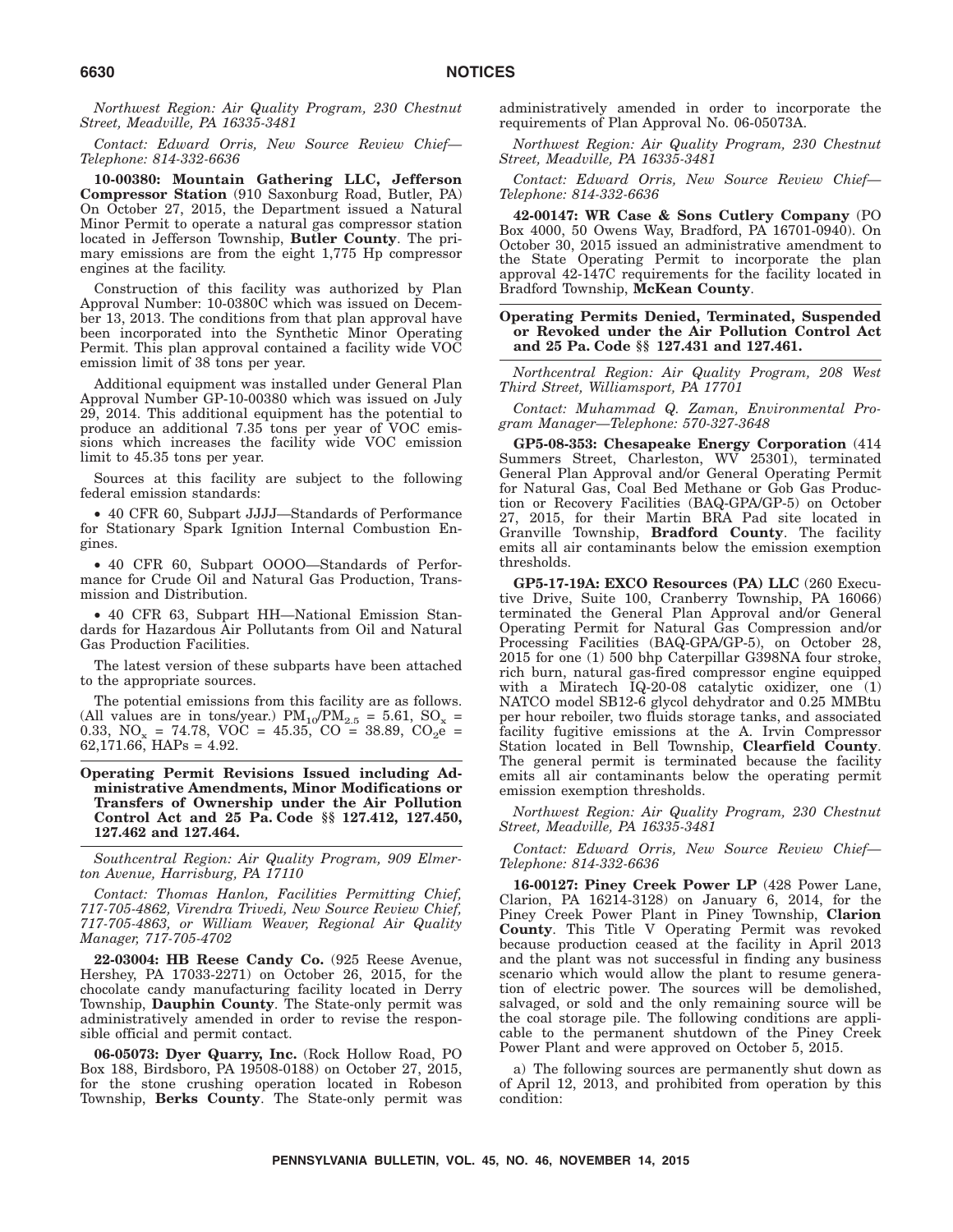| Source Number | Source                     | Rating                 |
|---------------|----------------------------|------------------------|
| 031           | Fluidized bed combustor    | 450 mmbtus/hr          |
| 101           | Bulk unloading & transport | 250 tph waste coal     |
| 103A          | Primary crusher            | 200 tph waste coal     |
| 104           | Conveying system           | 200 tph processed coal |
| 105           | Boiler feed bunkers (2)    | 130 tph processed coal |
| 106           | Limestone storage bin      | 26 tph limestone       |
| 107A          | Flyash silo                | 50 tph flyash          |
| 107B          | Bedash silo                | 50 tph flyash          |
| 108           | Ash loadout (truck fill)   | 150 tph bed/flyash     |

b) The facility generated  $267.0$  tons of  $NO_x$ , 420.6 tons of  $SO_x$ , 83.77 tons of CO, 30.31 tons of filterable  $PM_{10}$ , and 8.65 tons of  $PM_{2.5}$  Emission Reduction Credits (ERCs) with the permanent shutdown of the facility located in Piney Township.

c) ERCs generated by the curtailment or shutdown of a facility which are not included in a plan approval and used as offsets will expire for use as offsets 10 years after the date the facility ceased emitting the ERC generating emissions. The use of these ERCs in applicability determinations for netting purposes is limited to the period specified in 25 Pa. Code 127.203a(a)(1). (25 Pa. Code § 127.206(f))

d) The expiration date of ERCs may not extend beyond the 10-year period allowed by subsection (f), if the ERCs are included in a plan approval but are not used and are subsequently reentered in the registry. (25 Pa. Code § 127.206(g))

e) ERCs may not be entered into the ERC registry until the emission reduction generating the ERCs has been certified by the Department in accordance with the criteria for ERC generation and creation contained in 25 Pa. Code 127.207 (relating to creditable emissions decrease or ERC generation and creation). (25 Pa. Code § 127.206(j))

f) ERCs may not be traded to facilities under different ownership until the emissions reduction generating the ERCs is made Federally enforceable. (25 Pa. Code § 127.206(l))

g) ERCs transferred from one facility to another may not be transferred to a third party, unless the transfer of the ERCs is processed by the Department through the ERC registry system.  $(25 \text{ Pa. Code } § 127.206(n))$ 

h) Pursuant to the provisions of 25 Pa. Code Section 127.207(7), if equipment has not been dismantled or removed, the owner or operator shall on an annual basis certify in writing to the Department the continuance of the shutdown.

i) The facility and any subsequent user of these credits shall comply with the requirements of 25 Pa. Code § 127.206, § 127.207, and § 127.208, regarding ERC use and transfer requirements.

j) These ERCs may be used, traded, or sold after the approved entry of the ERCs by the Department into the Pennsylvania ERC Registry System.

k) If the company wishes to restart any of the sources, a plan approval application shall be submitted.

### **ACTIONS ON COAL AND NONCOAL MINING ACTIVITY APPLICATIONS**

**Actions on applications under the Surface Mining Conservation and Reclamation Act (52 P. S. §§ 1396.1—1396.19a); the Noncoal Surface Mining Conservation and Reclamation Act (52 P. S. §§ 3301—3326); The Clean Streams Law; the Coal Refuse Disposal Control Act (52 P. S. §§ 30.51— 30.66); and The Bituminous Mine Subsidence and Land Conservation Act (52 P. S. §§ 1406.1— 1406.20a). The final action on each application also constitutes action on the NPDES permit application and, if noted, the request for a Section 401 Water Quality Certification. Mining activity permits issued in response to applications will also address the application permitting requirements of the following statutes: the Air Quality Pollution Act (35 P. S. §§ 4001—4014); the Dam Safety and Encroachments Act (32 P. S. §§ 693.1— 693.27); and the Solid Waste Management Act (35 P. S. §§ 6018.101—6018.1002).**

*Coal Permits Issued*

*Pottsville District Mining Office: 5 West Laurel Boulevard, Pottsville, PA 17901, 570-621-3118*

**Permit No. 54070105R. Blackwood Mining**, (540 East Center Street, Ashland, PA 17921), renewal of an existing anthracite surface mine operation in Reilly & Tremont Townships, **Schuylkill County** affecting 90.3 acres, receiving stream: Swatara Creek. Application received: October 8, 2014. Renewal issued: October 27, 2015.

**Permit No. 54070105GP104. Blackwood Mining**, (540 East Center Street, Ashland, PA 17921), General NPDES Stormwater Permit for stormwater discharges associated with mining activities on Surface Mining Permit No. 54070105 in Reilly & Tremont Townships, **Schuylkill County**, receiving stream: Swatara Creek. Application received: May 8, 2012. Permit issued: October 27, 2015.

**Permit No. 54890201C3. Coal Castle Fuel, Inc.**, (1 Norwegian Plaza, Suite 300, Pottsville, PA 17901), correction to an existing anthracite coal refuse reprocessing operation to include surface mining, coal refuse disposal and coal preparation plant; update the post-mining land use and revise the permit boundary (82.24 to 73.4 acres) in Cass Township, **Schuylkill County** affecting 73.4 acres, receiving stream: Schuylkill River. Application received: October 31, 2012. Correction issued: October 27, 2015.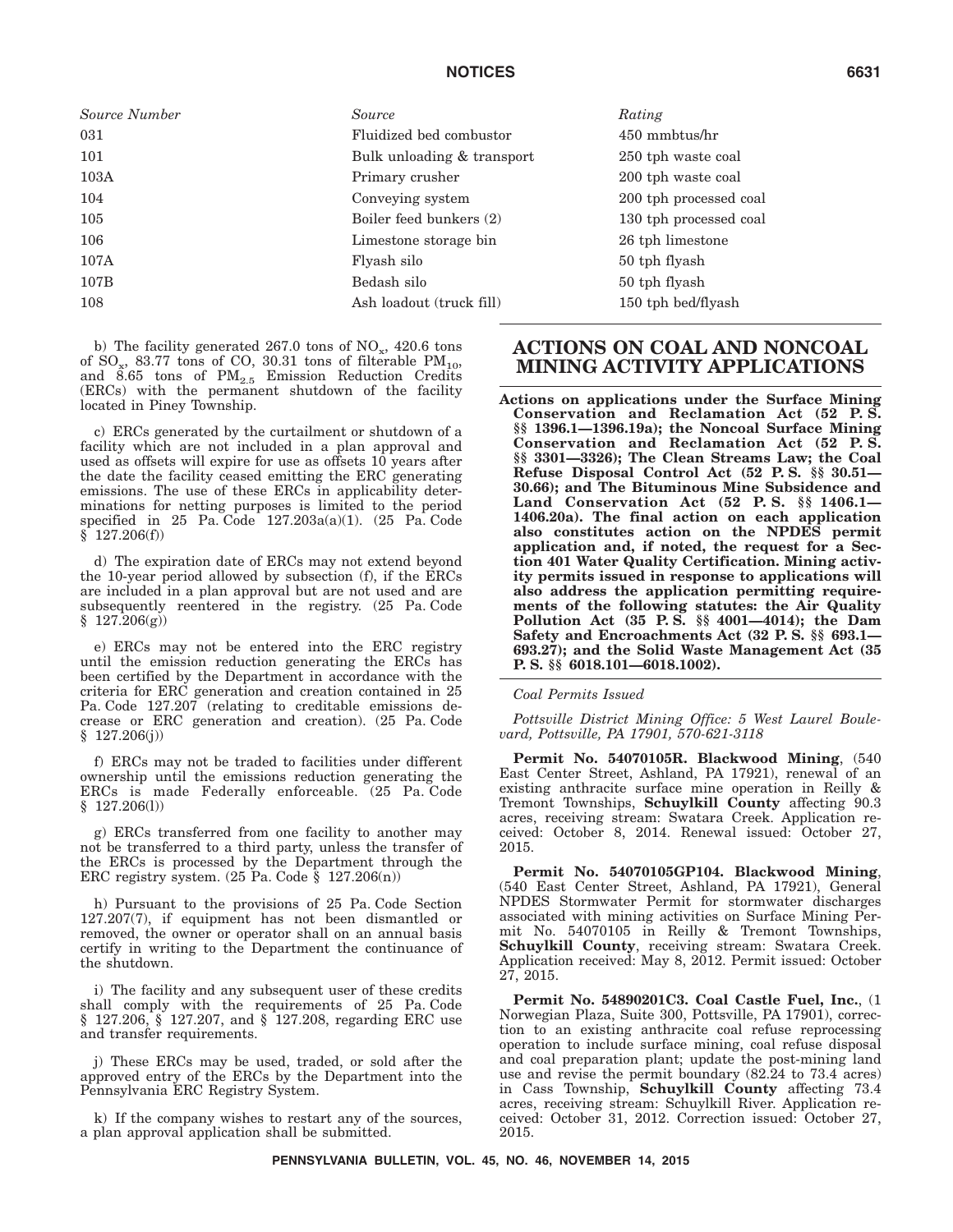**Permit No. 54-305-029GP12. Coal Castle Fuel, Inc.**, (1 Norwegian Plaza, Suite 300, Pottsville, PA 17901), general operating permit to operate a coal preparation plant on Surface Mining Permit No. 54890201 in Cass Township, **Schuylkill County**. Application received: October 31, 2012. Permit issued: October 27, 2015.

**Permit No. 54890201R4. Coal Castle Fuel, Inc.**, (1 Norwegian Plaza, Suite 300, Pottsville, PA 17901), renewal of an existing anthracite surface mine, coal refuse reprocess, refuse disposal and preparation plant operation in Cass Township, **Schuylkill County** affecting 73.4 acres, receiving stream: Schuylkill River. Application received: November 19, 2013. Renewal issued: October 27, 2015.

**Permit No. 54890102GP104R. Coal Castle Fuel, Inc.**, (1 Norwegian Plaza, Suite 300, Pottsville, PA 17901), renewal of General NPDES Stormwater Permit for stormwater discharges associated with mining activities on Surface Mining Permit No. 54890201 in Cass Township, **Schuylkill County**, receiving stream: Schuylkill River. Application received: November 19, 2013. Renewal issued: October 27, 2015.

#### *Noncoal Permits Issued*

*Pottsville District Mining Office: 5 West Laurel Boulevard, Pottsville, PA 17901, 570-621-3118*

**Permit No. 58152802. Neilton Dias**, (503 Morgan Highway, Clarks Summit, PA 18411), Commencement operation and restoration of a quarry operation in Lathrop Township, **Susquehanna County** affecting 5.0 acres, receiving stream: Horton Creek. Application received: May 21, 2015. Permit issued: October 27, 2015.

**Permit No. 58152802GP104. Neilton Dias**, (503 Morgan Highway, Clarks Summit, PA 18411), General NPDES Stormwater Permit for stormwater discharges associated with mining activities on Surface Mining Permit No. 58152802 in Lathrop Township, **Susquehanna County**, receiving stream: Horton Creek. Application received: May 21, 2015. Permit issued: October 27, 2015.

**Permit No. 58150808. Timberland Resources, LLC**, (28 Rainbow Ridge Road, Windsor, NY 13865), Commencement operation and restoration of a quarry operation in Liberty Township, **Susquehanna County** affecting 5.0 acres, receiving stream: unnamed tributary to Snake Creek. Application received: June 24, 2015. Permit issued: October 29, 2015.

**Permit No. 58150808GP104. Timberland Resources, LLC**, (28 Rainbow Ridge Road, Windsor, NY 13865), General NPDES Stormwater Permit for stormwater discharges associated with mining activities on Surface Mining Permit No. 58150808 in Liberty Township, **Susquehanna County**, receiving stream: unnamed tributary to Snake Creek. Application received: June 24, 2015. Permit issued: October 29, 2015.

### **ACTIONS ON BLASTING ACTIVITY APPLICATIONS**

**Actions on applications under the Explosives Acts of 1937 and 1957 and 25 Pa. Code § 211.124. Blasting activity performed as part of a coal or noncoal mining activity will be regulated by the mining permit for that coal or noncoal mining activity.**

*Blasting Permits Issued*

*New Stanton District Office: 131 Broadview Road, New Stanton, PA 15672, 724-925-5500*

**65154101. Coal Loaders, Inc.** (P. O. Box 556, Ligonier, PA 15658). Blasting activity permit for the reclamation project at the Troy GFCC, located in Unity Township, **Westmoreland County** with an exploration date of December 31, 2016. Blasting permit issued: October 22, 2015.

*Pottsville District Mining Office: 5 West Laurel Boulevard, Pottsville, PA 17901, 570-621-3118*

**Permit No. 06154109. J. Roys, Inc.**, (P. O. Box 125, Bowmansville, PA 17507), construction blasting for Mohrsville Duck Farm Warehouse in Centre Township, **Berks County** with an expiration date of October 26, 2016. Permit issued: October 27, 2015.

**Permit No. 15154109. Brubacher Excavating, Inc.**, (P. O. Box 528, Bowmansville, PA 17507), construction blasting for Linden Hall in East Whiteland Township, **Chester County** with an expiration date of October 16, 2016. Permit issued: October 27, 2015.

**Permit No. 36154146. J. Roys, Inc.**, (P. O. Box 125, Bowmansville, PA 17507), construction blasting for 929 Turnpike Road in West Donegal Township, **Lancaster County** with an expiration date of October 26, 2016. Permit issued: October 27, 2015.

**Permit No. 40154110. Explosive Service, Inc.**, (7 Pine Street, Bethany, PA 18431), construction blasting for Wilkes-Barre Scranton International Airport Borrow Area in Pittston Township, **Luzerne County** with an expiration date of October 26, 2016. Permit issued: October 28, 2015.

### **FEDERAL WATER POLLUTION CONTROL ACT SECTION 401**

The Department has taken the following actions on previously received permit applications, requests for Environmental Assessment approval and requests for Water Quality Certification under section 401 of the Federal Water Pollution Control Act (FWPCA) (33 U.S.C.A. § 1341).

Except as otherwise noted, the Department has granted 401 Water Quality Certification certifying that the construction and operation described will comply with sections 301—303, 306 and 307 of the FWPCA (33 U.S.C.A. §§ 1311—1313, 1316 and 1317) and that the construction will not violate applicable Federal and State water quality standards.

Persons aggrieved by an action may appeal that action to the Environmental Hearing Board (Board) under section 4 of the Environmental Hearing Board Act and 2 Pa.C.S. §§ 501—508 and 701—704. The appeal should be sent to the Environmental Hearing Board, Second Floor, Rachel Carson State Office Building, 400 Market Street, PO Box 8457, Harrisburg, PA 17105-8457, (717) 787-3483. TDD users may contact the Board through the Pennsylvania AT&T Relay Service, (800) 654-5984. Appeals must be filed with the Board within 30 days of publication of this notice in the *Pennsylvania Bulletin* unless the appropriate statute provides a different time period. Copies of the appeal form and the Board's rules of practice and procedure may be obtained from the Board. The appeal form and the Board's rules of practice and procedure are also available in Braille or on audiotape from the Secretary to the Board at (717) 787-3483. This paragraph does not, in and of itself, create a right of appeal beyond that permitted by applicable statutes and decisional law.

For individuals who wish to challenge an action, the appeal must reach the Board within 30 days. A lawyer is not needed to file an appeal with the Board.

**PENNSYLVANIA BULLETIN, VOL. 45, NO. 46, NOVEMBER 14, 2015**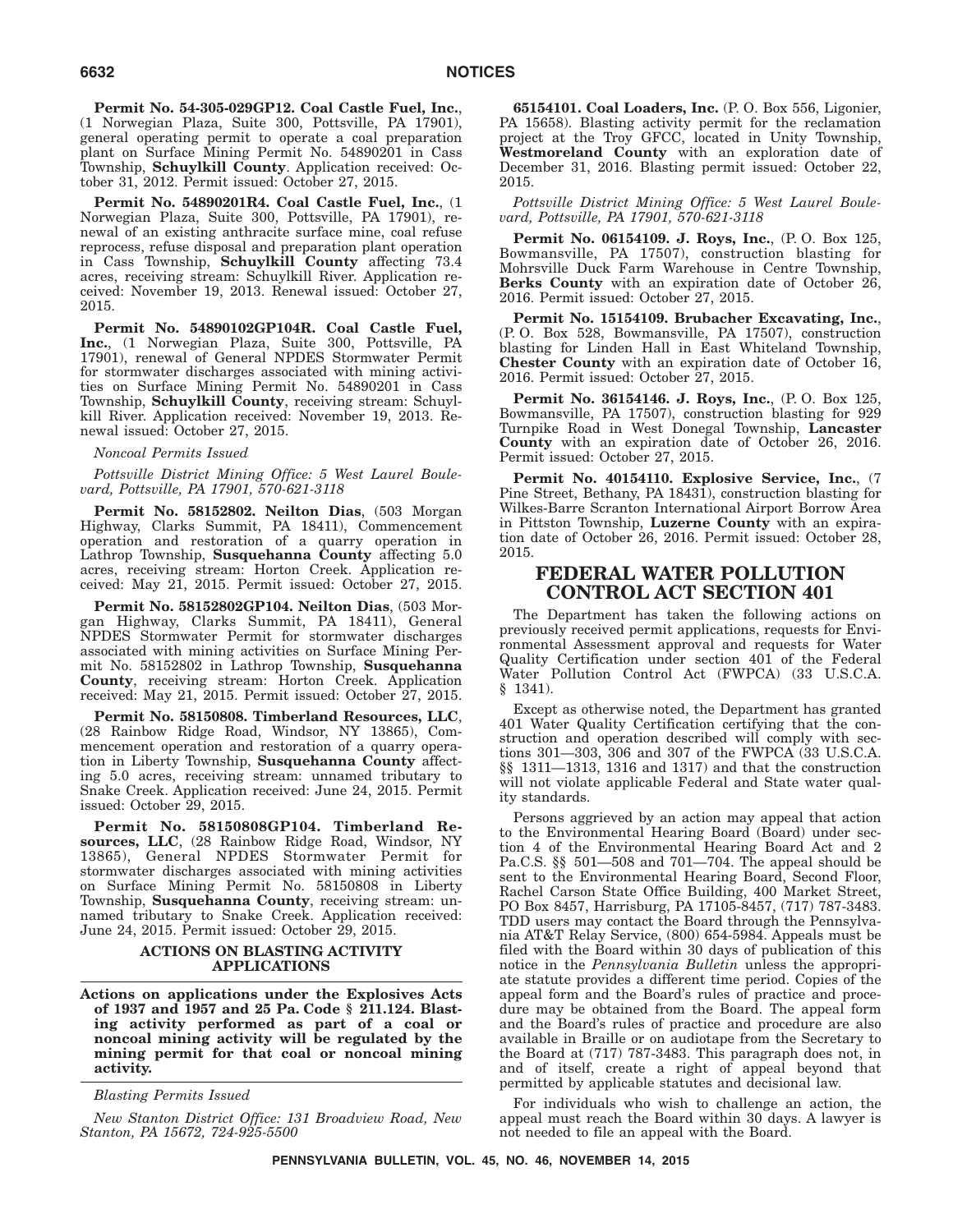Important legal rights are at stake, however, so individuals should show this notice to a lawyer at once. Persons who cannot afford a lawyer may qualify for free pro bono representation. Call the Secretary to the Board at (717) 787-3483 for more information.

**Actions on applications for the following activities filed under the Dam Safety and Encroachments Act (32 P. S. §§ 693.1—693.27), section 302 of the Flood Plain Management Act (32 P. S. § 679.302) and The Clean Streams Law and Notice of Final Action for Certification under section 401 of the FWPCA.**

*Permits, Environmental Assessments and 401 Water Quality Certifications Issued:*

#### **WATER OBSTRUCTIONS AND ENCROACHMENTS**

*Southcentral Region: Waterways & Wetlands Program, 909 Elmerton Avenue, Harrisburg, PA 17110, Ed Muzic, Section Chief, 717.705.4802.*

**E36-932: Caernarvon Township**, 2147 Main Street, Narvon, PA 17555 in Caernarvon Township, **Lancaster County**, U.S. Army Corps of Engineers, Baltimore District.

To relocate 445 lineal feet of the Conestoga River resulting in a net loss of 25 lineal feet, to remove 1,750 cubic yards of fill, and to install and maintain: 1) 2 rock cross vanes, 2) 295 lineal feet of 5 foot high boulder wall stream bank protection, 3) 2 mud sill stream habitat facilities, 4) a 62 foot long by 8 foot wide steel and wood pedestrian bridge, 5) a 742 square foot fishing and observation deck, 6) a 32 foot long by 6 foot wide, wood pedestrian bridge over a mill race, 7) a 57 foot long by 8 foot wide wood elevated walkway, 8) a 12 inch diameter steel casing utility line, and 9) place 1,100 cubic feet of fill in the floodway. All the above activities will be in the floodway or over the Conestoga River (WWF, MF) (Latitude:  $40^{\circ}$  07'  $50''$ ; Longitude:  $-75^{\circ}$   $58'$   $37''$ ) for the purpose of reducing stream bank degradation and improving the flood carrying capacity of the river. No wetlands will be impacted from this portion of the project; and to relocate 200 lineal feet of an unnamed tributary to the Conestoga River resulting in a net loss of 161 lineal feet, to remove 600 cubic yards of fill, and to install and maintain: 1) 2 rock cross vanes, 2) 85 lineal feet of 5 foot high boulder wall stream bank protection, and 3) a 12 inch diameter steel casing utility line. One hundred forty nine (149) square feet of existing wetlands will be permanently impacted. Two thousand square feet (2,000) of new constructed wetlands are proposed. All the above activities are in the floodway or over the unnamed tributary to the Conestoga River (WWF, MF) (Latitude: 40° 07' 50"; Longitude:  $-75^{\circ}$  58' 37") for the purpose of reducing stream bank degradation and improving the flood carrying capacity of the river. The permit was issued on October 30, 2015.

**E22-616: Steelton Borough**, 123 N. Front Street, Steelton, PA 17113 in Steelton Borough, **Dauphin County**, U.S. Army Corps of Engineers, Baltimore District.

To construct an exterior entrance access and new HVAC system at the Trewick Street Pump Station (Lat: 40° 14'<br>9" N Long: 76° 50' 40" W). Each component will be constructed on a new exterior elevated platform. The entrance access will consist of stairs, handrail, access door, and concrete sidewalk. Borough staff will use the entrance for better access to certain portions of the pump station necessary for operation. The project is located in the Susquehanna River (WWF) floodplain. There are no wetlands on site. Total proposed impacts are 100 square feet (access = 69 sqft,  $\angle HVAC = 31$  sqft). The permit was issued on October 27, 2015.

*Southwest Region: Waterways and Wetlands Program Manager, 400 Waterfront Drive, Pittsburgh, PA 15222- 4745.*

**E63-665, Fallowfield Township**, 9 Memorial Drive, Charleroi, PA 15022, Fallowfield Township, **Washington County**, ACOE Pittsburgh District.

Has been given consent to:

Remove two existing culverts and to construct and maintain one, 14 ft wide by 80 ft long box culvert, with wingwalls and 20 linear foot rock apron, relocate an existing water utility line crossing and remove an existing gas utility line crossing across an unnamed tributary to Pigeon Creek (WWF), for the purpose of maintaining access at the intersection of Main Street and Bentleyville Road SR 2023 (Monongahela, PA USGS topographic quadrangle, N: 0.5 inches; W: 16.2 inches; Latitude: 40° 7' 38"; Longitude: -79° 59′ 22″), in Fallowfield Township, Wash**ington County**.

*Northwest Region: Waterways and Wetlands Program Manager, 230 Chestnut Street, Meadville, 16335.*

**E10-497, PA DOT, District 10-0**, P. O. Box 429, Indiana, PA 15701 in Winfield Township, **Butler County**. ACOE Pittsburgh District.

To remove the existing structure and to construct and maintain an integral abutment PA I-beam bridge having a span of 49 feet 4 inches and an underclearance of 11 feet 2.75 inches on a 70° skew across Little Buffalo Creek on SR 2010 Segment 0240 Offset 2137 approximately 1 mile east of its intersection with SR 356. The proposed structure will be constructed 53 feet downstream of the existing structure. (Saxonburg, PA Quadrangle N: 40°, 45′, 54.7″; W: -79°, 45′, 55.8″)

**E61-298, Oil Creek Township**, 16835 Shreve Run Road, Pleasantville PA 16341 in Oil Creek Township, **Venango County**, ACOE Pittsburgh District.

To install a wastewater collection system consisting of approximately 72,750 feet of small diameter, low pressure sewer including the following aquatic resource impacts:

1) 8 pipeline wetland crossings installed by horizontal directional drill [length of wetland crossings are: 204 feet, 16 feet, 53 feet, 7 feet, 919 feet, 66 feet, and 235 feet]

2) 5 pipeline stream crossings installed by horizontal directional drill [3 crossings of tributaries to Pine Creek, 1 crossing of a tributary to Pithole Creek, and 1 crossing of a tributary to West Pithole Creek]

3) 11 pipeline crossings of streams with drainage areas less than 100 acres installed by horizontal directional drill [7 crossings of tributaries to Pine Creek, 3 crossings of tributaries to West Pithole Creek, and 1 crossing of a tributary to West Pine Creek]

*Northwest Region: Oil and Gas Program Manager, 230 Chestnut Street, Meadville, PA 16335; 814-332-6141*

**E42-08-015, Seneca Resources Corporation**, 51 Zents Boulevard, Brookville, PA 15825-2701. Shawmut Grade Road Realignment (McKean), in Sergeant Township, **McKean County**, Army Corps of Engineers Pittsburgh District (Crosby and Hazel Hurst, PA Quadrangle N: 41° 41′ 10.68″; W: -78° 29′ 34.69″).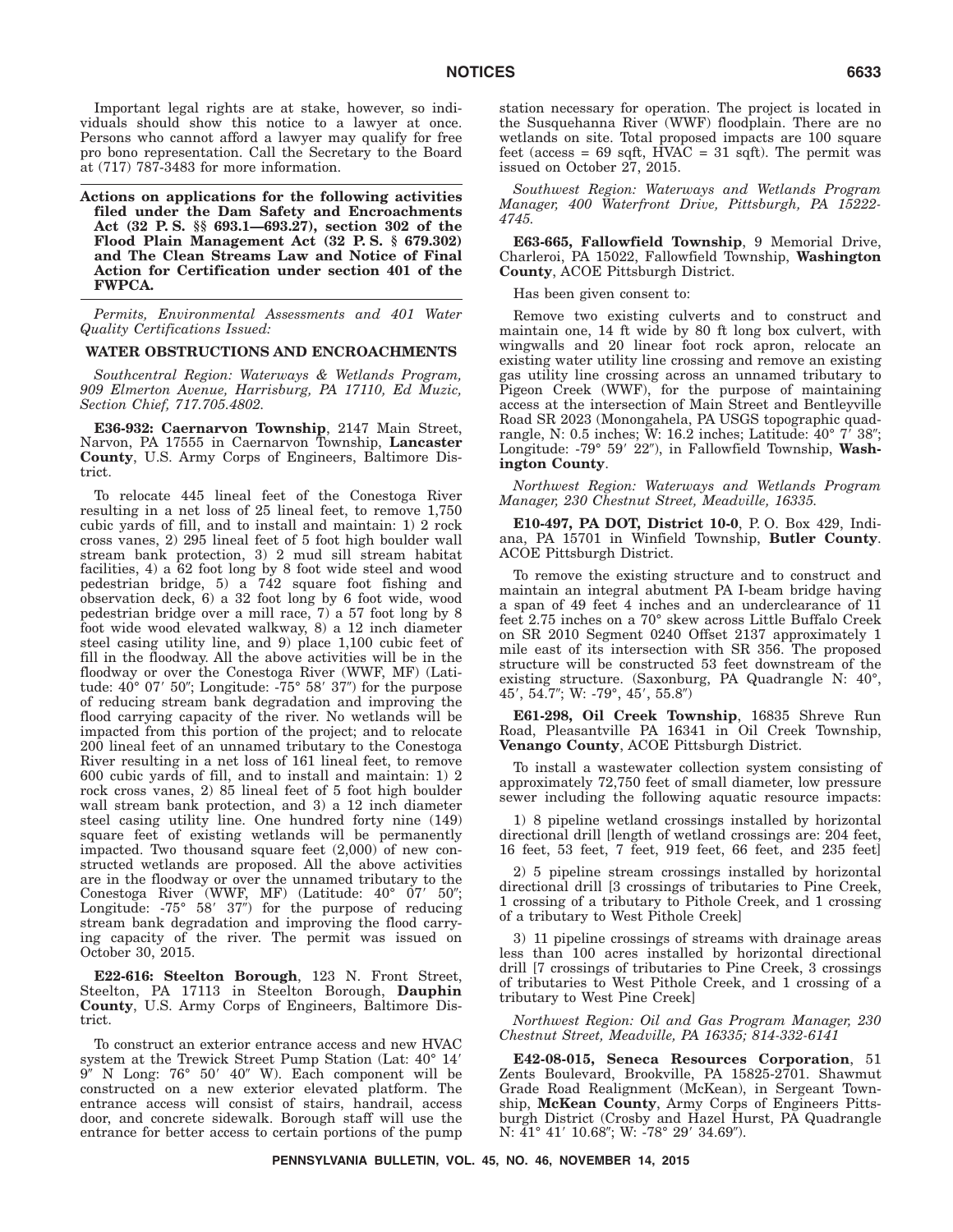The applicant proposes to realign a portion of Shawmut Grade Road that crosses over an abandoned railroad grade. The proposed work plans to realign the roadway approximately 40 feet to the West, filling in wetlands

within the former railroad corridor. The water obstructions and encroachments in the McKean County are described below:

To construct and maintain:

| Impact No. | Description of Impact                                                                                                                                                                                                                             | Latitude/Longitude          |
|------------|---------------------------------------------------------------------------------------------------------------------------------------------------------------------------------------------------------------------------------------------------|-----------------------------|
|            | Fill of .003 acre of permanent impact to palustrine emergent (PEM)<br>wetland and .003 acre of temporary impact for Construction of<br>Shawmut Grade Road and Construction easement for maintenance.                                              | 41.68657600<br>-78.49349900 |
| ๑          | Realignment of Shawmut Grade Road with the installation of two (2)<br>18" diameter by 125 feet long HDPE pipes and fill resulting in .01 acre<br>of temporary impact and 0.02 acre of permanent impacts to palustrine<br>emergent (PEM) wetlands. | 41.68630000<br>-78.49297000 |
| 3          | Filling of palustrine emergent (PEM) wetlands for the realignment of<br>Shawmut Grade Road resulting in 0.02 acre of permanent impact.                                                                                                            | 41.68582400<br>-78.49348400 |

In McKean County, the project will result in a total of .04 acre of permanent wetland impacts from road crossings.

### **ENVIRONMENTAL ASSESSMENT**

*Northcentral Region: Program Manager, Waterways & Wetlands Program, 208 West Third Street, Williamsport, PA 17701*

**EA49-004. Anthracite Outdoor Adventure Area Authority Abandoned Mine Drainage Treatment Project**, 2.5 miles west of Shamokin in Bear Valley between State Routes 225 and 2044, Shamokin, PA 17872. Carbon Run Bluegill Pond discharges, Carbon Run watershed, Zerbe Township, **Northumberland County**, ACOE Baltimore District (Trevorton Quadrangle; Latitude 40° 46' 36.9" N; Longitude 76° 37' 34.2" W).

The Northumberland County Anthracite Outdoor Adventure Area Authority (AOAAA) is authorized to construct a passive abandoned mine drainage (AMD) remediation project for the headwaters and tributaries to Carbon Run. The system will consist of three separate treatment systems. The Bluegill Pond Upper site will convert an AMD pool into an anoxic limestone cell followed by a settling basin. Bluegill Pond Lower is the second site and will collect AMD seeps in a limestone-filled basin followed by a settling pond and aerobic polishing wetland. The last site is located in the headwaters of Carbon Run and consists of placing limestone at the downstream end of an abandoned mining pit called Aluminum Pond and its discharge channel as well as a small AMD pool to provide the necessary alkalinity. The applicant states that these projects will remove up to 90% of the metals and acidity in these areas. This work will have the following impacts:

| Activity       | Latitude                 | Longitude       | Resource | Impack/<br>Temporary or<br>Permanent |
|----------------|--------------------------|-----------------|----------|--------------------------------------|
| Limestone Cell | $40^{\circ}$ 46' 42.4" N | 76° 37′ 29.1″ W | Stream   | 45 LF/Permanent                      |
| Limestone Cell | $40^{\circ}$ 46' 36.9" N | 76° 37′ 34.2″ W | Wetland  | 1,238 SF/Permanent                   |
| Limestone Cell | $40^{\circ}$ 46' 36.9" N | 76° 37′ 34.2″ W | Stream   | 357 LF/Permanent                     |
| Limestone Cell | $40^{\circ}$ 46' 08.3" N | 76° 38′ 08.6″ W | Stream   | 320 LF/Permanent                     |
| Limestone Cell | $40^{\circ}$ 46' 08.3" N | 76° 38′ 08.6″ W | Wetland  | 780 SF/Permanent                     |

Mitigation for these impacts is a combination of the creation of a polishing wetland adjacent to the treatment system and downstream water quality improvement in the Carbon Run watershed. Under current conditions, there is very limited aquatic life in these areas due to elevated metals and a low pH.

### **EROSION AND SEDIMENT CONTROL**

The following Erosion and Sediment Control permits have been issued.

Persons aggrieved by an action may appeal that action to the Environmental Hearing Board (Board) under section 4 of the Environmental Hearing Board Act and 2 Pa.C.S. §§ 501—508 and 701—704. The appeal should be sent to the Environmental Hearing Board, Second Floor, Rachel Carson State Office Building, 400 Market Street, PO Box 8457, Harrisburg, PA 17105-8457, (717) 787-3483. TDD users may contact the Board through the Pennsylvania AT&T Relay Service, (800) 654-5984. Appeals must be filed with the Board within 30 days of publication of this notice in the *Pennsylvania Bulletin* unless the appropriate statute provides a different time period. Copies of the appeal form and the Board's rules of practice and procedure may be obtained from the Board. The appeal form and the Board's rules of practice and procedure are also available in Braille or on audiotape from the Secretary to the Board at (717) 787-3483. This paragraph does not, in and of itself, create a right of appeal beyond that permitted by applicable statutes and decisional law.

For individuals who wish to challenge an action, the appeal must reach the Board within 30 days. A lawyer is not needed to file an appeal with the Board.

Important legal rights are at stake, however, so individuals should show this notice to a lawyer at once. Persons who cannot afford a lawyer may qualify for free pro bono representation. Call the Secretary to the Board at (717) 787-3483 for more information.

*Southwest Region: Waterways & Wetlands Program Manager, 400 Waterfront Drive, Pittsburgh, PA 15222- 4745.*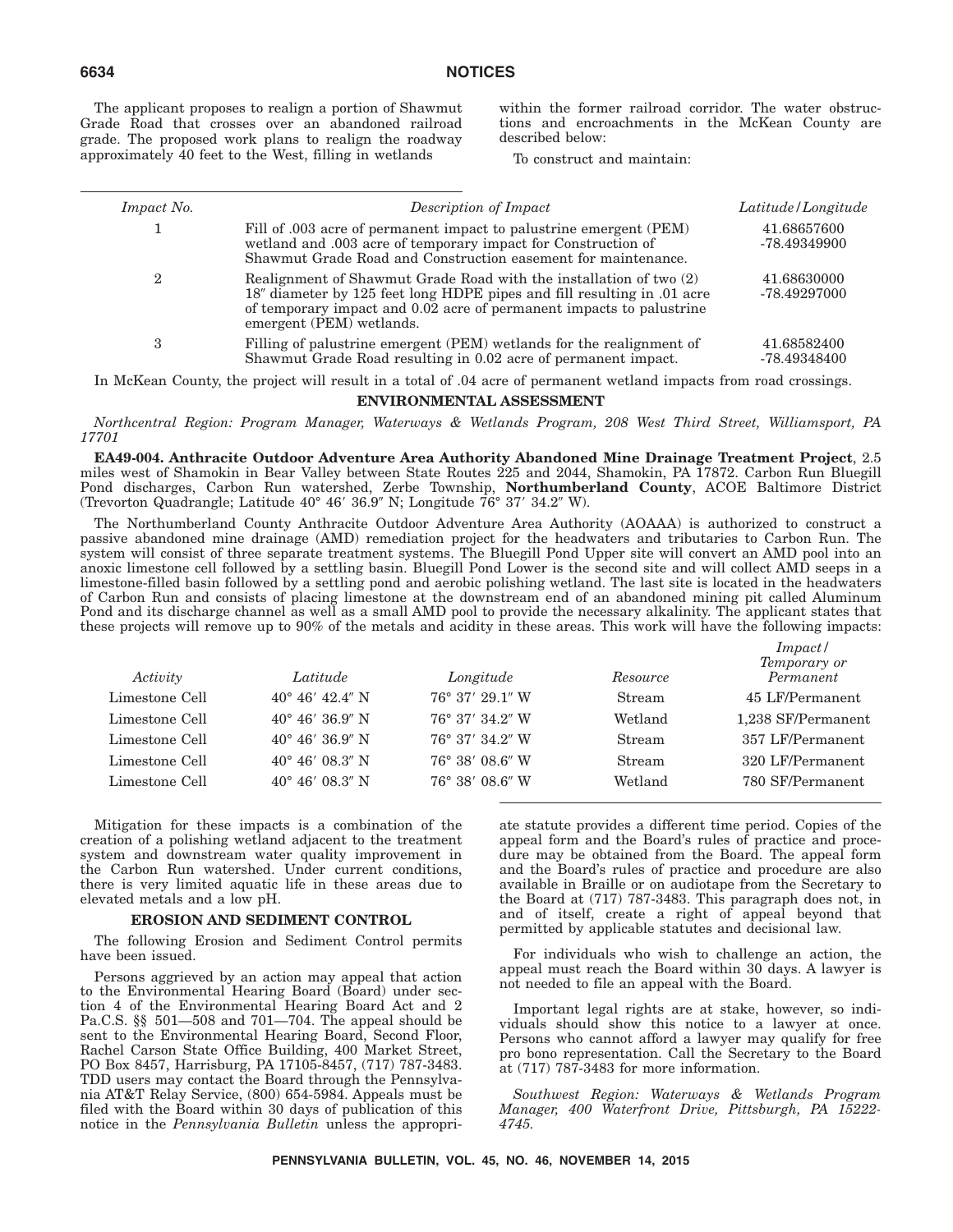| ESCGP-2 No.                                                                                                                                                                                                                                                      | Applicant Name &<br>Address                                                                                                                           | County |                 | Municipality                                                                                                                                                                                                                                                                                                                                                                | Receiving<br>Water/Use                                  |
|------------------------------------------------------------------------------------------------------------------------------------------------------------------------------------------------------------------------------------------------------------------|-------------------------------------------------------------------------------------------------------------------------------------------------------|--------|-----------------|-----------------------------------------------------------------------------------------------------------------------------------------------------------------------------------------------------------------------------------------------------------------------------------------------------------------------------------------------------------------------------|---------------------------------------------------------|
| ESG0012515006                                                                                                                                                                                                                                                    | Sunoco Pipeline, LP<br>525 Fritztown Road<br>Sinking Spring, PA 19608                                                                                 | County | Washington      | Chartiers Township                                                                                                                                                                                                                                                                                                                                                          | UNT to Chartiers<br>Run (WWF);<br>Westland Run<br>(WWF) |
| ESCGP-2 # ESX10-131-0023(01)<br>Applicant Name Carrizo Marcellus, LLC<br>Contact Person Gary Byron<br>Address 251 Drain Lick Road<br>City, State, Zip Drifting, PA 16834                                                                                         | Eastern Region: Oil & Gas Management Program Man-<br>ager, 208 West Third Street, Williamsport, PA 17701                                              |        | County Cameron  | Township(s) Shippen & Lumber Twps<br>Receiving Stream(s) and Classification(s) UNT to Bigger<br>Run (HQ-CWF), UNTs to Finley Run (CWF), Tannery<br>Hollow Run (CWF)<br>Secondary-Bigger Run (HQ-CWF), Finley Run (CWF),<br>Sterling Run (CWF)                                                                                                                               |                                                         |
| County Wyoming<br>Township(s) Washington Twp<br>(CWF)<br>Secondary-Susquehanna River<br>ESCGP-2 # ESX10-131-0022(01)<br>Applicant Name Carrizo Marcellus, LLC<br>Contact Person Gary Byron<br>Address 251 Drain Lick Road<br>City, State, Zip Drifting, PA 16834 | Receiving Stream(s) and Classification(s) Taques Creek                                                                                                |        | County Lycoming | ESCGP-2 # ESG29-081-15-0022<br>Applicant Name Regency Marcellus Gathering, LLC<br>Contact Person Kevin Roberts<br>Address 101 West Third Street<br>City, State, Zip Williamsport, PA 17701<br>Township(s) Eldred & Loyalsock Twps<br>Receiving Stream(s) and Classification(s) UNT to Lick<br>Run (TSF), Lick Run (TSF), Mill Creek (TSF)<br>Secondary-Loyalsock Creek (EV) |                                                         |
| County Wyoming<br>Township(s) Washington Twp<br>Mill Brook<br>Secondary-Susquehanna River<br>ESCGP-2 # ESX29-015-15-0015<br>Contact Person Eric Haskins                                                                                                          | Receiving Stream(s) and Classification(s) Meshoppen<br>Creek (CWF), Taques Creek (CWF) & UNT to Billings<br>Applicant Name Chesapeake Appalachia, LLC |        | County Cameron  | ESCGP-2 # ESX11-023-0004(01)<br>Applicant Name Samson Exploration LLC<br>Contact Person Stephen Trujillo<br>Address 110 W 7th St, Ste 2000<br>City, State, Zip Tulsa, OK 74119-1076<br>Township(s) Shippen & Lumber Twps<br>Receiving Stream(s) and Classification(s) Portable Run<br>(EV), Miller Hollow (EV)<br>Secondary—Sterling Run (CWF), Portable Run (EV)           |                                                         |
| Address 14 Chesapeake Lane<br>City, State, Zip Sayre, PA 18840<br>County Bradford<br>Township(s) Burlington Twp<br>(WWF)<br>Secondary-Sugar Creek (WWF)<br>ESCGP-2 # ESX10-015-0113(01)                                                                          | Receiving Stream(s) and Classification(s) Wallace Run<br>Applicant Name Chesapeake Appalachia, LLC                                                    |        | County Cameron  | ESCGP-2 # ESX10-023-0005(01)<br>Applicant Name Samson Exploration LLC<br>Contact Person Stephen Trujillo<br>Address 110 W 7th St, Ste 2000<br>City, State, Zip Tulsa, OK 74119-1076<br>Township(s) Shippen Twp<br>Receiving Stream(s) and Classification(s) Finley Run                                                                                                      |                                                         |
| Contact Person Eric Haskins<br>Address 14 Chesapeake Lane<br>City, State, Zip Sayre, PA 18840<br>County Bradford<br>Township(s) Orwell Twp<br>(CWF)<br>Secondary-Wysox Creek (CWF)                                                                               | Receiving Stream(s) and Classification(s) Johnson Creek                                                                                               |        |                 | (EV), Portable Run (EV)<br>Secondary-Sterling Run (CWF), Sterling Run (CWF)<br>$ESCGP-2 \# ESX10-115-0054(01)$<br>Applicant Name Chief Oil & Gas LLC<br>Contact Person Jeffrey Deegan<br>Address 1720 Sycamore Road<br>City, State, Zip Montoursville, PA 17754                                                                                                             |                                                         |
| $ESCGP-2 \# ESX10-023-0004(01)$<br>Applicant Name Samson Exploration LLC<br>Contact Person Stephen Trujillo<br>Address 110 W 7th St, Ste 2000<br>City, State, Zip Tulsa, OK 74119-1076                                                                           |                                                                                                                                                       |        | (CWF)           | County Susquehanna<br>Township(s) Lathrop Twp<br>Receiving Stream(s) and Classification(s) Horton Creek<br>Secondary-Tunkhannock Creek                                                                                                                                                                                                                                      |                                                         |
| County Cameron<br>Township(s) Shippen Twp                                                                                                                                                                                                                        | Receiving Stream(s) and Classification(s) UNT to Bigger<br>Run (HQ-CWF), UNT to Finley Run (CWF)<br>Secondary—Bigger Run (HQ-CWF), Finley Run (CWF)   |        |                 | Southwest Region: Oil & Gas Program Mgr., 400 Water-<br>front Dr., Pittsburgh, PA<br>ESCGP-2 No: ESX15-125-0013<br>Applicant Name: Rice Poseidon Midstream LLC<br>Contact Person Kyle Shirey                                                                                                                                                                                |                                                         |
| ESCGP-2 # ESG29-023-15-0010<br>Applicant Name Samson Exploration LLC<br>Contact Person Stephen Trijillo<br>Address 110 W 7th St, Ste 2000<br>City, State, Zip Tulsa, OK 74119-1076                                                                               |                                                                                                                                                       |        |                 | Address: 400 Woodcliff Drive<br>City: Canonsburg State: PA Zip Code: 15317<br>County: Washington Township: West Pike Run<br>Receiving Stream(s) and Classifications: Pike Run, UNT<br>Pike Run/Middle Monongahela River; Other TSF                                                                                                                                          |                                                         |

**PENNSYLVANIA BULLETIN, VOL. 45, NO. 46, NOVEMBER 14, 2015**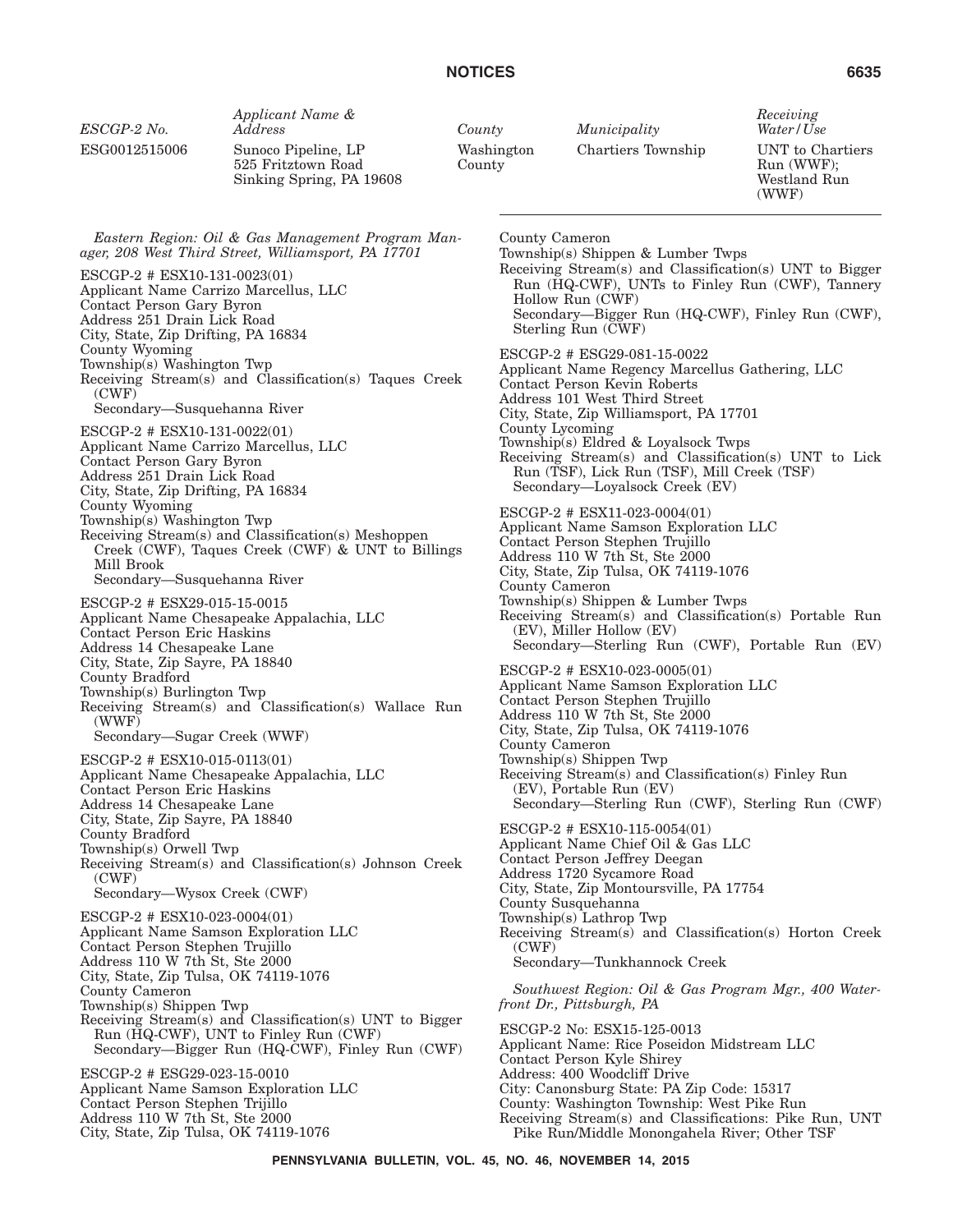ESCGP-2 No.: ESG15-059-0018 Applicant Name: Vantage Energy Appalachia II LLC Contact Person: John J Moran Jr Address: 116 Inverness Drive East Suite 107 City: Englewood State: CO Zip Code: 80112 County: Greene Township(s): Center Gray & Morris Receiving Stream(s) and Classifications: UNT to Grays Fork (HQ-WWF)/South Fork Tenmile; UNT to Patterson Creek (HQ-WWF)/South Fork Tenmile Creek; HQ; Other WWF ESCGP-2 No.: ESX15-059-0043 Applicant Name: EQT Production Company Contact Person: Todd Klaner Address: 2400 Zenith Ridge Road Suite 200 City: Canonsburg State: PA Zip Code: 15317 County: Greene Township(s): Washington Receiving Stream(s) and Classifications: UNT to Ruff Creek (WWF); Other Warm Water Fishery (WWF) ESCGP-2 No.: ESG14-059-0090 Applicant Name: Vantage Energy Appalachia II LLC Contact Person: John J Moran Jr Address: 116 Inverness Drive East Suite 107 City: Englewood State: CO Zip Code: 80112 County: Greene Township(s): Richhill Receiving Stream(s) and Classifications: UNT to Whitehorn Run (TSF)/Wheeling-Buffalo Creeks; UNT to Jacobs Run (HQ-WWF)/South Fork Tenmile Creek; Maranda Run (HQ-WWF)/South Fork Tenmile Creek; HQ; Other WWF, TSF ESCGP-2 No.: ESX13-059-0051 Major Revision Applicant Name: Vista Gathering LLC Contact Person: Mike Hopkins Address: 480 Johnson Road Suite 100 (WWF) **6636 NOTICES**

City: Washington State: PA Zip Code: 15301 County Greene Township(s): Jefferson Receiving Stream(s) and Classifications: 9 UNTs to Muddy Creek; Other Warm Water Fishes ESCGP-2 No.: ESX15-125-0039 Applicant Name: Rice Midstream Holdings LLC Contact Person: Kyle Shirey Address: 400 Woodcliff Drive City: Canonsburg State: PA Zip Code: 15317 County: Washington Township(s): Fallowfield and Carroll Receiving Stream(s) and Classifications: Sawmill Creek and UNTs to Sawmill Creek, UNTs to Pigeon Creek/ Pigeon Creek Watershed; Other WWF ESCGP-2 No.: ESX15-051-0008 Applicant Name: Chevron Appalachia LLC Contact Person: Alex Genovese Address: 800 Mountain View Drive City: Smithfield State: PA Zip Code 15478 County: Fayette Township(s): Luzerne Receiving Stream(s) and Classifications: Rush Run, Tributary 40253 to Rush Run; Other Warm Water Fisheries ESCGP-2 No.: ESX10-051-0017 Renewal Applicant Name: Burnett Oil Co Inc Contact Person: Dan Tomley Address: 375 Southpointe Blvd Suite 430 City: Canonsburg State: PA Zip Code: 15317 County: Fayette Township(s): Georges Receiving Stream(s) and Classifications: UNT to York Run/Monongahela River Watershed; Other WWF

## **SPECIAL NOTICES**

### **Notice of Certification to Perform Radon-Related Activities in Pennsylvania**

In the month of October 2015 Department of Environmental Protection of the Commonwealth of Pennsylvania, under the authority contained in the Radon Certification Act, act of July 9, 1987, P. L. 238, No. 43 (63 P. S. §§ 2001—2014) and regulations promulgated thereunder at 25 Pa. Code Chapter 240, has certified the persons listed below to perform radon-related activities in Pennsylvania. The period of certification is two years. (For a complete list of persons currently certified to perform radon-related activities in Pennsylvania and for information as to the specific testing devices that persons certified for testing or laboratory are certified to use, contact the Bureau of Radiation Protection, Radon Division, P. O. Box 8469, Harrisburg, PA 17105-8469, (1-800-23RADON).

| Name                                 | Address                                    | Type of<br>Certification |
|--------------------------------------|--------------------------------------------|--------------------------|
| Kevin Adams                          | 208 Latimer Ave.<br>Strabane, PA 15363     | Mitigation               |
| Justin Ake                           | 2309 13th St.<br>Altoona, PA 16601         | Testing                  |
| J. Keith Baicker<br>Radiation Data   | PO Box 150<br>Skillman, NJ 08558           | Mitigation               |
| Joseph Baicker                       | PO Box 150<br>Skillman, NJ 08558           | Laboratory Analysis      |
| Kyle Baicker-McKee<br>Radiation Data | PO Box 150<br>Skillman, NJ 08558           | Laboratory Analysis      |
| Diane Clerkin                        | 424 Marion Ave.<br>Lower Gwynedd, PA 19002 | Testing                  |
| Bryan Cole                           | 317 McWilliams Rd.<br>Trafford, PA 15085   | Testing                  |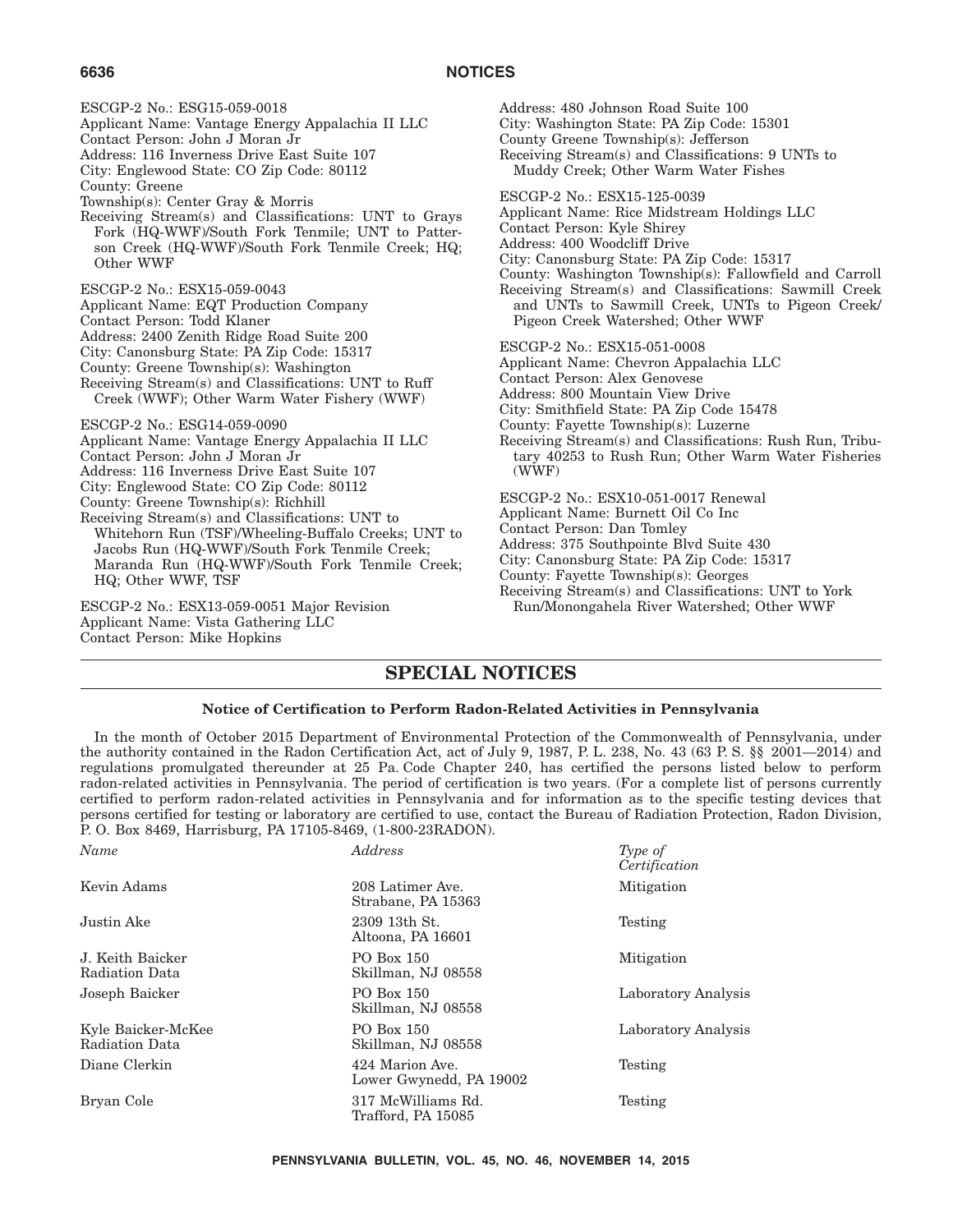| Name                                     | Address                                              | Type of<br>Certific |
|------------------------------------------|------------------------------------------------------|---------------------|
| Timothy Delon                            | 802 Windgap Dr.<br>Cranberry Twp., PA 16066          | Testing             |
| Bruce Eichenlaub                         | 535 Derr Hill Rd.<br>Lock Haven, PA 17745            | Mitigat             |
| Timothy Gentry                           | PO Box 1956<br>Horsham, PA 19044                     | Testing             |
| Albert Gordon                            | 106 Lyric Way<br>Warrington, PA 18976                | Testing             |
| David Grammer<br>RAdata, Inc.            | 27 Ironia Rd., Unit 2<br>Flanders, NJ 07836          | Labora              |
| Daniel Howard                            | 781 Caldwell Ave.<br>New Kensington, PA 15068        | Testing             |
| Robert Huska, Jr.                        | 1329 Glendale Rd.<br>York, PA 17403                  | Testing             |
| <b>Billy Kresge</b>                      | 648 Slocum Ave.<br>Exeter, PA 18643                  | Testing             |
| Lunny Environmental Services             | 2370 York Rd., A9-C<br>Jamison, PA 18929             | Mitigat             |
| John McDermott, III                      | 590 Centerville Rd., #134<br>Lancaster, PA 17601     | Testing             |
| Sara Miller<br>All Pro Inspections       | 250 Stone Jug Rd.<br>Biglerville, PA 17307           | Testing             |
| Joseph Miloser, Jr.                      | 160 Rustic Ridge<br>Fombell, PA 16123                | Mitigat             |
| Keith Pfender                            | 285 Robinson Church Rd.<br><b>Bulger, PA 15019</b>   | Testing             |
| Radon Control Services                   | 1115 Cornell St.<br>Pittsburgh, PA 15212             | Mitigat             |
| Edward Robbins                           | 13 Charter Oak Ct.<br>Doylestown, PA 18901           | Testing             |
| Zachary Rothermel                        | 8020 Mine St.<br>Fogelsville, PA 18051               | Mitigat             |
| Charles A. Smith                         | 211 Sumac Cir.<br>Morgantown, WV 26508               | Mitigat             |
| Maria Stinger                            | PO Box 15811<br>Pittsburgh, PA 15244                 | Testing             |
| Donald Stoltenberg                       | 10522 High Rock Rd.<br>Airville, PA 17302            | Testing             |
| Kenneth Struder                          | PO Box 72722<br>Thorndale, PA 19372                  | Labora              |
| Matthew Tracy                            | 17 Sunnybrook Dr.<br>Doylestown, PA 18901            | Testing             |
| Kyle Turner                              | 16 Ravine Rd.<br>Malvern, PA 19355                   | Testing<br>Mitigat  |
| Robert Vail, Jr.                         | 24 Amanda Ln.<br>Scott Twp., PA 18433                | Mitigat             |
| Clyde Volk<br>1st Home Inspections, Inc. | 1934 Overland Ct.<br>Allison Park, PA 15101          | Testing             |
| Robert Warth, Jr.                        | 3650 Concorde Pkwy., Ste. 100<br>Chantilly, VA 20151 | Testing             |
| Gregg Wesolowski                         | 1510 Susan Dr.<br>Lansdale, PA 19446                 | Testing             |

*Certification* Testing Mitigation Testing Testing Laboratory Analysis Testing Testing Testing Mitigation Testing Testing Mitigation Testing Mitigation Testing Mitigation Mitigation Testing Testing Laboratory Analysis Testing Testing and Mitigation Mitigation Testing Testing

Testing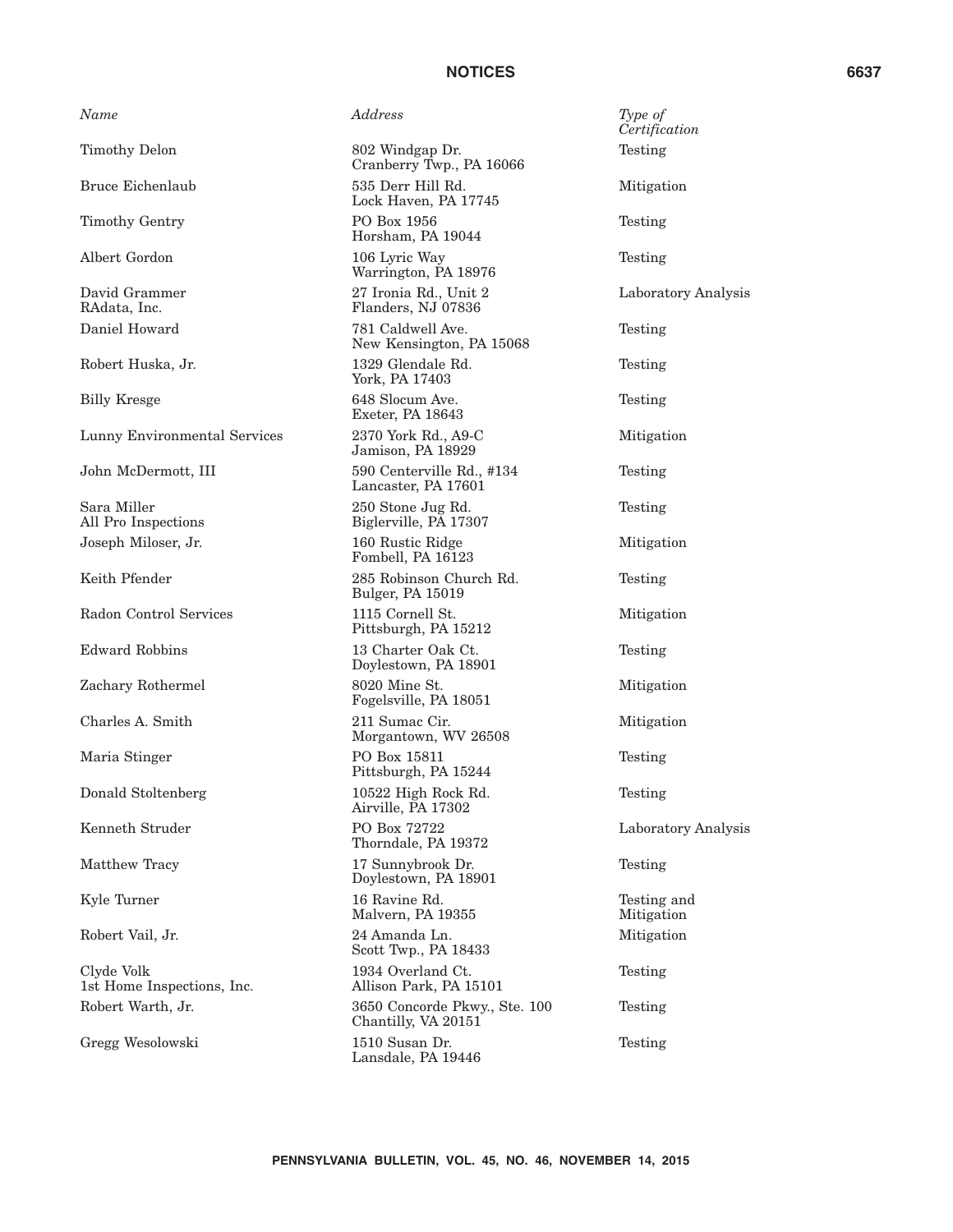*Name Address Type of*

William Whiting 11879 Lake Dr. Conneaut Lake, PA 16316 Gary Winterrowd 1765 Cambridge Dr. State College, PA 16803

*Certification* Testing

Testing

### **Environmental Assessment**

Hollidaysburg Sewer Authority, 1731, N. Juniata Street, Hollidaysburg, PA 16647-0462

The Pennsylvania Infrastructure Investment Authority which administers the Commonwealth's State Revolving Fund is intended to be the funding source for this project. The applicant proposes to replace existing sewers in Sub-basin 11 and on No Juniata Street to eliminate hydraulic overload. The Department's review of the project and the information received in the Uniform Environmental Review for the project has not identified any significant adverse environmental impact resulting from this proposal. The Department hereby approves the Environmental Assessment.

### **NPDES Permit Public Hearing**

*California District Office: 25 Technology Drive, Coal Center, PA 15423, 724-769-1100*

Notice is hereby given that the Department of Environmental Protection, District Mining Operations, 25 Technology Drive, Coal Center, PA 15423, has received a request for a public hearing on the draft NPDES Permit for the LCT Energy, LP, 938 Mt. Airy Drive, Suite 200, Johnstown, PA 15904, new NPDES permit (NPDES No. PA0236241—Mining Permit No. 65131301) published at 45 Pa.B. 5613 (September 12, 2015). The site has three NPDES outfalls located in Donegal Township, Westmoreland County and Saltlick Township, Fayette County.

The new draft NPDES permit lists the following NPDES outfalls:

Outfall 001—Lat: 40° 05' 50" Long: 79° 23' 49"—UNT to #38337 Champion Creek

Outfall 002—Lat: 40° 06′ 05″ Long: 79° 23′ 43″—UNT to #38337 Champion Creek

Outfall 003—Lat: 40° 06′ 05″ Long: 79° 23′ 40″—UNT to #38337 Champion Creek

The Department will hold a public hearing on the new draft NPDES permit application at the Donegal Community Center, 113 Community Center Lane, Donegal, PA 15628 on Tuesday, December 15, 2015, from 1 p.m. until 3 p.m. The nature of the public hearing is to solicit concerns and comments regarding the new draft NPDES permit for the Rustic Ridge #1 Mine. The public hearing will be held in accordance with 25 Pa. Code § 92a.83.

The public hearing is being held at the request of The Mountain Watershed Association, to state their concerns about proposed discharge flow and chemical contents, and concerns about potential flooding and other stream impacts.

A Department representative will be available to receive both written and oral testimony regarding the draft NPDES permit. Testimony will be placed into public record for the draft NPDES permit and considered by Department staff in the review process. A court stenographer will be present to document the expressed concerns.

Person with a disability who wish to attend this public hearing and require an auxiliary aid, service or other accommodation to participate in the proceedings should contact Bonnie Herbert at (724) 769-1100 to discuss how the Department may accommodate needs. If necessary, use the Pennsylvania AT&T Relay Service by calling (800) 654-5984 (TDD users) or (800) 654-5988 (voice users) and request that the call be relayed to Bonnie Herbert at (724) 769-1100.

Copies of the draft NPDES permit are on file for public review, by appointment, at the Department of Environmental Protection, District Mining Operations, 25 Technology Drive, California Technology Park, Coal Center, PA 15423, (724) 769-1100.

[Pa.B. Doc. No. 15-2010. Filed for public inspection November 13, 2015, 9:00 a.m.]

### **Availability of the Governor's Pipeline Infrastructure Task Force Draft Final Report**

In the next decade, this Commonwealth will undergo a substantial pipeline infrastructure growth to transport gas and related byproducts from thousands of wells throughout this Commonwealth. This unprecedented development creates an opportunity for the Commonwealth to engage stakeholders in a collaborative process to achieve a world-class pipeline infrastructure system.

On July 7, 2015, Governor Tom Wolf announced the 48-member Pipeline Infrastructure Task Force (Task Force), informed by 12 different workgroups. The workgroups met over the course of 3 months and developed recommendations for pipeline development with a focus on:

- Agriculture
- Conservation and Natural Resources
- County Government
- Emergency Preparedness
- Environmental Protection
- Historical/Cultural/Tribal Impacts
- Local Government
- Natural Gas End Use
- Pipeline Safety and Integrity
- Public Participation
- Siting and Routing
- Workforce and Economic Development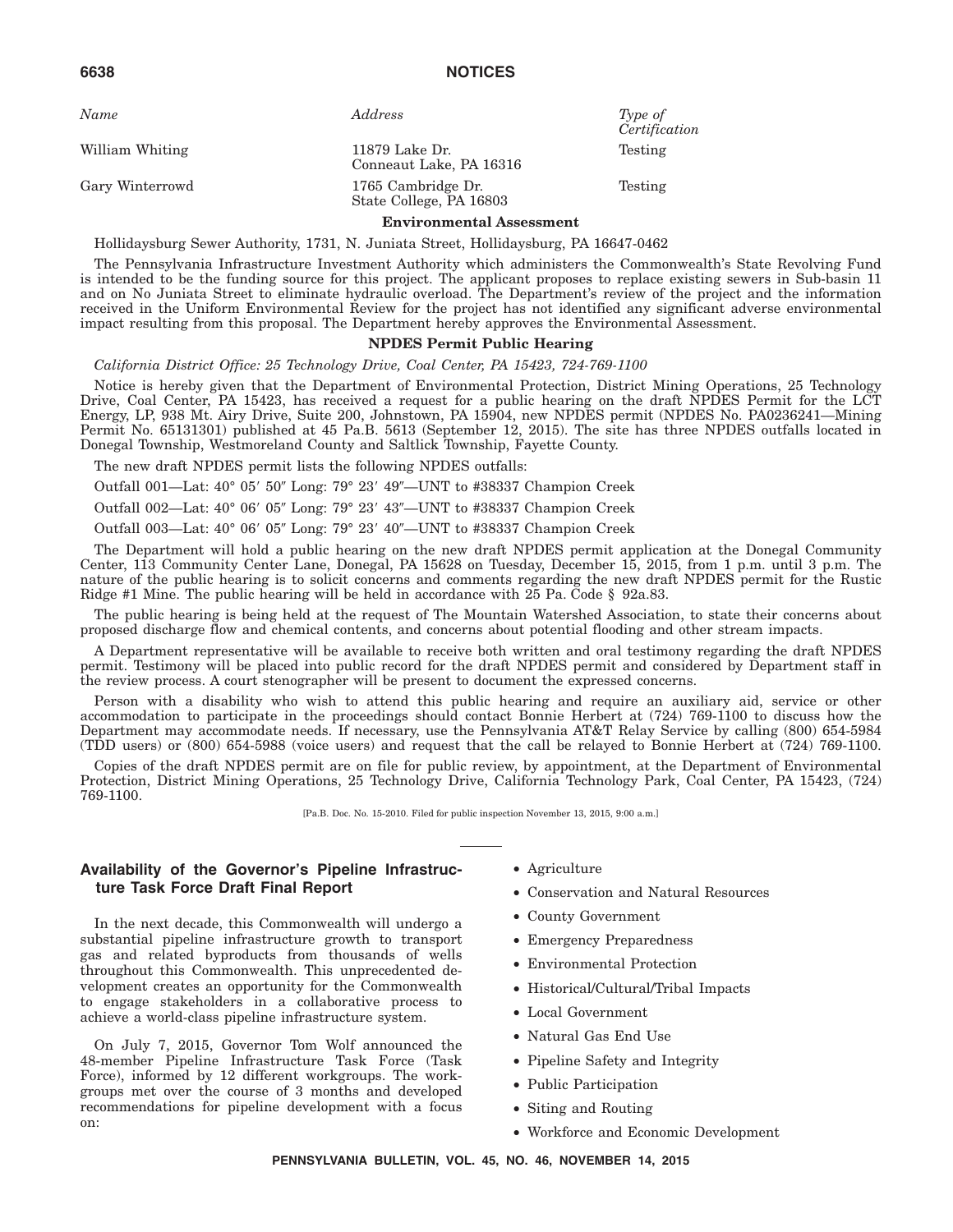The recommendations developed by the workgroups will be reported to the Task Force for additional discussion, consideration and assimilation into the final report that will be presented to Governor Tom Wolf in February 2016.

#### A. *Public Comments*

The Department of Environmental Protection (Department) is now accepting comments on the Draft Task Force Report through December 14, 2015.

Comments submitted by facsimile will not be accepted. Comments, including comments submitted by e-mail, must include the originator's name and address. Commentators are encouraged to submit comments using the Department's online eComment tool at www.ahs.dep.pa.gov/ eComment. Written comments should be submitted to the Department of Environmental Protection, Policy Office, Rachel Carson State Office Building, P. O. Box 2063, Harrisburg, PA 17105-2063, ecomment@pa.gov.

#### B. *Contact*

Questions concerning the comment period and report can be directed to the Task Force at RA-EPPITF@pa.gov. The draft report is available on the Department's web site at www.dep.pa.gov (DEP Keyword: Pipeline Infrastructure Task Force).

Persons in need of accommodations as provided for in the Americans with Disabilities Act of 1990 should contact the Department at (717) 783-8727, or through the Pennsylvania AT&T Relay Service at (800) 654-5984 (TDD users) or (800) 654-5988 (voice users) to discuss how the Department may accommodate their needs.

> JOHN QUIGLEY, *Secretary*

[Pa.B. Doc. No. 15-2011. Filed for public inspection November 13, 2015, 9:00 a.m.]

### **Bid Opportunity**

**OSM 17(1735)105.1, Mine Subsidence Control Project, Houtzdale II, Woodward Township, Clearfield County.** The principal items of work and approximate quantities include 490 linear feet overburden drilling and casing, steel or PVC; 350 linear feet 4-inch air rotary drilling; 500 linear feet 4-inch nominal steel or PVC injection casing; and 3,812 tons grout material. This bid issues on November 13, 2015, and bids will be opened on December 8, 2015, at 2 p.m. Bid documents cost \$10 per set and will not be mailed until payment has been received. This project is financed by the Federal government under the authority given it by the Surface Mining Control and Reclamation Act of 1977 (act) (30 U.S.C.A. §§ 1201—1308) and is subject to the act and to the Federal grant for this project. Contact the Construction Contracts Section at (717) 787-7820 or joelmiller@state. pa.us for more information on this bid.

> JOHN QUIGLEY, *Secretary*

[Pa.B. Doc. No. 15-2012. Filed for public inspection November 13, 2015, 9:00 a.m.]

### **Bid Opportunity**

**OSM 40(2198)101.1, Abandoned Mine Land Reclamation Project, East Avoca, Avoca Borough, Luzerne County.** The principal items of work and approximate quantities include drilling drainage borehole 210 linear feet and furnishing and installing steel casing pipe 225 linear feet. This bid issues on November 13, 2015, and bids will be opened on December 8, 2015, at 2 p.m. Bid documents cost \$10 per set and will not be mailed until payment has been received. This project is financed by the Federal government under the authority given it by the Surface Mining Control and Reclamation Act of 1977 (act) (30 U.S.C.A. §§ 1201—1308) and is subject to the act and to the Federal grant for this project. Contact the Construction Contracts Section at (717) 787-7820 or joelmiller@state.pa.us for more information on this bid.

#### JOHN QUIGLEY,

*Secretary*

[Pa.B. Doc. No. 15-2013. Filed for public inspection November 13, 2015, 9:00 a.m.]

### **Nonpoint Source Management Plan—2014 Update; Availability of Final Document**

The Department of Environmental Protection (Department) has finalized the Nonpoint Source Management Plan—2014 Update (Management Plan), which was published for public comment at 45 Pa.B. 3277 (June 20, 2015). The Management Plan includes a narrative description of significant efforts taking place in this Commonwealth to address nonpoint source pollution and milestones set to demonstrate progress in addressing nonpoint source pollution in this Commonwealth. The Management Plan was developed in a manner consistent with United States Environmental Protection Agency (EPA) guidance outlining the required elements of these program updates.

All states receiving funds under the Section 319 program are required to draft a management plan. The Commonwealth annually receives approximately \$4.5 million from the EPA to address nonpoint source pollution issues throughout this Commonwealth. The Department closed the comment period for the Management Plan on July 20, 2015. Two commentators provided a total of ten unique comments. A comment response document was prepared and some minor changes to the Management Plan were made, as necessary.

The Management Plan is available on the Department's web site at www.dep.state.pa.us (DEP Keywords: NPS Management Plan). The comment response document is also available in the Department's eLibrary at http:// www.elibrary.dep.state.pa.us (select ''Publications,'' then ''Conservation and Restoration'').

> JOHN QUIGLEY, *Secretary*

[Pa.B. Doc. No. 15-2014. Filed for public inspection November 13, 2015, 9:00 a.m.]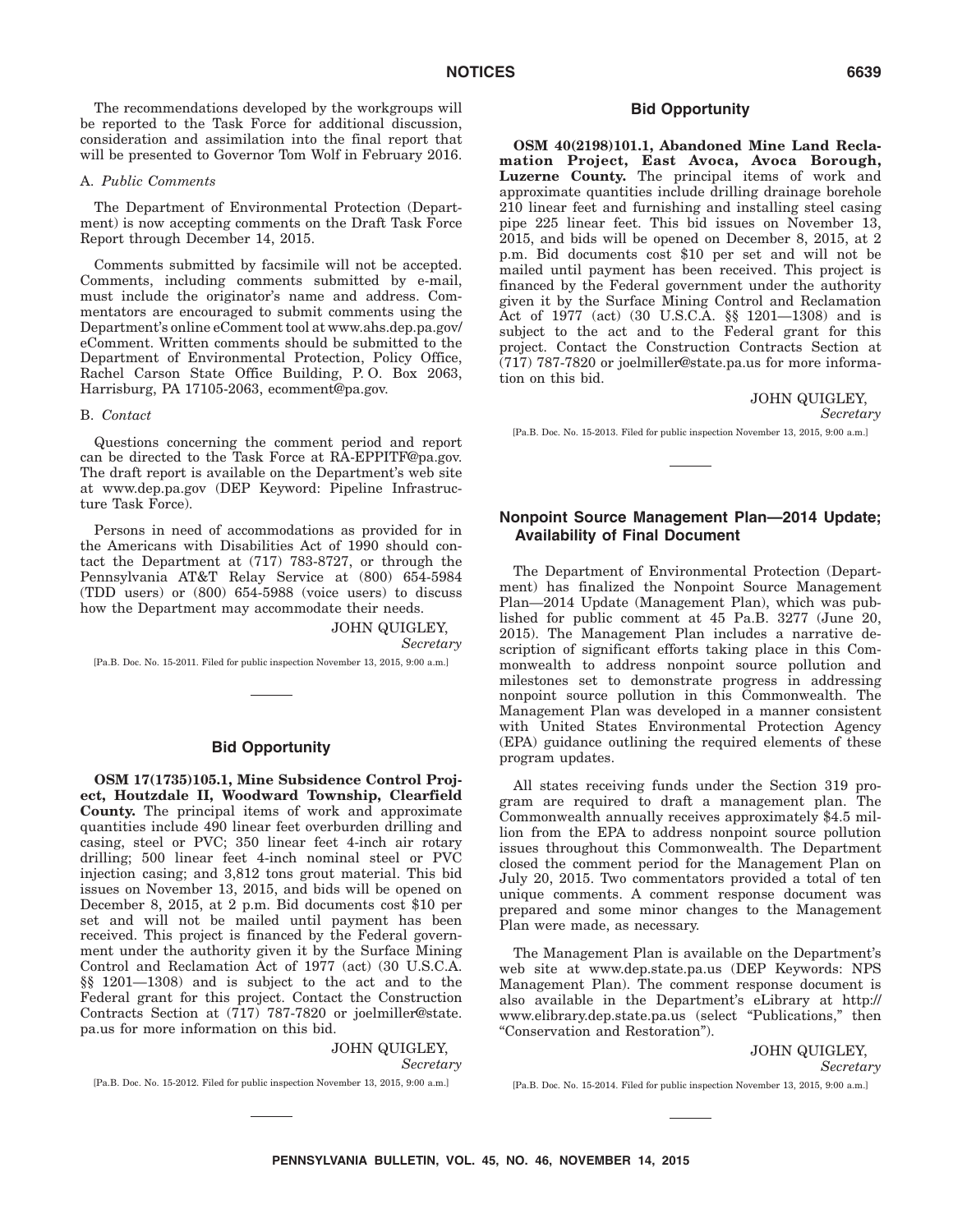# **DEPARTMENT OF GENERAL SERVICES**

### **Real Estate for Sale Northumberland County**

The Department of General Services (Department) will accept bids for the purchase of 10 acres  $\pm$  of land and  $23,131$  square feet  $\pm$  of building areas at 206 Armory Road, Sunbury, Northumberland County. Bids are due Wednesday, February 3, 2016. Interested parties wishing to receive a copy of Solicitation No. 94764 should view the Department's web site at www.dgs.pa.gov or call Jeff Higgins at (717) 705-6920.

CURTIS M. TOPPER,

*Secretary*

[Pa.B. Doc. No. 15-2015. Filed for public inspection November 13, 2015, 9:00 a.m.]

# **DEPARTMENT OF HEALTH**

### **Ambulatory Surgical Facilities; Requests for Exceptions**

The following ambulatory surgical facilities (ASF) have filed requests for exceptions under 28 Pa. Code § 51.33 (relating to requests for exceptions) with the Department of Health (Department), which has authority to license ASFs under the Health Care Facilities Act (35 P. S. §§ 448.101—448.904b). The following requests for exception relate to regulations governing ASF licensure in 28 Pa. Code Chapters 51 and 551—571 (relating to general information; and ambulatory surgical facilities).

| <i>Facility Name</i>                                         | Regulation                                                                                                                                  |
|--------------------------------------------------------------|---------------------------------------------------------------------------------------------------------------------------------------------|
| Allegheny Health Network<br>Monroeville Surgery Center       | 28 Pa. Code § 553.31 (relating to administrative responsibilities)<br>28 Pa. Code $\S$ 551.21 (relating to criteria for ambulatory surgery) |
| Allegheny Health Network Surgery Center—<br>Bethel Park, LLC | 28 Pa. Code § 553.31                                                                                                                        |
| Peters Township Surgery Center, LLC                          | 28 Pa. Code § 553.31                                                                                                                        |
| Wexford Surgery Center                                       | 28 Pa. Code § 551.31 (relating to licensure)<br>28 Pa. Code § 551.21                                                                        |

All requests previously listed are on file with the Department. Persons may receive a copy of a request for exception by requesting a copy from the Department of Health, Division of Acute and Ambulatory Care, Room 532, Health and Welfare Building, Harrisburg, PA 17120, (717) 783-8980, fax (717) 772-2163, ra-paexcept@pa.gov. Persons who wish to comment on an exception request may do so by sending a letter by mail, e-mail or facsimile to the Division at the address listed previously. Comments received by the Department within 10 days after the date of publication of this notice will be reviewed by the Department before it decides whether to approve or disapprove the request for exception.

Persons with a disability who wish to obtain a copy of a request and/or provide comments to the Department and require an auxiliary aid, service or other accommodation to do so should contact the Director, Division of Acute and Ambulatory Care at (717) 783-8980, for speech and/or hearing impaired persons V/TT (717) 783-6154, or the Pennsylvania AT&T Relay Service (800) 654-5984 (TT).

> KAREN M. MURPHY, PhD, RN, *Secretary*

[Pa.B. Doc. No. 15-2016. Filed for public inspection November 13, 2015, 9:00 a.m.]

### **Hospitals; Requests for Exceptions**

The following hospitals have filed requests for exceptions under 28 Pa. Code § 51.33 (relating to requests for exceptions) with the Department of Health (Department), which has authority to license hospitals under the Health Care Facilities Act (35 P. S. §§ 448.101—448.904b). The following requests for exceptions relate to regulations governing hospital licensure in 28 Pa. Code Chapters 51 and 101—158 (relating to general information; and general and special hospitals), with the exception of 28 Pa. Code § 153.1 (relating to minimum standards). Exception requests related to 28 Pa. Code § 153.1 are listed separately in this notice.

| <b>Facility Name</b>          | Regulation                                                     |
|-------------------------------|----------------------------------------------------------------|
| Geisinger Medical Center      | 28 Pa. Code § 123.5 (relating to administration of anesthesia) |
| Gettysburg Hospital           | 28 Pa. Code § 107.61 (relating to written orders)              |
| Sharon Regional Health System | 28 Pa. Code $\S$ 127.1 (relating to principle)                 |

The following hospitals are requesting exceptions under 28 Pa. Code § 153.1. Requests for exceptions under this section relate to minimum standards that hospitals must comply with under the *Guidelines for Design and Construction of Hospitals and Outpatient Facilities* (*Guidelines*). The following list includes the citation to the section under the *Guidelines* that the hospital is seeking an exception, as well as the publication year of the applicable *Guidelines*.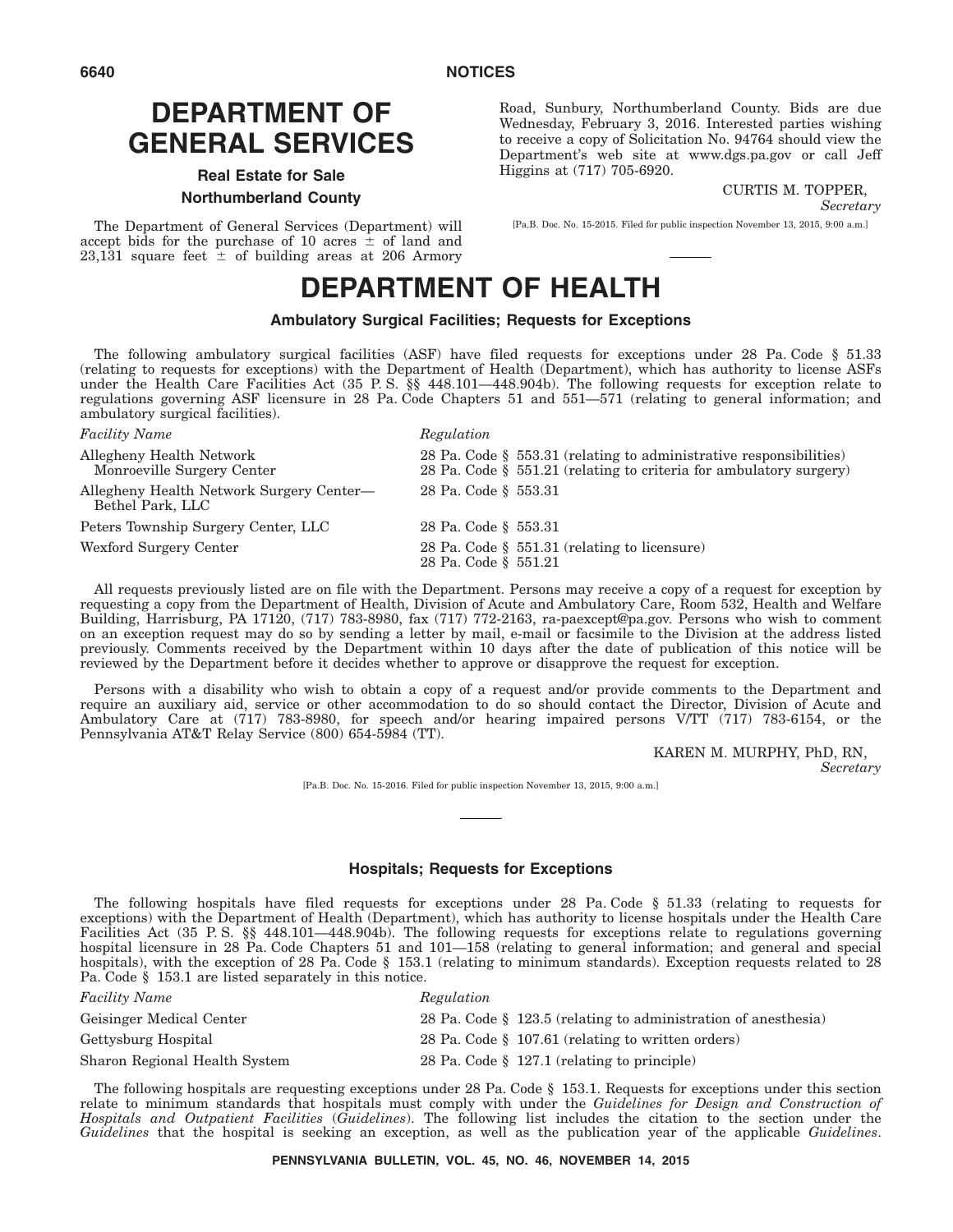*Guidelines*

| <b>Facility Name</b>           | Guidelines<br>Section                                                                                                                                                                                                                                                                                        | Relating to                                                                                                                                                                                                                                                                                                                                                                                                           | <b>Publication Year</b>                                                                                                      |
|--------------------------------|--------------------------------------------------------------------------------------------------------------------------------------------------------------------------------------------------------------------------------------------------------------------------------------------------------------|-----------------------------------------------------------------------------------------------------------------------------------------------------------------------------------------------------------------------------------------------------------------------------------------------------------------------------------------------------------------------------------------------------------------------|------------------------------------------------------------------------------------------------------------------------------|
| Albert Einstein Medical Center | $2.1 - 2.2.5.3$<br>$2.1 - 8.2.1.1(2)$<br>$2.2 - 3.3.4.4(7)$                                                                                                                                                                                                                                                  | Renovations<br>Vibration isolators<br>Phase II recovery rooms or areas/patient toilet<br>rooms                                                                                                                                                                                                                                                                                                                        | 2014<br>2014<br>2014                                                                                                         |
| Aria Health                    | $2.2 - 2.6.2.2(1)$<br>$2.2 - 2.6.2.6(1)$                                                                                                                                                                                                                                                                     | Space requirements<br>Toilet or human waste disposal rooms                                                                                                                                                                                                                                                                                                                                                            | 2014<br>2014                                                                                                                 |
| Geisinger—Lewistown Hospital   | $2.2 - 3.4.4.2(2)$<br>$2.1 - 2.6.2.6(1)$                                                                                                                                                                                                                                                                     | MRI scanner rooms space requirements<br>Corridor widths                                                                                                                                                                                                                                                                                                                                                               | 2014<br>2014                                                                                                                 |
| Waynesboro Hospital            | $2.2 - 2.2.2.1(1)$<br>$2.2 - 2.2.2(1)$<br>$2.2 - 2.2.2(3)$<br>$2.2 - 2.2.2.5$<br>$2.2 - 2.2.2.8$<br>$2.2 - 2.2.3$<br>$2.2 - 2.2.6.4$<br>$2.2 - 2.6.2.2(1)$<br>$2.2 - 2.6.2.2(2)$<br>$2.2 - 2.6.2.2(4)$<br>$2.2 - 2.6.2.6$<br>$2.2 - 2.6.7.2$<br>$2.2 - 2.6.8.1$<br>$2.1 - 8.5.1.2$<br>Table 6.4<br>Table 7.1 | Capacity<br>Area<br>Where renovation<br>Hand-washing stations<br>Patient storage<br>Patient/Family centered care<br>Multipurpose rooms<br>Space requirements<br>Clearances<br>Space requirements<br>Toilet rooms<br>Staff toilets<br>Family and visitor lounges<br>Size (Telecommunication Service Entrance Rooms<br>(TSERs)<br>Minimum Filter Efficiencies re: Inpatient Care<br>Design Parameters re: Patient rooms | 2014<br>2014<br>2014<br>2014<br>2014<br>2014<br>2014<br>2014<br>2014<br>2014<br>2014<br>2014<br>2014<br>2014<br>2014<br>2014 |

All requests previously listed are on file with the Department. Persons may receive a copy of a request for exception by requesting a copy from the Department of Health, Division of Acute and Ambulatory Care, Room 532, Health and Welfare Building, Harrisburg, PA 17120, (717) 783-8980, fax (717) 772-2163, ra-paexcept@pa.gov. Persons who wish to comment on an exception request may do so by sending a letter by mail, e-mail or facsimile to the Division at the address listed previously. Comments received by the Department within 10 days after the date of publication of this notice will be reviewed by the Department before it decides whether to approve or disapprove the request for exception.

Persons with a disability who wish to obtain a copy of a request and/or provide comments to the Department and require an auxiliary aid, service or other accommodation to do so should contact the Director, Division of Acute and Ambulatory Care at (717) 783-8980, for speech and/or hearing impaired persons V/TT (717) 783-6154, or the Pennsylvania AT&T Relay Service (800) 654-5984 (TT).

> KAREN M. MURPHY, PhD, RN, *Secretary*

[Pa.B. Doc. No. 15-2017. Filed for public inspection November 13, 2015, 9:00 a.m.]

### **Long-Term Care Nursing Facilities; Requests for Exception**

The following long-term care nursing facilities are seeking exceptions to 28 Pa. Code § 211.9(g) (relating to pharmacy services):

Masonic Village at Lafayette Hill 801 Ridge Pike Lafayette Hill, PA 19444 FAC ID # 137102

Saint Monica Center for Rehabilitation and Healthcare 2509 South 4th Street Philadelphia, PA 19148 FAC ID # 232602

Westgate Hills Rehabilitation and Nursing Center 2050 Old West Chester Pike Havertown, PA 19083 FAC ID # 081302

The following long-term care nursing facility is seeking an exception to 28 Pa. Code § 205.36(h) (relating to bathing facilities):

Parkhouse Nursing and Rehabilitation Center 1600 Black Rock Road Royersford, PA 19468 FAC ID # 133402

The following long-term care nursing facility is seeking an exception to 28 Pa. Code  $\S$  205.67(j) and (k) (relating to electric requirements for existing and new construction):

Pembrooke Health and Rehabilitation Center 1130 West Chester Street West Chester, PA 19382 FAC ID # 230602

These requests are on file with the Department of Health (Department). Persons may receive a copy of a request for exception by requesting a copy from the Department of Health, Division of Nursing Care Facilities, Room 526, Health and Welfare Building, Harrisburg, PA 17120, (717) 787-1816, fax (717) 772-2163, ra-paexcept@pa.gov.

Persons who wish to comment on an exception request may do so by sending a letter by mail, e-mail or facsimile to the Division at the address listed previously.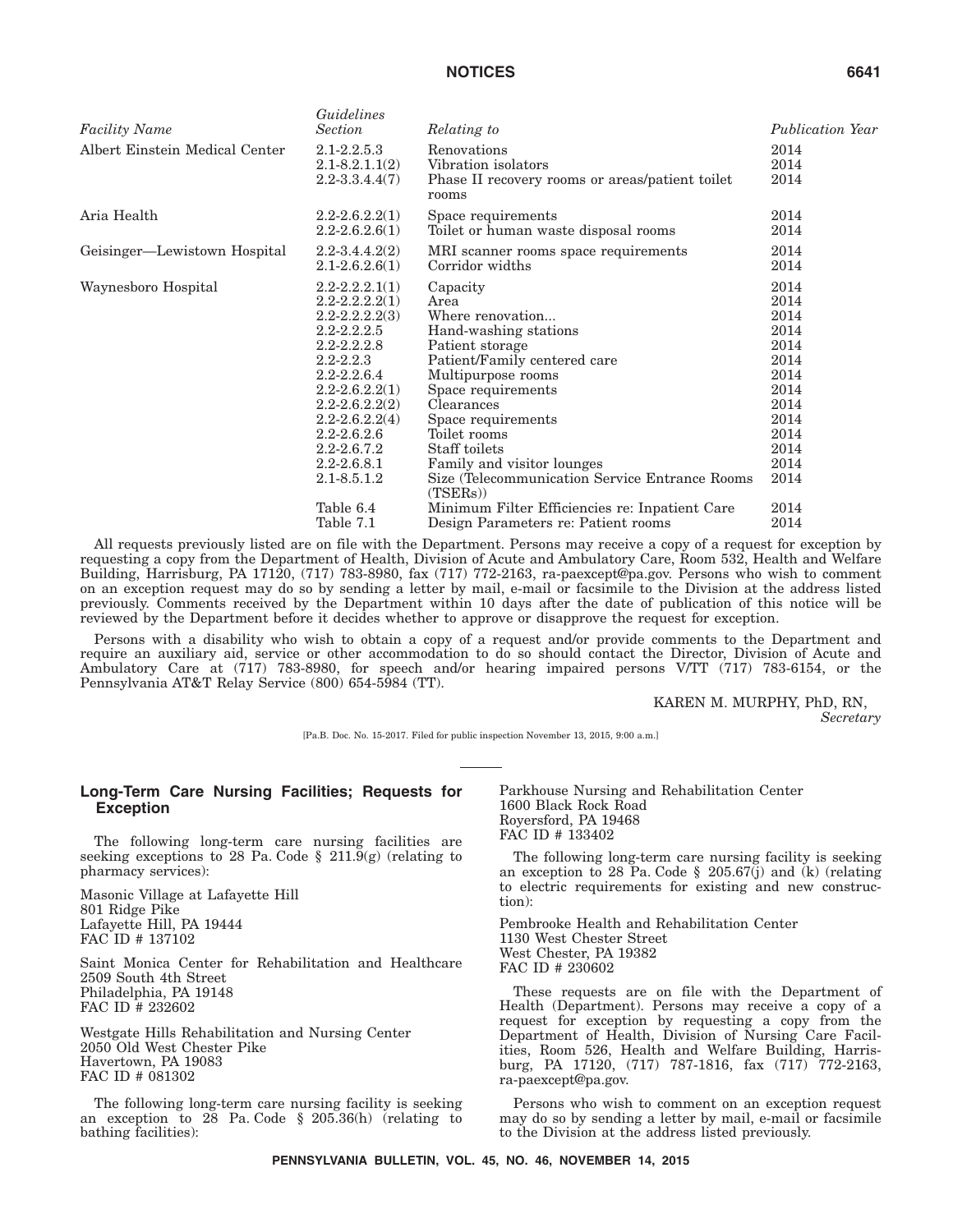Comments received by the Department within 10 days after the date of publication of this notice will be reviewed by the Department before it decides whether to approve or disapprove the request for exception.

Persons with a disability who wish to obtain a copy of the request and/or provide comments to the Department and require an auxiliary aid, service or other accommodation to do so should contact the Division at the address or phone number listed previously, or for speech and/or hearing impaired persons V/TT (717) 783-6514 or the Pennsylvania AT&T Relay Service (800) 654-5984 (TT).

KAREN M. MURPHY, PhD, RN, *Secretary*

[Pa.B. Doc. No. 15-2018. Filed for public inspection November 13, 2015, 9:00 a.m.]

# **DEPARTMENT OF HUMAN SERVICES**

### **Change to an Additional Class of Disproportionate Share Payments**

The Department of Human Services (Department) is providing final notice of its increase to the funding allotted for Fiscal Year (FY) 2014-2015 disproportionate share hospital (DSH) payments to certain qualifying Medical Assistance (MA) enrolled hospitals that advance the Department's goal of enhancing access to multiple types of medical care in economically distressed areas of this Commonwealth. The Department is not otherwise changing the qualifying criteria or payment methodology for this payment.

The Department published notice of its intent to increase funding for these DSH payments at 45 Pa.B. 3424 (June 27, 2015). The Department received no public comments during comment period and has implemented the changes as described in its notice of intent.

#### *Fiscal Impact*

The FY 2014-2015 fiscal impact as a result of this increase in the allocation for the additional class of DSH payments is \$54.154 million (\$26.091 million in State general funds).

### THEODORE DALLAS, *Secretary*

**Fiscal Note:** 14-NOT-978. (1) General Fund; (2) Implementing Year 2014-15 is \$26,091,000; (3) 1st Succeeding Year 2015-16 through 5th Succeeding Year 2019-20 are \$0; (4) 2013-14 Program—\$163,862,000; 2012-13 Program—\$268,112,000; 2011-12 Program—\$325,685,000; (7) MA—Inpatient; (8) recommends adoption. Funds have been included in the budget to cover this increase.

[Pa.B. Doc. No. 15-2019. Filed for public inspection November 13, 2015, 9:00 a.m.]

### **New Class of Disproportionate Share Hospital Payments**

The Department of Human Services (Department) is providing final notice of its establishment of a new class of disproportionate share hospital (DSH) payments for qualifying Medical Assistance (MA) enrolled acute care general hospitals which provide a high volume of inpatient services to MA eligible and low income populations. This payment is intended to promote access to medically necessary inpatient services for MA eligible persons.

The Department published notice of its intent to establish this new class of DSH payments at 45 Pa.B. 3288 (June 20, 2015). The Department received no public comments during the comment period and has implemented the qualifying criteria and payment methodology as described in its notice of intent.

#### *Fiscal Impact*

The Fiscal Year 2014-2015 impact is \$0.724 million (\$0.349 million in State general funds).

> THEODORE DALLAS, *Secretary*

**Fiscal Note:** 14-NOT-979. (1) General Fund; (2) Implementing Year 2014-15 is \$349,000; (3) 1st Succeeding Year 2015-16 through 5th Succeeding Year 2019-20 are \$0; (4) 2013-14 Program—\$163,862,000; 2012-13 Program— \$268,112,000; 2011-12 Program—\$325,685,000; (7) MA— Inpatient; (8) recommends adoption. Funds have been included in the budget to cover this increase.

[Pa.B. Doc. No. 15-2020. Filed for public inspection November 13, 2015, 9:00 a.m.]

# **DEPARTMENT OF TRANSPORTATION**

### **Availability of Local Real Estate Tax Reimbursement Grants for Taxes Paid in 2015**

The Department of Transportation (Department), Bureau of Aviation, is accepting applications for Local Real Estate Tax Reimbursement Grants from qualifying owners of public airports who have paid local real estate taxes for the calendar year ending December 31, 2015.

Each year, under 74 Pa.C.S. Chapter 61, Subchapter B (relating to reimbursement of local real estate taxes for public airports) and 67 Pa. Code Chapter 477 (relating to local real estate tax reimbursement grants), the owner of a public airport shall be eligible for a grant from the local real estate tax reimbursement portion of the Aviation Restricted Account. These grants are available to reimburse airport owners for local real estate taxes paid on those portions of an airport which are aviation-related areas as defined in 74 Pa.C.S. § 5102 (relating to definitions). Prior to receiving a grant, each public airport owner shall enter into an agreement with the Department. This agreement shall specify that the owner shall continue, for not less than 10 years, to maintain the property, for which the grant will be sought, as an airport at least equal in size and capacity as indicated in the owner's initial grant application. This agreement shall be a covenant which runs with the land and shall apply to any subsequent purchases of land. Upon acceptance of any grant, the covenant shall be deemed extended for 1 additional year. Any violation of the agreement shall make the owner liable for the repayment of the total appropriation for the year plus a penalty of two times the grant. In any action wherein the owner is found to have violated the agreement, the Department shall receive all costs of prosecution.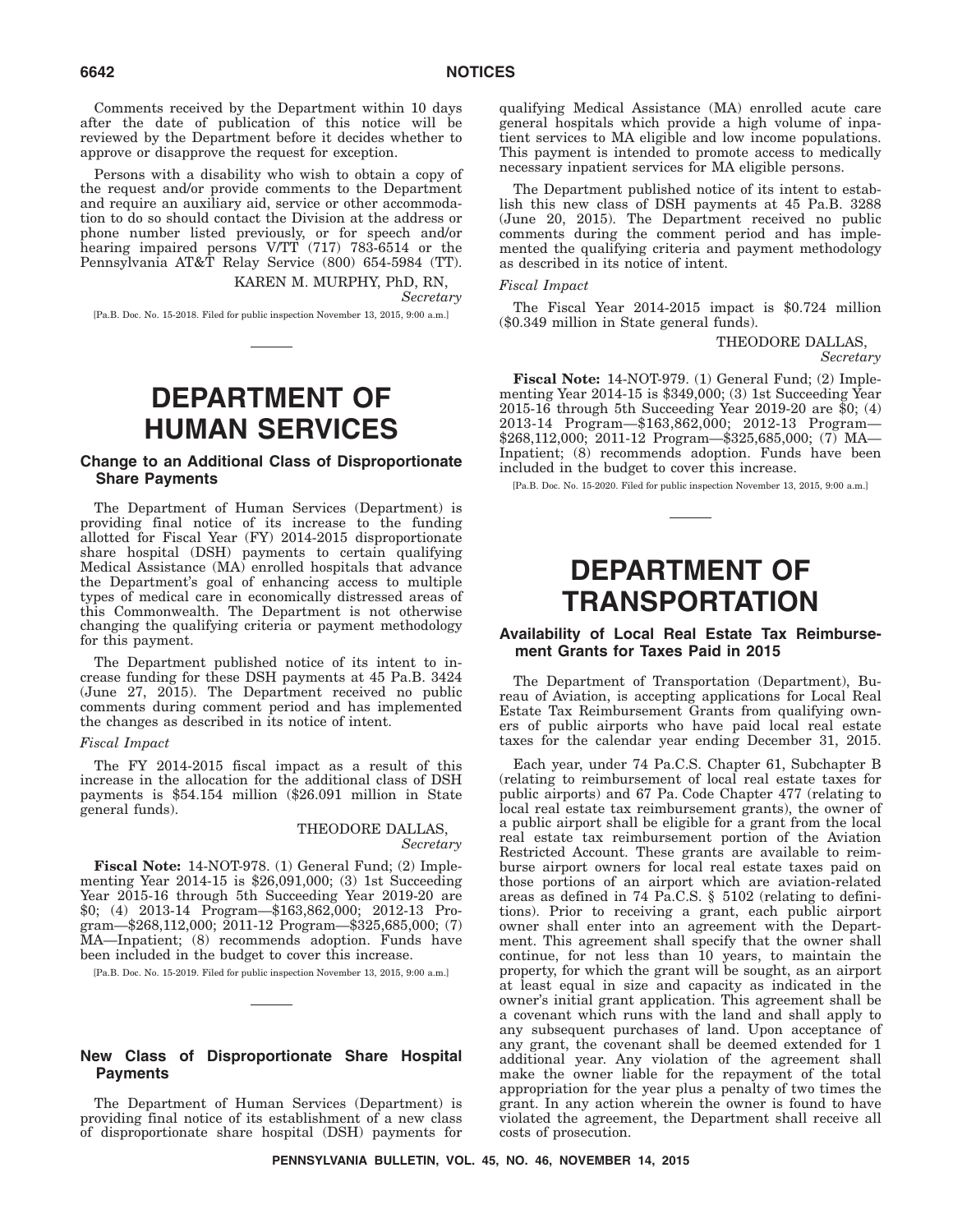The final date for submission of applications for reimbursement of local real estate taxes paid in the calendar year ending December 31, 2015, is the close of business on February 1, 2016. Applications shall be filed with the Bureau of Aviation using dotGrants, the Department's web based grants administration program. For more detailed information on the Local Real Estate Tax Reimbursement Grant Program, review the information on the Department's web site at http://www.penndot.gov. Hover the cursor over ''Doing Business'' and click on ''Aviation'' then select "Grants" under "Resources."

Interested persons may direct their request for online participation, inquiries or comments regarding the Local Real Estate Tax Reimbursement Grant Program for eastern region airports to Catherine Green, Grant Specialist East, Bureau of Aviation, 400 North Street, 6th Floor, Harrisburg, PA 17120, (717) 705-1222, catgreen@pa.gov or for western region airports to Marcia Scott-Williams, Grant Specialist West, Bureau of Aviation, 400 North Street, 6th Floor, Harrisburg, PA 17120, (717) 705-1205, mscottwill@pa.gov.

#### LESLIE S. RICHARDS, *Secretary*

[Pa.B. Doc. No. 15-2021. Filed for public inspection November 13, 2015, 9:00 a.m.]

# **FISH AND BOAT COMMISSION**

#### **Classification of Wild Trout Streams; Proposed Additions, Revisions and Removals; January 2016**

Under 58 Pa. Code § 57.11 (relating to listing of wild trout streams), it is the policy of the Fish and Boat Commission (Commission) to accurately identify and classify stream sections supporting naturally reproducing populations of trout as wild trout streams. The Commission's Fisheries Management Division maintains the list of wild trout streams. The Executive Director, with the approval of the Commission, will from time to time publish the list of wild trout streams in the *Pennsylvania Bulletin*. The listing of a stream section as a wild trout stream is a biological designation that does not determine how it is managed. The Commission relies upon many factors in determining the appropriate management of streams.

At the next Commission meeting on January 20 and 21, 2016, the Commission will consider changes to its list of wild trout streams. Specifically, the Commission will consider the addition of the following streams or portions of streams to the list:

| County of<br>Mouth | Stream Name                                                | <b>Section Limits</b>      | Tributary To                            | Mouth<br>Lat/Lon       |
|--------------------|------------------------------------------------------------|----------------------------|-----------------------------------------|------------------------|
| Armstrong          | Birch Run                                                  | Headwaters to Mouth        | Allegheny River                         | 41.033300<br>79.619414 |
| Armstrong          | Cove Run                                                   | Headwaters to Mouth        | Sugar Creek                             | 40.987652<br>79.634421 |
| <b>Berks</b>       | Seidel Creek                                               | Headwaters to Mouth        | Schuylkill River                        | 40.287894<br>75.863838 |
| <b>Berks</b>       | UNT to Ironstone Creek<br>(Ironstone Park)                 | Headwaters to Mouth        | Ironstone Creek                         | 40.295008<br>75.676538 |
| Cambria            | Hill Creek                                                 | Headwaters to Mouth        | Elk Creek                               | 40.548381<br>78.839844 |
| Cambria            | Little Elk Creek                                           | Headwaters to Mouth        | Elk Creek                               | 40.536422<br>78.862720 |
| Cambria            | UNT to Laurel Run<br>(RM 0.55)                             | <b>Headwaters to Mouth</b> | Laurel Run                              | 40.380100<br>78.759694 |
| Cambria            | UNT to North Branch<br>Little Conemaugh River<br>(RM 7.20) | Headwaters to Mouth        | North Branch Little<br>Conemaugh River  | 40.458084<br>78.682151 |
| Cambria            | UNT to North Branch<br>Little Conemaugh River<br>(RM 7.92) | Headwaters to Mouth        | North Branch Little<br>Conemaugh River  | 40.464771<br>78.676645 |
| Cambria            | UNT to Trout Run<br>(RM 2.59)                              | Headwaters to Mouth        | Trout Run                               | 40.371589<br>78.659581 |
| Cameron            | Big Run                                                    | Headwaters to Mouth        | Driftwood Branch<br>Sinnemahoning Creek | 41.381389<br>78.159167 |
| Cameron            | Gillis Bliss Run                                           | <b>Headwaters to Mouth</b> | West Creek                              | 41.489851<br>78.297977 |
| Cameron            | Grindstone Hollow Run                                      | Headwaters to Mouth        | Driftwood Branch<br>Sinnemahoning Creek | 41.363299<br>78.145882 |
| Cameron            | Nelson Run                                                 | Headwaters to Mouth        | Driftwood Branch<br>Sinnemahoning Creek | 41.370439<br>78.159278 |
| Cameron            | Tanglefoot Run                                             | <b>Headwaters to Mouth</b> | Driftwood Branch<br>Sinnemahoning Creek | 41.371668<br>78.159189 |

**PENNSYLVANIA BULLETIN, VOL. 45, NO. 46, NOVEMBER 14, 2015**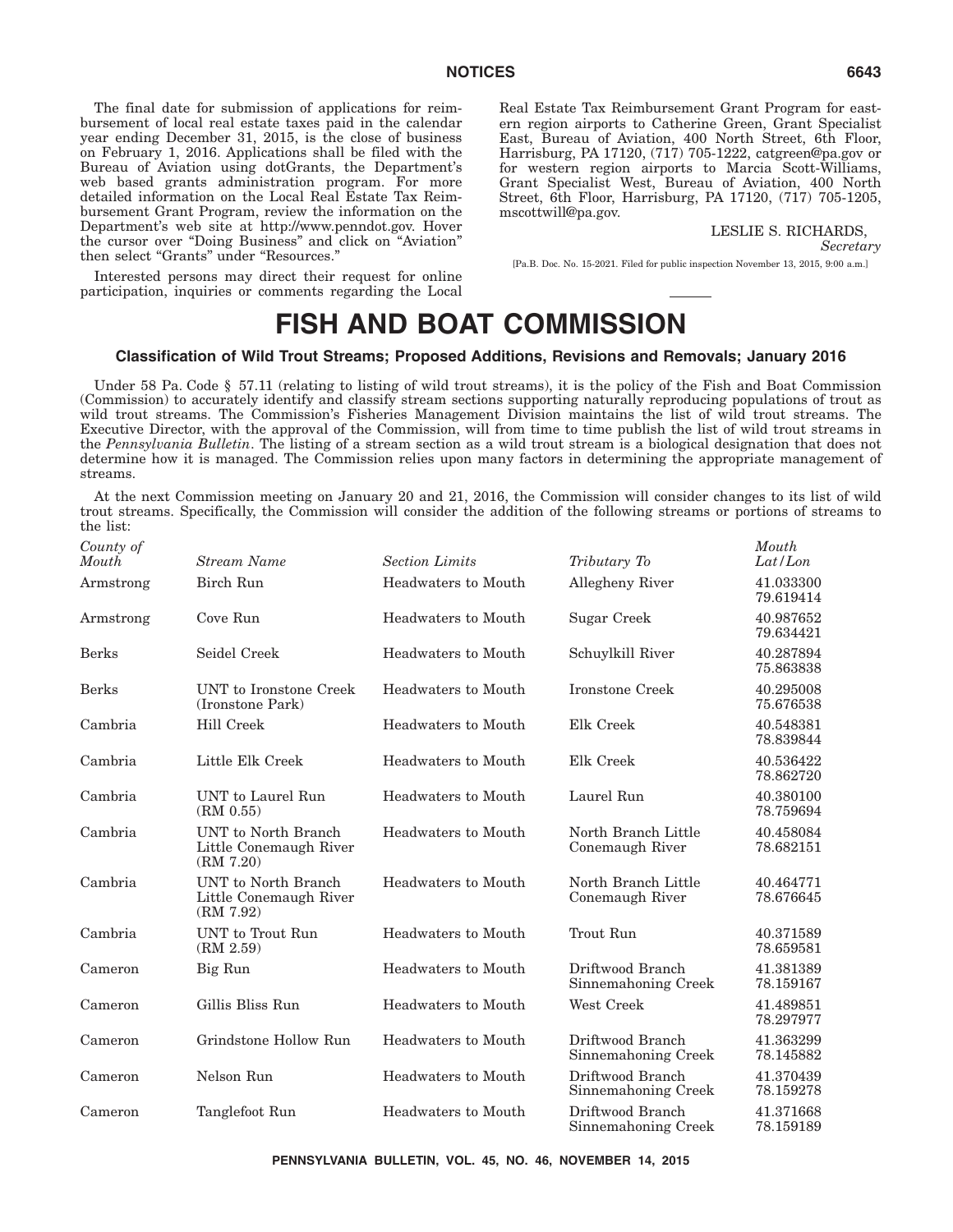| County of<br>Mouth | <b>Stream Name</b>                                       | <b>Section Limits</b>                                              | Tributary To                               | Mouth<br>Lat/Lon       |
|--------------------|----------------------------------------------------------|--------------------------------------------------------------------|--------------------------------------------|------------------------|
| Centre             | Barner Run                                               | Headwaters to Mouth                                                | Pine Creek                                 | 40.934104<br>77.323704 |
| Centre             | Haines Gap Run                                           | Headwaters to Mouth                                                | Pine Creek                                 | 40.895006<br>77.368998 |
| Centre             | UNT to Gingerich Gap<br>Run (RM 1.43)                    | Headwaters to Sink at RM Gingerich Gap Run<br>0.99                 |                                            | 40.920992<br>77.504391 |
| Centre             | <b>UNT</b> to Penns Creek<br>(RM 53.77)                  | Headwaters to Mouth                                                | Penns Creek                                | 40.853353<br>77.497301 |
| Centre             | UNT to Pine Creek<br>(RM 16.77)                          | Headwaters to Mouth                                                | Pine Creek                                 | 40.954459<br>77.244114 |
| Chester            | <b>Broad Run</b>                                         | Headwaters to Mouth                                                | West Branch Brandywine<br>Creek            | 39.932119<br>75.680402 |
| Chester            | UNT to East Branch<br>Brandywine Creek (RM<br>5.88)      | Headwaters to Mouth                                                | East Branch Brandywine<br>Creek            | 39.977036<br>75.684059 |
| Chester            | UNT to Valley Creek<br>(Cedar Hollow)                    | Headwaters to Mouth                                                | Valley Creek                               | 40.067417<br>75.517273 |
| Clearfield         | Bald Hill Run                                            | Headwaters to AMD<br>Discharge 0.29 mile<br>Upstream SR 879 Bridge | West Branch Susquehanna 41.069683<br>River | 78.302803              |
| Clearfield         | Dutch Hollow Run                                         | Headwaters to Mouth                                                | Mosquito Creek                             | 41.129101<br>78.131912 |
| Clearfield         | Laurel Run                                               | Headwaters to Simeling<br>Run                                      | Moshannon Creek                            | 40.906667<br>78.226667 |
| Clearfield         | North Camp Run                                           | Headwaters to Mouth                                                | <b>Chest Creek</b>                         | 40.791070<br>78.674064 |
| Clearfield         | UNT to Dubois Reservoir<br>(RM 15.40)                    | Headwaters to Mouth                                                | Dubois Reservoir                           | 41.109058<br>78.630089 |
| Clearfield         | UNT to Jack Dent Branch<br>(RM 1.76)                     | Headwaters to Mouth                                                | Jack Dent Branch                           | 41.229370<br>78.364650 |
| Clearfield         | UNT to West Branch<br>Susquehanna River<br>(RM 193.26)   | Headwaters to Mouth                                                | West Branch Susquehanna<br>River           | 40.922324<br>78.620934 |
| Clinton            | Green Gap Run                                            | Headwaters to Mouth                                                | <b>Fishing Creek</b>                       | 41.048181<br>77.179749 |
| Clinton            | Schwenks Gap Run                                         | Headwaters to Sink at<br>RM 1.21                                   | <b>Fishing Creek</b>                       | 41.037436<br>77.260706 |
| Clinton            | UNT to Fishing Creek<br>(RM 5.89)                        | Headwaters to Sink at<br>RM 1.68                                   | <b>Fishing Creek</b>                       | 41.067884<br>77.463693 |
| Clinton            | UNT to Fishing Creek<br>$\left(\mathrm{RM}\ 6.25\right)$ | Headwaters to Mouth                                                | <b>Fishing Creek</b>                       | 41.064384<br>77.465246 |
| Clinton            | UNT to Fishing Creek<br>(RM 7.94)                        | Headwaters to Sink at<br>RM 0.44                                   | <b>Fishing Creek</b>                       | 41.048355<br>77.465743 |
| Clinton            | UNT to Fishing Creek<br>(RM 17.73)                       | Headwaters to Mouth                                                | <b>Fishing Creek</b>                       | 40.983079<br>77.488401 |
| Clinton            | UNT to Fishing Creek<br>(RM 40.83)                       | Headwaters to Mouth                                                | <b>Fishing Creek</b>                       | 41.048318<br>77.169835 |
| Crawford           | Gravel Run                                               | Headwaters to Mouth                                                | French Creek                               | 41.757359<br>80.111748 |
| Crawford           | Little Federal Run                                       | Headwaters to Mouth                                                | Federal Run                                | 41.768990<br>79.891411 |
| Crawford           | Little Sugar Creek                                       | Headwaters to Mouth                                                | West Branch Sugar Creek                    | 41.602581<br>79.885643 |
| Crawford           | Navy Run                                                 | Headwaters to UNT at<br>RM 1.12                                    | Muddy Creek                                | 41.722359<br>79.871071 |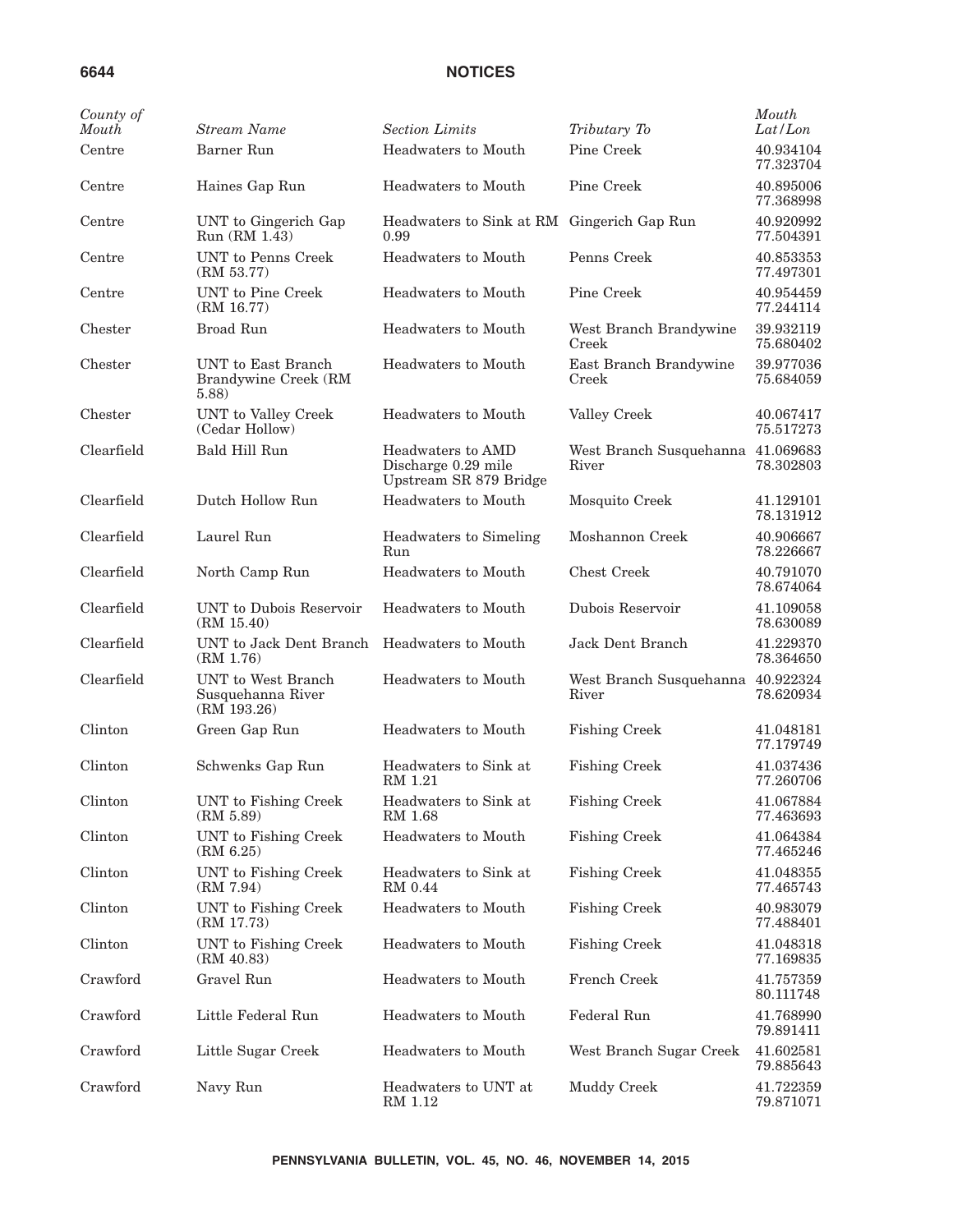| County of<br>Mouth | Stream Name                                       | <b>Section Limits</b>                           | Tributary To                  | Mouth<br>Lat/Lon       |
|--------------------|---------------------------------------------------|-------------------------------------------------|-------------------------------|------------------------|
| Crawford           | Potash Run                                        | Headwaters to Mouth                             | East Branch Muddy Creek       | 41.718349<br>79.846512 |
| Crawford           | Temple Run                                        | Headwaters to Mouth                             | Mackey Run                    | 41.748039<br>79.940742 |
| Crawford           | UNT to DeWolf Run<br>(RM 0.55)                    | <b>Headwaters to Mouth</b>                      | DeWolf Run                    | 41.678580<br>79.790899 |
| Elk                | Coward Run                                        | <b>Headwaters to Mouth</b>                      | Little Toby Creek             | 41.335790<br>78.828050 |
| Elk                | Dog Hollow Run                                    | Headwaters to Mouth                             | Clarion River                 | 41.373850<br>78.792780 |
| Elk                | Dusty Hollow Run                                  | <b>Headwaters to Mouth</b>                      | Elk Creek                     | 41.420960<br>78.600400 |
| Elk                | Gallagher Run                                     | Headwaters to Private<br>Reservoir              | Elk Creek                     | 41.422634<br>78.732941 |
| Elk                | Laurel Run                                        | Headwaters to Laurel Run Elk Creek<br>Reservoir |                               | 41.419579<br>78.604317 |
| Elk                | Mason Creek                                       | Headwaters to Mouth                             | Clarion River                 | 41.438890<br>78.731904 |
| Elk                | Mohan Run                                         | Headwaters to Mouth                             | Elk Creek                     | 41.416351<br>78.694237 |
| Elk                | Rocky Run                                         | <b>Headwaters to Mouth</b>                      | Elk Creek                     | 41.418360<br>78.665750 |
| Elk                | Seventy One Run                                   | Headwaters to Mouth                             | Elk Creek                     | 41.422500<br>78.633650 |
| Elk                | Silver Run                                        | Headwaters to Mouth                             | Elk Creek                     | 41.422670<br>78.585100 |
| Elk                | Tencent Run                                       | Headwaters to Mouth                             | Elk Creek                     | 41.422320<br>78.589969 |
| Elk                | Water Tank Run                                    | <b>Headwaters to Mouth</b>                      | Elk Creek                     | 41.422330<br>78.617740 |
| Erie               | Benson Run                                        | Headwaters to Mouth                             | LeBoeuf Creek                 | 41.959812<br>79.967889 |
| Erie               | <b>Spencer Creek</b>                              | <b>Headwaters to Mouth</b>                      | South Branch French<br>Creek  | 41.919265<br>79.684082 |
| Erie               | UNT to Lake Erie<br>(Culbertson Road)             | Headwaters to Mouth                             | Lake Erie                     | 42.033253<br>80.338898 |
| Fayette            | Hall Run                                          | <b>Headwaters to Mouth</b>                      | Youghiogheny River Lake       | 39.750388<br>79.415531 |
| Jefferson          | Couch Run                                         | Headwaters to Mouth                             | Ugly Run                      | 40.923900<br>78.926640 |
| Jefferson          | Trout Run                                         | Headwaters to Mouth                             | Big Run                       | 40.976040<br>78.886630 |
| Jefferson          | Ugly Run                                          | Headwaters to Mouth                             | Canoe Creek                   | 40.925667<br>78.933167 |
| Jefferson          | UNT to Big Run (RM 1.79) Headwaters to Mouth      |                                                 | Big Run                       | 40.986626<br>78.890948 |
| Jefferson          | UNT to East Branch<br>Mahoning Creek<br>(RM 1.94) | <b>Headwaters to Mouth</b>                      | East Branch Mahoning<br>Creek | 40.964390<br>78.837185 |
| Jefferson          | UNT to East Branch<br>Mahoning Creek<br>(RM 2.40) | Headwaters to Mouth                             | East Branch Mahoning<br>Creek | 40.969220<br>78.833610 |
| Jefferson          | Windfall Run                                      | Headwaters to Mouth                             | Big Run                       | 40.979290<br>78.883350 |
| Juniata            | Lick Run                                          | Headwaters to Mouth                             | Lost Creek                    | 40.677580<br>77.284428 |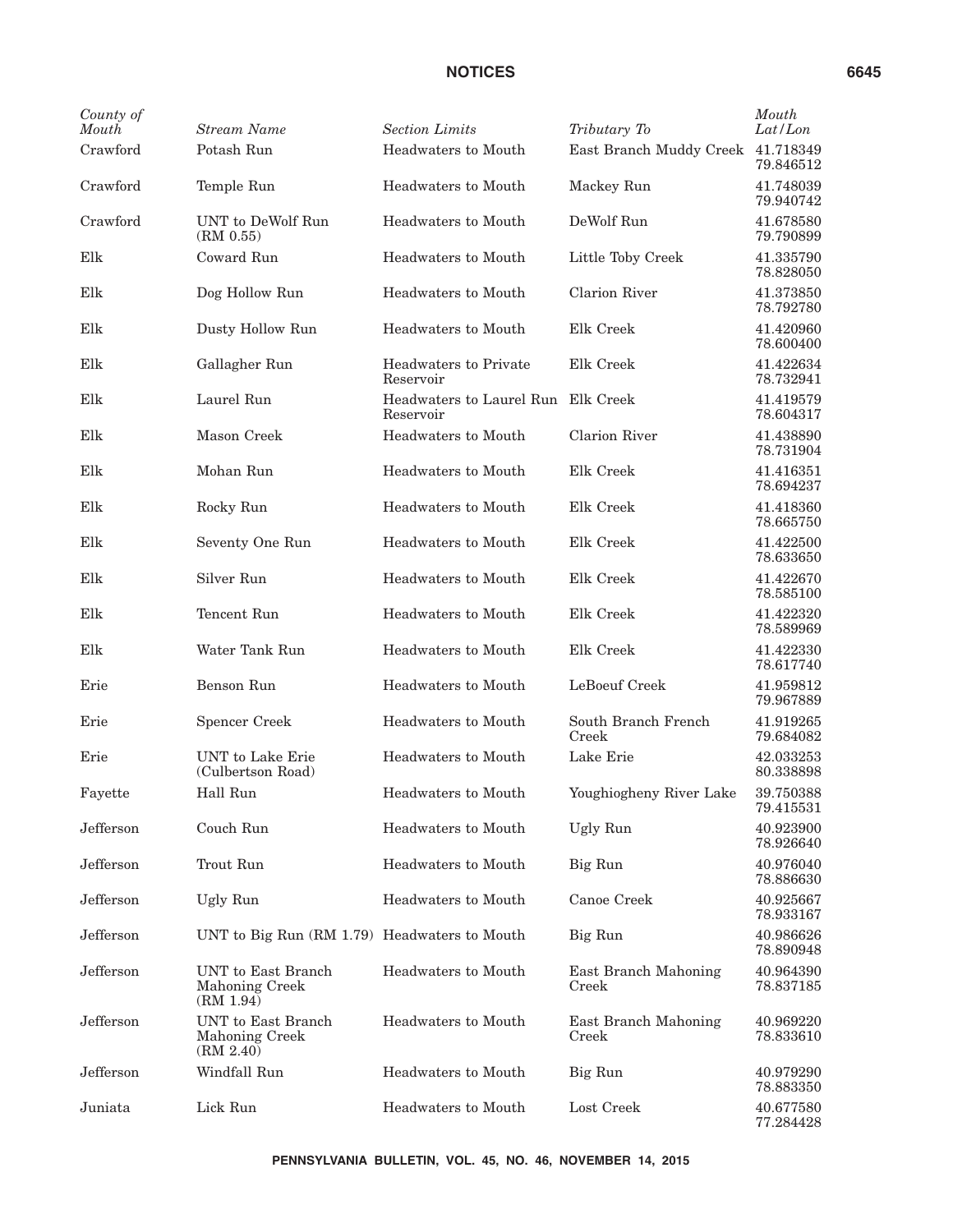| County of<br>Mouth         | <b>Stream Name</b>                        | <b>Section Limits</b>                         | Tributary To                      | Mouth<br>Lat/Lon       |
|----------------------------|-------------------------------------------|-----------------------------------------------|-----------------------------------|------------------------|
| Juniata                    | Roaring Run                               | Headwaters to Mouth                           | Juniata River                     | 40.604264<br>77.474877 |
| Juniata                    | Tennis Run                                | Headwaters to Mouth                           | Lost Creek                        | 40.647839<br>77.294665 |
| Lancaster                  | UNT to Peters Creek<br>(Stubbs Mill Road) | Headwaters to Mouth                           | Peters Creek                      | 39.761986<br>76.226284 |
| Luzerne                    | Cider Run                                 | Headwaters to Mouth                           | Sutton Creek                      | 41.389167<br>75.871389 |
| Lycoming                   | Tules Run                                 | Headwaters to UNT to<br>Tules $Run (RM 1.26)$ | West Branch Susquehanna<br>River  | 41.231191<br>76.856628 |
| Lycoming                   | White Deer Valley Run                     | Headwaters to Mouth                           | White Deer Hole Creek             | 41.113240<br>77.086610 |
| Mercer                     | McConnell Run                             | Headwaters to Mouth                           | Sandy Creek                       | 41.337593<br>80.047533 |
| Mercer                     | UNT to Sandy Creek<br>(RM 15.49)          | Headwaters to Mouth                           | Sandy Creek                       | 41.335537<br>80.037789 |
| Mifflin                    | Beaverdam Run                             | Headwaters to Mouth                           | Juniata River                     | 40.404719<br>77.805121 |
| Mifflin                    | Belltown Run                              | Headwaters to Mouth                           | Jacks Creek                       | 40.685210<br>77.406021 |
| Mifflin                    | <b>Buck Run</b>                           | Headwaters to Mouth                           | Kishacoquillas Creek              | 40.625832<br>77.560555 |
| Mifflin                    | Carlisle Run                              | Headwaters to Mouth                           | Juniata River                     | 40.510347<br>77.673808 |
| Mifflin                    | Little Kishacoquillas<br>Creek            | Headwaters to Mouth                           | Kishacoquillas Creek              | 40.600710<br>77.724664 |
| Mifflin                    | Pleasant Valley Run                       | Headwaters to Mouth                           | Meadow Creek                      | 40.678628<br>77.459274 |
| Mifflin                    | Shanks Run                                | Headwaters to Mouth                           | Juniata River                     | 40.438452<br>77.758149 |
| Mifflin                    | Town Run                                  | Headwaters to Mouth                           | Juniata River                     | 40.500086<br>77.738233 |
| Northumberland Warrior Run |                                           | Headwaters to Rosendale<br>Drive at RM 4.0    | West Branch Susquehanna<br>River  | 41.073200<br>76.855064 |
| Potter                     | Big Nelson Run                            | Headwaters to Mouth                           | First Fork Sinnemahoning<br>Creek | 41.556110<br>78.034447 |
| Potter                     | Card Hollow Run                           | Headwaters to Mouth                           | Right Branch Big Nelson<br>Kun    | 41.581497<br>78.001472 |
| Schuylkill                 | Wash Creek                                | Headwaters to Mouth                           | Mahoning Creek                    | 40.763056<br>75.893333 |
| Snyder                     | Dry Run                                   | Headwaters to Mouth                           | Susquehecka Creek                 | 40.757038<br>76.943840 |
| Snyder                     | Susquehecka Creek                         | Headwaters to UNT at<br>RM 2.17               | Middle Creek                      | 40.777180<br>76.902863 |
| Sullivan                   | UNT to Double Run<br>(RM 0.28)            | Headwaters to Mouth                           | Double Run                        | 41.463509<br>76.579758 |
| Sullivan                   | UNT to Loyalsock Creek<br>(RM 34.63)      | Headwaters to Mouth                           | Loyalsock Creek                   | 41.470318<br>76.639053 |
| Sullivan                   | UNT to Loyalsock Creek<br>(RM 37.27)      | Headwaters to Mouth                           | Loyalsock Creek                   | 41.491853<br>76.607427 |
| Sullivan                   | UNT to Loyalsock Creek<br>(RM 42.74)      | Headwaters to Mouth                           | Loyalsock Creek                   | 41.464729<br>76.551643 |
| Sullivan                   | UNT to Loyalsock Creek<br>(RM 43.18)      | Headwaters to Mouth                           | Loyalsock Creek                   | 41.459730<br>76.546199 |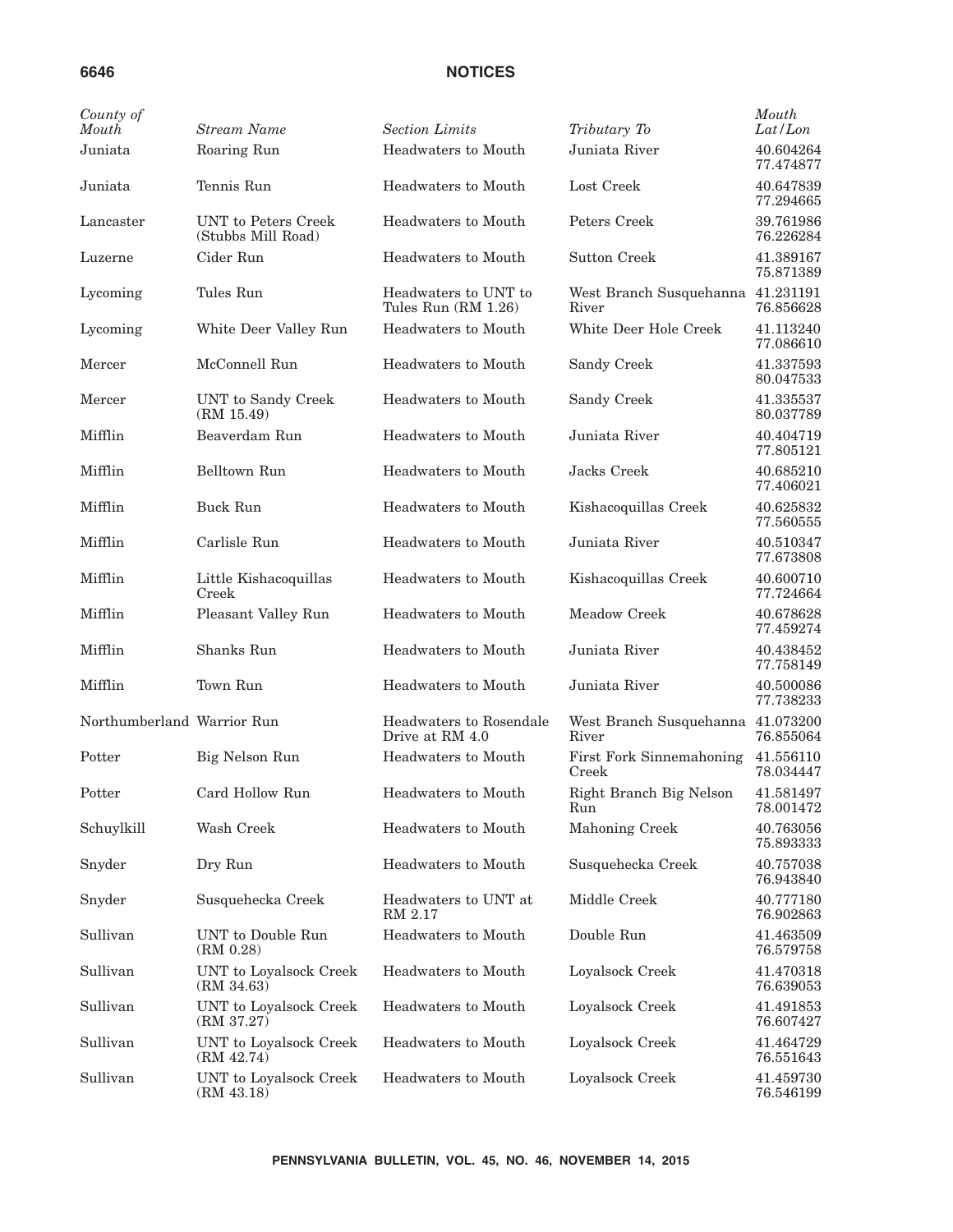| County of<br>Mouth | Stream Name                          | <b>Section Limits</b> | Tributary To    | Mouth<br>Lat/Lon       |
|--------------------|--------------------------------------|-----------------------|-----------------|------------------------|
| Sullivan           | UNT to Loyalsock Creek<br>(RM 47.93) | Headwaters to Mouth   | Loyalsock Creek | 41.457143<br>76.478160 |
| Venango            | McCune Run                           | Headwaters to Mouth   | French Creek    | 41.459309<br>79.988098 |
| Venango            | Trout Run                            | Headwaters to Mouth   | Lake Creek      | 41.546158<br>79.897186 |
| York               | UNT to Kreutz Creek<br>(RM 5.07)     | Headwaters to Mouth   | Kreutz Creek    | 40.009515<br>76.572034 |

The Commission also will consider the following revisions to the section limits of streams on the list:

| County of |  |
|-----------|--|
|           |  |

| County of<br>Mouth | Stream Name             | Current Limits                                     | Revised Limits                    | Tributary To                        | Mouth<br>Lat/Lon       |
|--------------------|-------------------------|----------------------------------------------------|-----------------------------------|-------------------------------------|------------------------|
| <b>Berks</b>       | Laurel Run              | Headwaters to 1.3<br>kilometers Upstream<br>SR 222 | Headwaters to<br>Mouth            | Schuylkill River                    | 40.379722<br>75.951111 |
| Clinton            | Tangascootack<br>Creek  | Headwaters to Muddy Run Headwaters to              | Mouth                             | West Branch<br>Susquehanna<br>River | 41.178055<br>77.547218 |
| Mifflin            | Kishacoquillas<br>Creek | T-368 Bridge to Mill Road<br><b>Bridge</b>         | Headwaters to<br>Mill Road Bridge | Juniata River                       | 40.593611<br>77.576389 |

In addition, the Commission will consider the removal of the following stream from the list:

| County of    |                      |                       |              | Mouth                  |
|--------------|----------------------|-----------------------|--------------|------------------------|
| <b>Mouth</b> | Stream Name          | <b>Section Limits</b> | Tributary To | Lat/Lon                |
| Somerset     | <b>Flugey Hollow</b> | Headwaters to Mouth   | Sandy Run    | 39.912498<br>79.336388 |

Persons with comments, objections or suggestions concerning the classification of the streams listed may submit them in writing to the Executive Director, Fish and Boat Commission, P. O. Box 67000, Harrisburg, PA 17106-7000, within 30 days after publication of this notice in the *Pennsylvania Bulletin*. Comments submitted by facsimile will not be accepted.

Comments also may be submitted electronically by completing the form at www.fishandboat.com/regcomments. If an acknowledgment of electronic comments is not received by the sender within 2 working days, the comments should be retransmitted to ensure receipt. Electronic comments submitted in any other manner will not be accepted.

> JOHN A. ARWAY, *Executive Director*

[Pa.B. Doc. No. 15-2022. Filed for public inspection November 13, 2015, 9:00 a.m.]

### **Proposed Changes to List of Class A Wild Trout Waters; January 2016**

The Fish and Boat Commission (Commission) is considering changes to its list of Class A Wild Trout Streams. Under 58 Pa. Code § 57.8a (relating to Class A wild trout streams), it is the Commission's policy to manage selfsustaining Class A wild trout populations as a renewable natural resource to conserve that resource and the angling it provides. Class A wild trout populations represent the best of this Commonwealth's naturally reproducing trout fisheries. With rare exceptions, the Commission manages these stream sections solely for the perpetuation of the wild trout fishery with no stocking.

Criteria developed for Class A Wild Trout fisheries are species specific. Wild Trout Biomass Class Criteria include provisions for:

#### (i) *Wild Brook Trout Fisheries*

(A) Total brook trout biomass of at least 30 kg/ha (26.7 lbs/acre).

(B) Total biomass of brook trout less than 15 cm (5.9 inches) in total length of at least 0.1 kg/ha (0.089 lbs/acre).

(C) Brook trout biomass must comprise at least 75% of the total trout biomass.

(ii) *Wild Brown Trout Fisheries*

(A) Total brown trout biomass of at least 40 kg/ha (35.6 lbs/acre).

(B) Total biomass of brown trout less than 15 cm (5.9 inches) in total length of at least 0.1 kg/ha (0.089 lbs/acre).

(C) Brown trout biomass must comprise at least 75% of the total trout biomass.

(iii) *Mixed Wild Brook and Brown Trout Fisheries*

(A) Combined brook and brown trout biomass of at least 40 kg/ha (35.6 lbs/acre).

(B) Total biomass of brook trout less than 15 cm (5.9 inches) in total length of at least 0.1 kg/ha (0.089 lbs/acre).

(C) Total biomass of brown trout less than 15 cm (5.9 inches) in total length of at least 0.1 kg/ha (0.089 lbs/acre).

(D) Brook trout biomass must comprise less than 75% of the total trout biomass.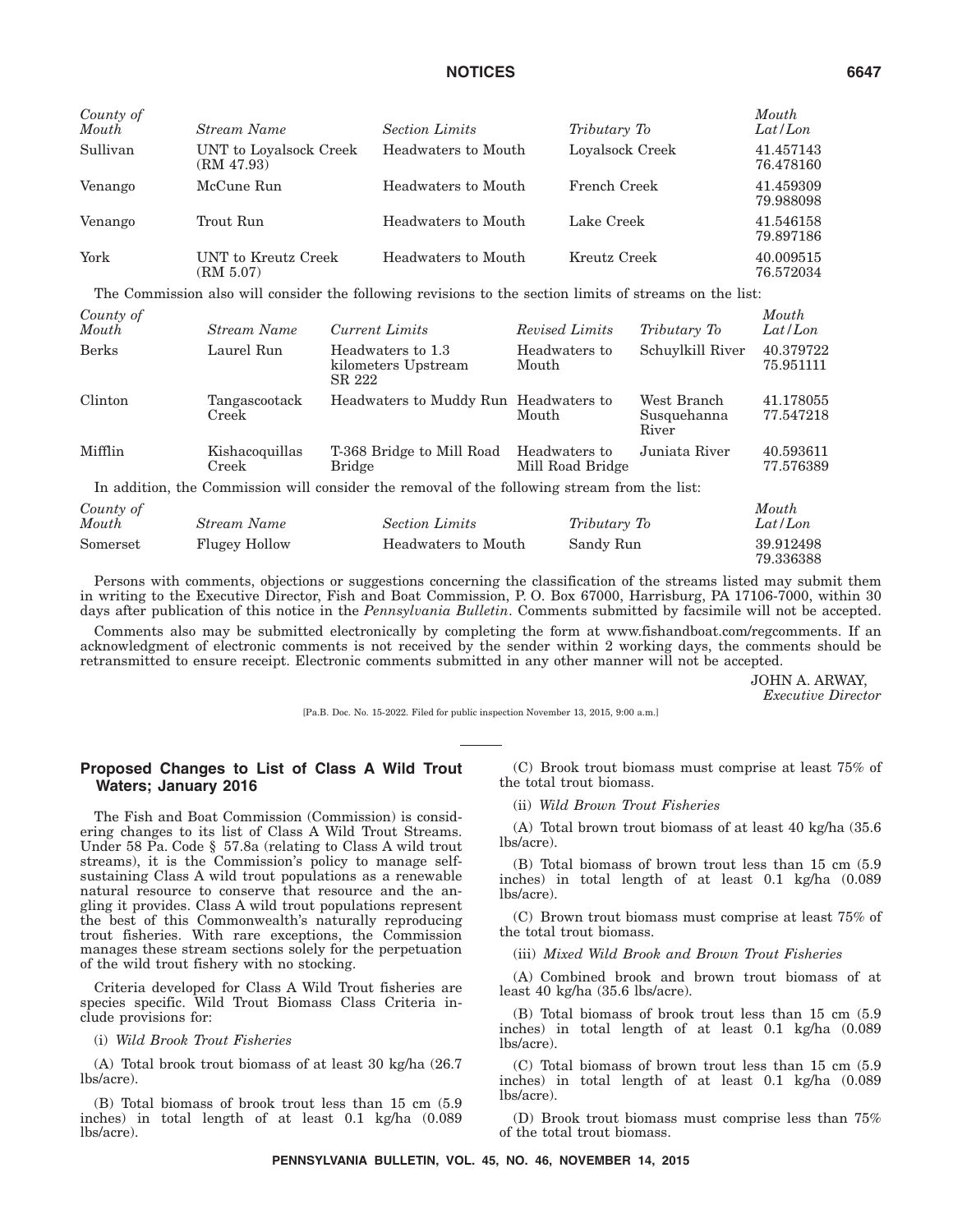(E) Brown trout biomass must comprise less than 75% of the total trout biomass.

(iv) *Wild Rainbow Trout Fisheries*

Total biomass of rainbow trout less than 15 cm (5.9 inches) in total length of at least 2.0 kg/ha (1.78 lbs/acre).

(v) *Mixed Wild Brook and Rainbow Trout Fisheries*

(A) Combined brook and rainbow trout biomass of at least 40 kg/ha (35.6 lbs/acre).

(B) Total biomass of brook trout less than 15 cm (5.9 inches) in total length of at least 0.1 kg/ha (0.089 lbs/acre).

(C) Total biomass of rainbow trout less than 15 cm (5.9 inches) in total length of at least 0.1 kg/ha (0.089 lbs/acre).

(D) Brook trout biomass shall comprise less than 75% of the total trout biomass.

(E) Rainbow trout biomass shall comprise less than 75% of the total trout biomass.

(vi) *Mixed Wild Brown and Rainbow Trout Fisheries*

(A) Combined brown and rainbow trout biomass of at least 40 kg/ha (35.6 lbs/acre).

(B) Total biomass of brown trout less than 15 cm (5.9 inches) in total length of at least 0.1 kg/ha (0.089 lbs/acre).

(C) Total biomass of rainbow trout less than 15 cm (5.9 inches) in total length of at least 0.1 kg/ha (0.089 lbs/acre).

(D) Brown trout biomass shall comprise less than 75% of the total trout biomass.

(E) Rainbow trout biomass shall comprise less than 75% of the total trout biomass.

During recent surveys, Commission staff documented the following stream sections to have Class A wild trout populations. The Commission intends to consider adding these waters to its list of Class A Wild Trout Streams at its meeting on January 20 and 21, 2016.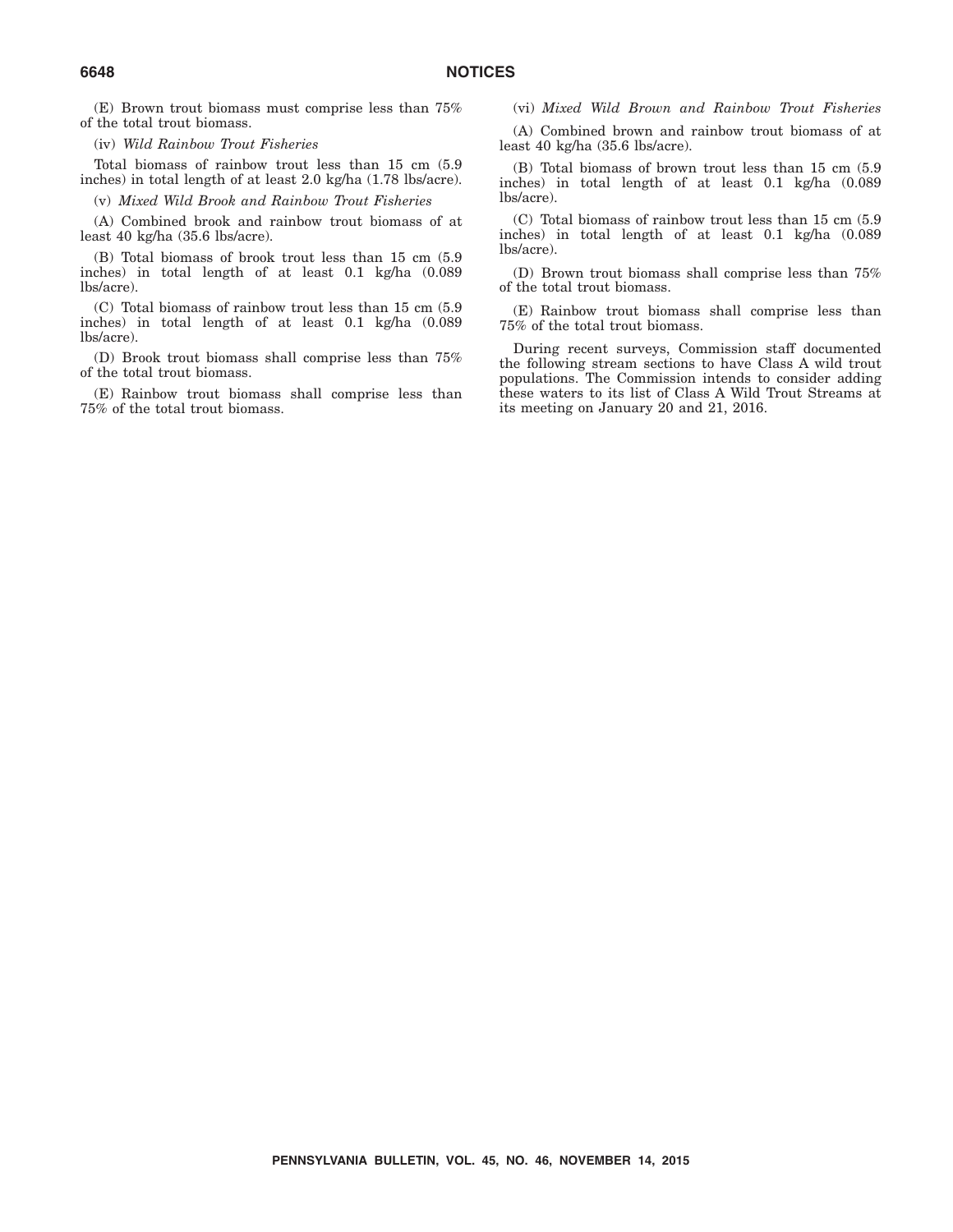|              | Survey<br>Year                                                                          | 2013                                                  | 2015                                                                               | 2014                          | 2015                     | 2014                     | 2015                                     | 2015                                    | 2015                            | 2015                             | 2015                                    | 2015                   | 2015                      | 2012                                     | 2015                          | 2015                                                      | 2014                                 |
|--------------|-----------------------------------------------------------------------------------------|-------------------------------------------------------|------------------------------------------------------------------------------------|-------------------------------|--------------------------|--------------------------|------------------------------------------|-----------------------------------------|---------------------------------|----------------------------------|-----------------------------------------|------------------------|---------------------------|------------------------------------------|-------------------------------|-----------------------------------------------------------|--------------------------------------|
|              | Length<br>(miles)                                                                       | 0.32                                                  | 1.52                                                                               | 1.99                          | 1.01                     | 0.84                     | 1.20                                     | 3.25                                    | 1.18                            | 2.10                             | 2.63                                    | 4.10                   | 1.71                      | 0.50                                     | 2.80                          | 0.60                                                      | 1.77                                 |
| Rainbow      | (hg/ha)<br>$\label{eq:1} \begin{aligned} &\textit{T} {out} \end{aligned}$               |                                                       |                                                                                    |                               |                          |                          |                                          |                                         |                                 |                                  |                                         |                        |                           |                                          |                               |                                                           |                                      |
| Brown        | $\left( \frac{kg}{ha} \right)$<br><b>Trout</b>                                          | 58.61                                                 |                                                                                    |                               |                          | 0.06                     |                                          |                                         |                                 |                                  | 5.49                                    | 5.18                   | 30.10                     | 239.88                                   |                               |                                                           |                                      |
| <b>Brook</b> | (kg/ha)<br>$\label{eq:1} \begin{aligned} \boldsymbol{T} \boldsymbol{out} \end{aligned}$ | 1.30                                                  | 37.62                                                                              | 41.58                         | 54.78                    | 36.14                    | 46.63                                    | 159.84                                  | 41.18                           | 64.11                            | 41.13                                   | 37.89                  | 18.22                     |                                          | 34.02                         | 32.50                                                     | 51.77                                |
|              | Lat/Lon<br>Mouth                                                                        | 40.379722<br>75.951111                                | 78.676645<br>40.464771                                                             | 40.371589<br>78.659581        | 40.934104<br>77.323704   | 77.368998<br>40.895006   | 40.920992<br>77.504391                   | 40.853353<br>77.497301                  | 77.244114<br>40.954459          | 77.358007<br>41.014422           | 40.718700<br>77.833191                  | 77.263914<br>40.899251 | 77.188889<br>40.870278    | 75.517273<br>40.067417                   | 40.906667<br>78.226667        | 78.620934<br>40.922324                                    | 78.364650<br>41.229370               |
|              | Tributary To                                                                            | Schuylkil<br>River                                    | North Branch<br>$\rm{Conemaugh}$<br>Little<br>River                                | Trout Run                     | Pine Creek               | Pine Creek               | Gingerich Gap<br>Run                     | Penns Creek                             | Pine Creek                      | Fishing Creek                    | Laurel Run                              | Laurel Run             | Penns Creek               | Valley Creek                             | Moshannon<br>Creek            | Susquehanna<br>West Branch<br>River                       | <b>Jack Dent</b><br>Branch           |
|              | Limits                                                                                  | SR 3059 to Mouth<br>meters upstream<br>UNT approx. 20 | Headwaters to<br>Mouth                                                             | Headwaters to<br>Mouth        | Headwaters to<br>Mouth   | Headwaters to<br>Mouth   | Sink at RM 0.99<br>Headwaters to         | Headwaters to<br>Mouth                  | Headwaters to<br>Mouth          | Sink at RM 1.62<br>Headwaters to | $\mathfrak{c}_1$<br>Headwaters<br>Mouth | Headwaters to<br>Mouth | Headwaters to<br>Bear Run | Headwaters to<br>Mouth                   | Headwaters to<br>Simeling Run | Headwaters to<br>Mouth                                    | Headwaters to<br>Mouth               |
|              | <b>Section</b>                                                                          | S                                                     | $\overline{\phantom{0}}$                                                           | $\overline{\phantom{0}}$      | $\overline{\phantom{0}}$ | $\overline{\phantom{0}}$ | $\overline{\phantom{0}}$                 | ⊣                                       | $\overline{\phantom{0}}$        |                                  |                                         |                        |                           | $\overline{\phantom{0}}$                 | ⊣                             | $\overline{\phantom{0}}$                                  | ⊣                                    |
|              | <b>Stream</b>                                                                           | Laurel Run                                            | Conemaugh River<br>$\ensuremath{\mathrm{UNT}}$ to North Branch Little<br>(RM 7.92) | Run (RM 2.59)<br>UNT to Trout | Barner Run               | Haines Gap Run           | UNT to Gingerich<br>Gap Run (RM<br>1.43) | Creek (RM 53.77)<br><b>UNT</b> to Penns | Creek (RM 16.77)<br>UNT to Pine | <b>Bull Run</b>                  | Shingletown<br>Branch                   | Bear Run               | Laurel Run                | UNT to Valley<br>Creek (Cedar<br>Hollow) | Laurel Run                    | River (RM 193.26)<br>Susquehanna<br>UNT to West<br>Branch | UNT to Jack Dent<br>Branch (RM 1.76) |
|              | County                                                                                  | Berks                                                 | Cambria                                                                            | Cambria                       | Centre                   | Centre                   | Centre                                   | Centre                                  | Centre                          | Centre/Clinton                   | Huntingdon<br>Centre/                   | Centre/Union           | Centre/Union              | Chester                                  | Clearfield                    | Clearfield                                                | Clearfield/Elk                       |

**PENNSYLVANIA BULLETIN, VOL. 45, NO. 46, NOVEMBER 14, 2015**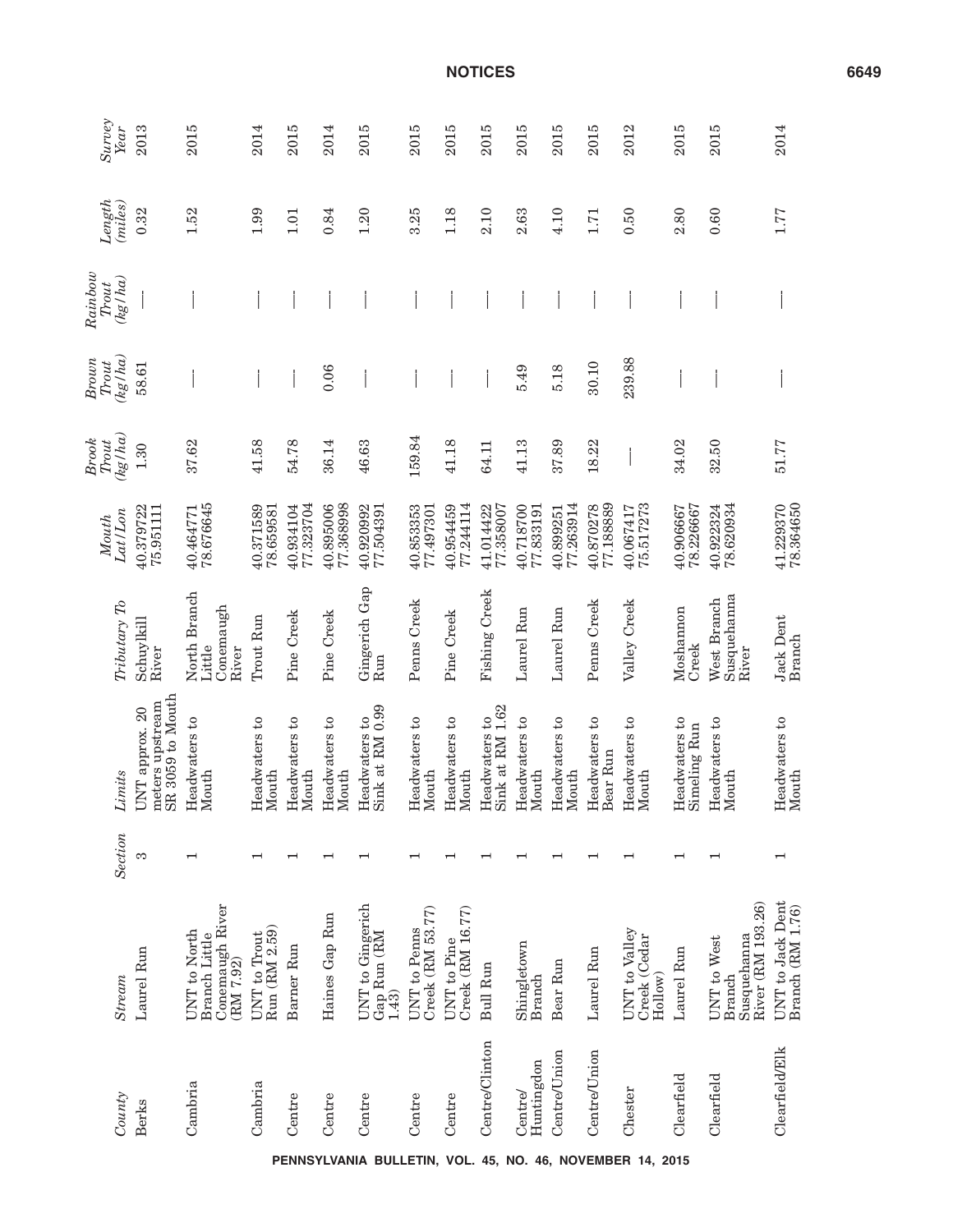| Survey<br>Year                                             | 2013                                      | 2015                     | 2015                          | 2015                             | 2014                             | 2014                                           | 2014                              | 2014                                | 2015                               | 2015                               | 2014                   | 2015                          | 2015                          | 2015                          | 2015                   | 2012                                                                                   | 2014                         | 2015                                        |
|------------------------------------------------------------|-------------------------------------------|--------------------------|-------------------------------|----------------------------------|----------------------------------|------------------------------------------------|-----------------------------------|-------------------------------------|------------------------------------|------------------------------------|------------------------|-------------------------------|-------------------------------|-------------------------------|------------------------|----------------------------------------------------------------------------------------|------------------------------|---------------------------------------------|
| Length<br>(miles)                                          | $1.60$                                    | 1.60                     | 1.88                          | 1.12                             | 2.13                             | 2.01                                           | 2.10                              | 1.49                                | 2.00                               | 1.13                               | 3.07                   | 3.17                          | 3.87                          | 1.37                          | 3.38                   | 3.71                                                                                   | 0.23                         | 2.01                                        |
| Rainbow<br>(hg/ha)<br><b>Trout</b>                         |                                           |                          |                               |                                  |                                  |                                                |                                   |                                     |                                    |                                    |                        |                               |                               |                               |                        |                                                                                        |                              |                                             |
| (hg/ha)<br><b>Brown</b><br>$\operatorname{\mathit{Trout}}$ | 124.85                                    |                          |                               |                                  |                                  |                                                | 43.30                             |                                     | 27.03                              |                                    |                        | 41.20                         |                               | 15.72                         | 18.61                  | 103.25                                                                                 | 0.65                         | 60.32                                       |
| (kg/ha)<br><b>Brook</b><br>$T_{\rm {out}}$                 | 0.07                                      | 45.34                    | 56.12                         | 51.56                            | 34.56                            | 45.25                                          | 0.38                              | 62.53                               | 38.95                              | 52.36                              | 57.27                  |                               | 49.49                         | 47.57                         | 26.51                  |                                                                                        | 32.80                        |                                             |
| Lat/Lon<br>Mouth                                           | 77.483056<br>41.122222                    | 77.179749<br>41.048181   | 41.067780<br>77.316391        | 41.002494<br>77.395620           | 41.037436<br>77.260706           | 77.463693<br>41.067884                         | 41.064384<br>77.465246            | 41.048355<br>77.465743              | 40.983079<br>77.488401             | 41.048318<br>77.169835             | 41.422330<br>78.617740 | 41.959812<br>79.967889        | 41.919265<br>79.684082        | 40.677580<br>77.284428        | 40.647839<br>77.294665 | 77.576389<br>40.593611                                                                 | 77.758149<br>40.438452       | 40.500086<br>77.738233                      |
| Tributary To                                               | Bald Eagle<br>Creek                       | Fishing Creek            | McElhattan<br>Reservoir       | Fishing Creek                    | Fishing Creek                    | Fishing Creek                                  | Fishing Creek                     | Fishing Creek                       | Fishing Creek                      | Fishing Creek                      | Elk Creek              | LeBoeuf Creek                 | South Branch<br>French Creek  | Lost Creek                    | Lost Creek             | Juniata River                                                                          | Juniata River                |                                             |
| Limits                                                     | Hollow to SR<br>2015 Bridge<br>Xe Factory | Headwaters to<br>Mouth   | <b>Headwaters</b> to<br>Mouth | Sink at RM 0.42<br>Headwaters to | Sink at RM 1.21<br>Headwaters to | Sink at RM 1.68<br>$^{5}$<br><b>Headwaters</b> | Headwaters to<br>Mouth            | Sink at RM 0.44<br>Headwaters to    | <b>Headwaters</b> to<br>Mouth      | <b>Headwaters</b> to<br>Mouth      | Headwaters to<br>Mouth | Headwaters to<br>Mouth        | <b>Headwaters</b> to<br>Mouth | <b>Headwaters</b> to<br>Mouth | Headwaters to<br>Mouth | <b>Peak</b> to Penn<br>apstream Tea<br><b>Central RR</b><br>1.5 miles<br><b>Bridge</b> | Spring at RM 0.23<br>o Mouth | Spring at RM 2.01 Juniata River<br>to Mouth |
| Section                                                    | $\overline{4}$                            | $\overline{\phantom{0}}$ |                               |                                  |                                  |                                                |                                   |                                     |                                    |                                    |                        |                               |                               |                               |                        | S                                                                                      | 2                            | 2                                           |
| <b>Stream</b>                                              | Fishing Creek                             | Green Gap Run            | Jamison Run                   | Schreckengast<br>Gap Run         | Schwenks Gap<br>Run              | UNT to Fishing<br>Creek (RM 5.89)              | UNT to Fishing<br>Creek (RM 6.25) | Creek $(RM 7.94)$<br>UNT to Fishing | UNT to Fishing<br>Creek (RM 17.73) | UNT to Fishing<br>Creek (RM 40.83) | Water Tank Run         | Benson<br>Run                 | Spencer Creek                 | Lick Run                      | Tennis Run             | Kishacoquillas<br>Creek                                                                | Shanks Run                   | Town Run                                    |
| County                                                     | Clinton                                   | Clinton                  | Clinton                       | Clinton                          | Clinton<br>PENNSYLVANIA          | Clinton                                        | Clinton                           | Clinton                             | Clinton<br>BULLETIN, VOL. 45, NO.  | Clinton                            | Elk                    | Erie<br>46, NOVEMBER 14, 2015 | Erie                          | Juniata                       | Juniata                | Mifflin                                                                                | Mifflin                      | Mifflin                                     |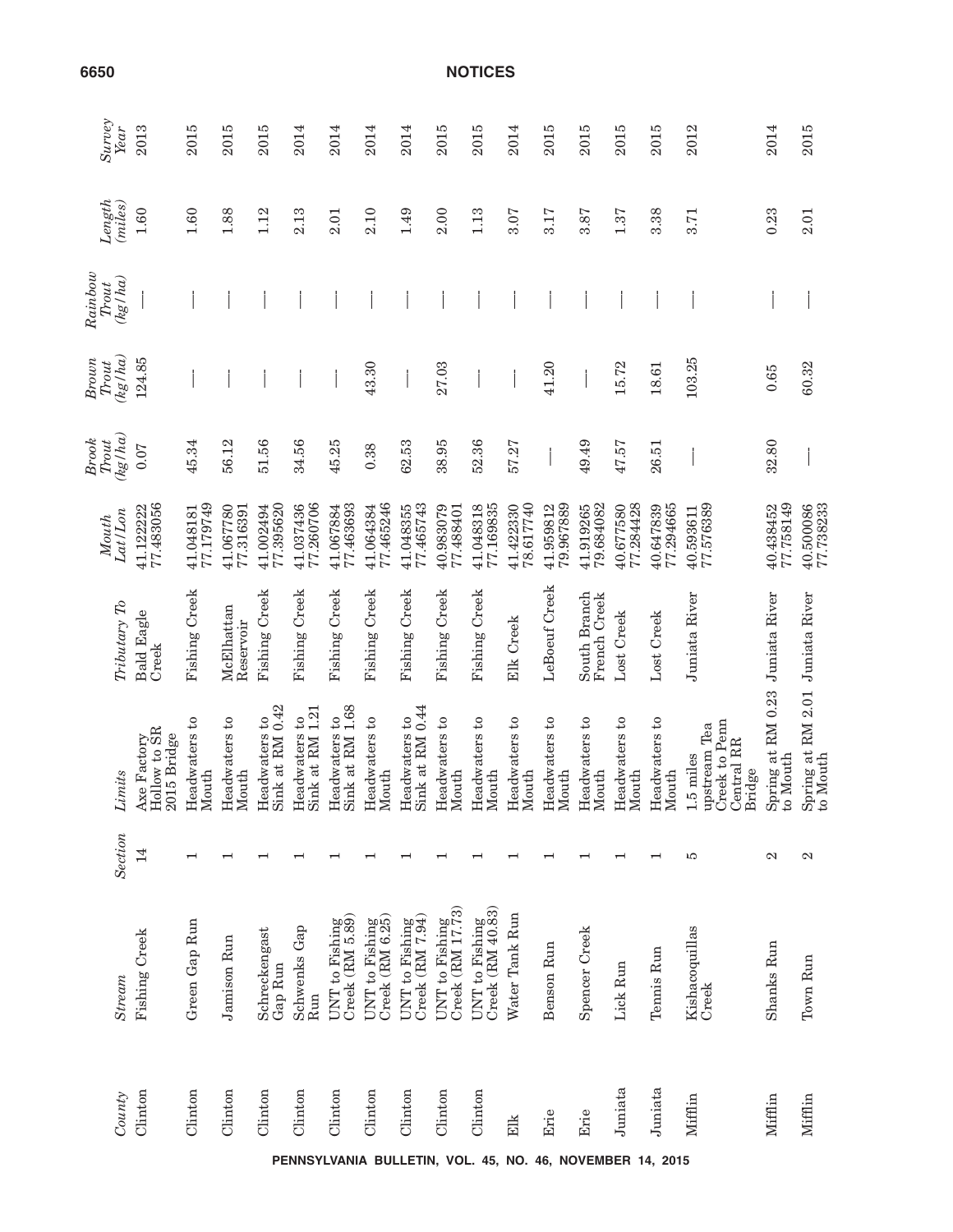|                                                                                            |                                                                                            |                        |                                | PENNSYLVANIA BULLETIN, VOL. 45, NO. 46, NOVEMBER 14, 2015 |  |  |  |
|--------------------------------------------------------------------------------------------|--------------------------------------------------------------------------------------------|------------------------|--------------------------------|-----------------------------------------------------------|--|--|--|
| County                                                                                     | Montgomery                                                                                 | Schuylkill             | Sullivan                       | Union                                                     |  |  |  |
| Stream                                                                                     | Hosensack Creek                                                                            | Wash Creek             | UNT to Double<br>Run (RM 0.28) | Laurel Run                                                |  |  |  |
| Section                                                                                    | $\mathbf{\Omega}$                                                                          |                        |                                | 2                                                         |  |  |  |
| Limits                                                                                     | $\frac{\rm downstream}{\rm 2031}$ to UNT 180<br>meters upstream<br>UNT 640 meters<br>T-387 | Headwaters to<br>Mouth | Headwaters to<br>Mouth         | Bear Run to SR<br>235 Bridge                              |  |  |  |
| Tributary To                                                                               | Perkiomen<br>Creek                                                                         | Mahoning<br>Creek      | Double Run                     | Penns Creek                                               |  |  |  |
| Lat/Lon<br>Mouth                                                                           | 40.425000<br>75.526944                                                                     | 40.763056<br>75.893333 | 76.579758<br>41.463509         | 40.870278<br>77.188889                                    |  |  |  |
| $\begin{array}{l} {\it Brook}\\ {\it Trust}\\ {\it (kg/ha)} \end{array}$                   | $\bigg\}$                                                                                  | 27.51                  | 51.18                          | 12.26                                                     |  |  |  |
| $(hg/ha)$<br>$\begin{array}{c} Brown\\$ $\begin{array}{c} Trout\\ \end{array} \end{array}$ | 108.13                                                                                     | 17.91                  | $\overline{\phantom{a}}$       | 30.77                                                     |  |  |  |
| Rainbow<br>$\begin{array}{c} \textit{Trout} \\ \textit{(hg/ha)} \end{array}$               | İ                                                                                          | İ                      |                                |                                                           |  |  |  |
| $\begin{array}{c} Length \\ (miles) \end{array}$                                           | 2.96                                                                                       | 2.65                   | 2.04                           | 3.59                                                      |  |  |  |
| $\begin{array}{c} \textit{Survey} \\ \textit{Year} \end{array}$                            | 2014                                                                                       | 2015                   | 2014                           | 2015                                                      |  |  |  |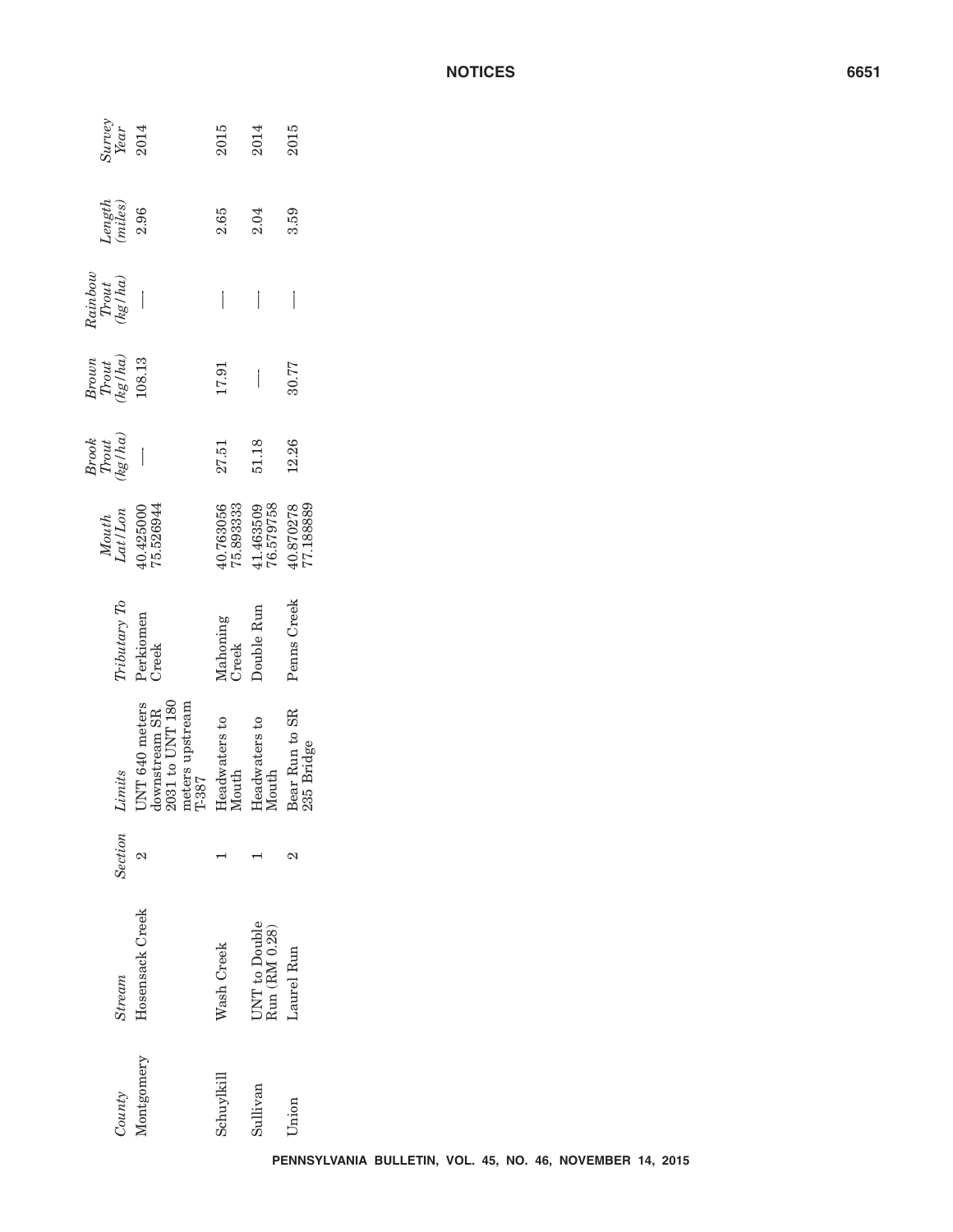Persons with comments, objections or suggestions concerning the additions are invited to submit comments in writing to the Executive Director, Fish and Boat Commission, P. O. Box 67000, Harrisburg, PA 17106-7000, within 30 days after publication of this notice in the *Pennsylvania Bulletin*. Comments also may be submitted electronically by completing the form at www.fishandboat.com/ regcomments. If an acknowledgment of electronic comments is not received by the sender within 2 working days, the comments should be retransmitted to ensure receipt. Electronic comments submitted in any other manner will not be accepted.

> JOHN A. ARWAY, *Executive Director*

[Pa.B. Doc. No. 15-2023. Filed for public inspection November 13, 2015, 9:00 a.m.]

# **INDEPENDENT REGULATORY REVIEW COMMISSION**

### **Notice of Filing of Final Rulemakings**

The Independent Regulatory Review Commission (Commission) received the following regulation. It is scheduled to be considered on the date noted. The Commission's public meetings are held at 333 Market Street, 14th Floor, Harrisburg, PA at 10 a.m. To obtain a copy of the regulation, interested parties should first contact the promulgating agency. If a copy cannot be obtained from the promulgating agency, the Commission will provide a copy or it can be viewed on the Commission's web site at www.irrc.state.pa.us.

| Reg. No. | Agency/Title                                                                                                         | Received | - - - - - - -<br>Meeting |
|----------|----------------------------------------------------------------------------------------------------------------------|----------|--------------------------|
| 16A-7020 | State Board of Certified Real Estate<br>Appraisers<br>Biennial License Fee for Licensed<br><b>Appraiser Trainees</b> | 10/29/15 | 12/10/15                 |
|          |                                                                                                                      |          |                          |

JOHN F. MIZNER, Esq., *Chairperson*

*Public*

[Pa.B. Doc. No. 15-2024. Filed for public inspection November 13, 2015, 9:00 a.m.]

# **INSURANCE DEPARTMENT**

## **Appeal of Atlantis Petro, LLC under the Storage Tank and Spill Prevention Act; Underground Storage Tank Indemnification Fund; USTIF File No. 2014-0043(I); Doc. No. UT15-10-020**

The proceedings in this matter will be governed by 2 Pa.C.S. §§ 501—508 and 701—704 (relating to Administrative Agency Law), 1 Pa. Code Part II (relating to General Rules of Administrative Practice and Procedure) and any other relevant provisions of law.

A prehearing telephone conference will be held on January 5, 2016, at 9:30 a.m. A hearing will occur on January 20, 2016, at 9:30 a.m. in the Administrative Hearings Office, Room 200, Capitol Associates Building, 901 North Seventh Street, Harrisburg, PA 17102.

Motions preliminary to those at hearing, protests, petitions to intervene, notices of appearance or notices of intervention, if any, must be filed with the Hearings Administrator at the previously listed address on or before December 22, 2015. Answers to petitions to intervene, if any, will be filed on or before January 4, 2016.

On or before December 22, 2015, each party will file with the Administrative Hearings Office a prehearing statement which will contain: (1) a statement of undisputed facts to be stipulated between the parties; (2) a statement of additional contended facts; (3) names and addresses of witnesses along with the specialties of experts to be called; (4) a list of documents to be used at the hearing; (5) special evidentiary or other legal issues; and (6) the estimated time for that party's case.

Contemporaneously with service of the prehearing statement on the opposing party, each party will supply the other: (1) a copy of any listed document not previously supplied; and (2) a copy of any report generated by an expert witness designated on the prehearing statement. Any report subsequently received from a party's expert witness prior to hearing will be supplied to the other party within 2 business days. Copies of documents and expert reports need not be filed with the Administrative Hearings Office. A party will be precluded at hearing from using a document not listed and supplied unless the use was not reasonably foreseeable. Experts may testify only on matters substantially contemplated by reports supplied to the other party in accordance with this paragraph.

Persons with a disability who wish to attend the previously-referenced administrative hearing and require an auxiliary aid, service or other accommodation to participate in the hearing, contact Donna R. Fleischauer, Human Resources Director at (717) 705-4194.

> TERESA D. MILLER, *Insurance Commissioner*

[Pa.B. Doc. No. 15-2025. Filed for public inspection November 13, 2015, 9:00 a.m.]

# **Review Procedure Hearings; Cancellation or Refusal of Insurance**

The following insureds have requested a hearing as authorized by the act of June 17, 1998 (P. L. 464, No. 68) (Act 68) in connection with the termination of the insureds' automobile insurance policies. The hearings will be held in accordance with the requirements of Act 68; 1 Pa. Code Part II (relating to General Rules of Administrative Practice and Procedure); and 31 Pa. Code §§ 56.1— 56.3 (relating to Special Rules of Administrative Practice and Procedure). The administrative hearings will be held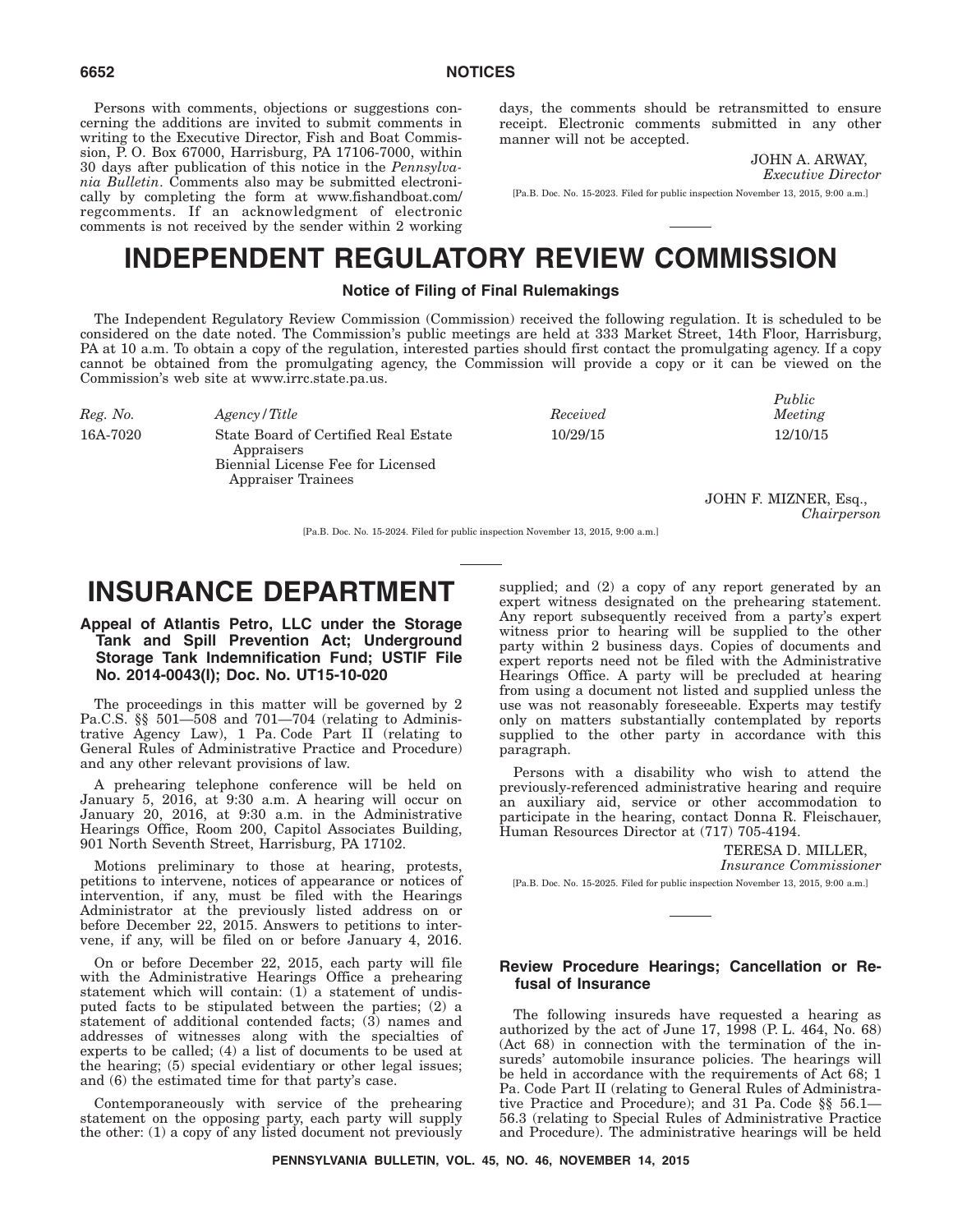in the Insurance Department's regional office in Harrisburg, PA. Failure by an appellant to appear at the scheduled hearing may result in dismissal with prejudice.

The following hearings will be held in the Administrative Hearings Office, Capitol Associates Building, Room 200, 901 North Seventh Street, Harrisburg, PA 17102.

Appeal of Edward L. Ritter; file no. 15-116-188895; Donegal Mutual Insurance Company; Doc. No. P15-10- 016; December 1, 2015, 10 a.m.

Appeal of Jennifer and John Tillmann; file no. 15-130- 189210; American States Insurance Company; Doc. No. P15-10-021; December 15, 2015, 10 a.m.

Parties may appear with or without counsel and offer relevant testimony or other relevant evidence. Each party must bring documents, photographs, drawings, claims files, witnesses, and the like, necessary to support the party's case. A party intending to offer documents or photographs into evidence shall bring enough copies for the record and for each opposing party.

In some cases, the Insurance Commissioner (Commissioner) may order that the company reimburse an insured for the higher cost of replacement insurance coverage obtained while the appeal is pending. Reimbursement is available only when the insured is successful on appeal, and may not be ordered in all instances. If an insured wishes to seek reimbursement for the higher cost of replacement insurance, the insured must produce documentation at the hearing which will allow comparison of coverages and costs between the original policy and the replacement policy.

Following the hearing and receipt of the stenographic transcript, the Commissioner will issue a written order resolving the factual issues presented at the hearing and stating what remedial action, if any, is required. The Commissioner's Order will be sent to those persons participating in the hearing or their designated representatives. The Order of the Commissioner may be subject to judicial review by the Commonwealth Court.

Persons with a disability who wish to attend the previously-referenced administrative hearing and require an auxiliary aid, service or other accommodation to participate in the hearing should contact Donna R. Fleischauer, Human Resources Director at (717) 705- 4194.

> TERESA D. MILLER, *Insurance Commissioner*

[Pa.B. Doc. No. 15-2026. Filed for public inspection November 13, 2015, 9:00 a.m.]

#### **Review Procedure Hearings under the Unfair Insurance Practices Act**

The following insureds have requested a hearing as authorized by section 8 of the Unfair Insurance Practices Act (act)  $(40 \text{ P.S. } § 1171.8)$  in connection with the company's termination of the insureds' homeowners policy. The hearing will be held in accordance with the requirements of the act; 1 Pa. Code Part II (relating to General Rules of Administrative Practice and Procedure); and 31 Pa. Code §§ 56.1—56.3 (relating to Special Rules of Administrative Practice and Procedure). The administrative hearing will be held in the Insurance Department's regional office in Harrisburg, PA. Failure by the appellant to appear at a scheduled hearing may result in dismissal with prejudice.

The following hearing will be held in the Administrative Hearings Office, Capitol Associates Building, Room 200, 901 North Seventh Street, Harrisburg, PA 17102.

Appeal of Benjamin G. and C. Toni Simone; file no. 15-188-188773; Farmington Casualty Company; Doc. No. P15-10-019; December 9, 2015, 9:30 a.m.

Parties may appear with or without counsel and offer relevant testimony or other relevant evidence, or both. Each party must bring documents, photographs, drawings, claims files, witnesses, and the like, necessary to support the party's case. A party intending to offer documents or photographs into evidence shall bring enough copies for the record and for each opposing party.

Following the hearing and receipt of the stenographic transcript, the Insurance Commissioner (Commissioner) will issue a written order resolving the factual issues presented at the hearing and stating what remedial action, if any, is required. The Commissioner's Order will be sent to those persons participating in the hearing or their designated representatives. The Order of the Commissioner may be subject to judicial review by the Commonwealth Court.

Persons with a disability who wish to attend the previously-referenced administrative hearing and require an auxiliary aid, service or other accommodation to participate in the hearing, should contact Donna R. Fleischauer, Human Resources Director at (717) 705- 4194.

> TERESA D. MILLER, *Insurance Commissioner*

[Pa.B. Doc. No. 15-2027. Filed for public inspection November 13, 2015, 9:00 a.m.]

# **PENNSYLVANIA PUBLIC UTILITY COMMISSION**

#### **Asset Transfer Transaction**

**A-2015-2510602. X5 OpCo, LLC and NovaTel LTD, Inc.** Joint Application of X5 OpCo, LLC and NovaTel LTD, Inc. for approval to participate in an asset transfer transaction.

Formal protests and petitions to intervene must be filed in accordance with 52 Pa. Code (relating to public utilities) on or before November 30, 2015. Filings must be made with the Secretary of the Pennsylvania Public Utility Commission, P. O. Box 3265, Harrisburg, PA 17105-3265, with a copy served on the applicant. The documents filed in support of the application are available for inspection and copying at the Office of the Secretary between 8 a.m. and 4:30 p.m., Monday through Friday, on the Pennsylvania Public Utility Commission's web site at www.puc.pa.gov and at the applicant's business address.

*Applicants*: X5 OpCo, LLC; NovaTel LTD, Inc.

*Through and By Counsel*: Michael A. Gruin, Esquire, Stevens & Lee, 17 North 2nd Street, 16th Floor, Harrisburg, PA 17101

ROSEMARY CHIAVETTA,

*Secretary*

[Pa.B. Doc. No. 15-2028. Filed for public inspection November 13, 2015, 9:00 a.m.]

**PENNSYLVANIA BULLETIN, VOL. 45, NO. 46, NOVEMBER 14, 2015**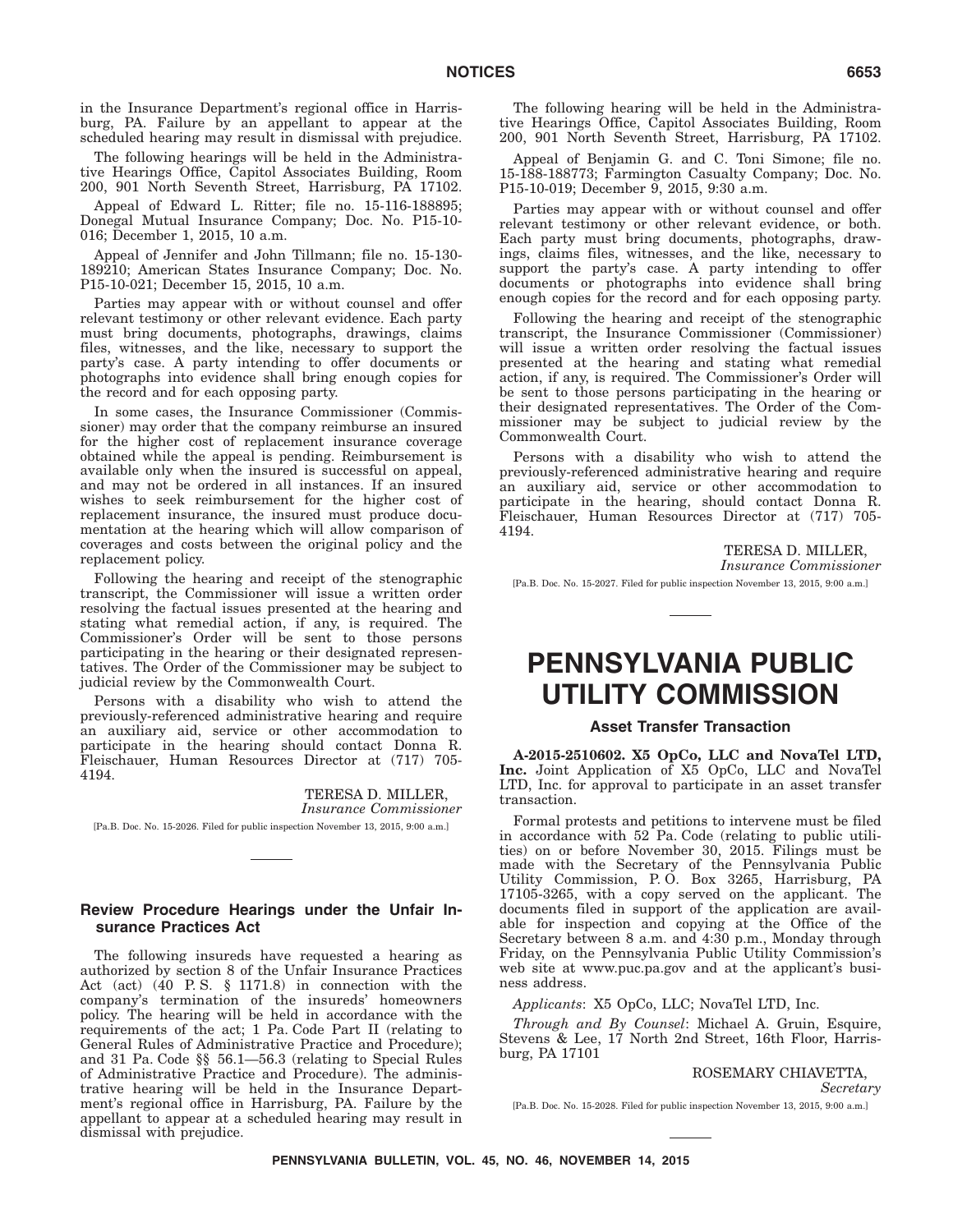#### **Petition of Metropolitan Edison Company**

**P-2015-2511333. Metropolitan Edison Company.** Petition of Metropolitan Edison Company for approval of a default service program for the period beginning June 1, 2017, through May 31, 2019.

Formal protests, petitions to intervene and answers must be filed in accordance with 52 Pa. Code (relating to public utilities). Filings must be made with the Secretary of the Pennsylvania Public Utility Commission, 400 North Street, Harrisburg, PA 17120, with a copy served on the petitioner and a copy provided to the Administrative Law Judge, on or before November 30, 2015. The documents filed in support of the petition are available for inspection and copying at the Office of the Secretary between 8 a.m. and 4:30 p.m., Monday through Friday, at the Pennsylvania Public Utility Commission's (Commission) web site at www.puc.pa.gov, at the petitioner's business address and at the petitioner's web site at www.firstenergycorp.com.

*Through and By Counsel*: Tori L. Giesler, FirstEnergy Service Company, 2800 Pottsville Pike, P. O. Box 16001, Reading, PA 19612-6001

#### **Prehearing Conference**

An initial prehearing conference on the previouslycaptioned case will be held as follows:

| Date:             | Tuesday, December 1, 2015                                                                                 | Harrisburg, 1                                                                                                |
|-------------------|-----------------------------------------------------------------------------------------------------------|--------------------------------------------------------------------------------------------------------------|
| Time:             | 10 a.m.                                                                                                   | Administrati<br><i>Presiding:</i>                                                                            |
| <i>Location:</i>  | Hearing Room 4<br>Plaza Level<br>Commonwealth Keystone Building<br>400 North Street                       | P.O. Box 326<br>Harrisburg, 1<br>$(717)$ 787-139<br>Fax: $(717)$ 78                                          |
|                   | Harrisburg, PA 17120                                                                                      | Persons with a disa                                                                                          |
| <i>Presiding:</i> | Administrative Law Judge David A. Salapa<br>P. O. Box 3265<br>Harrisburg, PA 17105-3265<br>(717) 787-1399 | hearing should contact t<br>ments for their special r<br>at the Commission at le<br>hearing to submit a requ |

Persons with a disability who wish to attend the hearing should contact the Commission to make arrangements for their special needs. Call the Scheduling Office at the Commission at least 5 business days prior to the hearing to submit a request.

For persons who require an interpreter to participate in the hearings, the Commission will make every reasonable effort to have an interpreter present. Call the Scheduling Office at the Commission at least 10 business days prior to the hearing to submit a request.

• Scheduling Office: (717) 787-1399

Fax: (717) 787-0481

• Pennsylvania AT&T Relay Service number for persons who are deaf or hearing-impaired: (800) 654-5988 ROSEMARY CHIAVETTA,

*Secretary*

[Pa.B. Doc. No. 15-2029. Filed for public inspection November 13, 2015, 9:00 a.m.]

# **Petition of Pennsylvania Electric Company**

**P-2015-2511351. Pennsylvania Electric Company.** Petition of Pennsylvania Electric Company for approval of a default service program for the period beginning June 1, 2017, through May 31, 2019.

Formal protests, petitions to intervene and answers must be filed in accordance with 52 Pa. Code (relating to public utilities). Filings must be made with the Secretary of the Pennsylvania Public Utility Commission, 400 North Street, Harrisburg, PA 17120, with a copy served on the petitioner and a copy provided to the Administrative Law Judge, on or before November 30, 2015. The documents filed in support of the petition are available for inspection and copying at the Office of the Secretary between 8 a.m. and 4:30 p.m., Monday through Friday, at the Pennsylvania Public Utility Commission's (Commission) web site at www.puc.pa.gov, at the petitioner's business address and at the petitioner's web site at www.firstenergycorp.com.

*Through and By Counsel*: Tori L. Giesler, FirstEnergy Service Company, 2800 Pottsville Pike, P. O. Box 16001, Reading, PA 19612-6001

#### **Prehearing Conference**

An initial prehearing conference on the previouslycaptioned case will be held as follows:<br>  $\Gamma$  is a following perception 1, 2015

| Date:             | Tuesday, December 1, 2015                                                                                                          |
|-------------------|------------------------------------------------------------------------------------------------------------------------------------|
| Time:             | 10a.m.                                                                                                                             |
| Location:         | Hearing Room 4<br>Plaza Level<br>Commonwealth Keystone Building<br>400 North Street<br>Harrisburg, PA 17120                        |
| <i>Presiding:</i> | Administrative Law Judge David A. Salapa<br>P. O. Box 3265<br>Harrisburg, PA 17105-3265<br>$(717)$ 787-1399<br>Fax: (717) 787-0481 |
|                   | Danaana mida oo dhaabilikm mka misko ka addanad d                                                                                  |

bility who wish to attend the he Commission to make arrangeneeds. Call the Scheduling Office at 5 business days prior to the hearing to submit a request.

For persons who require an interpreter to participate in the hearings, the Commission will make every reasonable effort to have an interpreter present. Call the Scheduling Office at the Commission at least 10 business days prior to the hearing to submit a request.

• Scheduling Office: (717) 787-1399

• Pennsylvania AT&T Relay Service number for persons who are deaf or hearing-impaired: (800) 654-5988. ROSEMARY CHIAVETTA,

*Secretary*

[Pa.B. Doc. No. 15-2030. Filed for public inspection November 13, 2015, 9:00 a.m.]

## **Petition of Pennsylvania Power Company**

**P-2015-2511355. Pennsylvania Power Company.** Petition of Pennsylvania Power Company for approval of a default service program for the period beginning June 1, 2017, through May 31, 2019.

Formal protests, petitions to intervene and answers must be filed in accordance with 52 Pa. Code (relating to public utilities). Filings must be made with the Secretary of the Pennsylvania Public Utility Commission, 400 North Street, Harrisburg, PA 17120, with a copy served on the petitioner and a copy provided to the Administrative Law Judge, on or before November 30, 2015. The documents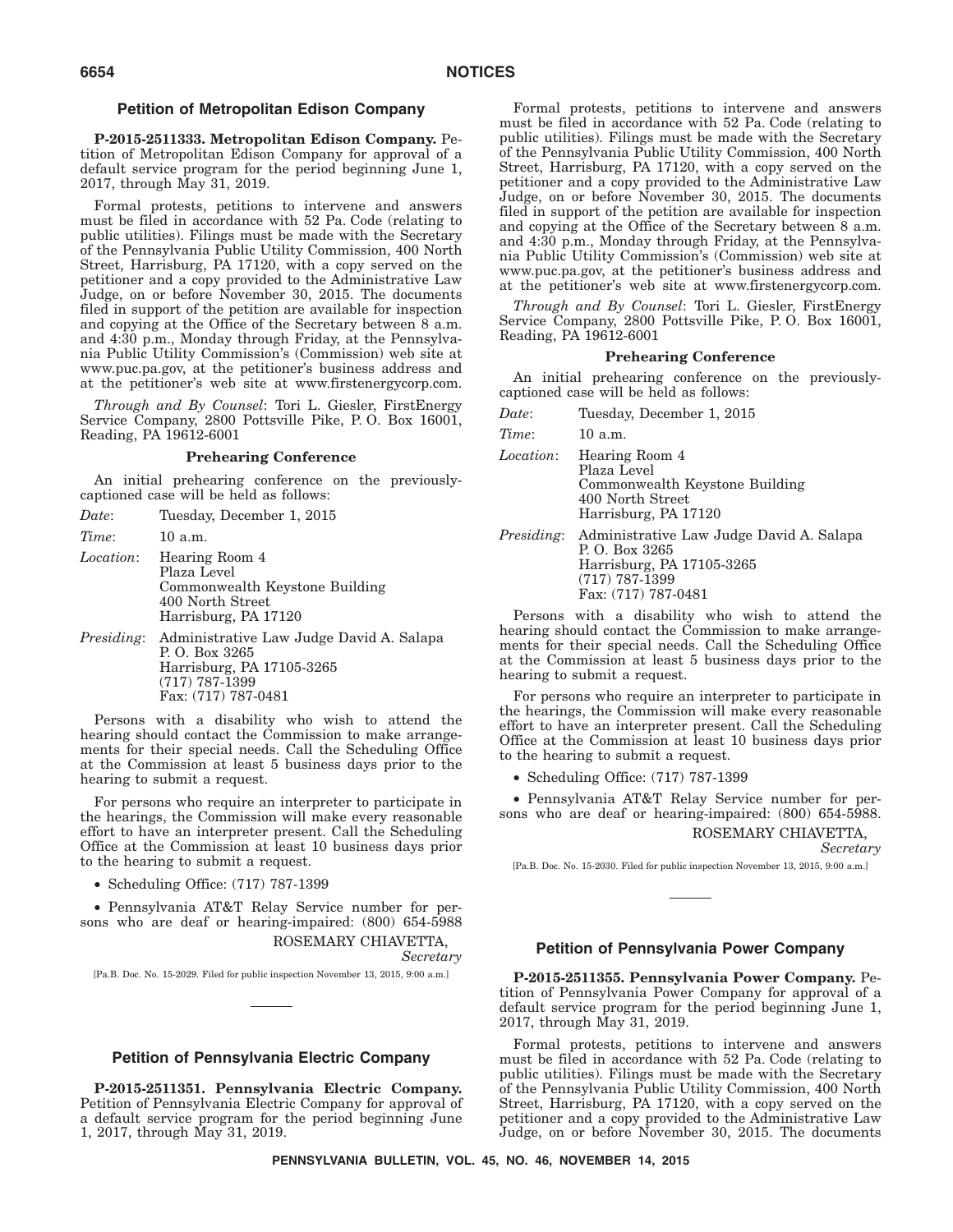filed in support of the petition are available for inspection and copying at the Office of the Secretary between 8 a.m. and 4:30 p.m., Monday through Friday, at the Pennsylvania Public Utility Commission's (Commission) web site at www.puc.pa.gov, at the petitioner's business address and at the petitioner's web site at www.firstenergycorp.com.

*Through and By Counsel*: Tori L. Giesler, FirstEnergy Service Company, 2800 Pottsville Pike, P. O. Box 16001, Reading, PA 19612-6001

#### **Prehearing Conference**

An initial prehearing conference on the previouslycaptioned case will be held as follows:

| Date:             | Tuesday, December 1, 2015                                                                                                          |
|-------------------|------------------------------------------------------------------------------------------------------------------------------------|
| Time:             | $10$ a.m.                                                                                                                          |
| <i>Location:</i>  | Hearing Room 4<br>Plaza Level<br>Commonwealth Keystone Building<br>400 North Street<br>Harrisburg, PA 17120                        |
| <i>Presiding:</i> | Administrative Law Judge David A. Salapa<br>P. O. Box 3265<br>Harrisburg, PA 17105-3265<br>$(717)$ 787-1399<br>Fax: (717) 787-0481 |

Persons with a disability who wish to attend the hearing should contact the Commission to make arrangements for their special needs. Call the Scheduling Office at the Commission at least 5 business days prior to the hearing to submit a request.

For persons who require an interpreter to participate in the hearings, the Commission will make every reasonable effort to have an interpreter present. Call the Scheduling Office at the Commission at least 10 business days prior to the hearing to submit a request.

• Scheduling Office: (717) 787-1399

• Pennsylvania AT&T Relay Service number for persons who are deaf or hearing-impaired: (800) 654-5988.

> ROSEMARY CHIAVETTA, *Secretary*

[Pa.B. Doc. No. 15-2031. Filed for public inspection November 13, 2015, 9:00 a.m.]

#### **Petition of West Penn Power Company**

**P-2015-2511356. West Penn Power Company.** Petition of West Penn Power Company for approval of a default service program for the period beginning June 1, 2017, through May 31, 2019.

Formal protests, petitions to intervene and answers must be filed in accordance with 52 Pa. Code (relating to public utilities). Filings must be made with the Secretary of the Pennsylvania Public Utility Commission, 400 North Street, Harrisburg, PA 17120, with a copy served on the petitioner and a copy provided to the Administrative Law Judge, on or before November 30, 2015. The documents filed in support of the petition are available for inspection and copying at the Office of the Secretary between 8 a.m. and 4:30 p.m., Monday through Friday, at the Pennsylvania Public Utility Commission's (Commission) web site at www.puc.pa.gov, at the petitioner's business address and at the petitioner's web site at www.firstenergycorp.com.

*Through and By Counsel*: Tori L. Giesler, FirstEnergy Service Company, 2800 Pottsville Pike, P. O. Box 16001, Reading, PA 19612-6001

#### **Prehearing Conference**

An initial prehearing conference on the previouslycaptioned case will be held as follows:

| Date:             | Tuesday, December 1, 2015                                                                                                          |
|-------------------|------------------------------------------------------------------------------------------------------------------------------------|
| Time:             | 10a.m.                                                                                                                             |
| Location:         | Hearing Room 4<br>Plaza Level<br>Commonwealth Keystone Building<br>400 North Street<br>Harrisburg, PA 17120                        |
| <i>Presiding:</i> | Administrative Law Judge David A. Salapa<br>P. O. Box 3265<br>Harrisburg, PA 17105-3265<br>$(717)$ 787-1399<br>Fax: (717) 787-0481 |

Persons with a disability who wish to attend the hearing should contact the Commission to make arrangements for their special needs. Call the Scheduling Office at the Commission at least 5 business days prior to the hearing to submit a request.

For persons who require an interpreter to participate in the hearings, the Commission will make every reasonable effort to have an interpreter present. Call the Scheduling Office at the Commission at least 10 business days prior to the hearing to submit a request.

• Scheduling Office: (717) 787-1399

• Pennsylvania AT&T Relay Service number for persons who are deaf or hearing-impaired: (800) 654-5988.

> ROSEMARY CHIAVETTA, *Secretary*

[Pa.B. Doc. No. 15-2032. Filed for public inspection November 13, 2015, 9:00 a.m.]

#### **Service of Notice of Motor Carrier Applications**

The following temporary authority and/or permanent authority applications for the right to render service as a common carrier or contract carrier in this Commonwealth have been filed with the Pennsylvania Public Utility Commission. Formal protests and petitions to intervene must be filed in accordance with 52 Pa. Code (relating to public utilities). A protest shall indicate whether it applies to the temporary authority application, the permanent authority application, or both. Filings must be made with the Secretary, Pennsylvania Public Utility Commission, P. O. Box 3265, Harrisburg, PA 17105-3265, with a copy served on the applicant by November 30, 2015. Documents filed in support of the applications are available for inspection and copying at the Office of the Secretary between 8 a.m. and 4:30 p.m., Monday through Friday, and at the business address of the respective applicant.

#### **Applications of the following for approval to** *begin* **operating as** *common carriers* **for transportation of** *persons* **as described under each application.**

**A-2015-2508227. Easton Emergency Squad** (908 Packer Street, Easton, Northampton County, PA 18042) for the right to begin to transport as a common carrier, by motor vehicle, primarily wheelchair bound persons for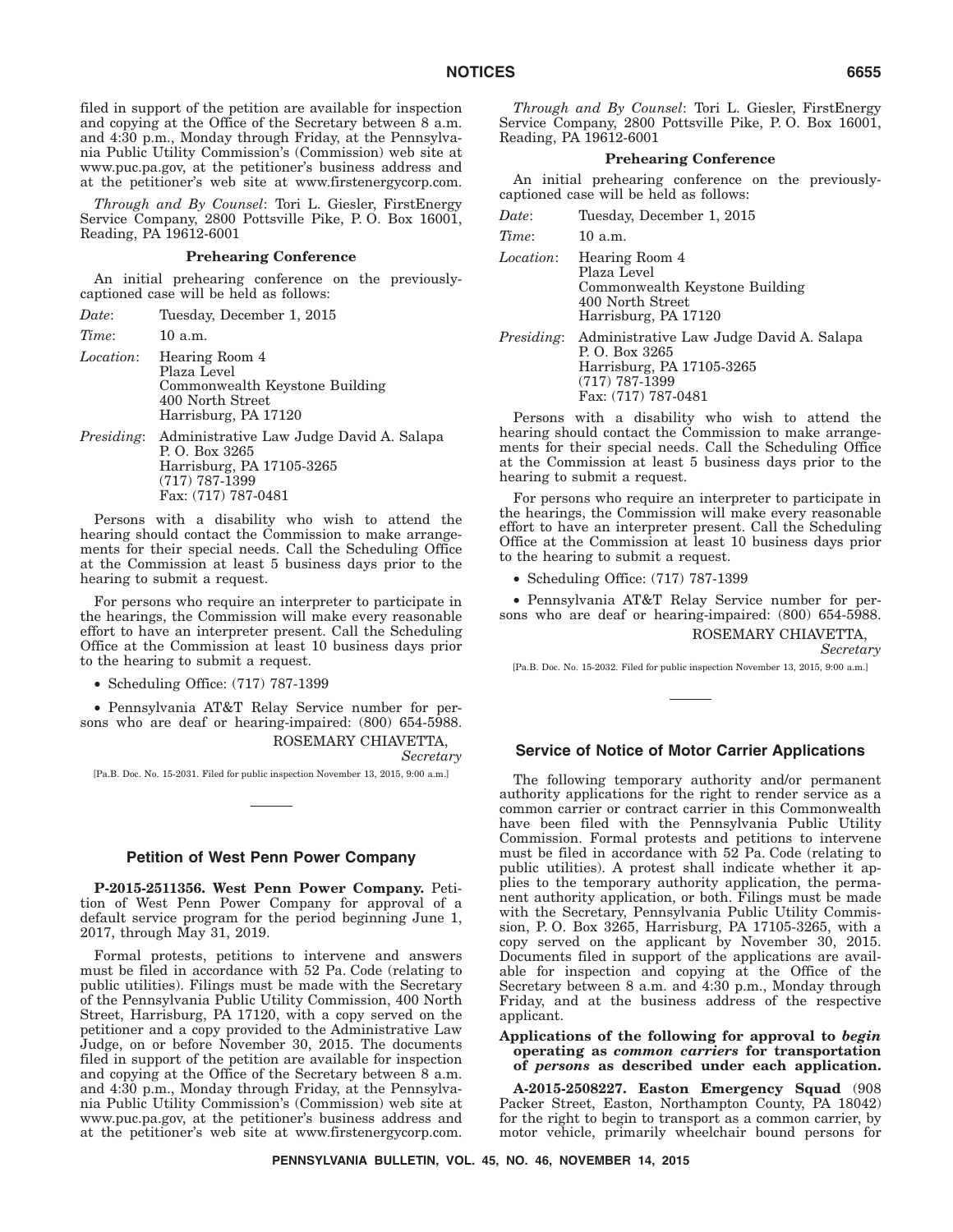both medical and nonmedical reasons in paratransit service, from points in the Counties of Lehigh and Northampton, to points in Pennsylvania, and return.

**A-2015-2510332. Carter Transportation Group, Inc.** (7402 Green Meadow Drive, Imperial, Allegheny County, PA 15126) for the right to begin to transport as a common carrier, by motor vehicle, persons in limousine service, from points in Allegheny County, to points in Pennsylvania, and return.

**Application of the following for approval of the** *beginning* **of the exercise of the right and privilege of operating motor vehicles as** *common carriers* **for the transportation of** *household goods* **as described under the application.**

**A-2015-2510443. JP Moving Corp.** (122 West Poplar Street, Nanticoke, Luzerne County, PA 18634) for the right to begin to transport, as a common carrier, by motor vehicle, household goods in use, between points in Pennsylvania. *Attorney*: Francis J. Hoegen, Esquire, 152 South Franklin Street, Wilkes-Barre, PA 18701.

> ROSEMARY CHIAVETTA, *Secretary*

[Pa.B. Doc. No. 15-2033. Filed for public inspection November 13, 2015, 9:00 a.m.]

### **Service of Notice of Motor Carrier Formal Complaints**

Formal Complaints have been issued by the Pennsylvania Public Utility Commission. Answers must be filed in accordance with 52 Pa. Code (relating to public utilities). Answers are due November 30, 2015, and must be made with the Secretary, Pennsylvania Public Utility Commission, P. O. Box 3265, Harrisburg, PA 17105-3265, with a copy to the First Deputy Chief Prosecutor, Pennsylvania Public Utility Commission.

#### **Pennsylvania Public Utility Commission; Bureau of Investigation and Enforcement v. Jason Daniel Gilliland, t/a JDG Trucking; Docket No. C-2015-2503729**

#### COMPLAINT

The Pennsylvania Public Utility Commission (Commission) is a duly constituted agency of the Commonwealth of Pennsylvania empowered to regulate public utilities within the Commonwealth. The Commission has delegated its authority to initiate proceedings which are prosecutory in nature to the Bureau of Investigation and Enforcement and other bureaus with enforcement responsibilities. Pursuant to that delegated authority and Section 701 of the Public Utility Code, the Bureau of Investigation and Enforcement hereby represents as follows:

1. That all authority issued to Jason Daniel Gilliland, t/a JDG Trucking, (respondent) is under suspension effective September 06, 2015 for failure to maintain evidence of insurance on file with this Commission.

2. That respondent maintains a principal place of business at 630 Calhoun Road, Everett, PA 15537.

3. That respondent was issued a Certificate of Public Convenience by this Commission on February 04, 2015, at A-8917097.

4. That respondent has failed to maintain evidence of Liability insurance on file with this Commission. The Bureau of Investigation and Enforcement's proposed civil penalty for this violation is \$500 and cancellation of the Certificate of Public Convenience.

5. That respondent, by failing to maintain evidence of insurance on file with this Commission, violated 66 Pa.C.S. § 512, 52 Pa. Code § 32.2(c), and 52 Pa. Code  $§$  32.11(a),  $§$  32.12(a) or  $§$  32.13(a).

*Wherefore*, unless respondent pays the penalty of \$500 or files an answer in compliance with the attached notice and/or causes its insurer to file evidence of insurance with this Commission within twenty (20) days of the date of service of this Complaint, the Bureau of Investigation and Enforcement will request that the Commission issue an Order which (1) cancels the Certificate of Public Convenience held by respondent at A-8917097 for failure to maintain evidence of current insurance on file with the Commission, (2) fines Respondent the sum of five hundred dollars (\$500.00) for the illegal activity described in this Complaint, (3) orders such other remedy as the Commission may deem to be appropriate, which may include the suspension of a vehicle registration and (4) imposes an additional fine on the respondent should cancellation occur.

Respectfully submitted, David W. Loucks, Chief Motor Carrier Enforcement Bureau of Investigation and Enforcement P. O. Box 3265 Harrisburg, PA 17105-3265

#### VERIFICATION

I, David W. Loucks, Chief, Motor Carrier Enforcement, Bureau of Investigation and Enforcement, hereby state that the facts above set forth are true and correct to the best of my knowledge, information and belief and that I expect that the Bureau will be able to prove same at any hearing held in this matter. I understand that the statements herein are made subject to the penalties of 18 Pa.C.S. § 4904 relating to unsworn falsification to authorities.

Date: 9/22/2015

David W. Loucks, Chief Motor Carrier Enforcement Bureau of Investigation and Enforcement

#### NOTICE

A. You must file an Answer within 20 days of the date of service of this Complaint. The date of service is the mailing date as indicated at the top of the Secretarial Letter. See 52 Pa. Code § 1.56(a). The Answer must raise all factual and legal arguments that you wish to claim in your defense, include the docket number of this Complaint, and be verified. You may file your Answer by mailing an original to:

> Rosemary Chiavetta, Secretary Pennsylvania Public Utility Commission P. O. Box 3265 Harrisburg, PA 17105-3265

Or, you may eFile your Answer using the Commission's website at www.puc.pa.gov. The link to eFiling is located under the Filing & Resources tab on the homepage. If your Answer is 250 pages or less, you are not required to file a paper copy. If your Answer exceeds 250 pages, you must file a paper copy with the Secretary's Bureau.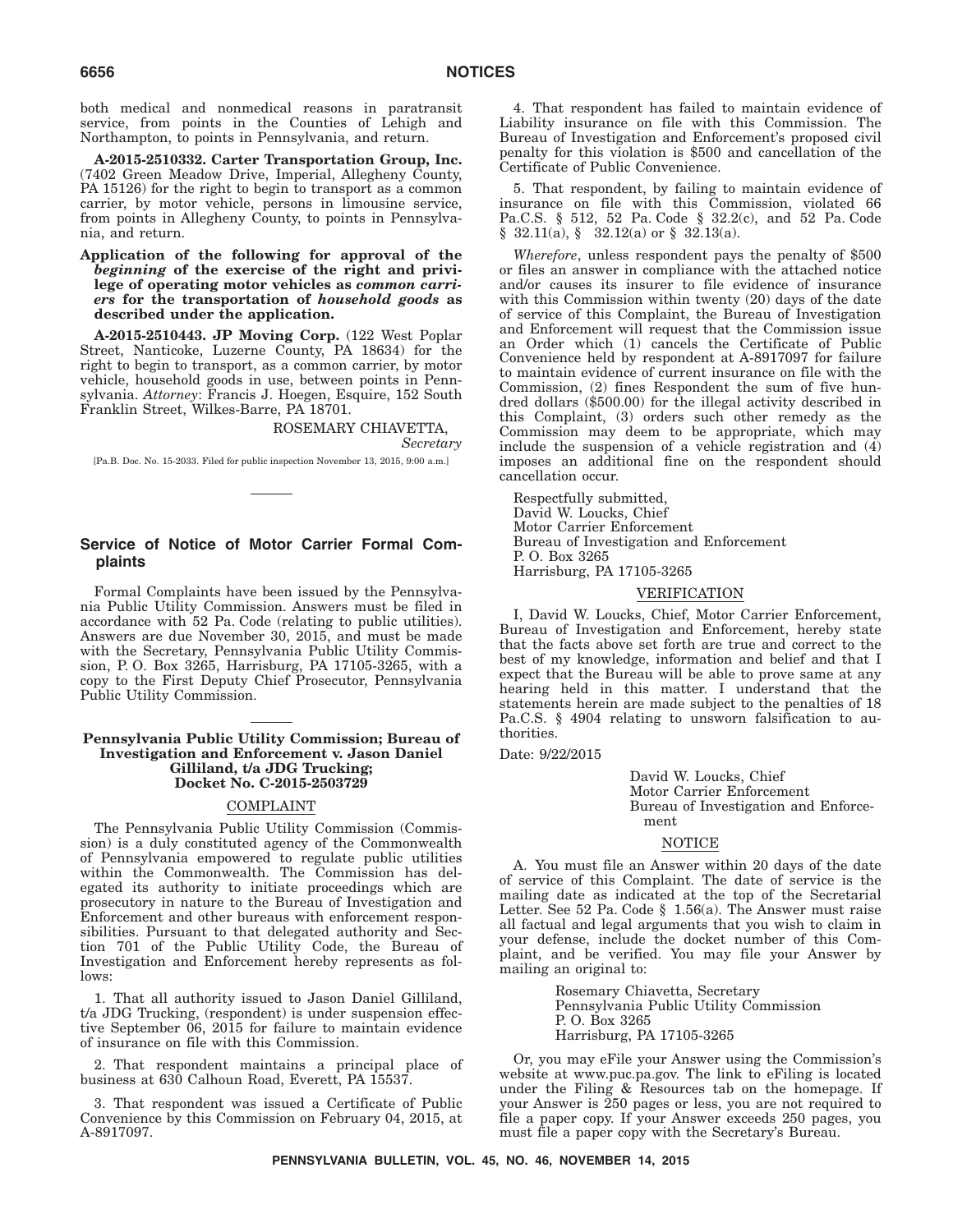Additionally, a copy should either be mailed to:

Michael L. Swindler, Deputy Chief Prosecutor Pennsylvania Public Utility Commission Bureau of Investigation and Enforcement P. O. Box 3265 Harrisburg, PA 17105-3265

Or, emailed to Mr. Swindler at: RA-PCCmplntResp@pa.gov

B. If you fail to answer this Complaint within 20 days, the Bureau of Investigation and Enforcement will request that the Commission issue an Order imposing the penalty.

C. You may elect not to contest this Complaint by causing your insurer to file proper evidence of current insurance in accordance with the Commission's regulations and by paying the fine proposed in this Complaint by certified check or money order within twenty (20) days of the date of service of this Complaint. Accord certificates of insurance and faxed form Es and Hs are unacceptable as evidence of insurance.

The proof of insurance must be filed with the:

Compliance Office, Bureau of Technical Utility Services Pennsylvania Public Utility Commission P. O. Box 3265 Harrisburg, PA 17105-3265

Payment of the fine must be made to the Commonwealth of Pennsylvania and should be forwarded to:

> Rosemary Chiavetta, Secretary Pennsylvania Public Utility Commission P. O. Box 3265 Harrisburg, PA 17105-3265

Your payment is an admission that you committed the alleged violation and an agreement to cease and desist from further violations. Upon receipt of the evidence of insurance from your insurer, and upon receipt of your payment, the Complaint proceeding shall be closed.

D. If you file an Answer which either admits or fails to deny the allegations of the Complaint, the Bureau of Investigation and Enforcement will request the Commission to issue an Order imposing the penalty set forth in this Complaint.

E. If you file an Answer which contests the Complaint, the matter will be assigned to an Administrative Law Judge for hearing and decision. The Judge is not bound by the penalty set forth in the Complaint, and may impose additional and/or alternative penalties as appropriate.

F. If you are a corporation, you must be represented by legal counsel. 52 Pa. Code § 1.21.

Alternative formats of this material are available for persons with disabilities by contacting the Commission's ADA Coordinator at 717-787-8714. Do not call this number if you have questions as to why you received this complaint. For those questions you may call 717-783- 3847.

> ROSEMARY CHIAVETTA, *Secretary*

[Pa.B. Doc. No. 15-2034. Filed for public inspection November 13, 2015, 9:00 a.m.]

#### **Telecommunications**

**A-2015-2510640. Windstream Pennsylvania, LLC, Windstream D&E, Inc., Windstream Conestoga, Inc., Windstream Buffalo Valley, Inc. and Bandwidth.com CLEC, LLC.** Joint petition of Windstream Pennsylvania, LLC, Windstream D&E, Inc., Windstream Conestoga, Inc., Windstream Buffalo Valley, Inc. and Bandwidth.com CLEC, LLC for approval of an interconnection agreement under section 252(e) of the Telecommunications Act of 1996.

Windstream Pennsylvania, LLC, Windstream D&E, Inc., Windstream Conestoga, Inc., Windstream Buffalo Valley, Inc. and Bandwidth.com CLEC, LLC, by their counsel, filed on October 29, 2015, at the Pennsylvania Public Utility Commission (Commission), a joint petition for approval of an interconnection agreement under sections 251 and 252 of the Telecommunications Act of 1996.

Interested parties may file comments concerning the petition and agreement with the Secretary, Pennsylvania Public Utility Commission, P. O. Box 3265, Harrisburg, PA 17105-3265. Comments are due on or before 10 days after the date of publication of this notice. The documents filed in support of Windstream Pennsylvania, LLC, Windstream D&E, Inc., Windstream Conestoga, Inc., Windstream Buffalo Valley, Inc. and Bandwidth.com CLEC, LLC joint petition are available for inspection and copying at the Office of the Secretary between 8 a.m. and 4:30 p.m., Monday through Friday, at the Commission's web site at www.puc.pa.gov and at the applicant's business address.

The contact person is Cheryl Walker Davis, Director, Office of Special Assistants, (717) 787-1827.

ROSEMARY CHIAVETTA,

*Secretary*

[Pa.B. Doc. No. 15-2035. Filed for public inspection November 13, 2015, 9:00 a.m.]

# **PHILADELPHIA PARKING AUTHORITY**

### **Service of Notice of Motor Carrier Application in the City of Philadelphia**

The following permanent authority application to render service as a common carrier in the City of Philadelphia has been filed with the Philadelphia Parking Authority (PPA) Taxicab and Limousine Division (TLD). Formal protests must be filed in accordance with 52 Pa. Code Part II (relating to Philadelphia Parking Authority) with the TLD's Office of the Clerk, 2415 South Swanson Street, Philadelphia, PA 19148 by November 30, 2015. The nonrefundable protest filing fee is \$2,500 payable to the PPA by certified check or money order. The application is available for inspection at the TLD with Administrative Counsel between 9 a.m. and 4 p.m., Monday through Friday (contact Christine Kirlin, Esq. at (215) 683-9653 to make an appointment) or may be inspected at the business address of the respective applicant.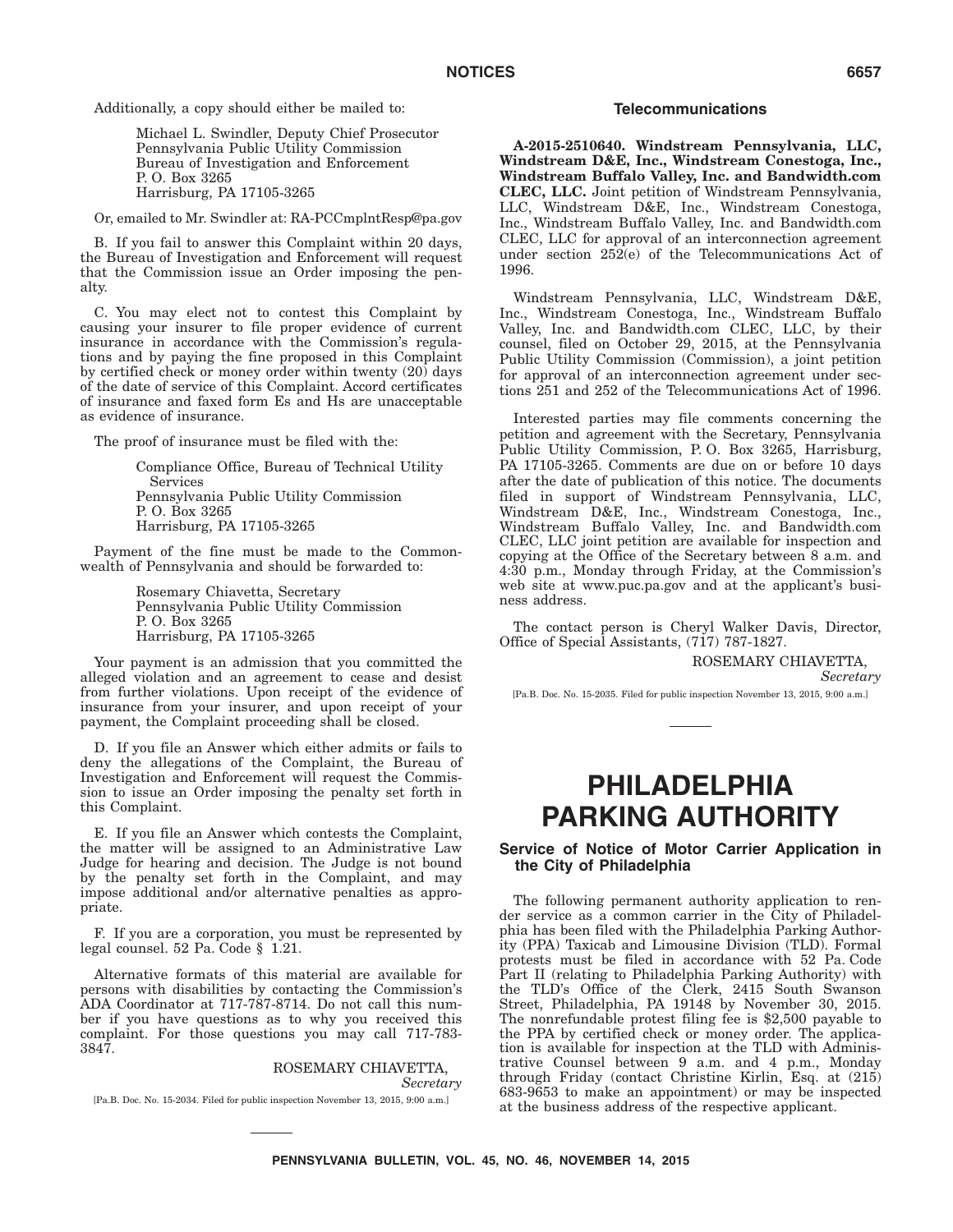**Doc. No. A-15-10-01. Omelnor, Inc. d/b/a Pleasant Limousine** (295 Pamela Circle, Harleysville, PA 19438): An application for a limousine certificate of public convenience to transport persons on an exclusive basis arranged for in advance in luxury limousine service between points within the City of Philadelphia and from points in the City of Philadelphia to points in Pennsylvania, and return. *Attorney*: David R. Alperstein, Esquire, 1080 North Delaware Avenue, Suite 505, Philadelphia, PA 19125.

VINCENT J. FENERTY, Jr.,

*Executive Director*

[Pa.B. Doc. No. 15-2036. Filed for public inspection November 13, 2015, 9:00 a.m.]

# **PORT OF PITTSBURGH COMMISSION**

# **Financial Statement**

Summary Financial Information Derived from the Audited Financial Statements

> Summary Statement of Net Position June 30, 2015

| <b>Assets</b>                                                                                             |                                       |
|-----------------------------------------------------------------------------------------------------------|---------------------------------------|
| Cash and cash equivalents<br>Capital assets, net of accumulated depreciation/amortization<br>Other assets | \$2,139,071<br>851,305<br>\$1,251,642 |
| <b>Total Assets</b>                                                                                       | \$4,242,018                           |
| <b>Deferred Outflows of Resources</b>                                                                     | \$71,282                              |
| Liabilities, Deferred Inflows of Resources and Net Position                                               |                                       |
| Liabilities                                                                                               | \$4,063,215                           |
| Deferred Outflow of Resources                                                                             | \$3,751                               |
| Net Position:<br>Net investment in capital assets<br>Restricted for port development                      | (1,163,653)<br>1,409,987              |
| <b>Total Net Position</b>                                                                                 | 246,334                               |
| Total Liabilities, Deferred Outflows of Resources and Net Position                                        | \$4,313,300                           |

Summary Statement of Revenues, Expenses and Changes in Net Position Year Ended June 30, 2015

| <b>Functions/Programs</b>                    | <b>Expenses</b>                                                                                                                         | Charges for<br>Services | Program Revenues<br><b>Operating Grants</b><br>and Contributions | Net (Expense) Revenue<br>and Changes<br>in Net Position<br>Governmental Activities |
|----------------------------------------------|-----------------------------------------------------------------------------------------------------------------------------------------|-------------------------|------------------------------------------------------------------|------------------------------------------------------------------------------------|
| Governmental Activities:<br>Port development | \$3,228,536                                                                                                                             | \$2,527                 | \$2,938,825                                                      | \$(287,184)                                                                        |
|                                              | General revenues:<br>Miscellaneous income<br>Gain (loss) on sale of capital asset<br>Investment income<br><b>Change in Net Position</b> |                         |                                                                  | 10,406<br>(12, 564)<br>4,534<br>(284, 808)                                         |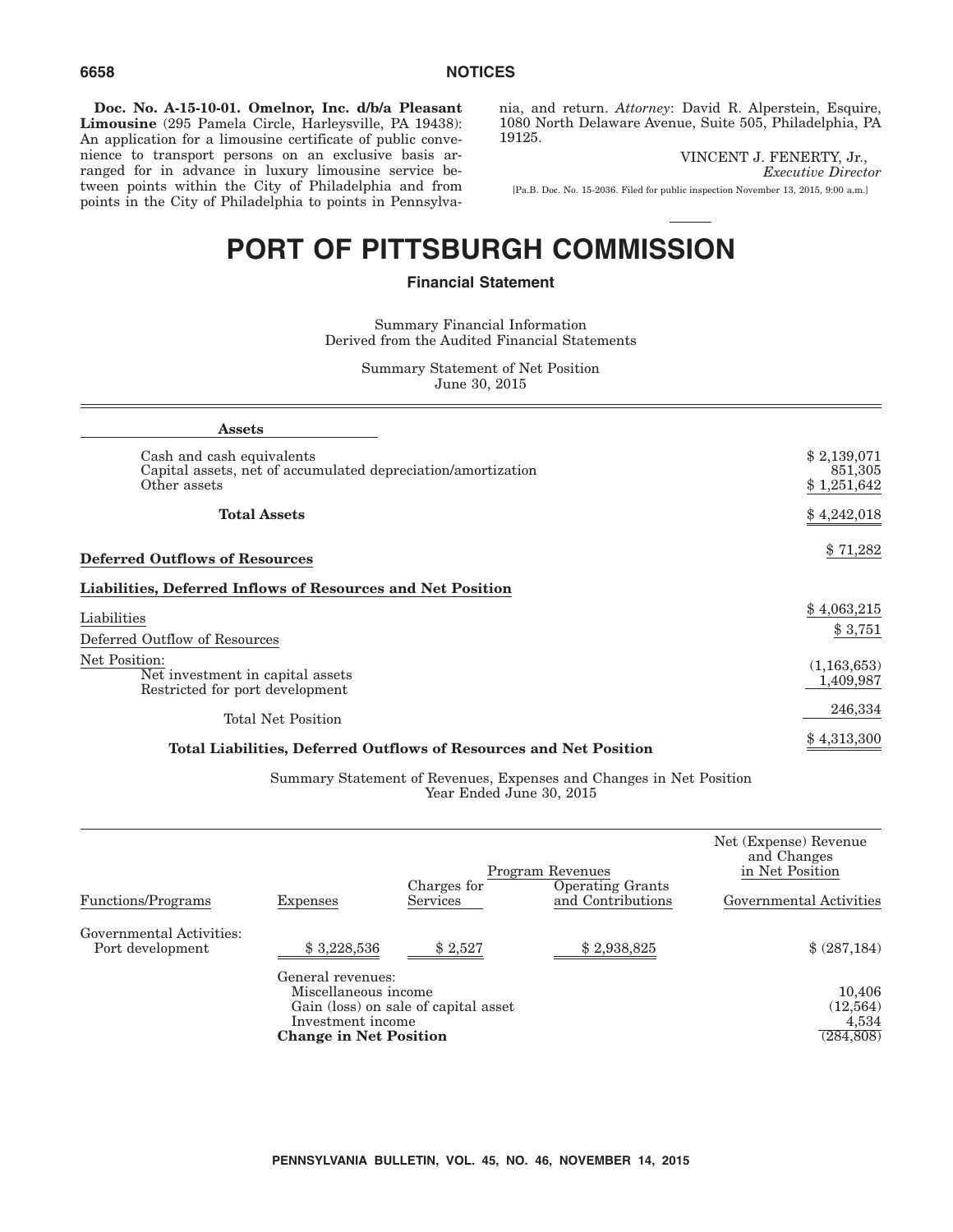Net (Expense) Revenue and Changes in Net Position

and Contributions Governmental Activities

MARY ANN BUCCI, *Interim Executive Director*

[Pa.B. Doc. No. 15-2037. Filed for public inspection November 13, 2015, 9:00 a.m.]

# Charges for

Services

Program Revenues Operating Grants

Functions/Programs Expenses **Net Position:**

Beginning of year, restated 531,142

Ending of year  $\frac{1}{2}$  8 246,334

**SUSQUEHANNA RIVER**

## **Commission Meeting**

**BASIN COMMISSION**

The Susquehanna River Basin Commission (Commission) will hold its regular business meeting on December 4, 2015, at 9 a.m. at the North Office Building, Hearing Room 1 (Ground Level), North Street (at Commonwealth Avenue), Harrisburg, PA 17120. Details concerning the matters to be addressed at the business meeting are contained in the Supplementary Information section of this notice.

For further information contact Jason E. Oyler, General Counsel, (717) 238-0423, Ext. 1312, fax (717) 238-2436.

#### *Supplementary Information*

The business meeting will include actions or presentations on the following items: (1) resolution concerning Fiscal Year 2017 Federal funding of the Susquehanna Flood Forecast and Warning System and Groundwater and Streamflow Information Program; (2) rulemaking action to amend Commission regulations to simplify and clarify the process for transferring approvals and to add sections pertaining to general permits and minor modifications to approvals; (3) an update to the Commission's Investment Policy Statement; (4) regulatory compliance matters for Seneca Resources Corporation and Schreiber Foods, Inc.; and (5) Regulatory Program projects. The business meeting will also include action on ratification/ approval of agreement.

The projects and rulemaking listed for Commission action are those that were the subject of a public hearing conducted by the Commission on October 29, 2015, and identified in the notices for the hearing, which were published at 80 FR 58806 (September 30, 2015) and 80 FR 56936 (September 21, 2015), respectively.

The public is invited to attend the Commission's business meeting. Comments on the Regulatory Program projects and rulemaking are subject to a deadline of November 9, 2015. Written comments pertaining to other items on the agenda at the business meeting may be mailed to the Susquehanna River Basin Commission, 4423 North Front Street, Harrisburg, PA 17110-1788, or submitted electronically through http://www.srbc.net/ pubinfo/publicparticipation.htm. The comments are due to the Commission on or before November 25, 2015. Comments will not be accepted at the business meeting.

*Authority*: Pub. L. 91-575, 84 Stat. 1509 et seq., 18 CFR Parts 806—808.

*Dated*: October 30, 2015.

ANDREW D. DEHOFF,

*Executive Director*

[Pa.B. Doc. No. 15-2038. Filed for public inspection November 13, 2015, 9:00 a.m.]